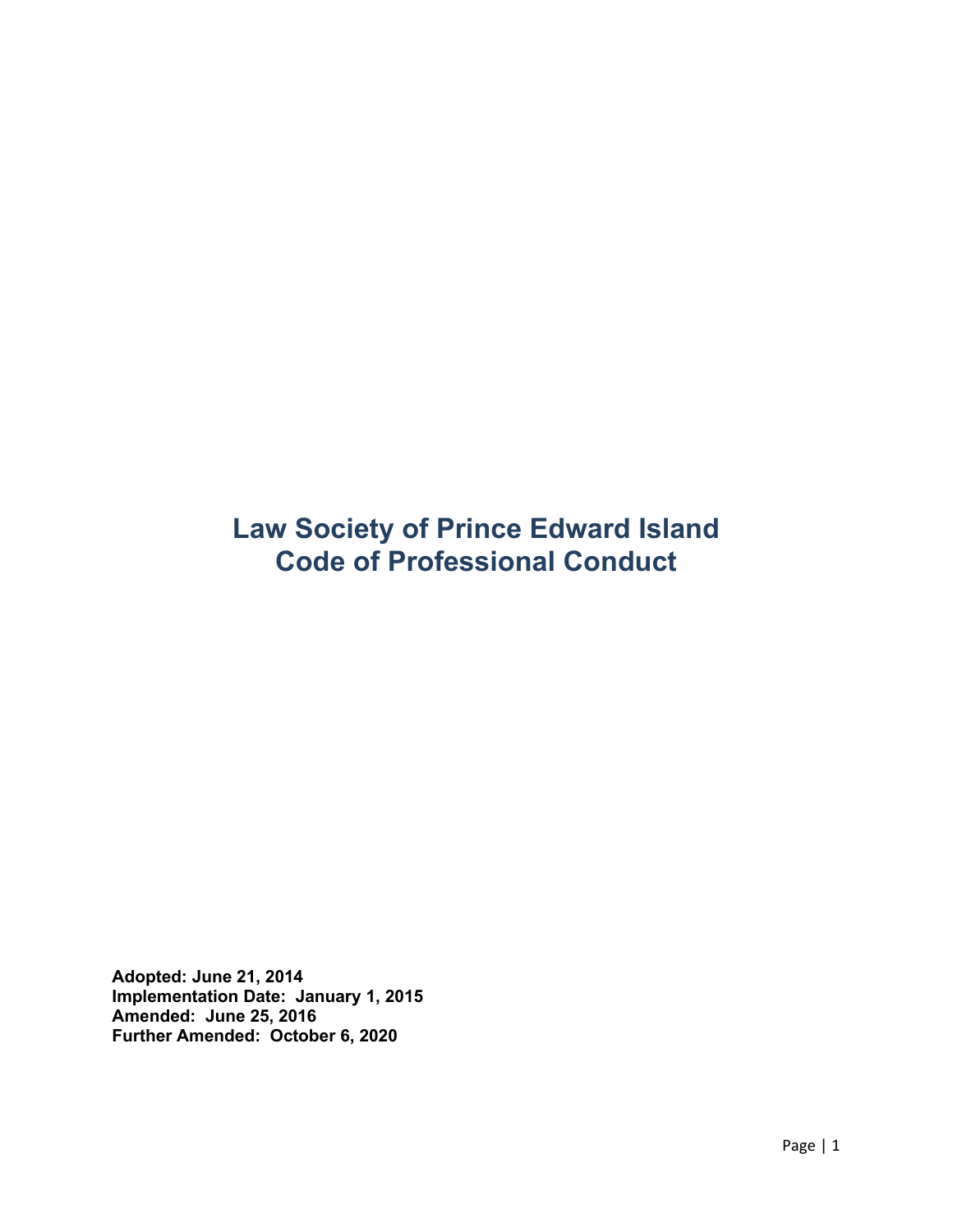# **Contents**

| CHAPTER 2 - STANDARDS OF THE LEGAL PROFESSION  11                              |  |
|--------------------------------------------------------------------------------|--|
|                                                                                |  |
|                                                                                |  |
| 3.1                                                                            |  |
|                                                                                |  |
|                                                                                |  |
|                                                                                |  |
|                                                                                |  |
|                                                                                |  |
|                                                                                |  |
|                                                                                |  |
|                                                                                |  |
|                                                                                |  |
|                                                                                |  |
|                                                                                |  |
|                                                                                |  |
|                                                                                |  |
| 3.3                                                                            |  |
|                                                                                |  |
|                                                                                |  |
|                                                                                |  |
|                                                                                |  |
|                                                                                |  |
|                                                                                |  |
|                                                                                |  |
|                                                                                |  |
| Concurrent Representation with protection of confidential client information37 |  |
|                                                                                |  |
|                                                                                |  |
|                                                                                |  |
|                                                                                |  |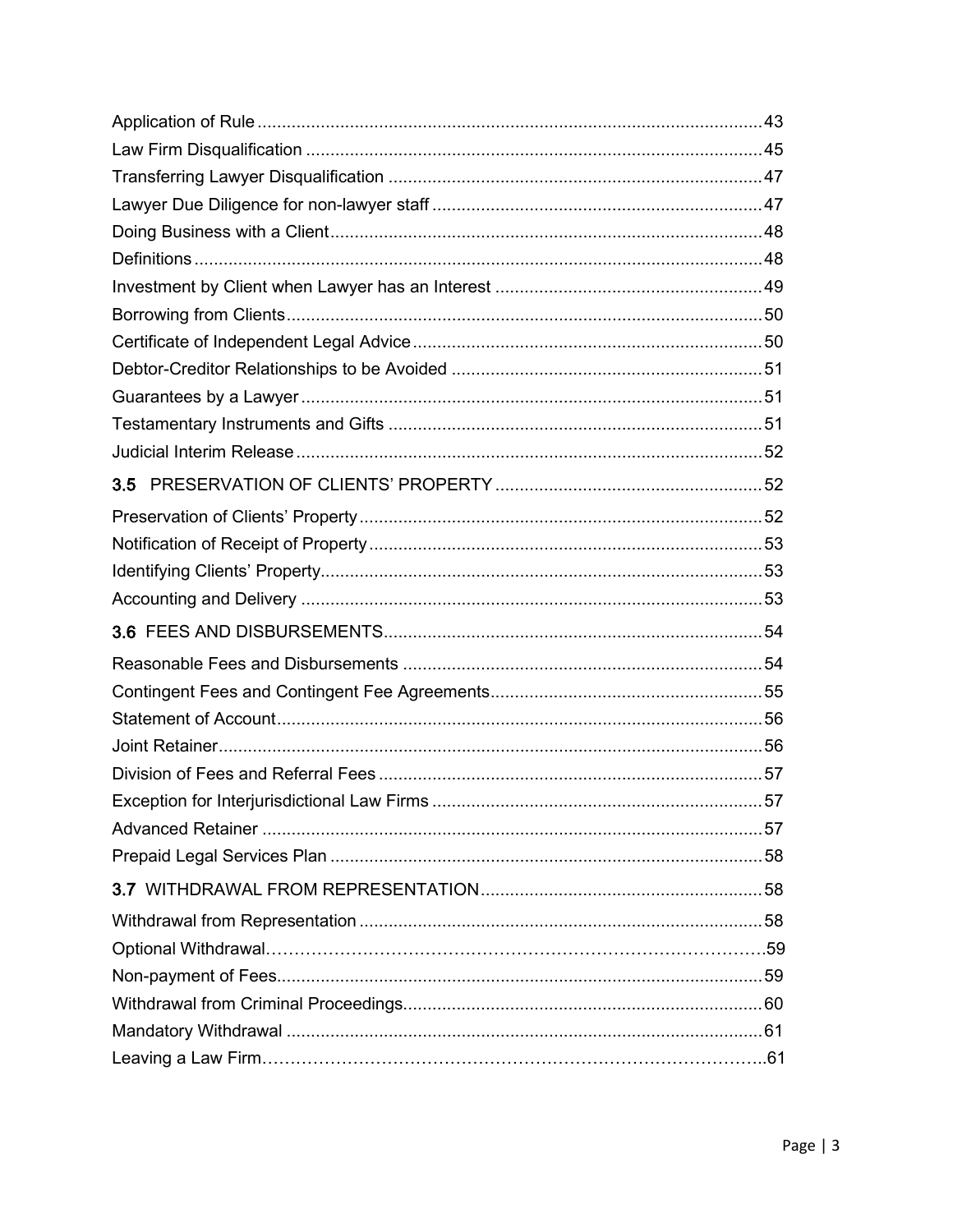| CHAPTER 5 - RELATIONSHIP TO THE ADMINISTRATION OF JUSTICE  67 |  |
|---------------------------------------------------------------|--|
|                                                               |  |
|                                                               |  |
|                                                               |  |
|                                                               |  |
|                                                               |  |
|                                                               |  |
|                                                               |  |
|                                                               |  |
|                                                               |  |
|                                                               |  |
|                                                               |  |
|                                                               |  |
|                                                               |  |
|                                                               |  |
| 5.4                                                           |  |
|                                                               |  |
|                                                               |  |
|                                                               |  |
|                                                               |  |
|                                                               |  |
|                                                               |  |
| 5.6 THE LAWYER AND THE ADMINISTRATION OF JUSTICE 77           |  |
|                                                               |  |
|                                                               |  |
|                                                               |  |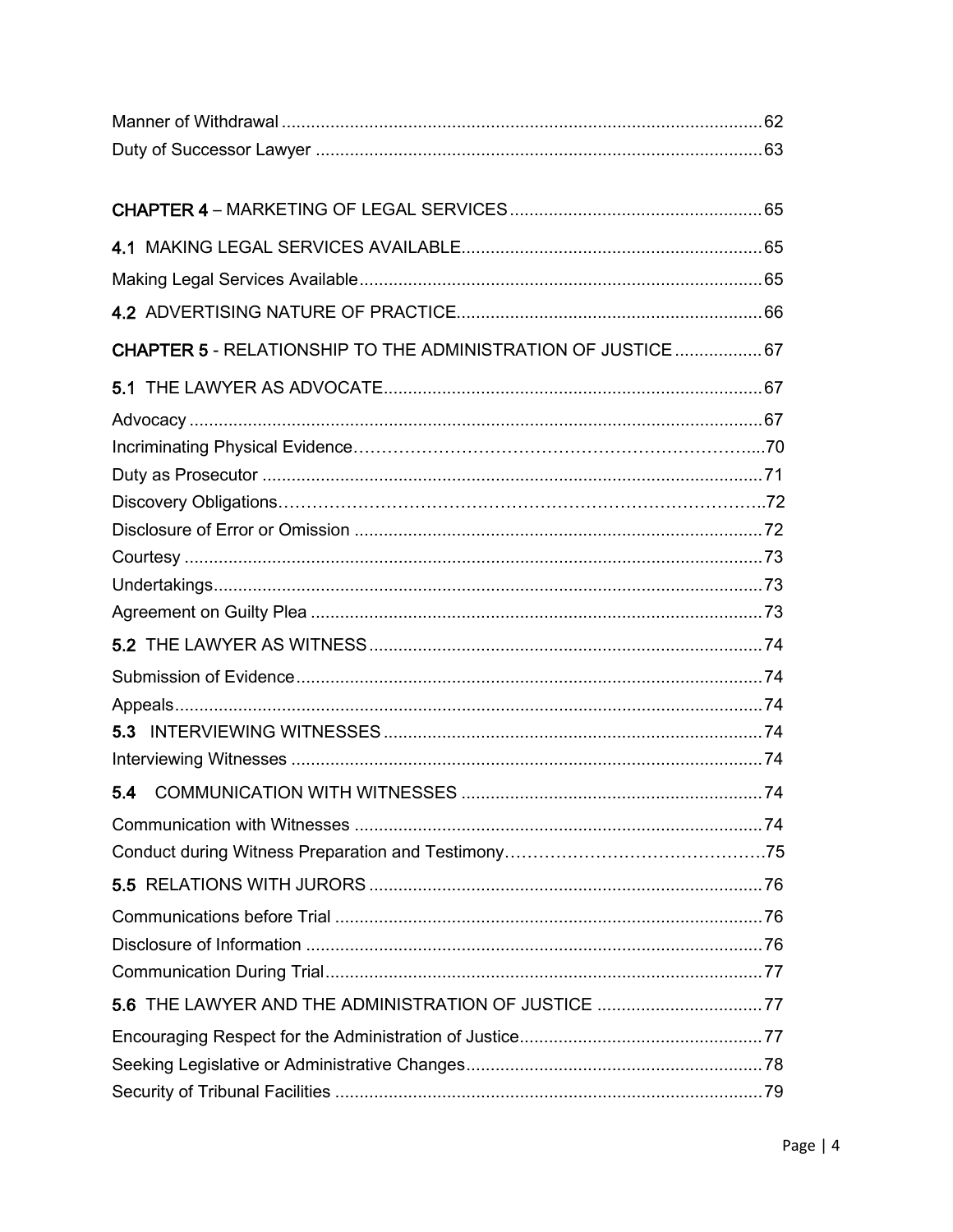| CHAPTER 6 - RELATIONSHIP TO STUDENTS, EMPLOYEES, AND OTHERS81        |  |
|----------------------------------------------------------------------|--|
|                                                                      |  |
|                                                                      |  |
|                                                                      |  |
|                                                                      |  |
|                                                                      |  |
|                                                                      |  |
|                                                                      |  |
|                                                                      |  |
|                                                                      |  |
|                                                                      |  |
| <b>CHAPTER 7 - RELATIONSHIP TO THE SOCIETY AND OTHER LAWYERS  87</b> |  |
| 7.1 RESPONSIBILITY TO THE SOCIETY AND THE PROFESSION GENERALLY  87   |  |
|                                                                      |  |
|                                                                      |  |
|                                                                      |  |
|                                                                      |  |
|                                                                      |  |
|                                                                      |  |
|                                                                      |  |
|                                                                      |  |
|                                                                      |  |
|                                                                      |  |
|                                                                      |  |
|                                                                      |  |
|                                                                      |  |
|                                                                      |  |
|                                                                      |  |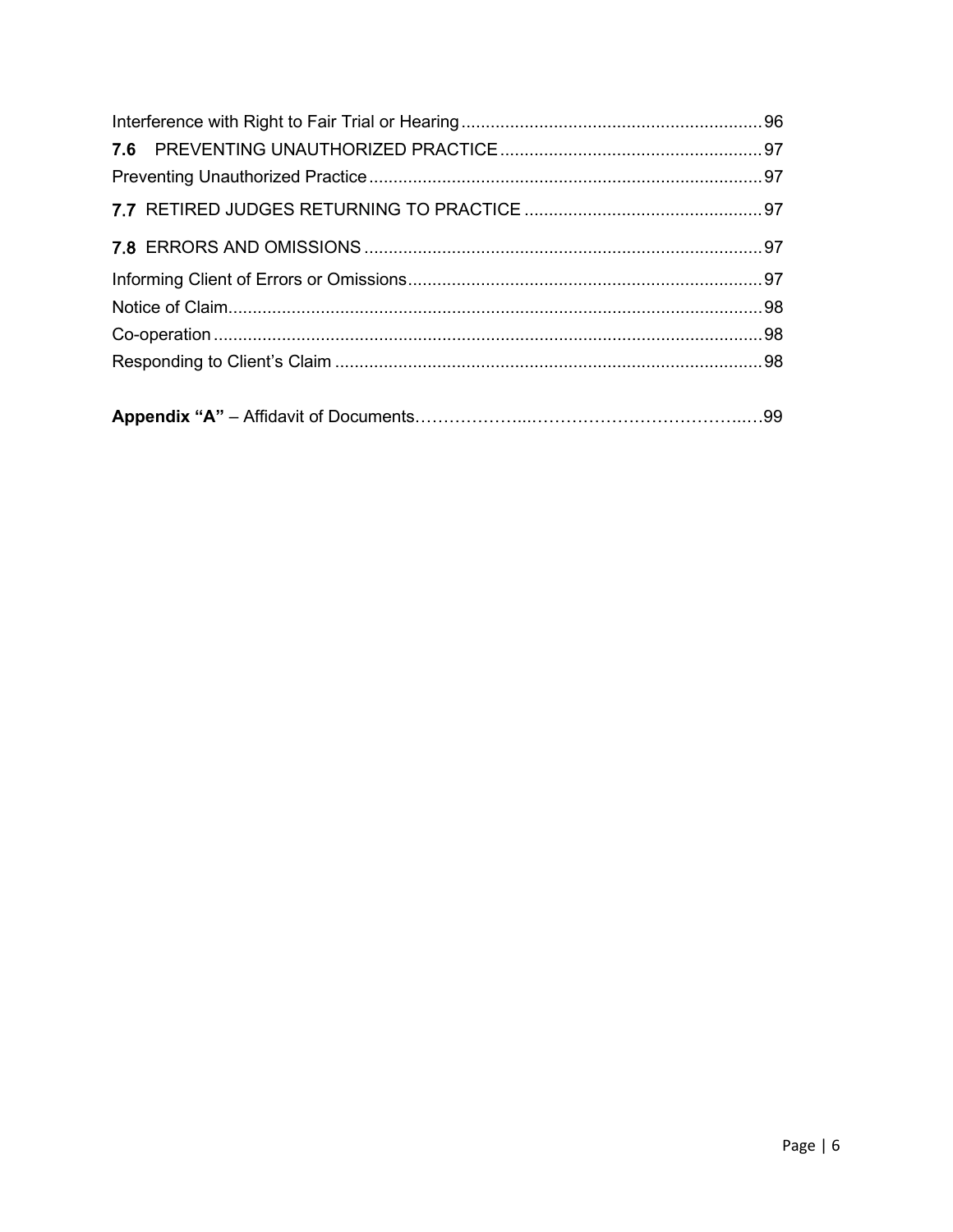# PREFACE

One of the hallmarks of a free and democratic society is the rule of law. Its importance is manifested in every legal activity in which citizens engage, from the sale of real property to the prosecution of murder to international trade. As participants in a justice system that advances the rule of law, lawyers hold a unique and privileged position in society. Self-regulatory powers have been granted to the legal profession on the understanding that the profession will exercise those powers in the public interest. Part of that responsibility is ensuring the appropriate regulation of the professional conduct of lawyers. Members of the legal profession who draft, argue, interpret and challenge the law of the land can attest to the robust legal system in Canada. They also acknowledge the public's reliance on the integrity of the people who work within the legal system and the authority exercised by the governing bodies of the profession. While lawyers are consulted for their knowledge and abilities, more is expected of them than forensic acumen. A special ethical responsibility comes with membership in the legal profession. This Code attempts to define and illustrate that responsibility in terms of a lawyer's professional relationships with clients, the justice system and the profession.

The Code sets out statements of principle followed by exemplary rules and commentaries, which contextualize the principles enunciated. The principles are important statements of the expected standards of ethical conduct for lawyers and inform the more specific guidance in the rules and commentaries. The Code assists in defining ethical practice and in identifying what is questionable ethically. Some sections of the Code are of more general application, and some sections, in addition to providing ethical guidance, may be read as aspirational. The Code in its entirety should be considered a reliable and instructive guide for lawyers that establishes only the minimum standards of professional conduct expected of members of the profession. Some circumstances that raise ethical considerations may be sufficiently unique that the guidance in a rule or commentary may not answer the issue or provide the required direction. In such cases, lawyers should consult with the Law Society, senior practitioners or tribunals for guidance.

The Rules of Professional Conduct are rules of reason. They should be interpreted with reference to the purposes of legal representation and of the law itself. Some of the rules are imperative, cast in terms of "must" or "must not". These define proper conduct for purposes of professional discipline. Others, generally cast in the term "may", are permissive and define areas under the rules in which the lawyer has discretion to exercise professional judgment. Other rules define the nature of relationships between the lawyers and others. The rules are thus partly obligatory and disciplinary and partly constitutive and descriptive in that they define a lawyer's professional role. Many of the commentaries use the term "must". Commentaries do not add obligations to the rules but provide guidance for practicing in compliance with the rules.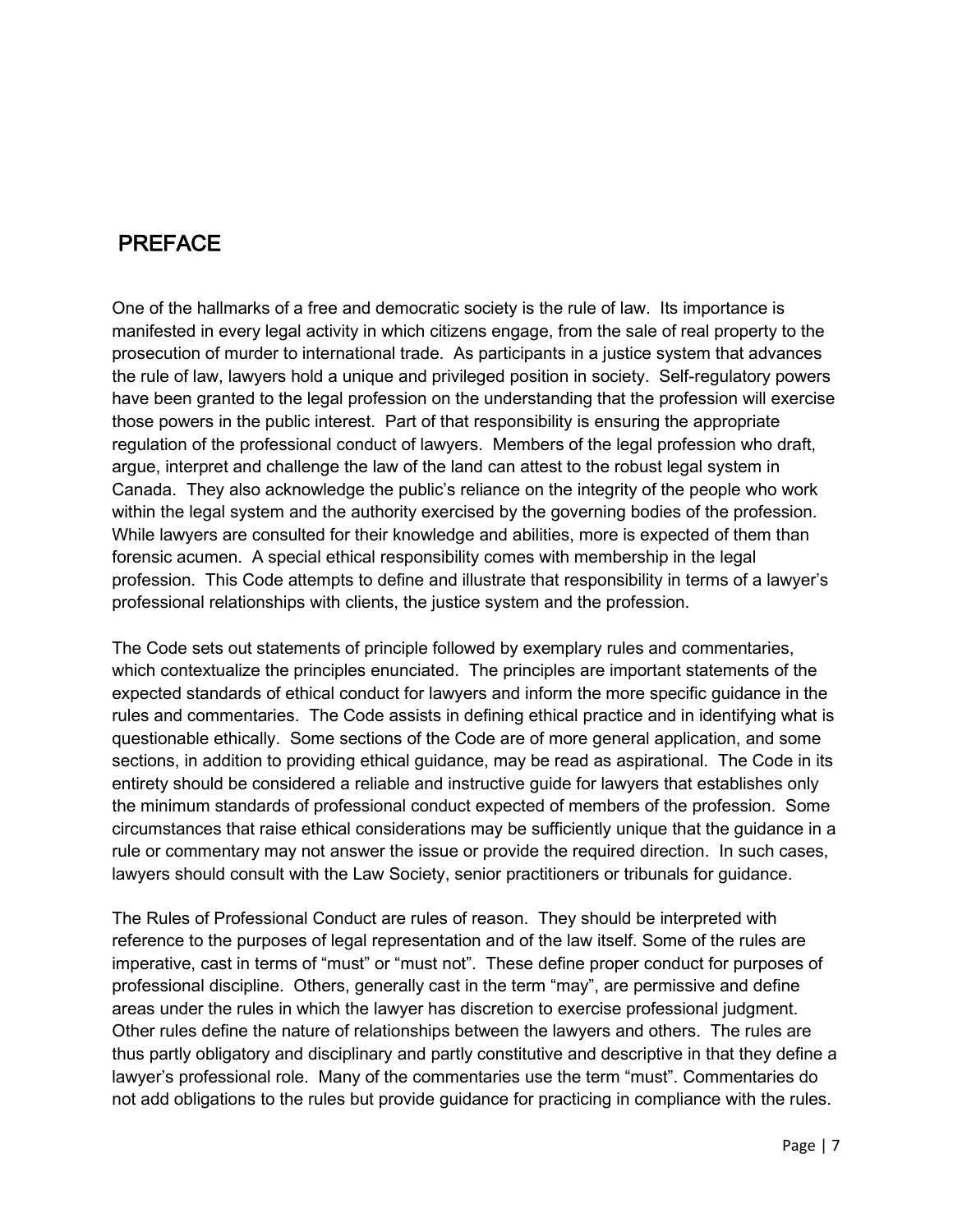A breach of the provisions of the Code may or may not be sanctionable. The decision to address a lawyer's conduct through disciplinary action based on a breach of the Code will be made on a case-by-case basis after an assessment of all relevant information. The rules and commentaries are intended to encapsulate the ethical standard for the practice of law in Canada. A failure to meet this standard may result in a finding that the lawyer has engaged in conduct unbecoming or professional misconduct.

The Code of Conduct was drafted as a national code for Canadian lawyers. It is recognized, however, that regional differences will exist in respect of certain applications of the ethical standards. Lawyers who practise outside their home jurisdiction should find the Code useful in identifying these differences.

The practice of law continues to evolve. Advances in technology, changes in the culture of those accessing legal services and the economics associated with practising law will continue to present challenges to lawyers. The ethical guidance provided to lawyers by their regulators should be responsive to this evolution. Rules of conduct should assist, not hinder, lawyers in providing legal services to the public in a way that ensures the public interest is protected. This calls for a framework based on ethical principles that, at the highest level, are immutable, and a profession that dedicates itself to practise according to the standards of competence, honesty and loyalty. The Law Society intends and hopes that this Code will be of assistance in achieving these goals.

This Code is subject to the *Legal Profession Act* and its Regulations.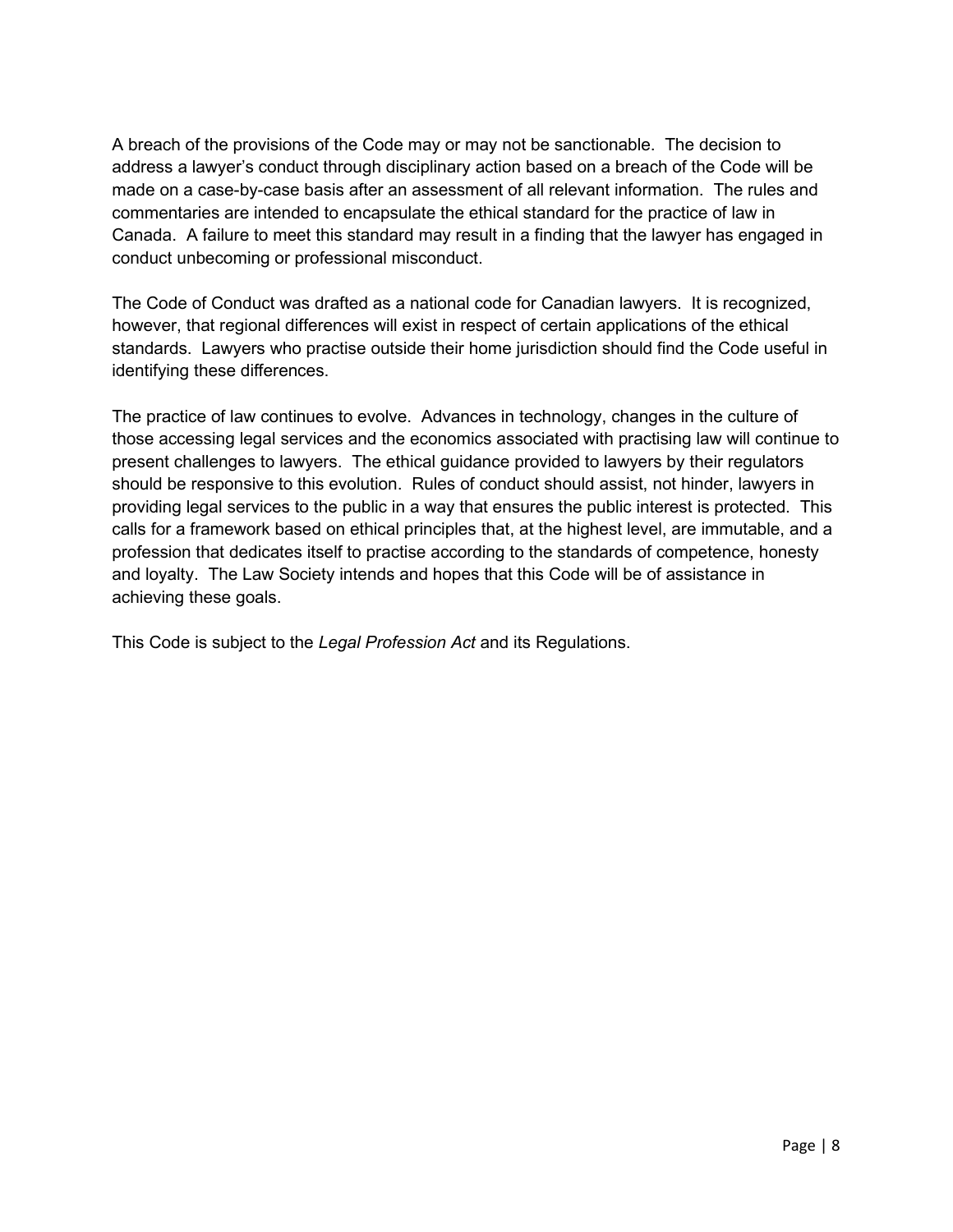# CHAPTER 1 – INTERPRETATION AND DEFINITIONS

#### **1.1** DEFINITIONS

**1.1-1** In this Code, unless the context indicates otherwise,

**"associate"** includes a lawyer who practises law in a law firm through an employment or other contractual relationship.

**"client"** means a person who:

(a) consults a lawyer and on whose behalf the lawyer renders or agrees to render legal services; or

(b) having consulted the lawyer, reasonably concludes that the lawyer has agreed to render legal services on his or her behalf.

#### **Commentary**

**[1]** A lawyer-client relationship may be established without formality.

**[2]** When an individual consults a lawyer in a representative capacity, the client is the corporation, partnership, organization, or other legal entity that the individual is representing;

**[3]** For greater clarity, a client does not include a near-client, such as an affiliated entity, director, shareholder, employee or family member, unless there is objective evidence to demonstrate that such an individual had a reasonable expectation that a lawyer-client relationship would be established.

A "**conflict of interest"** means the existence of a substantial risk that a lawyer's loyalty to or representation of a client would be materially and adversely affected by the lawyer's own interest or the lawyer's duties to another client, a former client, or a third person.

**"consent"** means fully informed and voluntary consent after disclosure

- (a) in writing, provided that, if more than one person consents, each signs the same or a separate document recording the consent; or
- (b) orally, provided that each person consenting receives a separate written communication recording the consent as soon as practicable;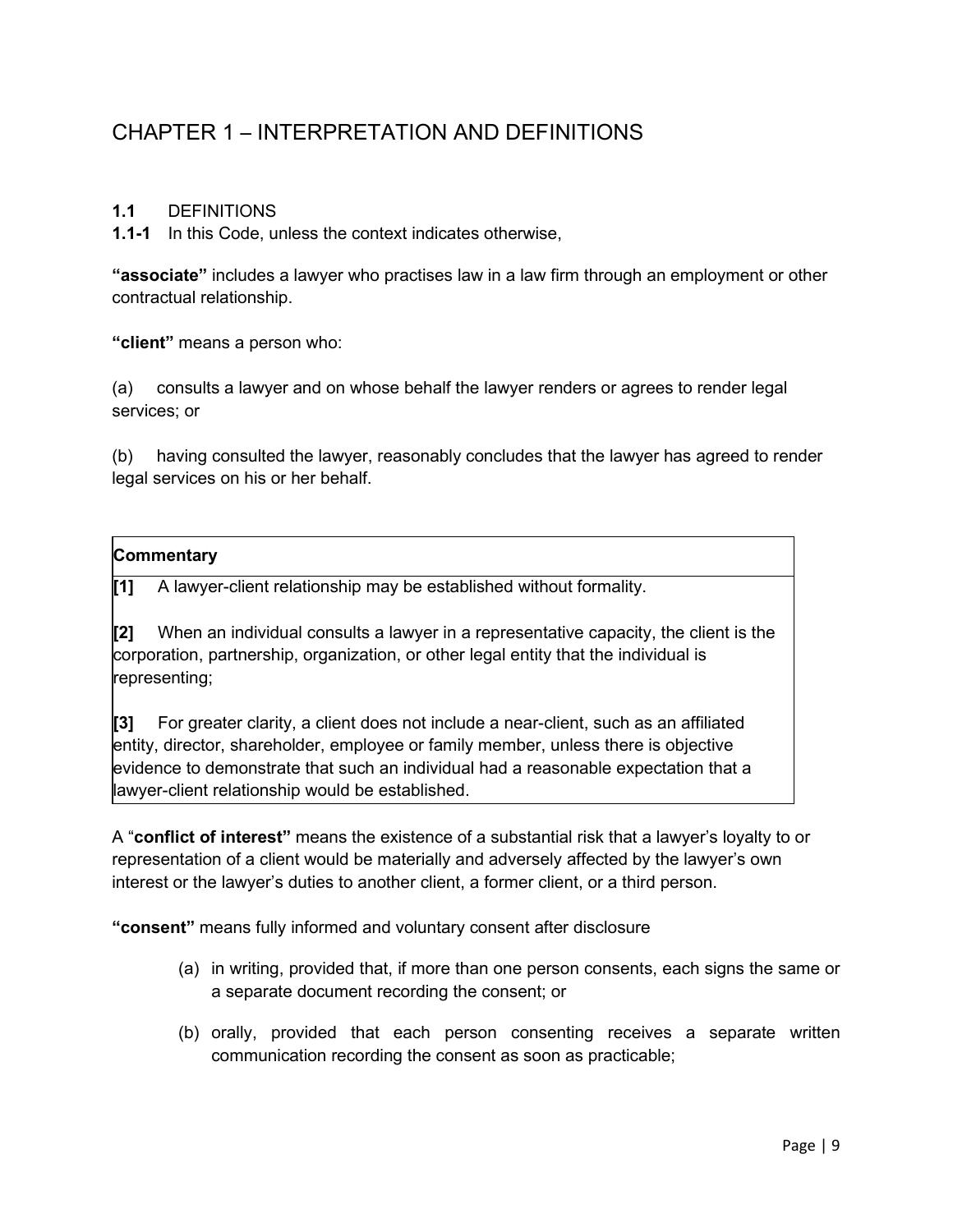**"disclosure"** means full and fair disclosure of all information relevant to a person's decision (including, where applicable, those matters referred to in commentary in this Code), in sufficient time for the person to make a genuine and independent decision, and the taking of reasonable steps to ensure understanding of the matters disclosed;

**"interprovincial law firm"** means a law firm that carries on the practice of law in more than one province or territory of Canada;

**"law firm"** includes one or more lawyers practising law:

- (a) in a sole proprietorship;
- (b) in a partnership;
- (c) [this section intentionally left out];
- (d) in a government, a Crown corporation or any other public body; or
- (e) in a corporation or other organization;

#### **"lawyer"** means:

- (a) a member of the Society;
- (b) an individual registered as an articled clerk with the Society; and
- (c) a visiting lawyer or foreign legal consultant as defined in the *Legal Profession Act*;

**"limited scope retainer"** means the provision of legal services for part, but not all, of a client's legal matter by agreement with the client;

"**regulatory authority**" includes professional and other regulatory bodies;

**"Society"** means the Law Society of Prince Edward Island;

**"tribunal"** includes a court, board, arbitrator, mediator, administrative agency or other body that resolves disputes, regardless of its function or the informality of its procedures.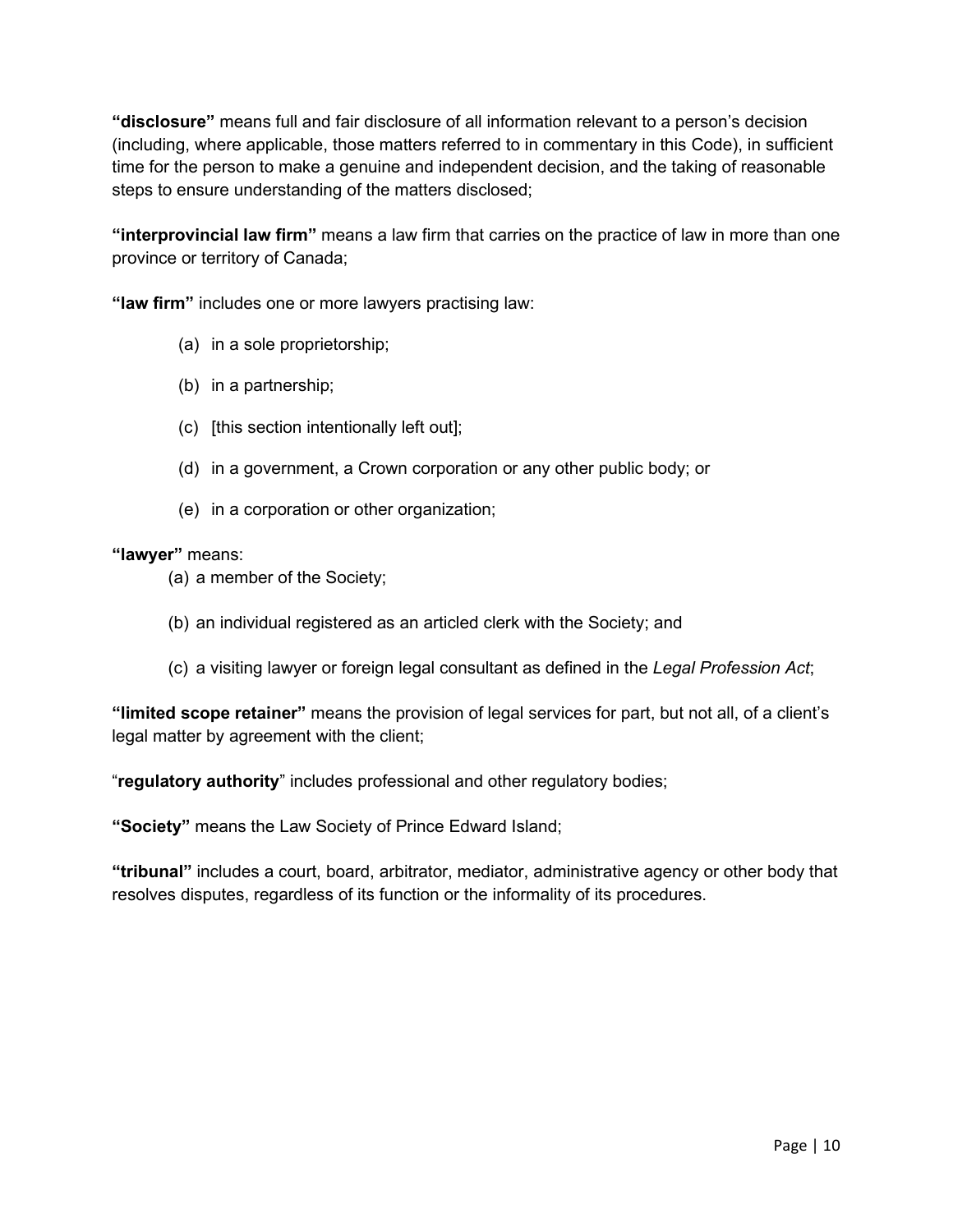# CHAPTER 2 – STANDARDS OF THE LEGAL PROFESSION

# 2.1 INTEGRITY

**2.1-1** A lawyer has a duty to carry on the practice of law and discharge all responsibilities to clients, tribunals, the public and other members of the profession honourably and with integrity.

## **Commentary**

**[1]** Integrity is the fundamental quality of any person who seeks to practise as a member of the legal profession. If a client has any doubt about his or her lawyer's trustworthiness, the essential element in the true lawyer-client relationship will be missing. If integrity is lacking, the lawyer's usefulness to the client and reputation within the profession will be destroyed, regardless of how competent the lawyer may be.

**[2]** Public confidence in the administration of justice and in the legal profession may be eroded by a lawyer's irresponsible conduct. Accordingly, a lawyer's conduct should reflect favourably on the legal profession, inspire the confidence, respect and trust of clients and of the community, and avoid even the appearance of impropriety.

**[3]** Dishonourable or questionable conduct on the part of a lawyer in either private life or professional practice will reflect adversely upon the integrity of the profession and the administration of justice. Whether within or outside the professional sphere, if the conduct is such that knowledge of it would be likely to impair trust in the lawyer, the Society may be justified in taking disciplinary action.

**[4]** Generally, however, the Society will not be concerned with the purely private or extra-professional activities of a lawyer that do not bring into question the lawyer's professional integrity.

**2.1-2** A lawyer has a duty to uphold the standards and reputation of the legal profession and to assist in the advancement of its goals, organizations and institutions.

## **Commentary**

**[1]** Collectively, lawyers are encouraged to enhance the profession through activities such as:

(a) sharing knowledge and experience with colleagues and students informally in day-today practice as well as through contribution to professional journals and publications, support of law school projects and participation in panel discussions, legal education seminars, bar admission courses and university lectures;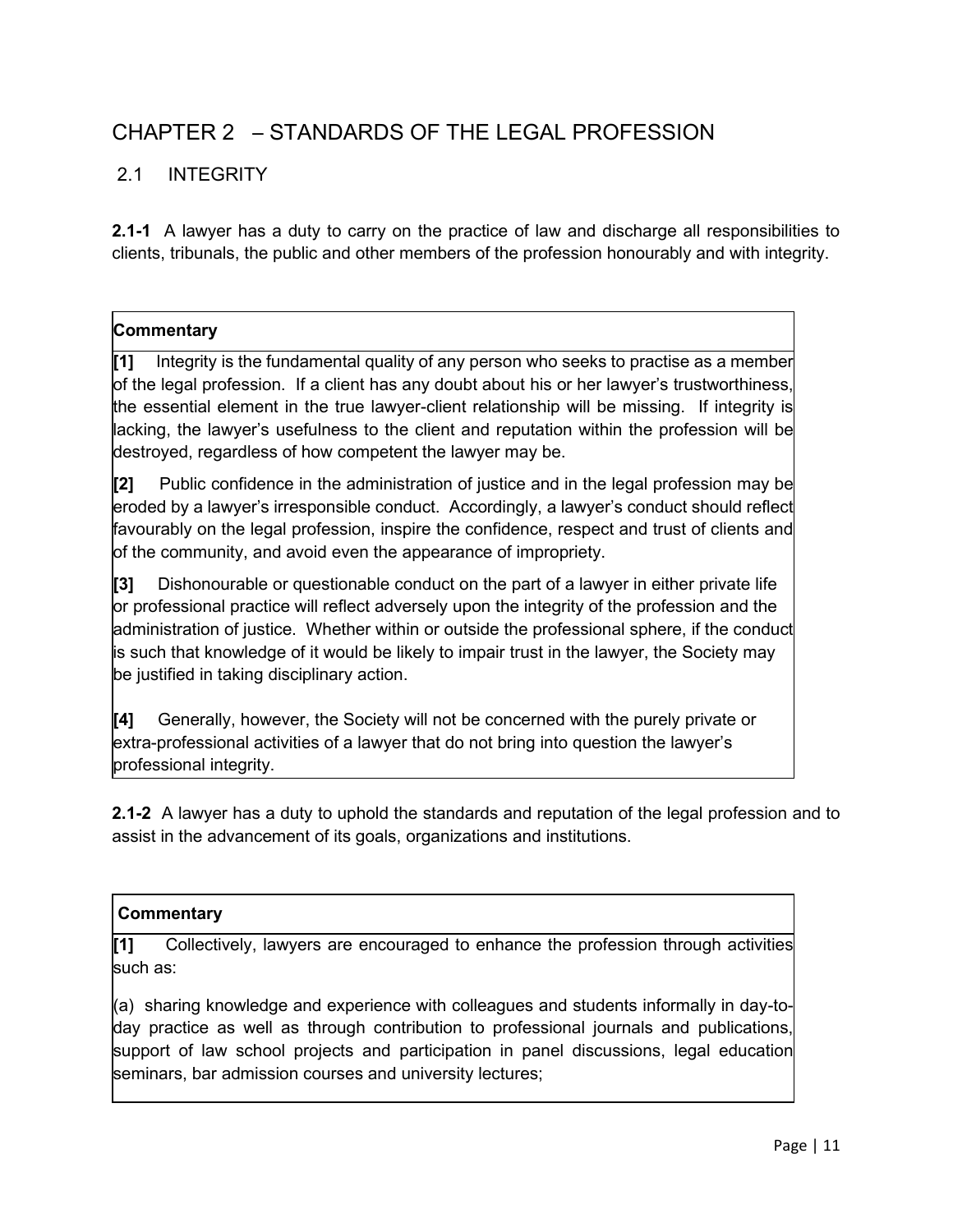(b) participating in legal aid and community legal services programs or providing legal services on a pro bono basis;

 $(c)$  filling elected and volunteer positions with the Society;

(d) acting as directors, officers and members of local, provincial, national and international bar associations and their various committees and sections; and

(e) acting as directors, officers and members of non-profit or charitable organizations.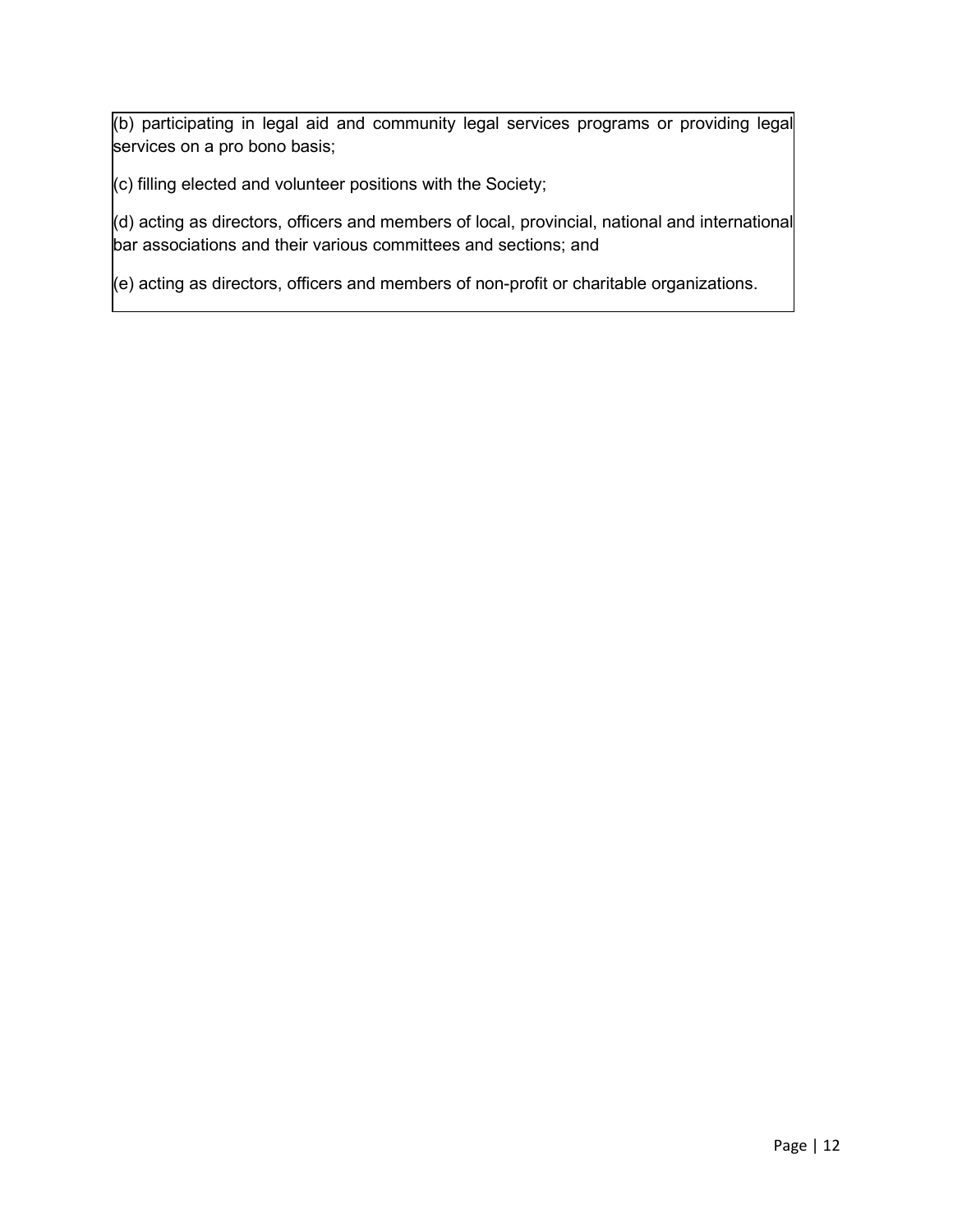# CHAPTER 3 – RELATIONSHIP TO CLIENTS

# **3**.1 COMPETENCE

#### **Definitions**

**3.1-1** In this section,

**"Competent lawyer"** means a lawyer who has and applies relevant knowledge, skills and attributes in a manner appropriate to each matter undertaken on behalf of a client and the nature and terms of the lawyer's engagement, including:

(a) knowing general principles and procedures and the substantive law and procedure for the areas of law in which the lawyer practices;

(b) investigating facts, identifying issues, ascertaining client objectives, considering possible options and developing and advising the client on appropriate courses of action;

(c) implementing as each matter requires, the chosen course of action through the application of appropriate skills, including:

- (i) legal research;
- (ii) analysis;
- (iii) application of the law to the relevant facts;
- (iv) writing and drafting;
- (v) negotiation;
- (vi) alternative dispute resolution;
- (vii) advocacy; and
- (viii) problem solving;

(d) communicating at all relevant stages of a matter in a timely and effective manner;

(e) performing all functions conscientiously, diligently and in a timely and cost-effective manner;

(f) applying intellectual capacity, judgment and deliberation to all functions;

(g) complying in letter and spirit with the *Legal Profession Act* and its regulations and all applicable rules pertaining to the appropriate professional conduct of lawyers;

(h) recognizing limitations in one's ability to handle a matter or some aspect of it and taking steps accordingly to ensure the client is appropriately served;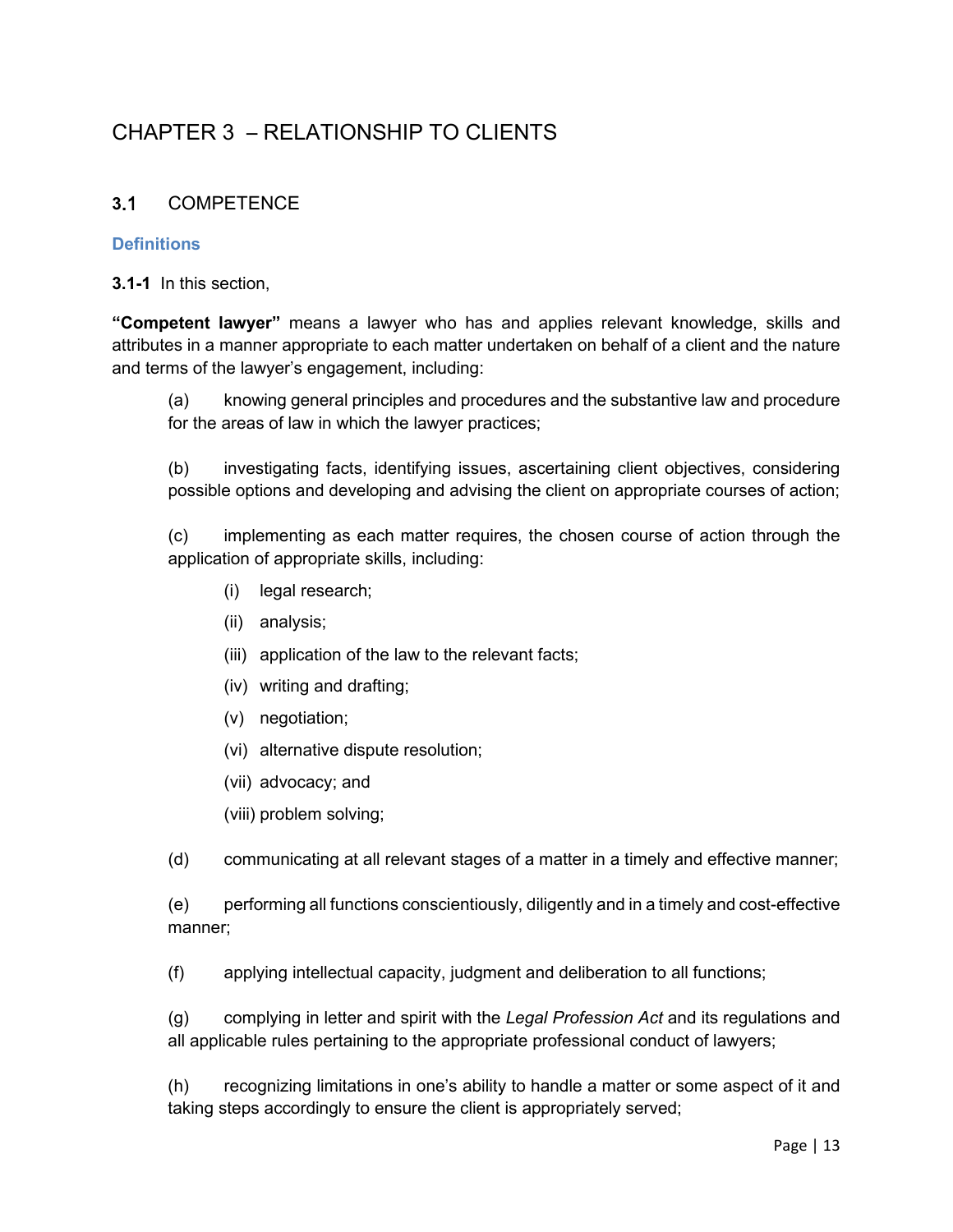- (i) managing one's practice effectively;
- (j) pursuing appropriate professional development to maintain and enhance legal knowledge and skills; and
- (k) otherwise adapting to changing professional requirements, standards, techniques and practices.

#### **Competence**

**3.1-2** A lawyer must perform all legal services undertaken on a client's behalf to the standard of a competent lawyer.

## **Commentary**

**[1]** As a member of the legal profession, a lawyer is held out as knowledgeable, skilled and capable in the practice of law. Accordingly, the client is entitled to assume that the lawyer has the ability and capacity to deal adequately with all legal matters to be undertaken on the client's behalf.

**[2]** Competence is founded upon both ethical and legal principles. This rule addresses the ethical principles. Competence involves more than an understanding of legal principles: it involves an adequate knowledge of the practice and procedures by which such principles can be effectively applied. To accomplish this, the lawyer should keep abreast of developments in all areas of law in which the lawyer practises.

**[3]** In deciding whether the lawyer has employed the requisite degree of knowledge and skill in a particular matter, relevant factors will include:

- (a) the complexity and specialized nature of the matter;
- (b) the lawyer's general experience;
- (c) the lawyer's training and experience in the field;
- (d) the preparation and study the lawyer is able to give the matter; and

(e) whether it is appropriate or feasible to refer the matter to, or associate or consult with, a lawyer of established competence in the field in question.

**[4]** In some circumstances, expertise in a particular field of law may be required; often the necessary degree of proficiency will be that of the general practitioner.

**[5]** A lawyer should not undertake a matter without honestly feeling competent to handle it, or being able to become competent without undue delay, risk or expense to the client. The lawyer who proceeds on any other basis is not being honest with the client. This is an ethical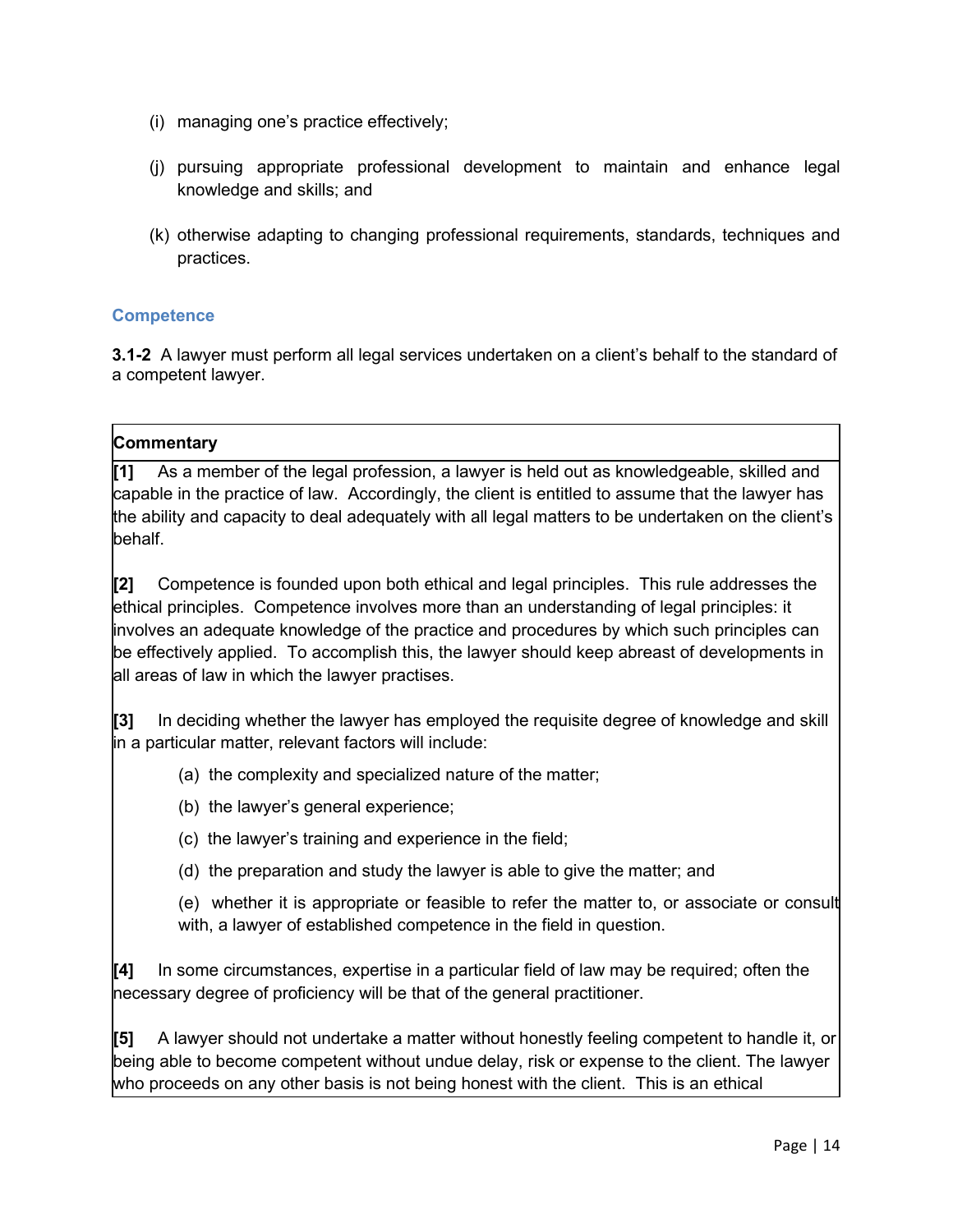consideration and is distinct from the standard of care that a tribunal would invoke for purposes of determining negligence.

**[6]** A lawyer must recognize a task for which the lawyer lacks competence and the disservice that would be done to the client by undertaking that task. If consulted about such a task, the lawyer should:

- (a) decline to act;
- (b) obtain the client's instructions to retain, consult or collaborate with a lawyer who is competent for that task; or
- (c) obtain the client's consent for the lawyer to become competent without undue delay, risk or expense to the client.

**[7]** A lawyer should also recognize that competence for a particular task may require seeking advice from or collaborating with experts in scientific, accounting or other non-legal fields, and, when it is appropriate, the lawyer should not hesitate to seek the client's instructions to consult experts.

**[7A]** When a lawyer considers whether to provide legal services under a limited scope retainer the lawyer must carefully assess in each case whether, under the circumstances, it is possible to render those services in a competent manner. An agreement for such services does not exempt a lawyer from the duty to provide competent representation. The lawyer should consider the legal knowledge, skill, thoroughness and preparation reasonably necessary for the representation in the matter. The lawyer should ensure that the client is fully informed of the nature of the arrangement and clearly understands the scope and limitation of the services. See also rule 3.2-1A

**[7B]** In providing short-term summary legal services under Rules 3.4-2A – 3.4-2D, a lawyer should disclose to the client the limited nature of the services provided and determine whether any additional legal services beyond the short-term summary legal services may be required or are advisable, and encourage the client to seek such further assistance.

**[8]** A lawyer should clearly specify the facts, circumstances and assumptions on which an opinion is based, particularly when the circumstances do not justify an exhaustive investigation and the resultant expense to the client. However, unless the client instructs otherwise, the lawyer should investigate the matter in sufficient detail to be able to express an opinion rather than mere comments with many qualifications. A lawyer should only express his or her legal opinion when it is genuinely held and is provided to the standard of a competent lawyer.

**[9]** A lawyer should be wary of providing unreasonable or over-confident assurances to the client, especially when the lawyer's employment or retainer may depend upon advising in a particular way.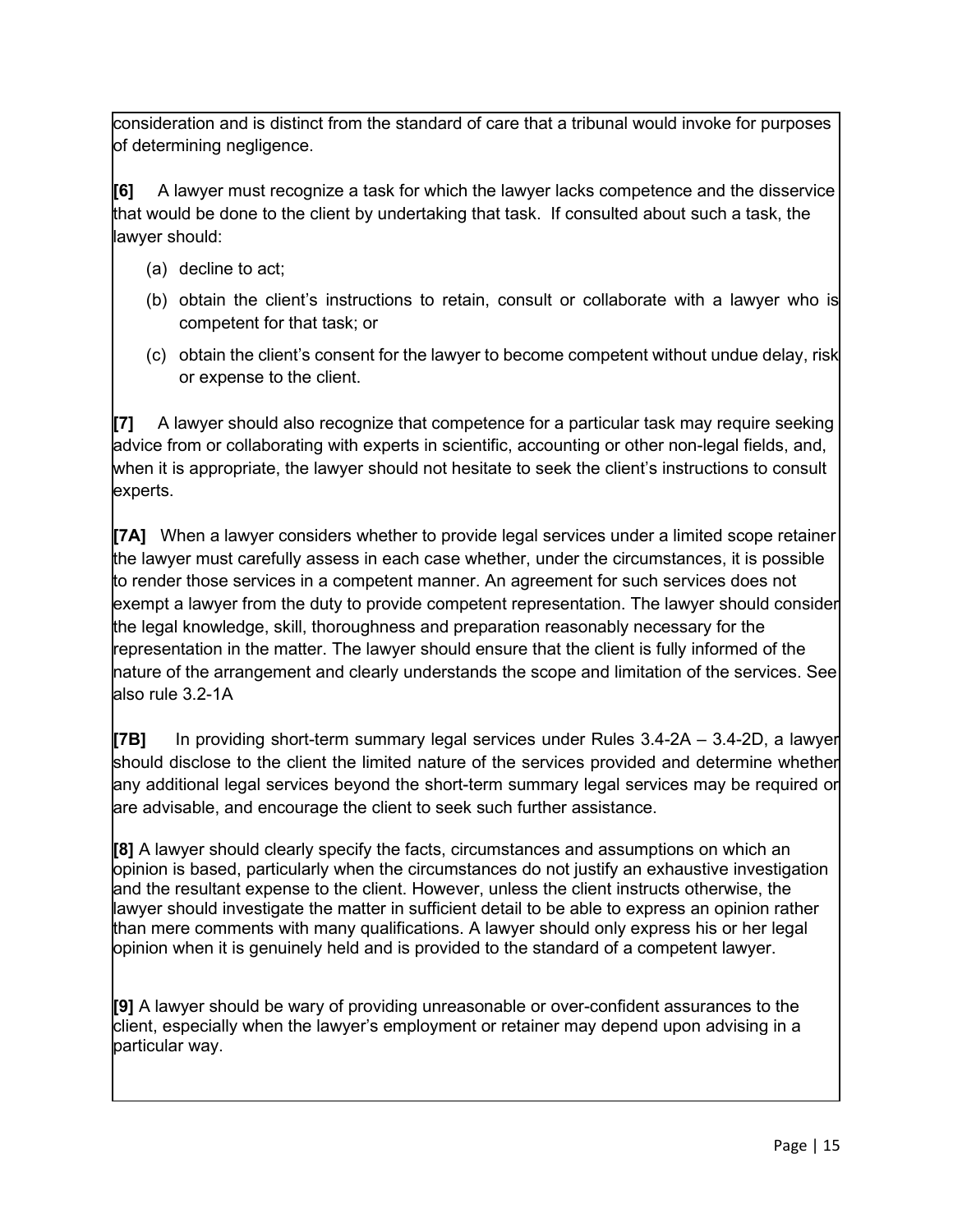**[10]** In addition to opinions on legal questions, a lawyer may be asked for or may be expected to give advice on non-legal matters such as the business, economic, policy or social complications involved in the question or the course the client should choose. In many instances the lawyer's experience will be such that the lawyer's views on non-legal matters will be of real benefit to the client. The lawyer who expresses views on such matters should, if necessary and to the extent necessary, point out any lack of experience or other qualification in the particular field and should clearly distinguish legal advice from other advice.

**[11]** This section intentionally left out.

**[12]** The requirement of conscientious, diligent and efficient service means that a lawyer should make every effort to provide timely service to the client. If the lawyer can reasonably foresee undue delay in providing advice or services, the client should be so informed.

**[13]** The lawyer should refrain from conduct that may interfere with or compromise his or her capacity or motivation to provide competent legal services to the client and be aware of any factor or circumstance that may have that effect.

**[14]** A lawyer who is incompetent does the client a disservice, brings discredit to the profession and may bring the administration of justice into disrepute. In addition to damaging the lawyer's own reputation and practice, incompetence may also injure the lawyer's partners and associates.

**[15] Incompetence, Negligence and Mistakes -** This rule does not require a standard of perfection. An error or omission, even though it might be actionable for damages in negligence or contract, will not necessarily constitute a failure to maintain the standard of professional competence described by the rule. However, evidence of gross neglect or mistakes in a particular matter or a pattern of neglect or mistakes in different matters may be evidence of such a failure, regardless of tort liability. While damages may be awarded for negligence, incompetence can give rise to the additional sanction of disciplinary action.

# 3.2 QUALITY OF SERVICE

## **Quality of Service**

**3.2-1** A lawyer has a duty to provide courteous, thorough and prompt service to clients. The quality of service required of a lawyer is service that is competent, timely, conscientious, diligent, efficient and civil.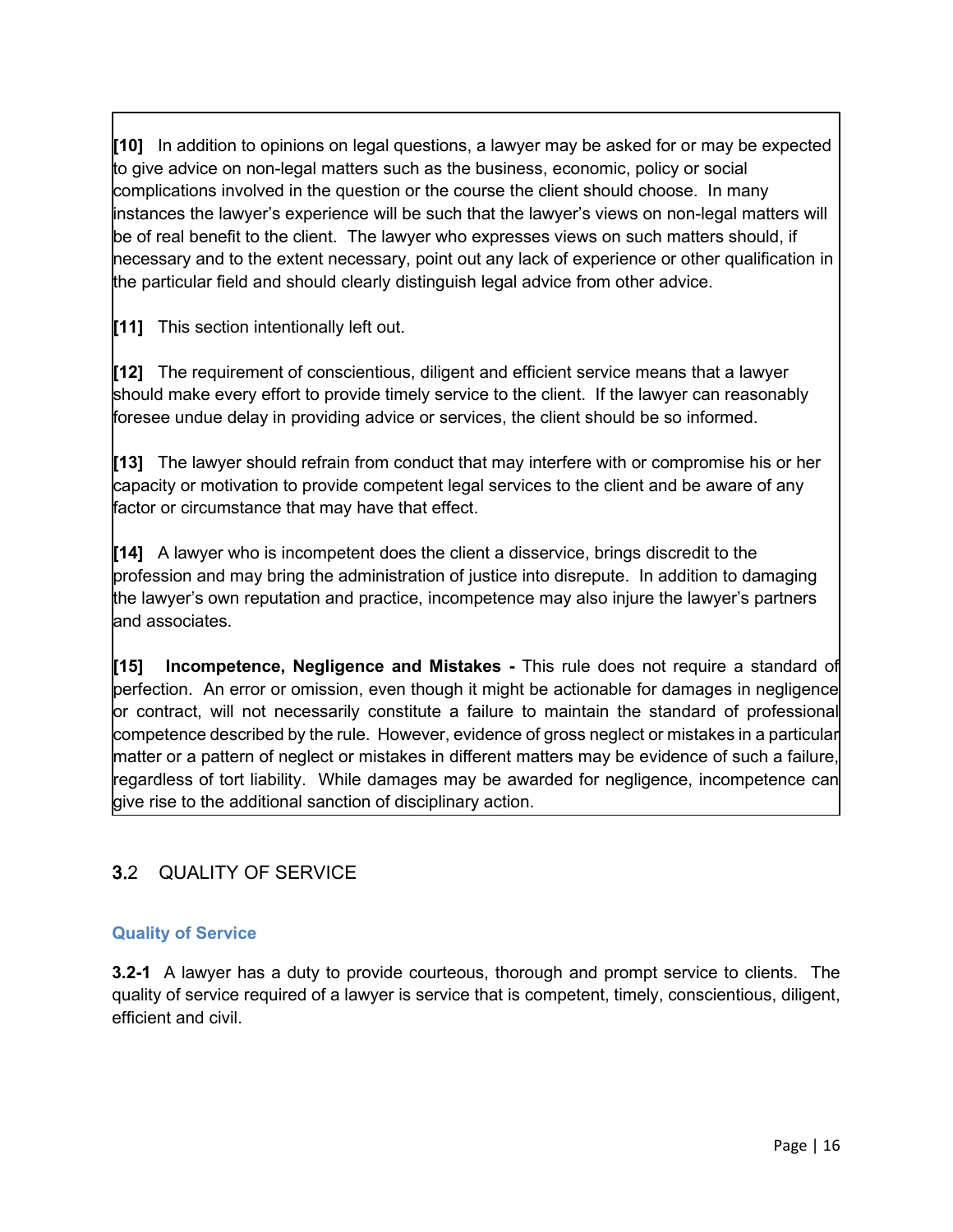## **Commentary**

**[1]** This rule should be read and applied in conjunction with section 3.1 regarding competence.

**[2]** A lawyer has a duty to provide a quality of service at least equal to that which lawyers generally expect of a competent lawyer in a like situation. An ordinarily or otherwise competent lawyer may still occasionally fail to provide an adequate quality of service.

**[3]** A lawyer has a duty to communicate effectively with the client. What is effective will vary depending on the nature of the retainer, the needs and sophistication of the client and the need for the client to make fully informed decisions and provide instructions.

**[4]** A lawyer should ensure that matters are attended to within a reasonable time frame. If the lawyer can reasonably foresee undue delay in providing advice or services, the lawyer has a duty to so inform the client, so that the client can make an informed choice about his or her options, such as whether to retain new counsel.

## **Examples of expected practices**

**[5]** The quality of service to a client may be measured by the extent to which a lawyer maintains certain standards in practice. The following list, which is illustrative and not exhaustive, provides key examples of expected practices in this area:

- (a) keeping a client reasonably informed;
- (b) answering reasonable requests from a client for information;
- (c) responding to a client's telephone calls;
- (d) keeping appointments with a client, or providing a timely explanation or apology when unable to keep such an appointment;
- (e) taking appropriate steps to do something promised to a client, or informing or explaining to the client when it is not possible to do so;
- (f) ensuring, where appropriate, that all instructions are in writing or confirmed in writing;
- (g) answering, within a reasonable time, any communication that requires a reply;
- (h) ensuring that work is done in a timely manner so that its value to the client is maintained;
- (i) providing quality work and giving reasonable attention to the review of documentation to avoid delay and unnecessary costs to correct errors or omissions;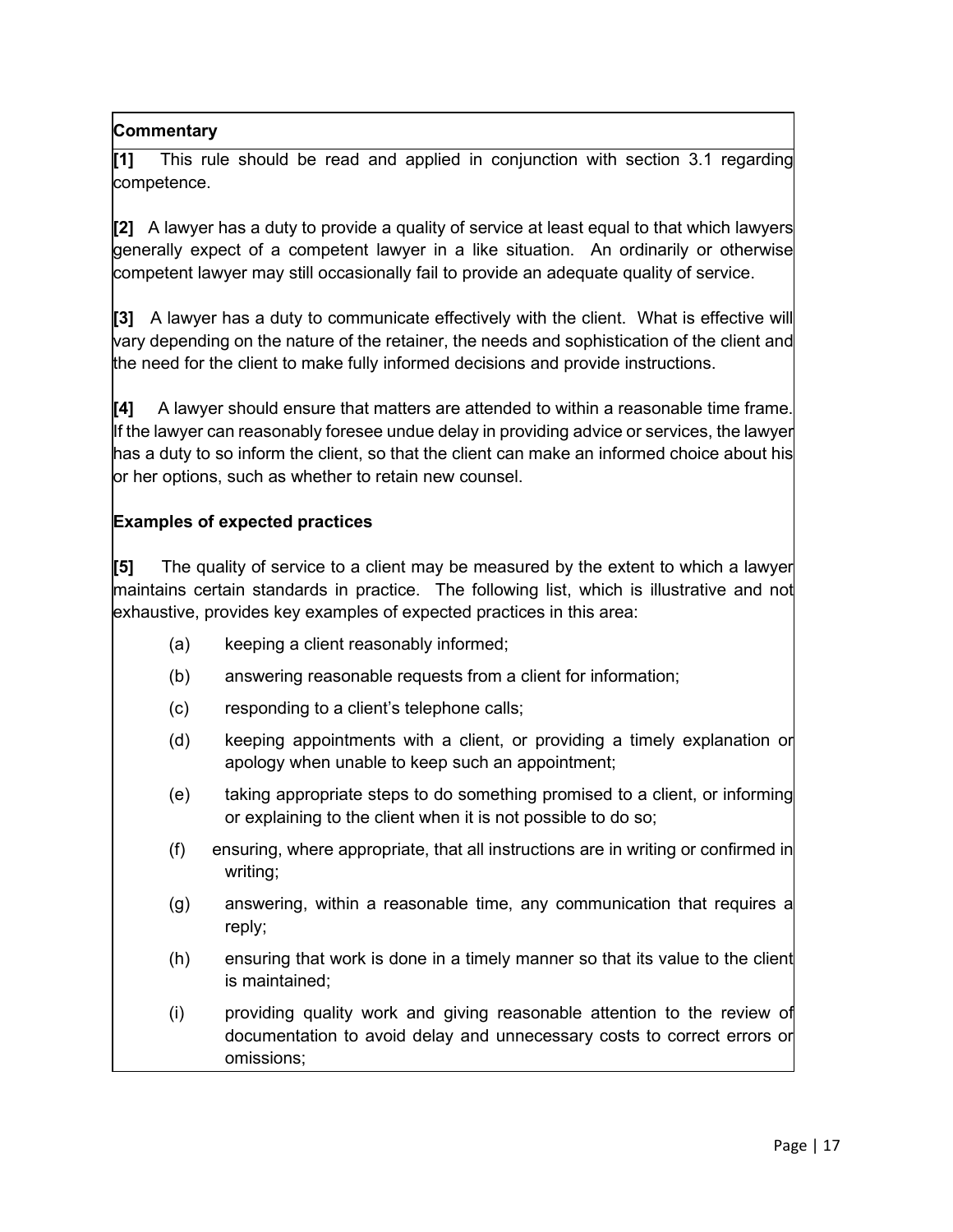- (j) maintaining office staff, facilities and equipment adequate to the lawyer's practice;
- (k) informing a client of a proposal of settlement, and explaining the proposal properly;
- (l) providing a client with complete and accurate relevant information about a matter;
- (m) making a prompt and complete report when the work is finished or, if a final report cannot be made, providing an interim report when one might reasonably be expected;
- (n) avoiding the use of intoxicants or drugs, that interferes with or prejudices the lawyer's services to the client;
- (o) being civil.

**[6]** A lawyer should meet deadlines, unless the lawyer is able to offer a reasonable explanation and ensure that no prejudice to the client will result. Whether or not a specific deadline applies, a lawyer should be prompt in handling a matter, responding to communications and reporting developments to the client. In the absence of developments, contact with the client should be maintained to the extent the client reasonably expects.

## **Limited Scope Retainers**

**3.2-1A** Before undertaking a limited scope retainer the lawyer must advise the client about the nature, extent and scope of the services that the lawyer can provide and must confirm in writing to the client as soon as practicable what services will be provided.

## **Commentary**

**[1]** Reducing to writing the discussions and agreement with the client about the limited scope retainer assists the lawyer and client in understanding the limitations of the service to be provided and any risks of the retainer.

**[2]** A lawyer who is providing legal services under a limited scope retainer should be careful to avoid acting in a way that suggests that the lawyer is providing full services to the client.

**[3]** Where the limited services being provided include an appearance before a tribunal a lawyer must be careful not to mislead the tribunal as to the scope of the retainer and should consider whether disclosure of the limited nature of the retainer is required by the rules of practice or the circumstances.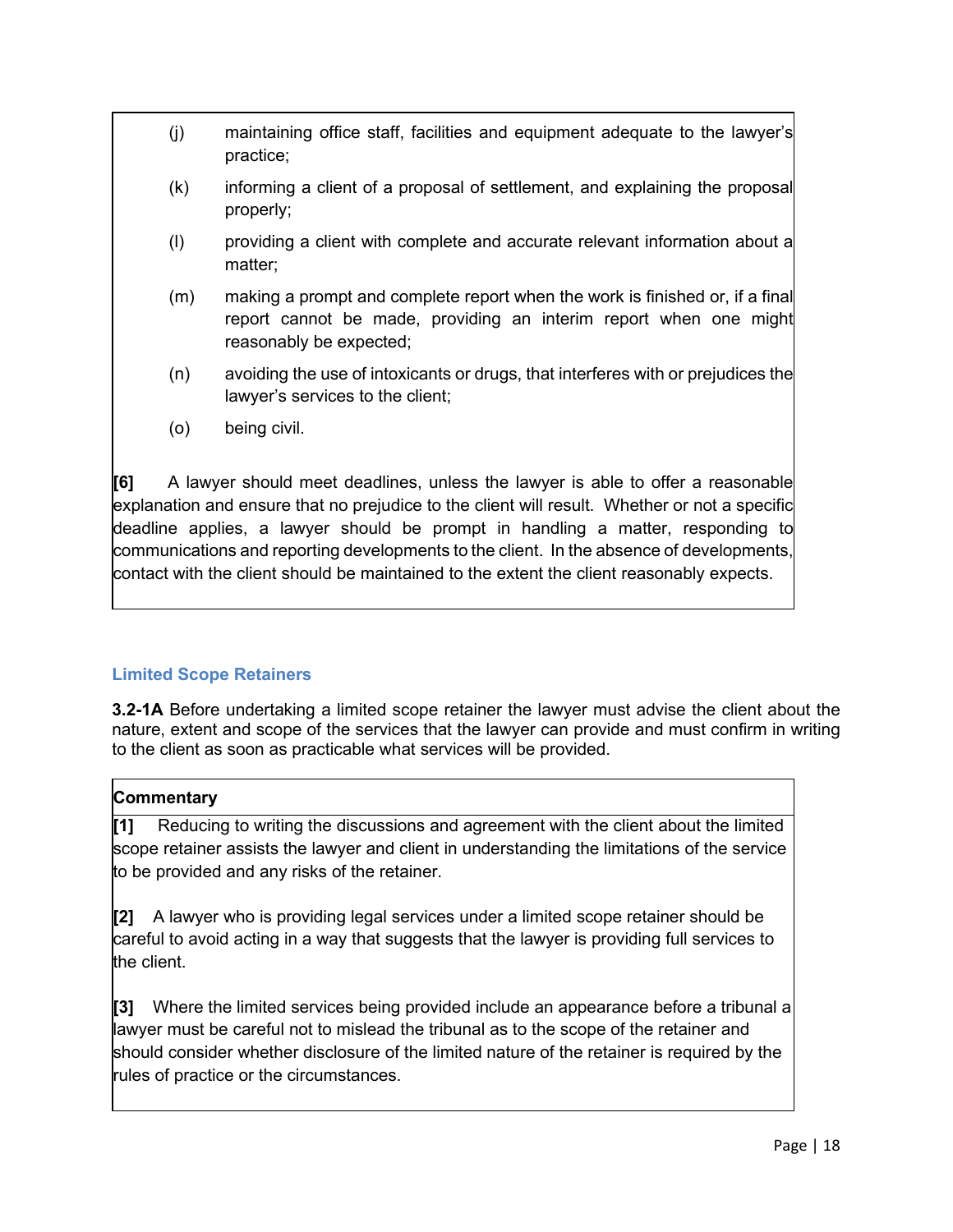**[4]** A lawyer who is providing legal services under a limited scope retainer should consider how communications from opposing counsel in a matter should be managed (See rule 7.2-6.1)

**[5]** This rule does not apply to situations in which a lawyer is providing summary advice, for example over a telephone hotline or as duty counsel, or to initial consultations that may result in the client retaining the lawyer.

## **Honesty and Candour**

**3.2-2** When advising a client, a lawyer must be honest and candid and must inform the client of all information known to the lawyer that may affect the interests of the client in the matter.

## **Commentary**

**[1]** A lawyer should disclose to the client all the circumstances of the lawyer's relations to the parties and interest in or connection with the matter, if any that might influence whether the client selects or continues to retain the lawyer.

**[2]** A lawyer's duty to a client who seeks legal advice is to give the client a competent opinion based on a sufficient knowledge of the relevant facts, an adequate consideration of the applicable law and the lawyer's own experience and expertise. The advice must be open and undisguised and must clearly disclose what the lawyer honestly thinks about the merits and probable results.

**[3]** Occasionally, a lawyer must be firm with a client. Firmness, without rudeness, is not a violation of the rule. In communicating with the client, the lawyer may disagree with the client's perspective, or may have concerns about the client's position on a matter, and may give advice that will not please the client. This may legitimately require firm and animated discussion with the client.

## **When the Client is an Organization**

**3.2-3** Although a lawyer may receive instructions from an officer, employee, agent or representative, when a lawyer is employed or retained by an organization, including a corporation, the lawyer must act for the organization in exercising his or her duties and in providing professional services.

#### **Commentary**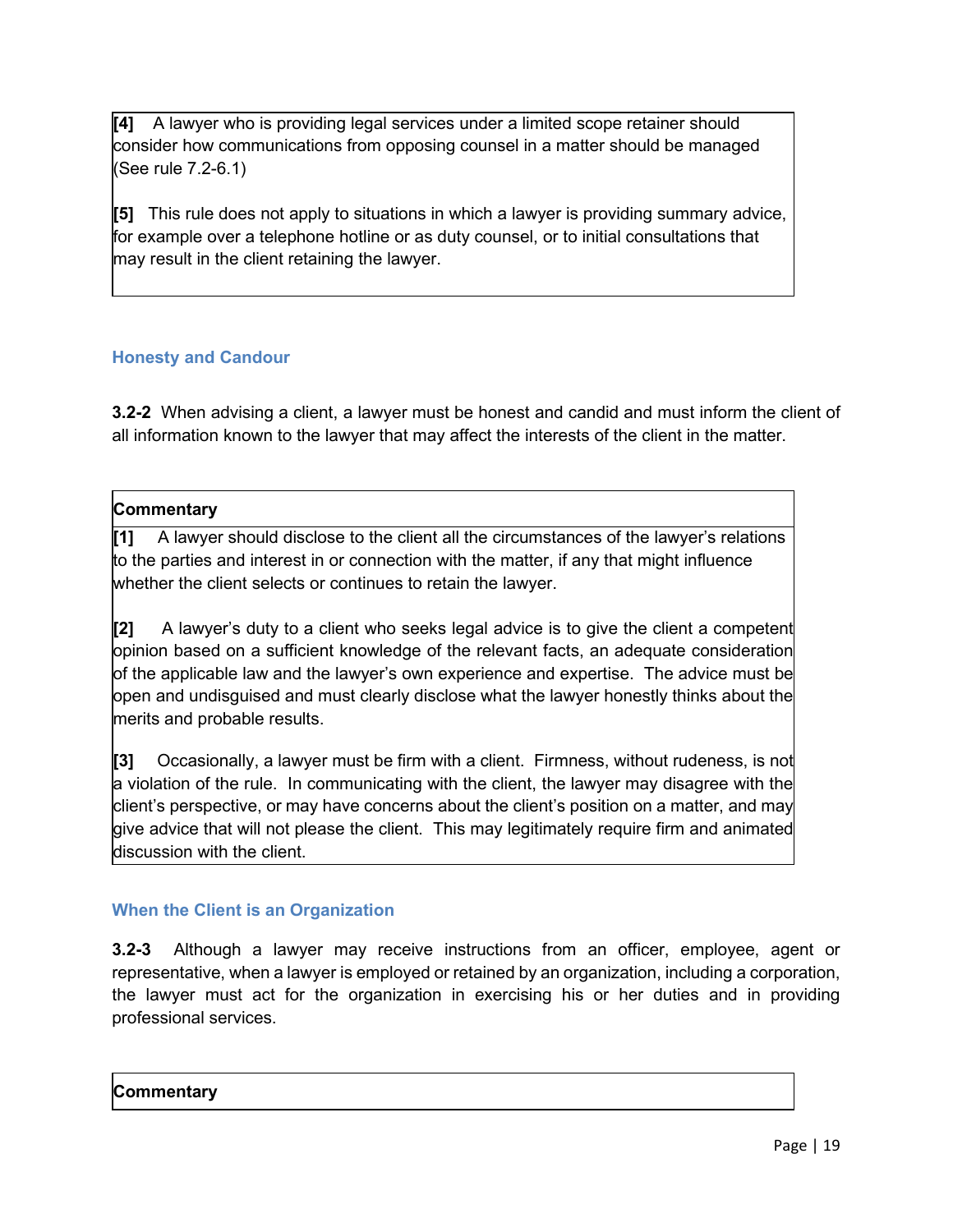**[1]** A lawyer acting for an organization should keep in mind that the organization, as such, is the client and that a corporate client has a legal personality distinct from its shareholders, officers, directors and employees. While the organization or corporation acts and gives instructions through its officers, directors, employees, members, agents or representatives, the lawyer should be satisfied that it is the interests of the organization that are served and protected. Further, given that an organization depends on persons to give instructions, the lawyer should ensure that the person giving instructions for the organization is acting within that person's actual or ostensible authority.

**[2]** In addition to acting for the organization, a lawyer may also accept a joint retainer and act for a person associated with the organization. For example, a lawyer may advise an officer of an organization about liability insurance. In such cases the lawyer acting for an organization should be alert to the prospects of conflicts of interests and should comply with the rules about the avoidance of conflicts of interests (section 3.4).

## **Encouraging Compromise or Settlement**

**3.2-4** A lawyer must advise and encourage a client to compromise or settle a dispute whenever it is possible to do so on a reasonable basis and must discourage the client from commencing or continuing useless legal proceedings.

#### **Commentary**

**[1]** A lawyer should consider the use of alternative dispute resolution (ADR) when appropriate, inform the client of ADR options and, if so instructed, take steps to pursue those options.

#### **Threatening Criminal or Regulatory Proceedings**

**3.2-5** A lawyer must not, in an attempt to gain a benefit for a client, threaten, or advise a client to threaten:

(a) to initiate or proceed with a criminal or quasi-criminal charge or make a complaint to a regulatory authority; or

(b) to offer to seek or to procure the withdrawal of a criminal or quasi-criminal charge or regulatory complaint.

#### **Commentary**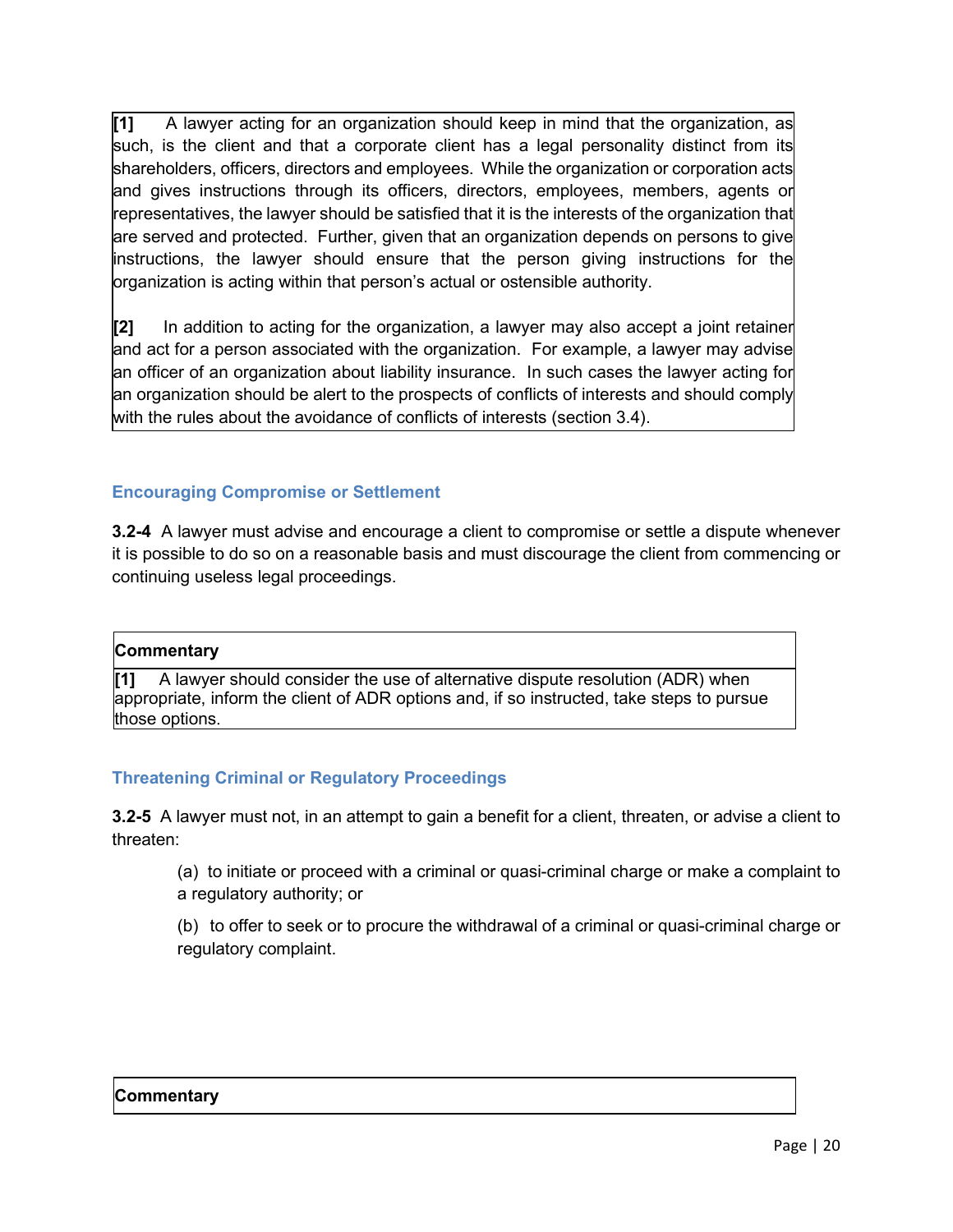**[1]** It is an abuse of the court or regulatory authority's process to threaten to make or advance such a charge or a complaint in order to secure the satisfaction of a private grievance. Even if a client has a legitimate entitlement to be paid monies, threats to take criminal, quasi-criminal or regulatory action are not appropriate.

**[2]** It is not improper, however, to notify the appropriate authority of criminal, quasicriminal or anti-regulatory activities while also taking steps through the civil system. Nor is it improper for a lawyer to request that another lawyer comply with an undertaking or trust condition or other professional obligation or face being reported to the Society. The impropriety stems from threatening to use, or actually using, criminal or quasi-criminal or regulatory proceedings to gain a civil advantage.

#### **Inducement for Withdrawal of Criminal or Regulatory Proceedings**

#### **3.2-6** A lawyer must not:

- (a) give or offer to give, or advise an accused or any other person to give or offer to give, any valuable consideration to another person in exchange for influencing the Crown or a regulatory authority's conduct of a criminal or quasi-criminal charge or a complaint, unless the lawyer obtains the consent of the Crown or the regulatory authority to enter into such discussions;
- (b) accept or offer to accept, or advise a person to accept or offer to accept, any valuable consideration in exchange for influencing the Crown or a regulatory authority's conduct of a criminal or quasi-criminal charge or a complaint, unless the lawyer obtains the consent of the Crown or regulatory authority to enter such discussions; or
- (c) wrongfully influence any person to prevent the Crown or regulatory authority from proceeding with charges or a complaint or to cause the Crown or regulatory authority to withdraw the complaint or stay charges in a criminal or quasi-criminal proceeding.

## **Commentary**

**[1]** "Regulatory authority" includes professional and other regulatory bodies.

**[2]** A lawyer for an accused or potential accused must never influence a complainant or potential complainant not to communicate or cooperate with the Crown or regulatory authority. However, this rule does not prevent a lawyer for an accused or potential accused from communicating with a complainant or potential complainant to obtain factual information, arrange for restitution or an apology from an accused, or defend or settle any civil matters between the accused and the complainant. When a proposed resolution involves valuable consideration being exchanged in return for influencing the Crown or regulatory authority not to proceed with a charge or to seek a reduced sentence or penalty, the lawyer for the accused must obtain the consent of the Crown or regulatory authority prior to discussing such proposal with the complainant or potential complainant. Similarly, lawyers advising a complainant or potential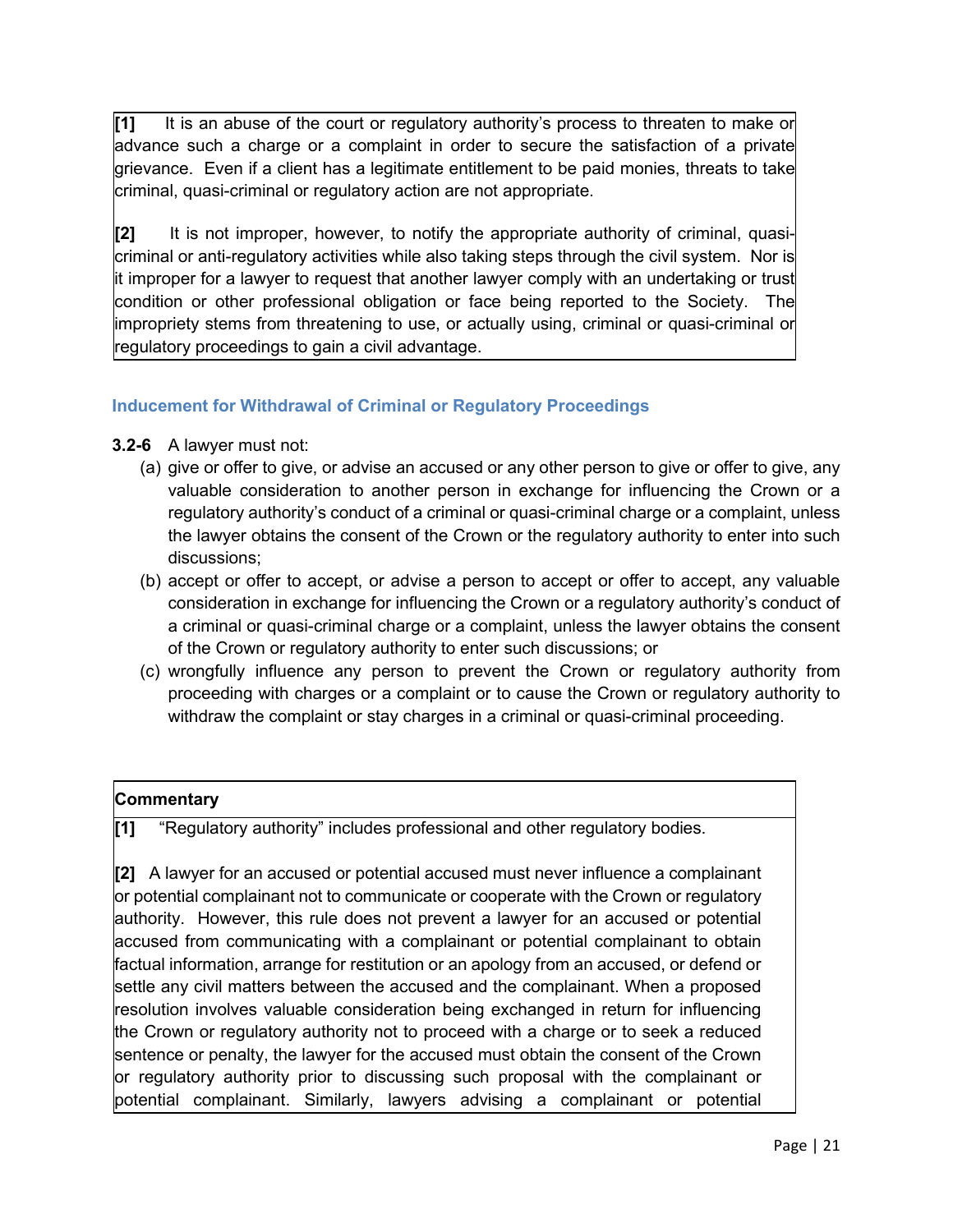complainant with respect to any such negotiations can do so only with the consent of the Crown or regulatory authority.

**[3]** A lawyer cannot provide an assurance that the settlement of a related civil matter will result in the withdrawal of criminal or quasi-criminal charges, absent the consent of the Crown or regulatory authority.

**[4]** When the complainant or potential complainant is unrepresented, the lawyer should have regard to the rules respecting unrepresented persons and make it clear that the lawyer is acting exclusively in the interests of the accused. If the complainant or potential complainant is vulnerable, the lawyer should take care not to take unfair or improper advantage of the circumstances. When communicating with an unrepresented complainant or potential complainant, it is prudent to have a witness present.

## **Dishonesty, Fraud by Client or Others**

#### **3.2-7** A lawyer must never:

(a) knowingly assist in or encourage any dishonesty, fraud, crime, or illegal conduct, (b) do or omit to do anything that the lawyer ought to know assists in or encourages any dishonesty, fraud, crime, or illegal conduct by a client or others, or (c) instruct a client or others on how to violate the law and avoid punishment.

#### **Commentary**

**[1]** A lawyer should be on guard against becoming the tool or dupe of an unscrupulous client, or of others, whether or not associated with the unscrupulous client.

**[2]** A lawyer should be alert to and avoid unwittingly becoming involved with a client or others engaged in criminal activities such as mortgage fraud or money laundering. Vigilance is required because the means for these, and other criminal activities, may be transactions for which lawyers commonly provide services such as: establishing, purchasing or selling business entities; arranging financing for the purchase or sale or operation of business entities; arranging financing for the purchase or sale of business assets; and purchasing and selling real estate.

**[3]** If a lawyer has suspicions or doubts about whether he or she might be assisting a client or others in dishonesty, fraud, crime or illegal conduct, the lawyer should make reasonable inquiries to obtain information about the client or others and, in the case of a client, about the subject matter and objectives of the retainer. These should include verifying who are the legal or beneficial owners of property and business entities, verifying who has the control of business entities, and clarifying the nature and purpose of a complex or unusual transaction where the purpose is not clear. The lawyer should make a record of the results of these inquiries.

**[4]** A bona fide test case is not necessarily precluded by this rule and, so long as no injury to a person or violence is involved, a lawyer may properly advise and represent a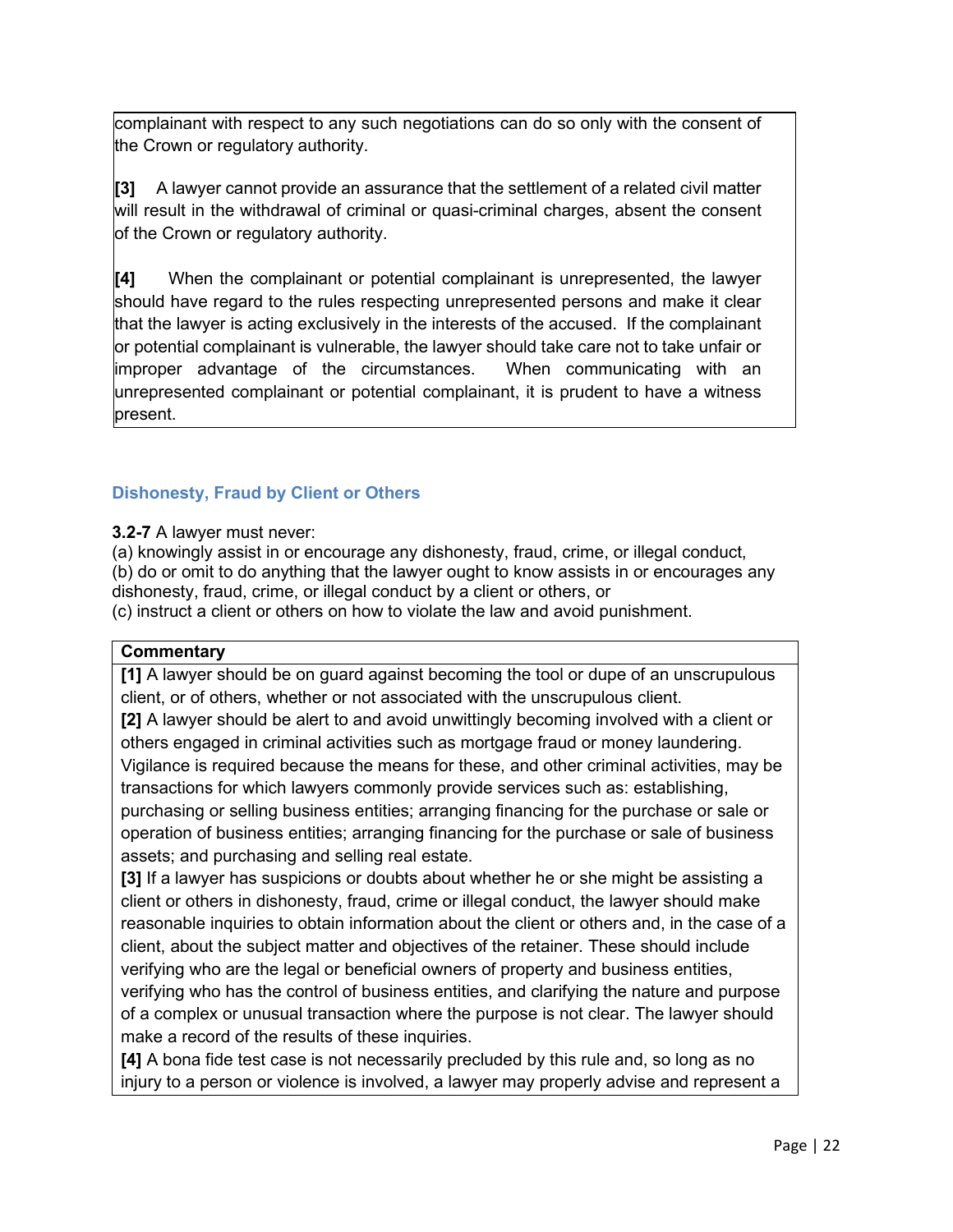client who, in good faith and on reasonable grounds, desires to challenge or test a law and the test can most effectively be made by means of a technical breach giving rise to a test case. In all situations, the lawyer should ensure that the client appreciates the consequences of bringing a test case.

## **Dishonesty, Fraud when Client an Organization**

**3.2-8** A lawyer who is employed or retained by an organization to act in a matter in which the lawyer knows that the organization has acted, is acting or intends to act dishonestly, fraudulently, criminally, or unlawfully, must do the following, in addition to his or her obligations under rule 3.2- 7*:*

- (a) advise the person from whom the lawyer takes instructions and the chief legal officer, or both the chief legal office and the chief executive officer, that the proposed conduct is, was or would be dishonest, fraudulent, criminal or unlawful and should be stopped;
- (b) if necessary because the person from whom the lawyer takes instructions, the chief legal officer or the chief executive officer refuses to cause the proposed conduct to be stopped, advise progressively the next highest persons or groups, including ultimately, the board of directors, the board of trustees, or the appropriate committee of the board, that the proposed conduct was, is or would be dishonest, fraudulent, criminal, or unlawful and should be stopped; and
- (c) if the organization, despite the lawyer's advice, continues with or intends to pursue the proposed wrongful conduct, withdraw from acting in the matter in accordance with the rules in section 3.7.

## **Commentary**

**[1]** The past, present, or proposed misconduct of an organization may have harmful and serious consequences, not only for the organization and its constituency, but also for the public who rely on organizations to provide a variety of goods and services. In particular, the misconduct of publicly traded commercial and financial corporations may have serious consequences for the public at large. This rule addresses some of the professional responsibilities of a lawyer acting for an organization, including a corporation, when he or she learns that the organization has acted, is acting, or proposes to act in a way that is dishonest, fraudulent, criminal or unlawful. In addition to these rules, the lawyer may need to consider, for example, the rules and commentary about confidentiality (section 3.3).

**[2]** This rule speaks of conduct that is dishonest, fraudulent, criminal or unlawful.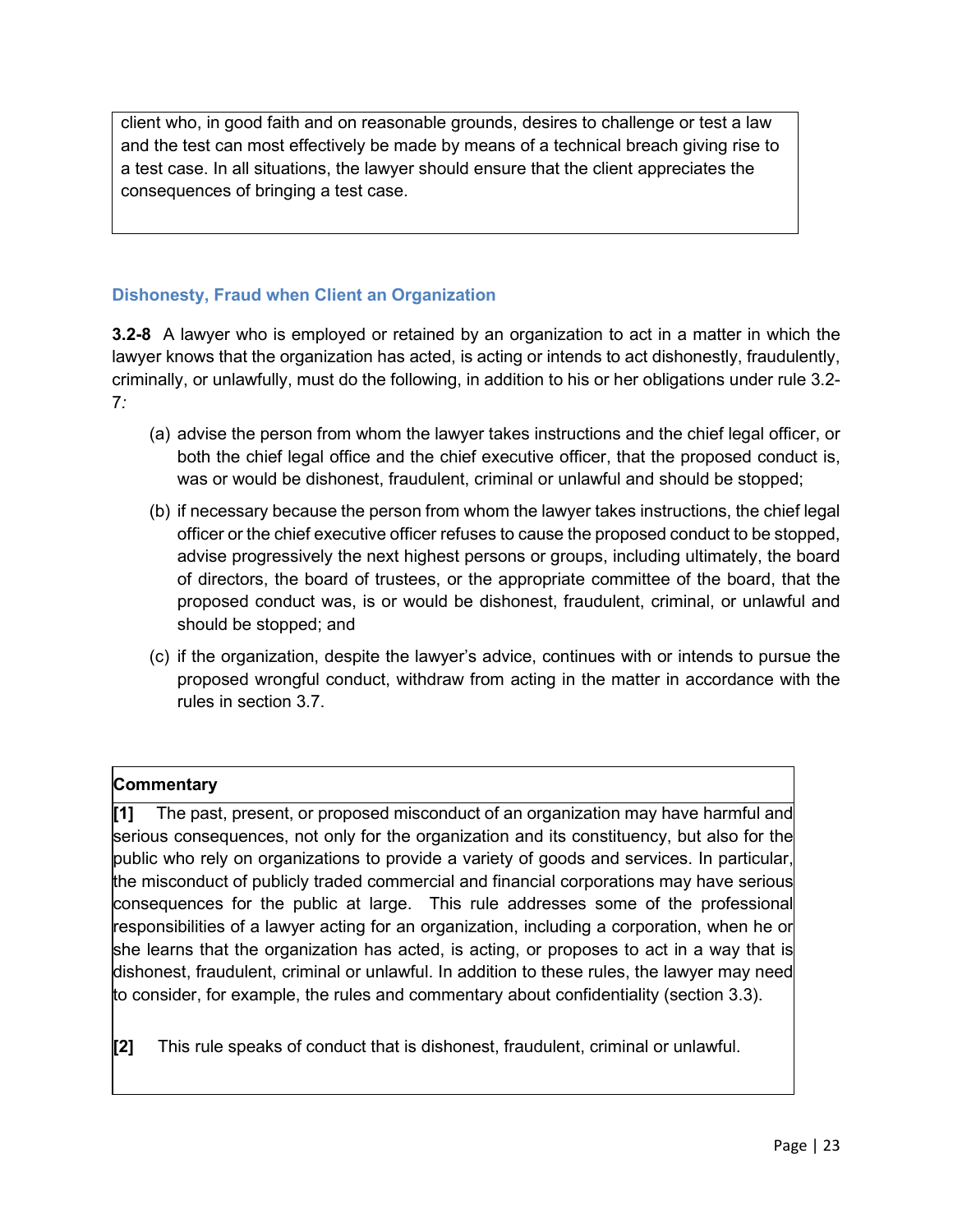**[3]** Such conduct includes acts of omission. Indeed, often it is the omissions of an organization, such as failing to make required disclosure or to correct inaccurate disclosures that constitute the wrongful conduct to which these rules relate. Conduct likely to result in substantial harm to the organization, as opposed to genuinely trivial misconduct by an organization, invokes these rules.

**[4]** In considering his or her responsibilities under this section, a lawyer should consider whether it is feasible and appropriate to give any advice in writing.

**[5]** A lawyer acting for an organization who learns that the organization has acted, is acting, or intends to engage in the wrongful conduct to which these rules relate, may advise the chief executive officer and must advise the chief legal officer of the misconduct. If the wrongful conduct is not abandoned or stopped, the lawyer must report the matter "up the ladder" of responsibility within the organization until the matter is dealt with appropriately. If the organization, despite the lawyer's advice, continues with that conduct, the lawyer must withdraw from acting in the particular matter in accordance with Rule 3.7-1. In some but not all cases, withdrawal means resigning from his or her position or relationship with the organization and not simply withdrawing from acting in the particular matter.

**[6]** This rule recognizes that lawyers as the legal advisers to organizations are in a central position to encourage organizations to comply with the law and to advise that it is in the organization's and the public's interest that organizations do not violate the law. Lawyers acting for organizations are often in a position to advise the executive officers of the organization, not only about the technicalities of the law, but also about the public relations and public policy concerns that motivated the government or regulator to enact the law. Moreover, lawyers for organizations, particularly in-house counsel, may guide organizations to act in ways that are legal, ethical, reputable and consistent with the organization's responsibilities to its constituents and to the public.

## **Clients with Diminished Capacity**

**3.2-9** When a client's ability to make decisions is impaired because of minority or mental disability, or for some other reason, the lawyer must, as far as reasonably possible, maintain a normal lawyer and client relationship.

## **Commentary**

**[1]** A lawyer and client relationship presupposes that the client has the requisite mental ability to make decisions about his or her legal affairs and to give the lawyer instructions. A client's ability to make decisions depends on such factors as age, intelligence, experience and mental and physical health and on the advice, guidance and support of others. A client's ability to make decisions may change, for better or worse, over time. A client may be mentally capable of making some decisions but not others. The key is whether the client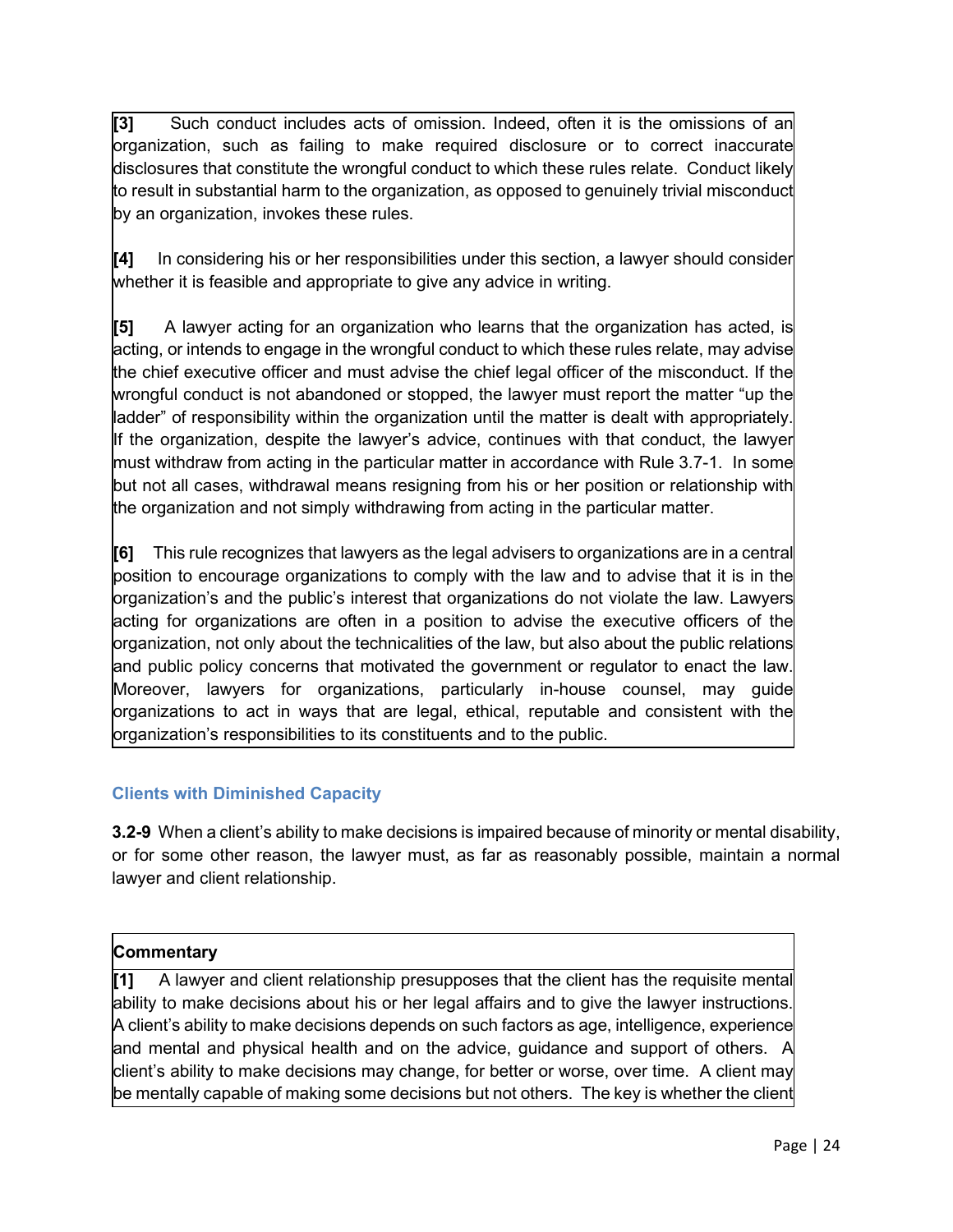has the ability to understand the information relative to the decision that has to be made and is able to appreciate the reasonably foreseeable consequences of the decision or lack of decision. Accordingly, when a client is, or comes to be, under a disability that impairs his or her ability to make decisions, the lawyer will have to assess whether the impairment is minor or whether it prevents the client from giving instructions or entering into binding legal relationships.

**[2]** A lawyer who believes a person to be incapable of giving instructions should decline to act. However, if a lawyer reasonably believes that the person has no other agent or representative and a failure to act could result in imminent and irreparable harm, the lawyer may take action on behalf of the person lacking capacity only to the extent necessary to protect the person until a legal representative can be appointed. A lawyer undertaking to so act has the same duties under these rules to the person lacking capacity as the lawyer would with any client.

**[3]** If a client's incapacity is discovered or arises after the solicitor-client relationship is established, the lawyer may need to take steps to have a lawfully authorized representative, such as a litigation guardian, appointed or to obtain the assistance of the Office of the Public Trustee to protect the interests of the client. Whether that should be done depends on all relevant circumstances, including the importance and urgency of any matter requiring instruction. In any event, the lawyer has an ethical obligation to ensure that the client's interests are not abandoned. Until the appointment of a legal representative occurs, the lawyer should act to preserve and protect the client's interests.

**[4]** In some circumstances when there is a legal representative, the lawyer may disagree with the legal representative's assessment of what is in the best interests of the client under a disability. So long as there is no lack of good faith or authority, the judgment of the legal representative should prevail. If a lawyer becomes aware of conduct or intended conduct of the legal representative that is clearly in bad faith or outside that person's authority, and contrary to the best interests of the client with diminished capacity, the lawyer may act to protect those interests. This may require reporting the misconduct to a person or institution such as a family member or the Public Trustee.

**[5]** When a lawyer takes protective action on behalf of a person or client lacking in capacity, the authority to disclose necessary confidential information may be implied in some circumstances: See Commentary under Rule 3.3-1 (Confidentiality) for a discussion of the relevant factors. If the court or other counsel becomes involved, the lawyer should inform them of the nature of the lawyer's relationship with the person lacking capacity.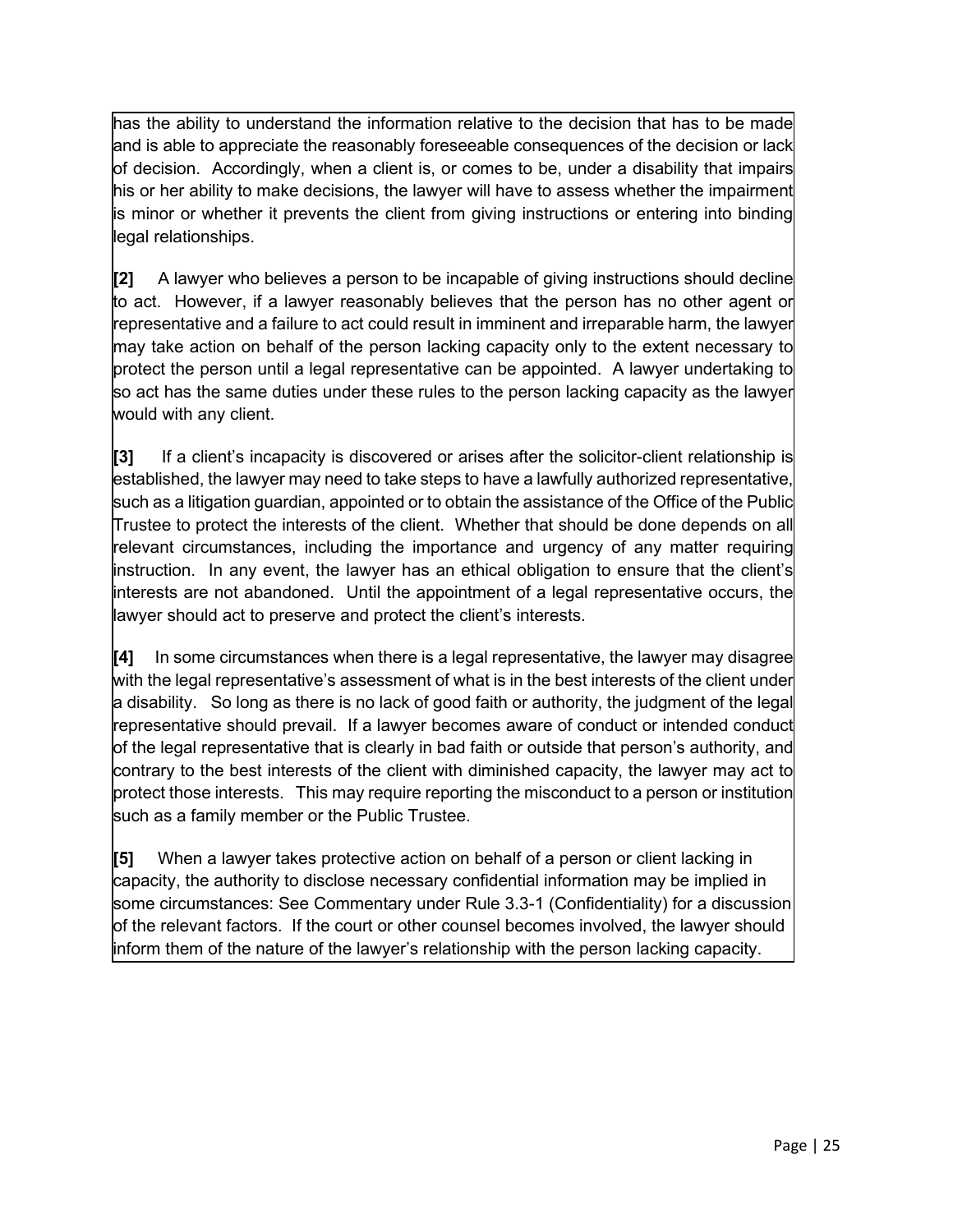# **3**.3 CONFIDENTIALITY

#### **Confidential Information**

**3.3-1** A lawyer at all times must hold in strict confidence all information concerning the business and affairs of a client acquired in the course of the professional relationship and must not divulge any such information unless:

- (a) expressly or impliedly authorized by the client;
- (b) required by law or a tribunal to do so;
- (c) required to deliver the information to the Law Society; or
- (d) otherwise permitted by this rule.

#### **Commentary**

**[1]** A lawyer cannot render effective professional service to a client unless there is full and unreserved communication between them. At the same time, the client must feel completely secure and entitled to proceed on the basis that, without any express request or stipulation on the client's part, matters disclosed to or discussed with the lawyer will be held in strict confidence.

**[2]** This rule must be distinguished from the evidentiary rule of lawyer and client privilege, which is also a constitutionally protected right, concerning oral or documentary communications passing between the client and the lawyer. The ethical rule is wider and applies without regard to the nature or source of the information or the fact that others may share the knowledge.

**[3]** A lawyer owes the duty of confidentiality to every client without exception and whether or not the client is a continuing or casual client. The duty survives the professional relationship and continues indefinitely after the lawyer has ceased to act for the client, whether or not differences have arisen between them.

**[4]** A lawyer also owes a duty of confidentiality to anyone seeking advice or assistance on a matter invoking a lawyer's professional knowledge, although the lawyer may not render an account or agree to represent that person. A solicitor and client relationship is often established without formality. A lawyer should be cautious in accepting confidential information on an informal or preliminary basis, since possession of the information may prevent the lawyer from subsequently acting for another party in the same or a related matter (see rule 3.4-1 Conflicts).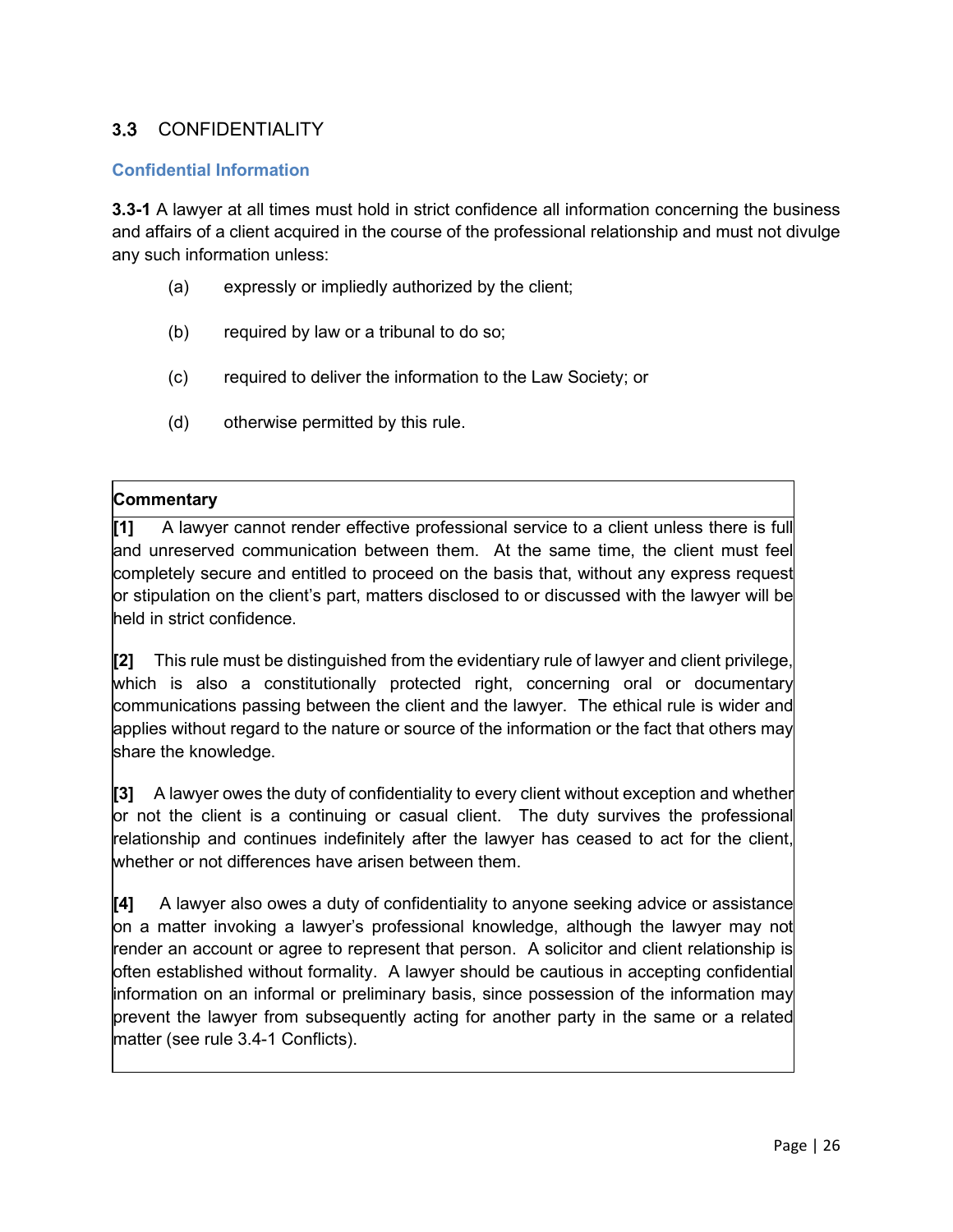**[5]** Generally, unless the nature of the matter requires such disclosure, a lawyer should not disclose having been:

(a) retained by a person about a particular matter; or

(b) consulted by a person about a particular matter, whether or not the lawyerclient relationship has been established between them.

**[6]** A lawyer should take care to avoid disclosure to one client of confidential information concerning or received from another client and should decline employment that might require such disclosure.

**[7]** Sole practitioners who practise in association with other lawyers in cost-sharing, space-sharing or other arrangements should be mindful of the risk of advertent or inadvertent disclosure of confidential information, even if the lawyers institute systems and procedures that are designed to insulate their respective practices. The issue may be heightened if a lawyer in the association represents a client on the other side of a dispute with the client of another lawyer in the association. Apart from conflict of interest issues such a situation may raise, the risk of such disclosure may depend on the extent to which the lawyers' practices are integrated, physically and administratively, in the association.

**[8]** A lawyer should avoid indiscreet conversations and other communications, even with the lawyer's spouse or family, about a client's affairs and should shun any gossip about such things even though the client is not named or otherwise identified. Similarly, a lawyer should not repeat any gossip or information about the client's business or affairs that is overheard or recounted to the lawyer. Apart altogether from ethical considerations or questions of good taste, indiscreet shoptalk among lawyers, if overheard by third parties able to identify the matter being discussed, could result in prejudice to the client. Moreover, the respect of the listener for lawyers and the legal profession will probably be lessened. Although the rule may not apply to facts that are public knowledge, a lawyer should guard against participating in or commenting on speculation concerning clients' affairs or business.

**[9]** In some situations, the authority of the client to disclose may be inferred. For example, in tribunal proceedings some disclosure may be necessary in a pleading or other tribunal document. Also, it is implied that a lawyer may, unless the client directs otherwise, disclose the client's affairs to partners and associates in the law firm and, to the extent necessary, to administrative staff and to others whose services are used by the lawyer*.* But this implied authority to disclose places the lawyer under a duty to impress upon associates, employees, students and others engaged under contract with the lawyer or with the firm of the lawyer the importance of nondisclosure (both during their employment and afterwards) and requires the lawyer to take reasonable care to prevent their disclosing or using any information that the lawyer is bound to keep in confidence.

**[10]** The client's authority for the lawyer to disclose confidential information to the extent necessary to protect the client's interest may also be inferred in some situations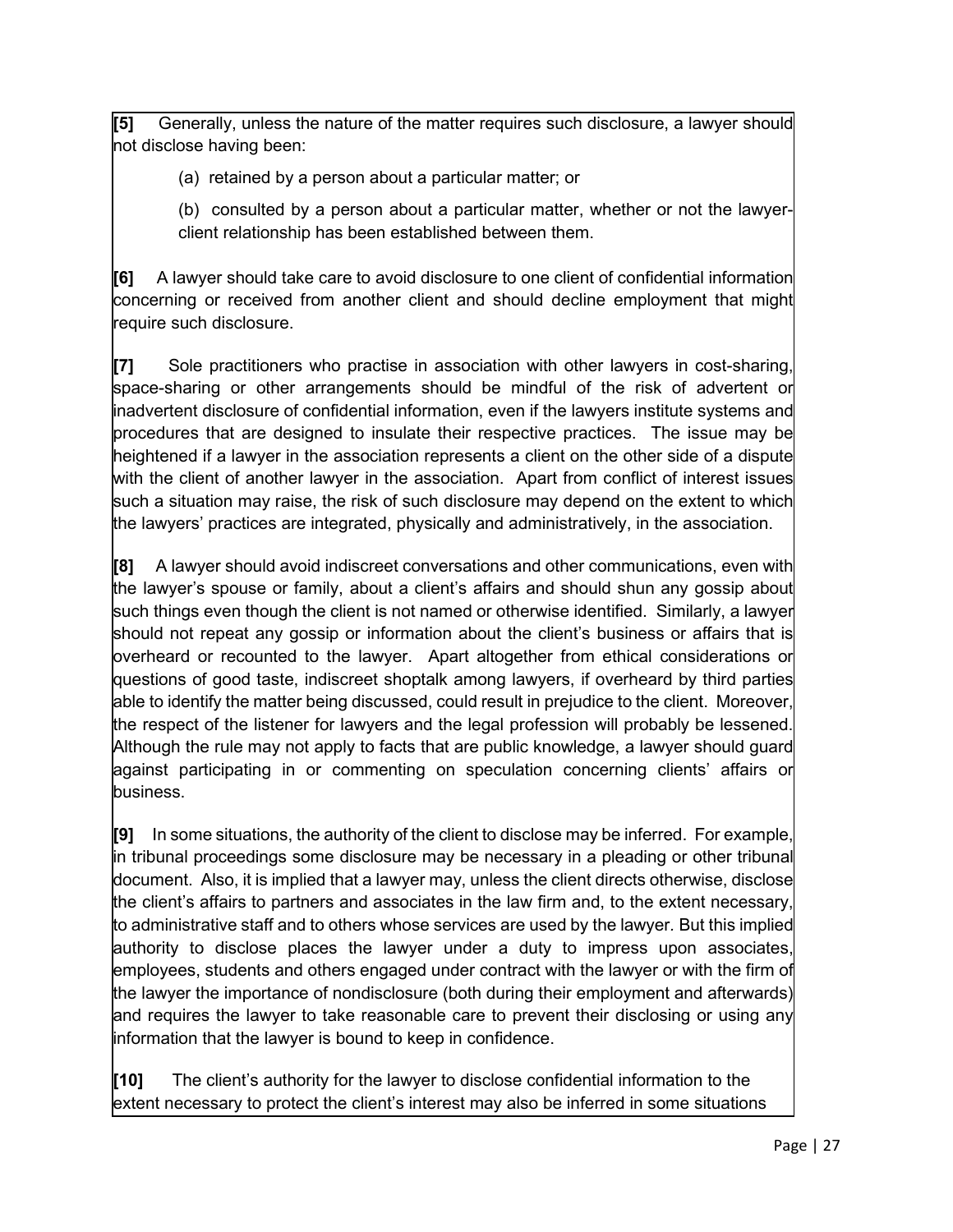where the lawyer is taking action on behalf of the person lacking capacity to protect the person until a legal representative can be appointed. In determining whether a lawyer may disclose such information, the lawyer should consider all circumstances, including the reasonableness of the lawyer's belief the person lacks capacity, the potential harm that may come to the client if no action is taken, and any instructions the client may have given the lawyer when capable of giving instructions about the authority to disclose information. Similar considerations apply to confidential information given to the lawyer by a person who lacks the capacity to become a client but nevertheless requires protection.

**[11]** A lawyer may have an obligation to disclose information under Rules 5.5-2, 5.5-3 and 5.6-3. If client information is involved in those situations, the lawyer should be guided by the provisions of this rule.

## **Use of Confidential Information**

**3.3-2** A lawyer must not use or disclose a client's or former client's confidential information to the disadvantage of the client or former client, or for the benefit of the lawyer or a third person without the consent of the client or former client.

# **Commentary**

**[1]** The fiduciary relationship between a lawyer and a client forbids the lawyer or a third person from benefiting from the lawyer's use of a client's confidential information. If a lawyer engages in literary works, such as a memoir or autobiography, the lawyer is required to obtain the client's or former client's consent before disclosing confidential information.

# **Future Harm / Public Safety Exception**

**3.3-3** A lawyer may disclose confidential information, but must not disclose more information than is required, when the lawyer believes on reasonable grounds that there is an imminent risk of death or serious bodily harm, and disclosure is necessary to prevent the death or harm.

# **Commentary**

**[1]** Confidentiality and loyalty are fundamental to the relationship between a lawyer and a client because legal advice cannot be given and justice cannot be done unless clients have a large measure of freedom to discuss their affairs with their lawyers. However, in some very exceptional situations identified in this rule, disclosure without the client's permission might be warranted because the lawyer is satisfied that truly serious harm of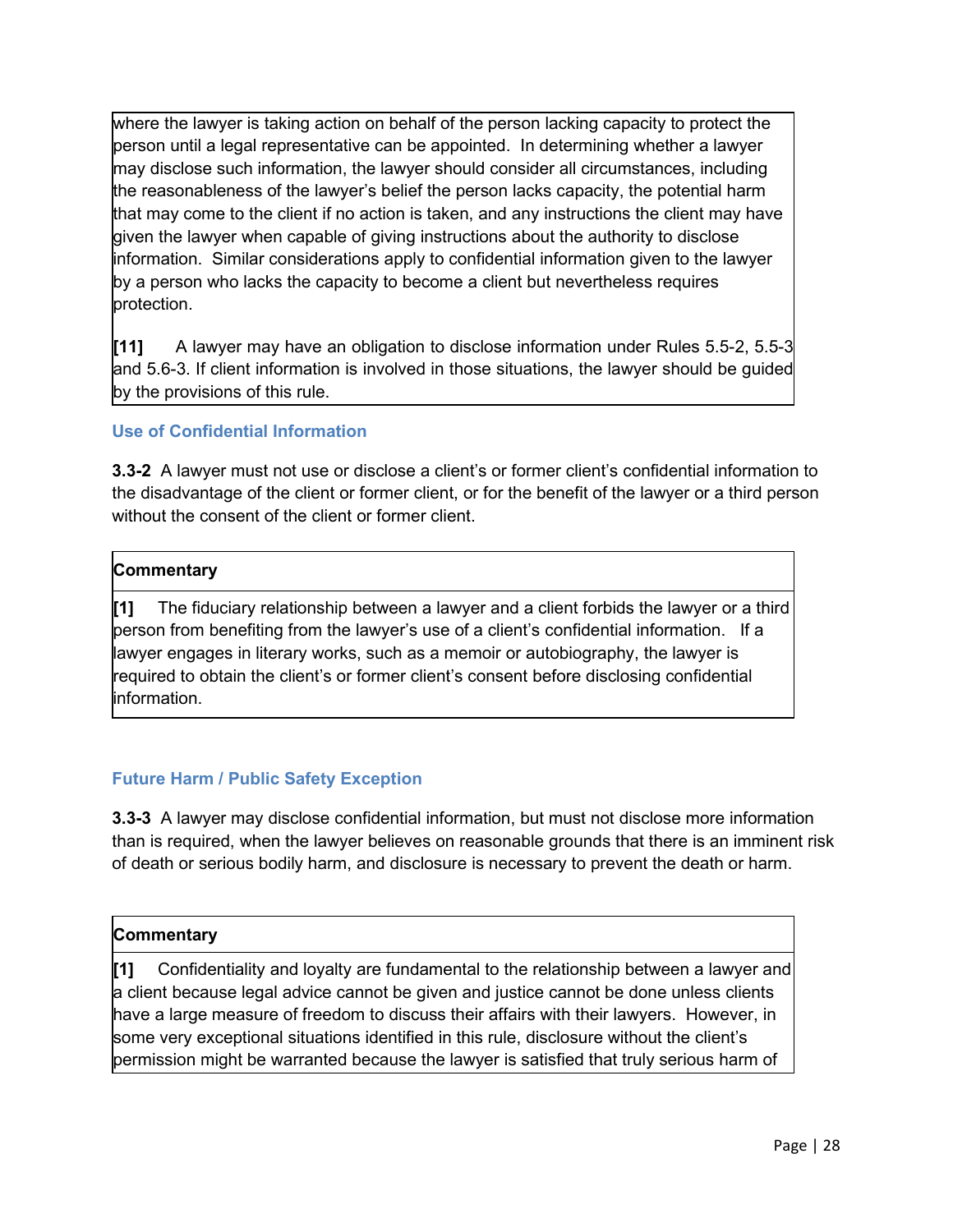the types identified is imminent and cannot otherwise be prevented. These situations will be extremely rare.

**[2]** The Supreme Court of Canada has considered the meaning of the words "serious bodily harm" in certain contexts, which may inform a lawyer in assessing whether disclosure of confidential information is warranted. In *Smith v. Jones*, [1999] 1 S.C.R. 455 at paragraph 83, the Court observed that serious psychological harm may constitute serious bodily harm if it substantially interferes with the health or well-being of the individual.

**[3]** In assessing whether disclosure of confidential information is justified to prevent death or serious bodily harm, a lawyer should consider a number of factors, including:

- (a) the likelihood that the potential injury will occur and its imminence;
- (b) the apparent absence of any other feasible way to prevent the potential injury; and
- (c) the circumstances under which the lawyer acquired the information of the client's intent or prospective course of action.

**[4]** How and when disclosure should be made under this rule will depend upon the circumstances. A lawyer who believes that disclosure may be warranted should contact the Society for ethical advice. When practicable and permitted, a judicial order may be sought for disclosure.

**[5]** If confidential information is disclosed under rule 3.3-3, the lawyer should prepare a written note as soon as possible, which should include:

- (a) the date and time of the communication in which the disclosure is made;
- (b) the grounds in support of the lawyer's decision to communicate the information, including the harm intended to be prevented, the identity of the person who prompted communication of the information as well as the identity of the person or group of persons exposed to the harm; and
- (c) the content of the communication, the method of communication used and the identity of the person to whom the communication was made.

**3.3-4** If it is alleged that a lawyer or the lawyer's associates, employees, students or others engaged under contract with the lawyer or with the firm of the lawyer:

- (a) have committed a criminal offence involving a client's affairs;
- (b) are civilly liable with respect to a matter involving a client's affairs;
- (c) have committed acts of professional negligence; or
- (d) have engaged in acts of professional misconduct or conduct unbecoming a lawyer,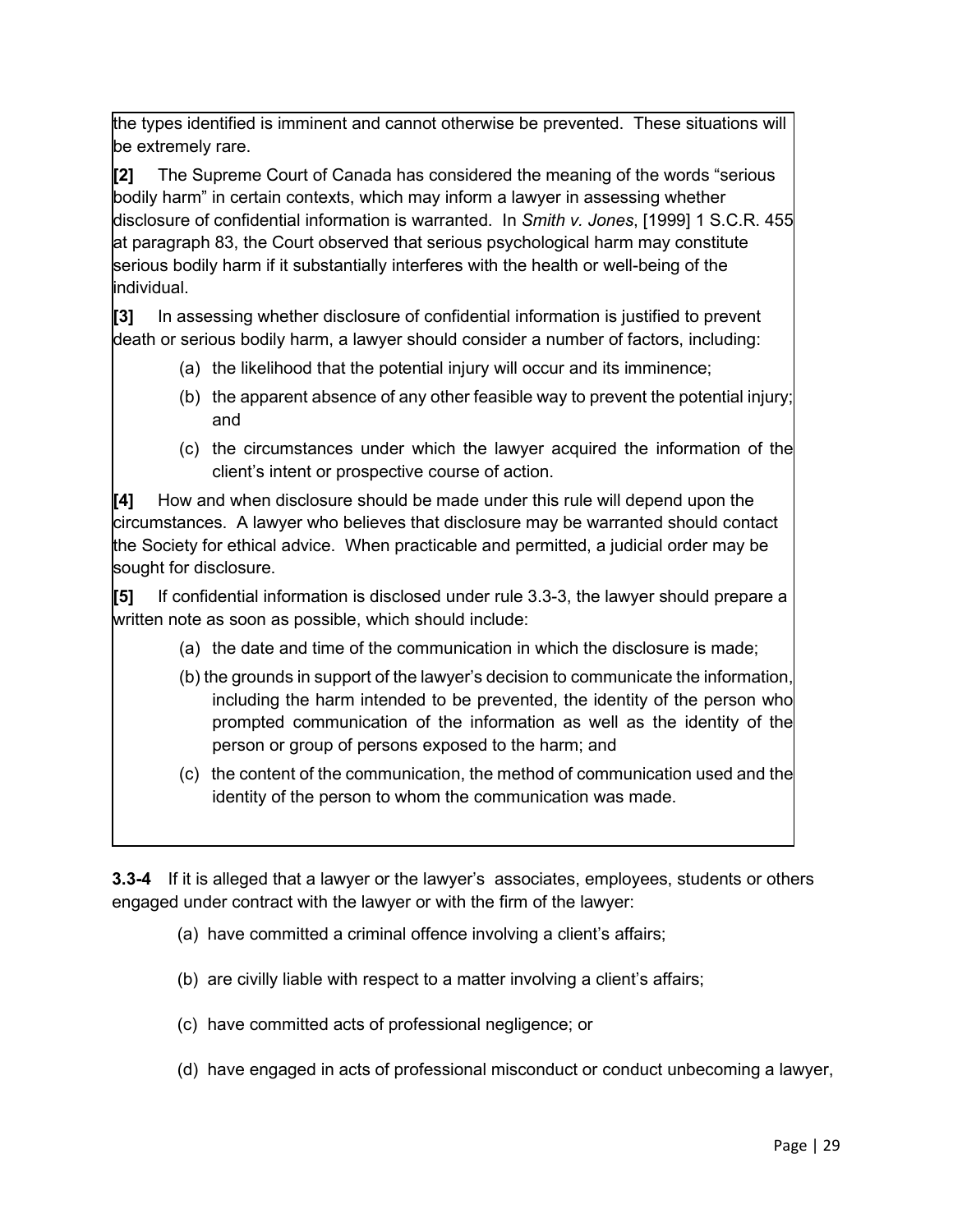the lawyer may disclose confidential information in order to defend against the allegations, but must not disclose more information than is required.

**3.3-5** A lawyer may disclose confidential information in order to establish or collect the lawyer's fees, but must not disclose more information than is required.

**3.3-6** A lawyer may disclose confidential information to another lawyer to secure legal or ethical advice about the lawyer's proposed conduct*.*

## **Confidentiality**

**3.3-7** A lawyer may disclose confidential information to the extent reasonably necessary to detect and resolve conflicts of interest arising from the lawyer's change of employment or from changes in the composition or ownership of a law firm, but only if the information disclosed does not compromise the solicitor-client privilege or otherwise prejudice the client.

## **Commentary**

**[1]** As a matter related to clients' interests in maintaining a relationship with counsel of choice and protecting client confidences, lawyers in different firms may need to disclose limited information to each other to detect and resolve conflicts of interest, such as when a lawyer is considering an association with another firm, two or more firms are considering a merger, or a lawyer is considering the purchase of a law practice.

**[2]** In these situations (see Rules 3.4-17 to 3.4-23 on Conflicts From Transfer Between Law Firms), rule 3.3-7 permits lawyers and law firms to disclose limited information. This type of disclosure would only be made once substantive discussions regarding the new relationship have occurred.

**[3]** This exchange of information between the firms needs to be done in a manner consistent with the transferring lawyer's and new firm's obligations to protect client confidentiality and privileged information and avoid any prejudice to the client. It ordinarily would include no more than the names of the persons and entities involved in a matter. Depending on the circumstances, it may include a brief summary of the general issues involved, and information about whether the representation has come to an end.

**[4]** The disclosure should be made to as few lawyers at the new law firm as possible, ideally to one lawyer of the new firm, such as a designated conflicts lawyer. The information should always be disclosed only to the extent reasonably necessary to detect and resolve conflicts of interest that might arise from the possible new relationship.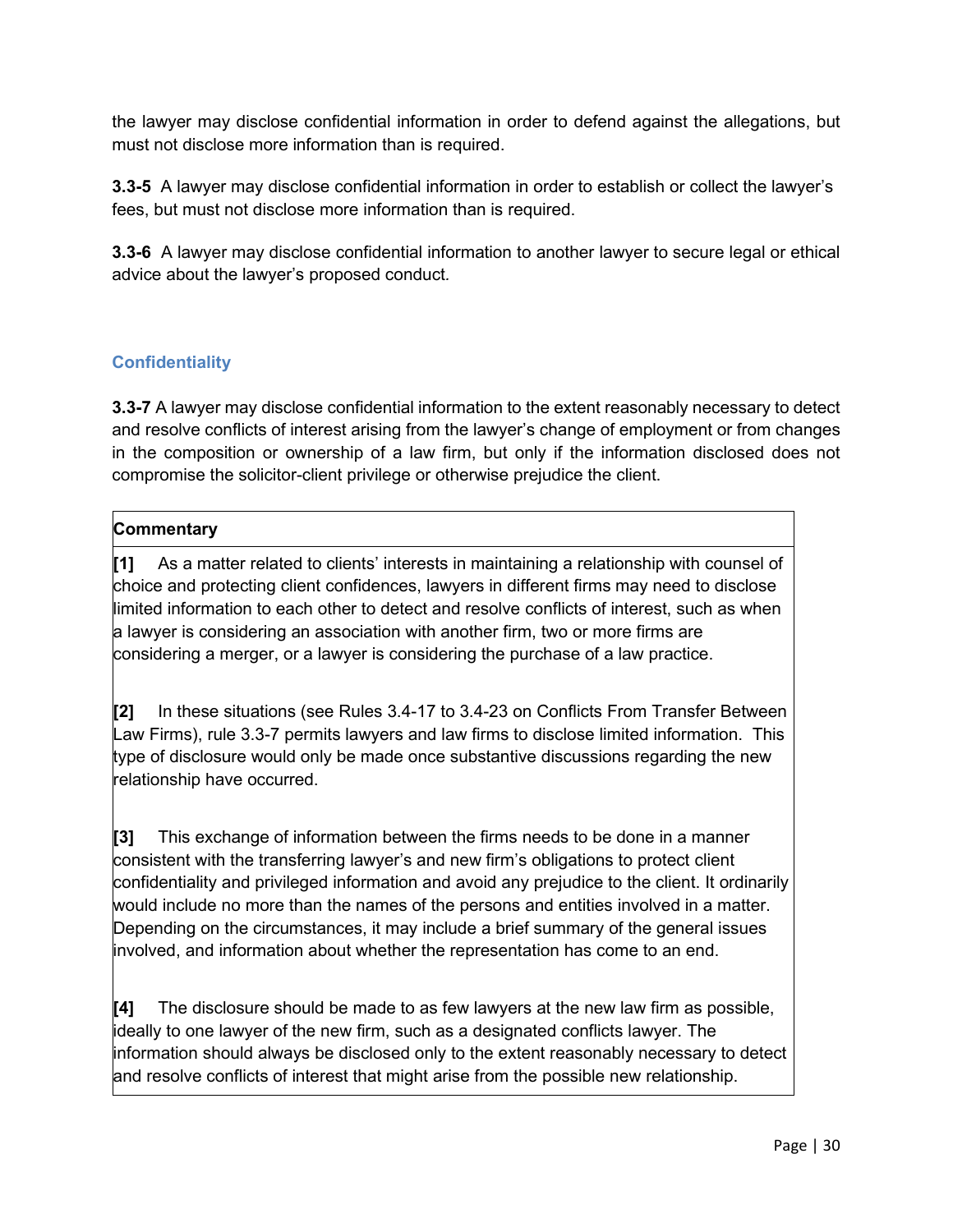**[5]** As the disclosure is made on the basis that it is solely for the use of checking conflicts where lawyers are transferring between firms and for establishing screens, the disclosure should be coupled with an undertaking by the new law firm to the former law firm that it will:

- (a) limit access to the disclosed information;
- (b) not use the information for any purpose other than detecting and resolving conflicts; and
- (c) return, destroy, or store in a secure and confidential manner the information provided once appropriate confidentiality screens are established.

**[6]** The client's consent to disclosure of such information may be specifically addressed in a retainer agreement between the lawyer and client. In some circumstances, however, because of the nature of the retainer, the transferring lawyer and the new law firm may be required to obtain the consent of clients to such disclosure or the disclosure of any further information about the clients. This is especially the case where disclosure would compromise solicitor-client privilege or otherwise prejudice the client (e.g., the fact that a corporate client is seeking advice on a corporate takeover that has not been publicly announced; that a person has consulted a lawyer about the possibility of divorce before the person's intentions are known to the person's spouse; or that a person has consulted a lawyer about a criminal investigation that has not led to a public charge).

## **3.4 CONFLICTS**

## **Duty to Avoid Conflicts of Interest**

**3.4-1** A lawyer must not act or continue to act for a client where there is a conflict of interest, except as permitted under this Code.

## **Commentary**

**[1]** As defined in these rules, a conflict of interest exists when there is a substantial risk that a lawyer's loyalty to or representation of a client would be materially and adversely affected by the lawyer's own interest or the lawyer's duties to another client, a former client, or a third person. The risk must be more than a mere possibility; there must be a genuine, serious risk to the duty of loyalty or to client representation arising from the retainer. A client's interests may be seriously prejudiced unless the lawyer's judgment and freedom of action on the client's behalf are as free as possible from conflicts of interest.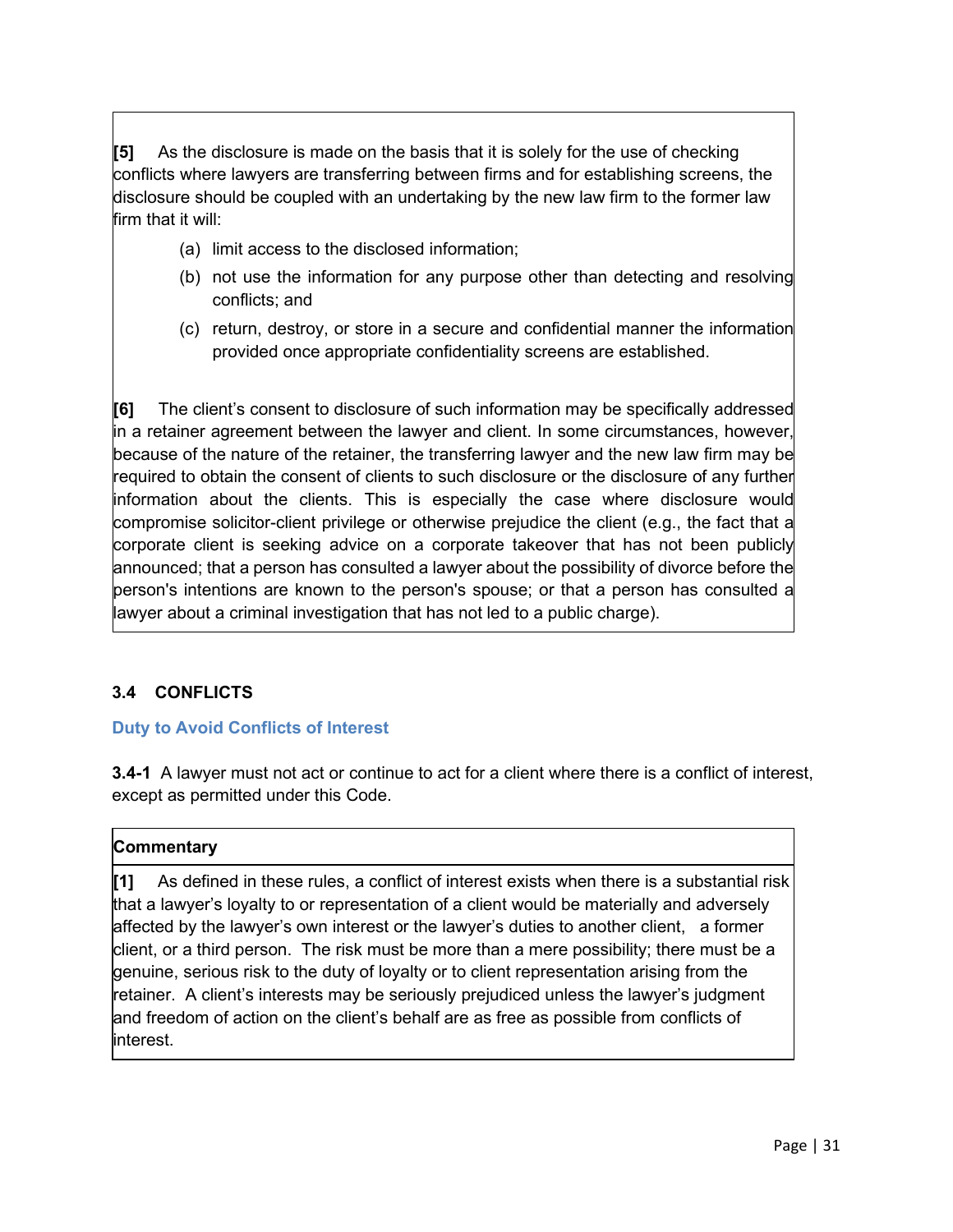**[2]** A lawyer should examine whether a conflict of interest exists not only from the outset but throughout the duration of a retainer because new circumstances or information may establish or reveal a conflict of interest.

**[3]** The general prohibition and permitted activity prescribed by this rule apply to a lawyer's duties to current, former, concurrent and joint clients as well as to the lawyer's own interests.

## **Representation**

**[4]** Representation means acting for a client and includes the lawyer's advice to and judgment on behalf of the client.

# **The Fiduciary Relationship, the Duty of Loyalty and Conflicting Interests**

**[5]** The value of an independent bar is diminished unless the lawyer is free from conflicts of interest. The rule governing conflicts of interest is founded in the duty of loyalty which is grounded in the law governing fiduciaries. The lawyer-client relationship is a fiduciary relationship and as such, the lawyer has a duty of loyalty to the client. To maintain public confidence in the integrity of the legal profession and the administration of justice, in which lawyers play a key role, it is essential that lawyers respect the duty of loyalty. Arising from the duty of loyalty are other duties, such as a duty to commit to the client's cause, the duty of confidentiality, the duty of candour and the duty not to act against the interests of the client. This obligation is premised on an established or ongoing lawyer-client relationship in which the client must be assured of the lawyer's undivided loyalty, free from any material impairment of the lawyer and client relationship.

**[6]** The rule reflects the principle articulated by the Supreme Court of Canada in the cases of *R. v. Neil* 2002 SCC 70 and *Strother v. 3464920 Canada Inc.* 2007 SCC 24, regarding conflicting interests involving current clients, that a lawyer must not represent one client whose legal interests are directly adverse to the immediate legal interests of another client without consent. This duty arises even if the matters are unrelated. The lawyer-client relationship may be irreparably damaged where the lawyer's representation of one client is directly adverse to another client's immediate interests. One client may legitimately fear that the lawyer will not pursue the representation out of deference to the other client, and an existing client may legitimately feel betrayed by the lawyer's representation of a client with adverse legal interests. The prohibition on acting in such circumstances except with the consent of the clients guards against such outcomes and protects the lawyer-client relationship.

**[7]** Accordingly, factors for the lawyer's consideration in determining whether a conflict of interest exists include:

- (a) the immediacy of the legal interests;
- (b) whether the legal interests are directly adverse;
- (c) whether the issue is substantive or procedural;
- (d) the temporal relationship between the matters;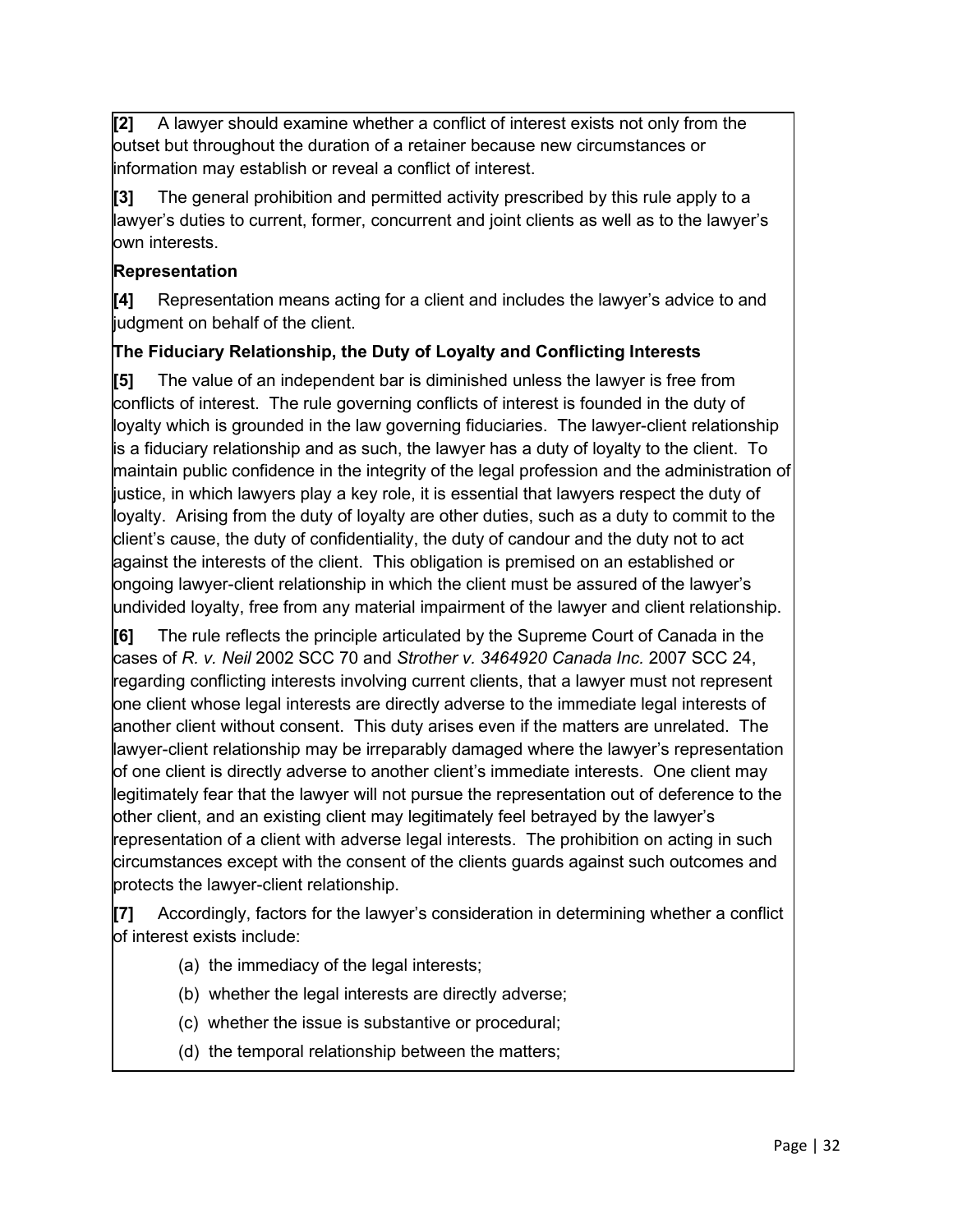(e) the significance of the issue to the immediate and long-term interests of the clients involved; and

(f) the clients' reasonable expectations in retaining the lawyer for the particular matter or representation.

## **Examples of Conflicts of Interest**

**[8]** Conflicts of interest can arise in many different circumstances. The following examples are intended to provide illustrations of conflicts of interest and are not exhaustive.

> (a) A lawyer acts as an advocate in one matter against a person when the lawyer represents that person on some other matter;

(b) A lawyer's position on behalf of one client leads to a precedent likely to seriously weaken the position being taken on behalf of another client, thereby creating a substantial risk that the lawyer's action on behalf of the one client will materially limit the lawyer's effectiveness in representing the other client;

(c) A lawyer provides legal advice on a series of commercial transactions to the owner of a small business and at the same time provides legal advice to an employee of the business on an employment matter, thereby acting for clients whose legal interests are directly adverse;

(d) A lawyer, an associate, a law partner or a family member has a personal financial interest in a client's affairs or in a matter in which the lawyer is requested to act for a client, such as a partnership interest in some joint business venture with a client.

i. A lawyer owning a small number of shares of a publicly traded corporation would not necessarily have a conflict of interest in acting for the corporation because the holding may have no adverse influence on the lawyer's judgment or loyalty to the client.

(e) A lawyer has a sexual or close personal relationship with a client.

 i. Such a relationship may conflict with the lawyer's duty to provide objective, disinterested professional advice to the client. The relationship may obscure whether certain information was acquired in the course of the lawyer and client relationship and may jeopardize the client's right to have all information concerning his or her affairs held in strict confidence. The relationship may in some circumstances permit exploitation of the client by his or her lawyer. If the lawyer is a member of a firm and concludes that a conflict exists, the conflict is not imputed to the lawyer's firm, but would be cured if another lawyer in the firm who is not involved in such a relationship with the client handled the client's work.

(f) A lawyer or his or her law firm acts for a public or private corporation and the lawyer serves as a director of the corporation.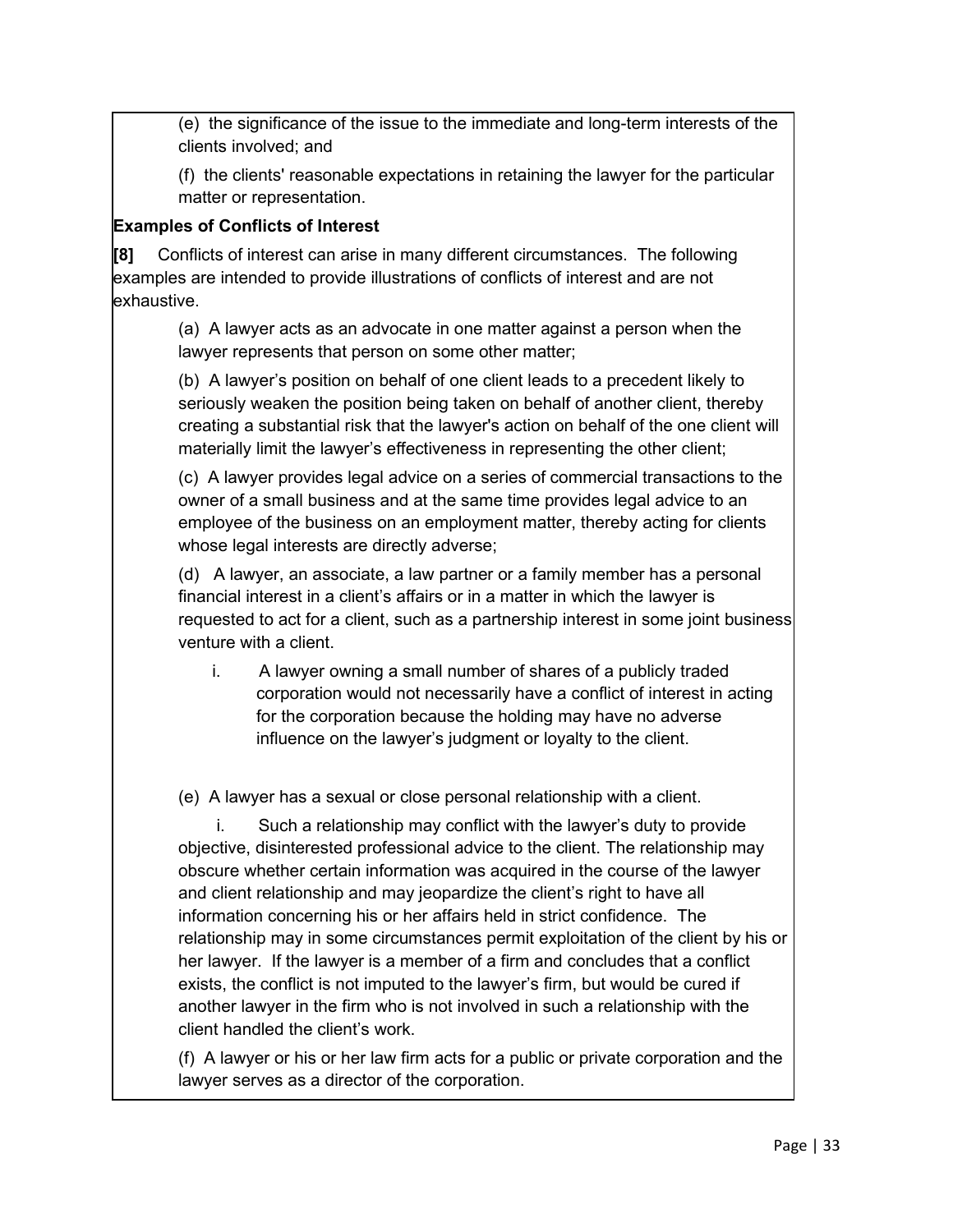| These two roles may result in a conflict of interest or other problems<br>Ι.<br>because they may                                                                                        |
|-----------------------------------------------------------------------------------------------------------------------------------------------------------------------------------------|
| A. affect the lawyer's independent judgment and fiduciary<br>obligations in either or both roles,                                                                                       |
| B. obscure legal advice from business and practical advice,                                                                                                                             |
| C. jeopardize the protection of lawyer and client privilege, and                                                                                                                        |
| D. disqualify the lawyer or the law firm from acting for the<br>organization.                                                                                                           |
| Sole practitioners who practise with other lawyers in cost-sharing or other<br>(Q)  <br>arrangements represent clients on opposite sides of a dispute.                                  |
| The fact or the appearance of such a conflict may depend on the<br>İ.<br>extent to which the lawyers' practices are integrated, physically and<br>administratively, in the association. |

#### **Consent**

**3.4-2** A lawyer must not represent a client in a matter when there is a conflict of interest unless there is express or implied consent from all affected clients and the lawyer reasonably believes that he or she is able to represent the client without having a material adverse effect upon the representation of or loyalty to the client or another client.

- (a) Express consent must be fully informed and voluntary after disclosure.
- (b) Consent may be inferred and need not be in writing where all of the following apply:
	- i. the client is a government, financial institution, publicly traded or similarly substantial entity, or an entity with in-house counsel;
	- ii. the matters are unrelated;
	- iii. the lawyer has no relevant confidential information from one client that might reasonably affect the other; and
	- iv. the client has commonly consented to lawyers acting for and against it in unrelated matters.

#### **Commentary**

Disclosure and consent

**[1]** Disclosure is an essential requirement to obtaining a client's consent and arises from the duty of candour owed to the client. Where it is not possible to provide the client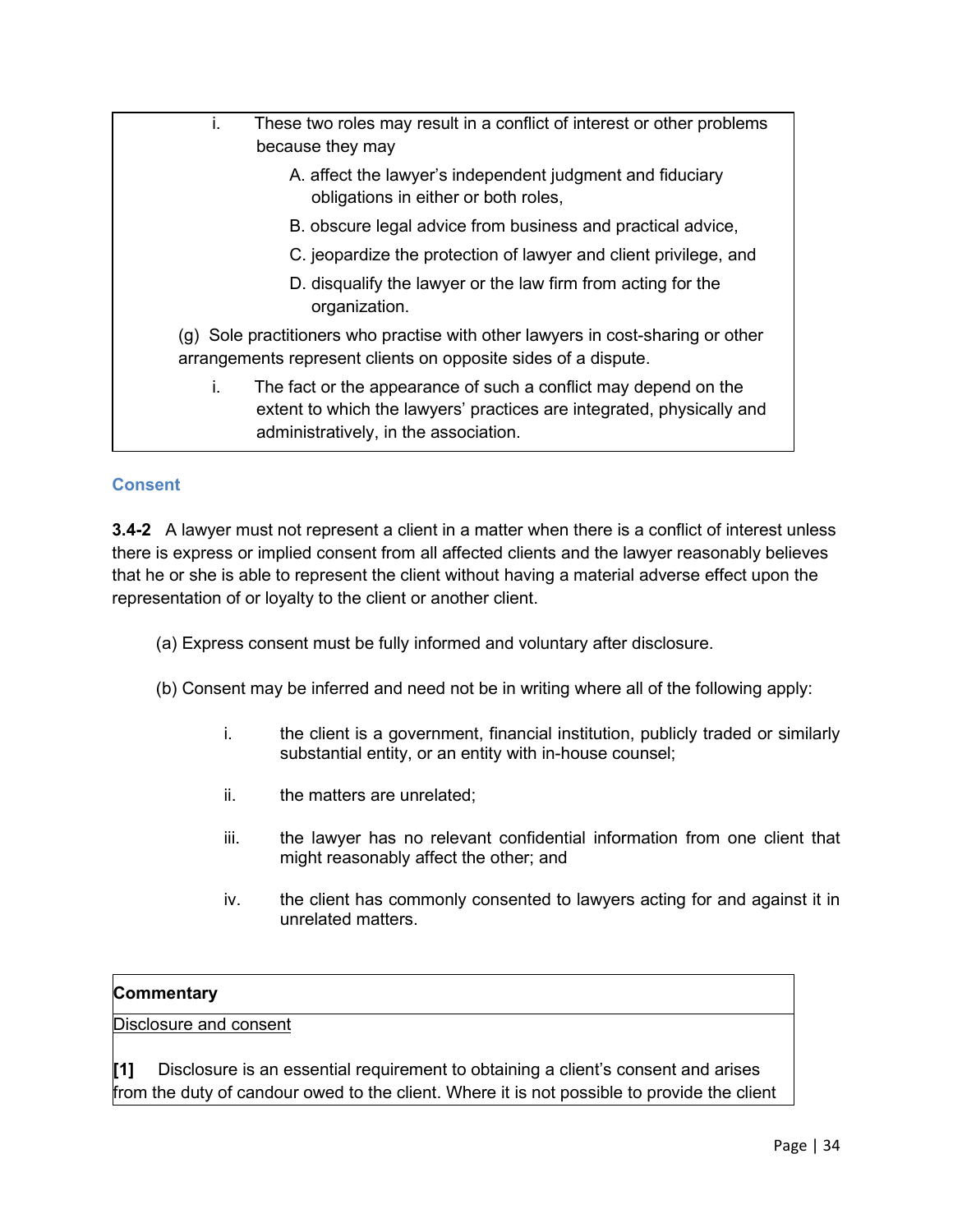with adequate disclosure because of the confidentiality of the information of another client, the lawyer must decline to act.

**[2]** Disclosure means full and fair disclosure of all information relevant to a person's decision in sufficient time for the person to make a genuine and independent decision, and the taking of reasonable steps to ensure understanding of the matters disclosed. The lawyer therefore should inform the client of the relevant circumstances and the reasonably foreseeable ways that the conflict of interest could adversely affect the client's interests. This would include the lawyer's relations to the parties and any interest in or connection with the matter.

**[2A]** While this rule does not require that a lawyer advise a client to obtain independent legal advice about the conflict of interest, in some cases the lawyer should recommend such advice. This is to ensure that the client's consent is informed, genuine and uncoerced, especially if the client is vulnerable or not sophisticated.

**[3]** Following the required disclosure, the client can decide whether to give consent. As important as it is to the client that the lawyer's judgment and freedom of action on the client's behalf not be subject to other interests, duties or obligations, in practice this factor may not always be decisive. Instead, it may be only one of several factors that the client will weigh when deciding whether or not to give the consent referred to in the rule. Other factors might include, for example, the availability of another lawyer of comparable expertise and experience, the stage that the matter or proceeding has reached, the extra cost, delay and inconvenience involved in engaging another lawyer, and the latter's unfamiliarity with the client and the client's affairs.

# Consent in Advance

**[4]** A lawyer may be able to request that a client consent in advance to conflicts that might arise in the future. As the effectiveness of such consent is generally determined by the extent to which the client reasonably understands the material risks that the consent entails, the more comprehensive the explanation of the types of future representations that might arise and the actual and reasonably foreseeable adverse consequences of those representations, the greater the likelihood that the client will have the requisite understanding. A general, open-ended consent will ordinarily be ineffective because it is not reasonably likely that the client will have understood the material risks involved. If the client is an experienced user of the legal services involved and is reasonably informed regarding the risk that a conflict may arise, such consent is more likely to be effective, particularly if, for example, the client is independently represented by other counsel in giving consent and the consent is limited to future conflicts unrelated to the subject of the representation.

**[5]** While not a pre-requisite to advance consent, in some circumstances it may be advisable to recommend that the client obtain independent legal advice before deciding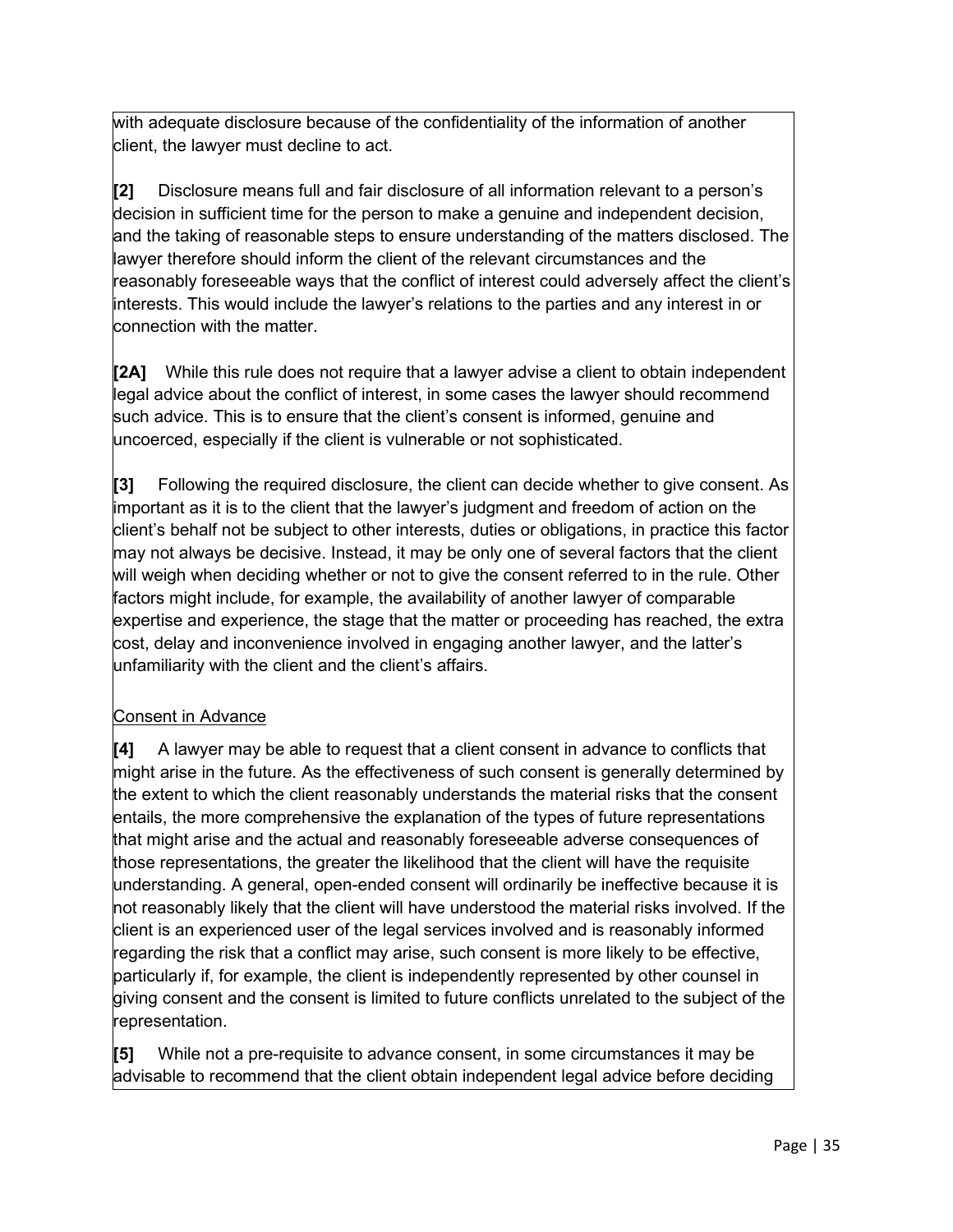whether to provide consent. Advance consent must be recorded, for example in a retainer letter.

## Implied consent

**[6]** In limited circumstances consent may be implied, rather than expressly granted. In some cases it may be unreasonable for a client to claim that it expected that the loyalty of the lawyer or law firm would be undivided and that the lawyer or law firm would refrain from acting against the client in unrelated matters. In considering whether the client's expectation is reasonable, the nature of the relationship between the lawyer and client, the terms of the retainer and the matters involved must be considered. Governments, chartered banks and entities that might be considered sophisticated consumers of legal services may accept that lawyers may act against them in unrelated matters where there is no danger of misuse of confidential information. The more sophisticated the client is as a consumer of legal services, the more likely it will be that an inference of consent can be drawn. The mere nature of the client is not, however, a sufficient basis upon which to assume implied consent; the matters must be unrelated, the lawyer must not possess confidential information from one client that could affect the other client, and there must be a reasonable basis upon which to conclude that the client has commonly accepted that lawyers may act against it in such circumstances.

## **Short-term Summary Legal Services**

**3.4-2A** In rules 3.4-2B to 3.4-2D "Short-term summary legal services" means advice or representation to a client under the auspices of a pro bono or not-for-profit legal services provider with the expectation by the lawyer and the client that the lawyer will not provide continuing legal services in the matter.

**3.4-2B** A lawyer may provide short-term summary legal services without taking steps to determine whether there is a conflict of interest.

**3.4-2C** Except with consent of the clients as provided in rule 3.4-2, a lawyer must not provide, or must cease providing short-term summary legal services to a client where the lawyer knows or becomes aware that there is a conflict of interest.

**3.4-2D** A lawyer who provides short-term summary legal services must take reasonable measures to ensure that no disclosure of the client's confidential information is made to another lawyer in the lawyer's firm.

#### **Commentary**

**[1]** Short-term summary legal service and duty counsel programs are usually offered in circumstances in which it may be difficult to systematically screen for conflicts of interest in a timely way, despite the best efforts and existing practices and procedures of the notfor-profit legal services provider and the lawyers and law firms who provide these services. Performing a full conflicts screening in circumstances in which the short-term summary services described in these rules are being offered can be very challenging given the timelines, volume and logistics of the setting in which the services are provided.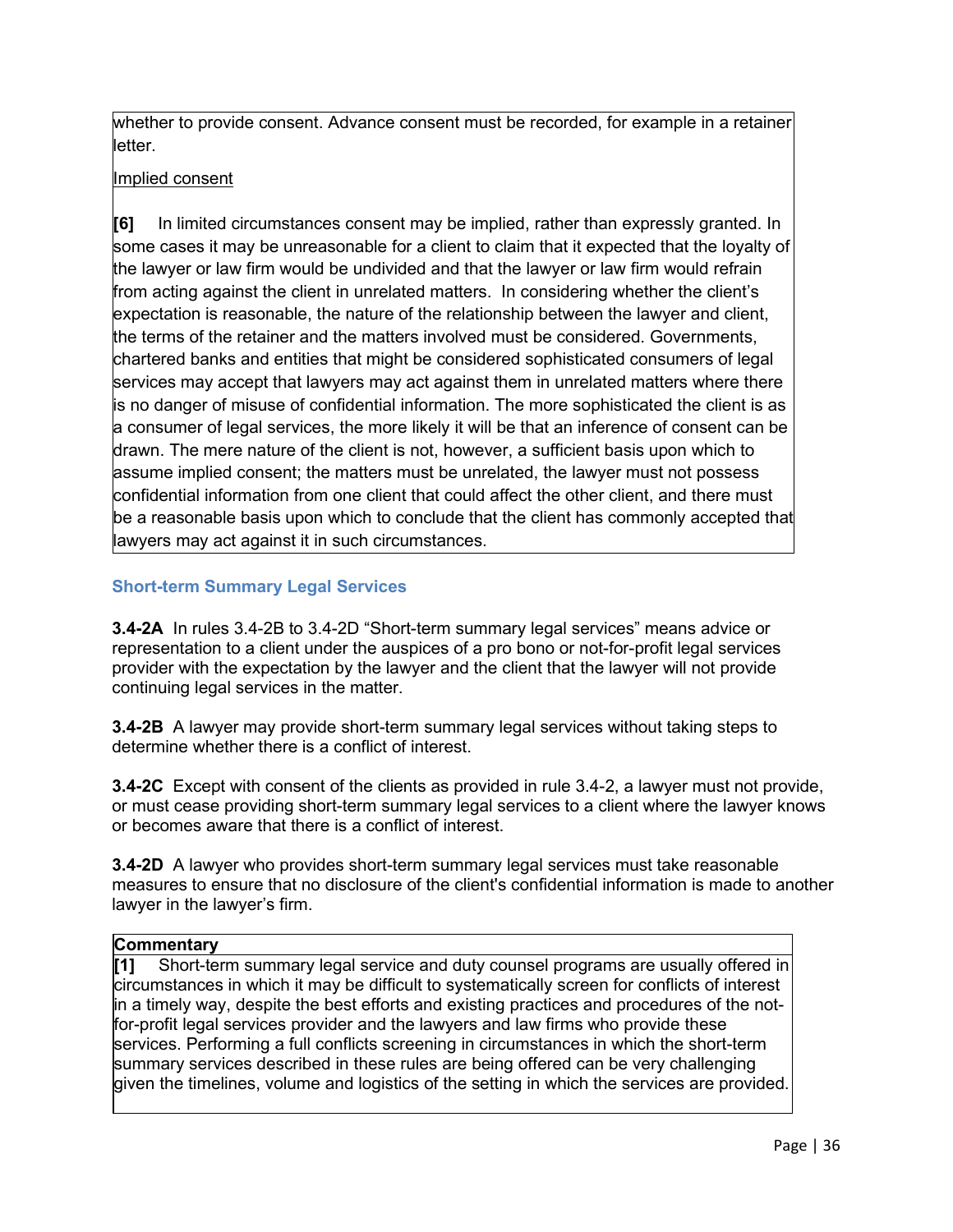**[2]** The limited nature of short-term summary legal services significantly reduces the risk of conflicts of interest with other matters being handled by the lawyer's firm. Accordingly, the lawyer is disqualified from acting for a client receiving short-term summary legal services only if the lawyer has actual knowledge of a conflict of interest. Some factors that need to be considered in assessing whether there is an actual conflict of interest as contemplated by 3.4-2C are: the limited information available in determining whether there is an actual, or merely a potential conflict of interest; the limited advice and assistance being provided by the lawyer; and the availability of other lawyers to provide summary legal services in the particular situation.

**[3]** Confidential information obtained by a lawyer providing the services described in Rules 3.4-2A-2D will not be imputed to the lawyers in the lawyer's firm. As such, these individuals may continue to act for another client adverse in interest to the client who is obtaining or has obtained short-term summary legal services, and may act in future for another client adverse in interest to the client who is obtaining or has obtained short-term summary legal services.

**[4]** In the provision of short-term summary legal services, the lawyer's knowledge about possible conflicts of interest is based on the lawyer's reasonable recollection and information provided by the client in the ordinary course of consulting with the *pro bono* or not-for-profit legal services provider to receive its services.

**[5]** See also Commentary 7B to Rule 3.1-2.

## **Dispute**

**3.4-3** Despite rule 3.4-2, a lawyer must not represent opposing parties in a dispute.

## **Commentary**

**[1]** A lawyer representing a client who is a party in a dispute with another party or parties must competently and diligently develop and argue the position of the client. In a dispute, the parties' immediate legal interests are clearly adverse. If the lawyer were permitted to act for opposing parties in such circumstances even with consent, the lawyer's advice, judgment and loyalty to one client would be materially and adversely affected by the same duties to the other client or clients. In short, the lawyer would find it impossible to act without offending these rules.

# **Concurrent Representation with protection of confidential client information**

**3.4-4** Where there is no dispute among the clients about the matter that is the subject of the proposed representation, two or more lawyers in a law firm may act for current clients with competing interests and may treat information received from each client as confidential and not disclose it to the other clients, provided that:

- (a) disclosure of the risks of the lawyers so acting has been made to each client;
- (b) each client consents after having received independent legal advice, including on the risks of concurrent representation;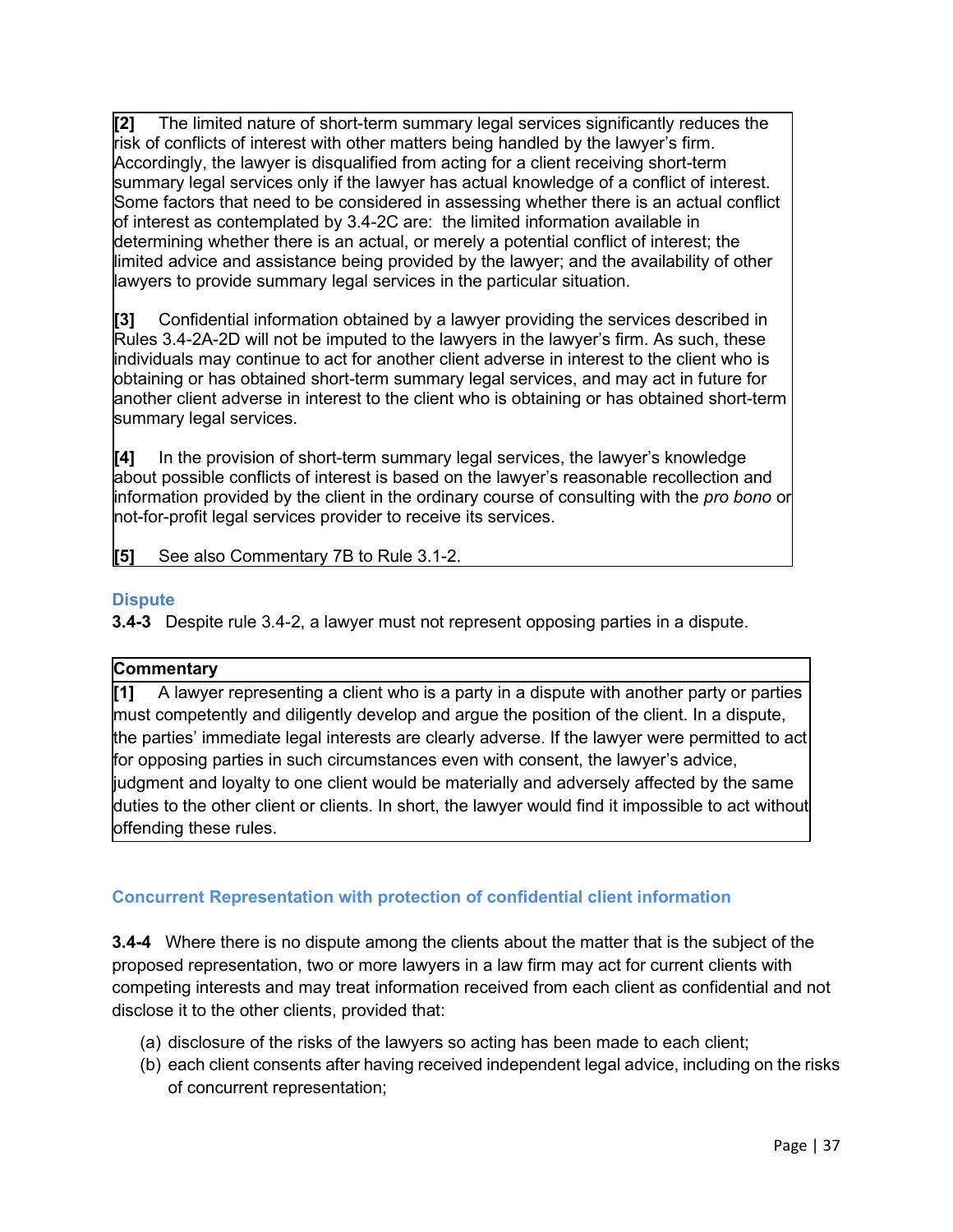- (c) the clients each determine that it is in their best interests that the lawyers so act;
- (d) each client is represented by a different lawyer in the firm;
- (e) appropriate screening mechanisms are in place to protect confidential information; and
- (f) all lawyers in the law firm withdraw from the representation of all clients in respect of the matter if a dispute that cannot be resolved develops among the clients.

**[1]** This rule provides guidance on concurrent representation, which is permitted in limited circumstances. Concurrent representation is not contrary to the rule prohibiting representation where there is a conflict of interest provided that the clients are fully informed of the risks and understand that if a dispute arises among the clients that cannot be resolved the lawyers may have to withdraw, resulting in potential additional costs.

**[2]** An example is a law firm acting for a number of sophisticated clients in a matter such as competing bids in a corporate acquisition in which, although the clients' interests are divergent and may conflict, the clients are not in a dispute. Provided that each client is represented by a different lawyer in the firm and there is no real risk that the firm will not be able to properly represent the legal interests of each client, the firm may represent both even though the subject matter of the retainers is the same. Whether or not a risk of impairment of representation exists is a question of fact.

**[3]** The basis for the advice described in the rule from both the lawyers involved in the concurrent representation and those giving the required independent legal advice is whether concurrent representation is in the best interests of the clients. Even where all clients consent, the lawyers should not accept a concurrent retainer if the matter is one in which one of the clients is less sophisticated or more vulnerable than the other.

**[4]** In cases of concurrent representation lawyers should employ, as applicable, the reasonable screening measures to ensure non-disclosure of confidential information within the firm set out in the rule on conflicts from transfer between law firms (see Rule 3.4-26).

#### **Joint Retainers**

**3.4-5** Before a lawyer acts in a matter or transaction for more than one client, the lawyer must advise each of the clients that:

- (a) the lawyer has been asked to act for both or all of them;
- (b) no information received in connection with the matter from one client can be treated as confidential so far as any of the others are concerned; and
- (c) if a conflict develops that cannot be resolved, the lawyer cannot continue to act for both or all of them and may have to withdraw completely.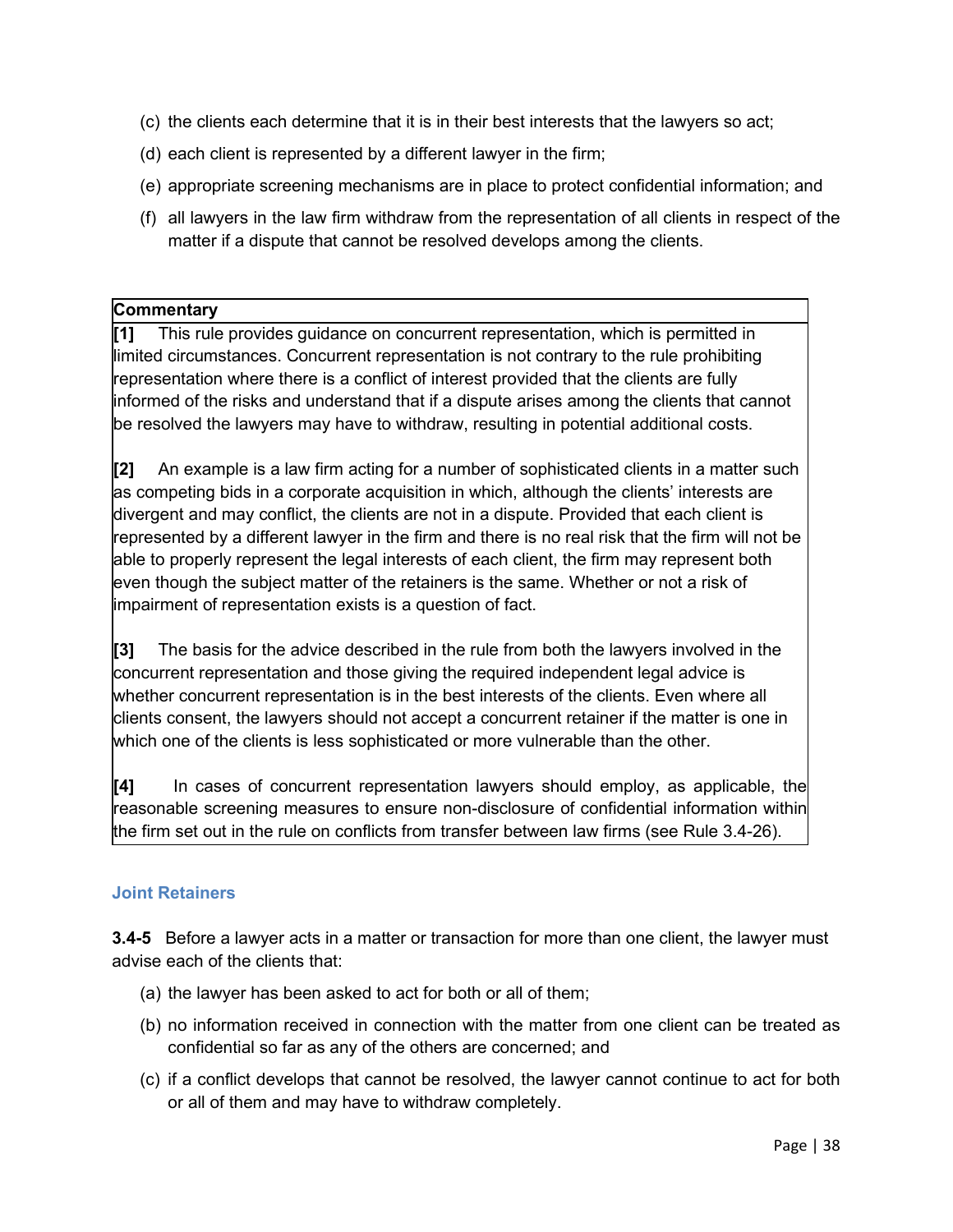**[1]** Although this rule does not require that a lawyer advise clients to obtain independent legal advice before the lawyer may accept a joint retainer, in some cases, the lawyer should recommend such advice to ensure that the clients' consent to the joint retainer is informed, genuine and uncoerced. This is especially so when one of the clients is less sophisticated or more vulnerable than the other.

**[2]** A lawyer who receives instructions from spouses or partners to prepare one or more wills for them based on their shared understanding of what is to be in each will should treat the matter as a joint retainer and comply with rule 3.4-5. Further, at the outset of this joint retainer, the lawyer should advise the spouses or partners that, if subsequently only one of them were to communicate new instructions, such as instructions to change or revoke a will:

> (a) the subsequent communication would be treated as a request for a new retainer and not as part of the joint retainer;

(b) in accordance with Rule 3.3-1, the lawyer would be obliged to hold the subsequent communication in strict confidence and not disclose it to the other spouse or partner; and

(c) the lawyer would have a duty to decline the new retainer, unless:

(i) the spouses or partners had annulled their marriage, divorced, permanently ended their conjugal relationship or permanently ended their close personal relationship, as the case may be;

(ii) the other spouse or partner had died; or

(iii) the other spouse or partner was informed of the subsequent communication and agreed to the lawyer acting on the new instructions.

**[3]** After advising the spouses or partners in the manner described above, the lawyer should obtain their consent to act in accordance with rule 3.4-7.

**3.4-6** If a lawyer has a continuing relationship with a client for whom the lawyer acts regularly, before the lawyer accepts joint employment for that client and another client in a matter or transaction, the lawyer must advise the other client of the continuing relationship and recommend that the client obtain independent legal advice about the joint retainer.

**3.4-7** When a lawyer has advised the clients as provided under rules 3.4-5 and 3.4-6 and the parties are content that the lawyer act, the lawyer must obtain their consent.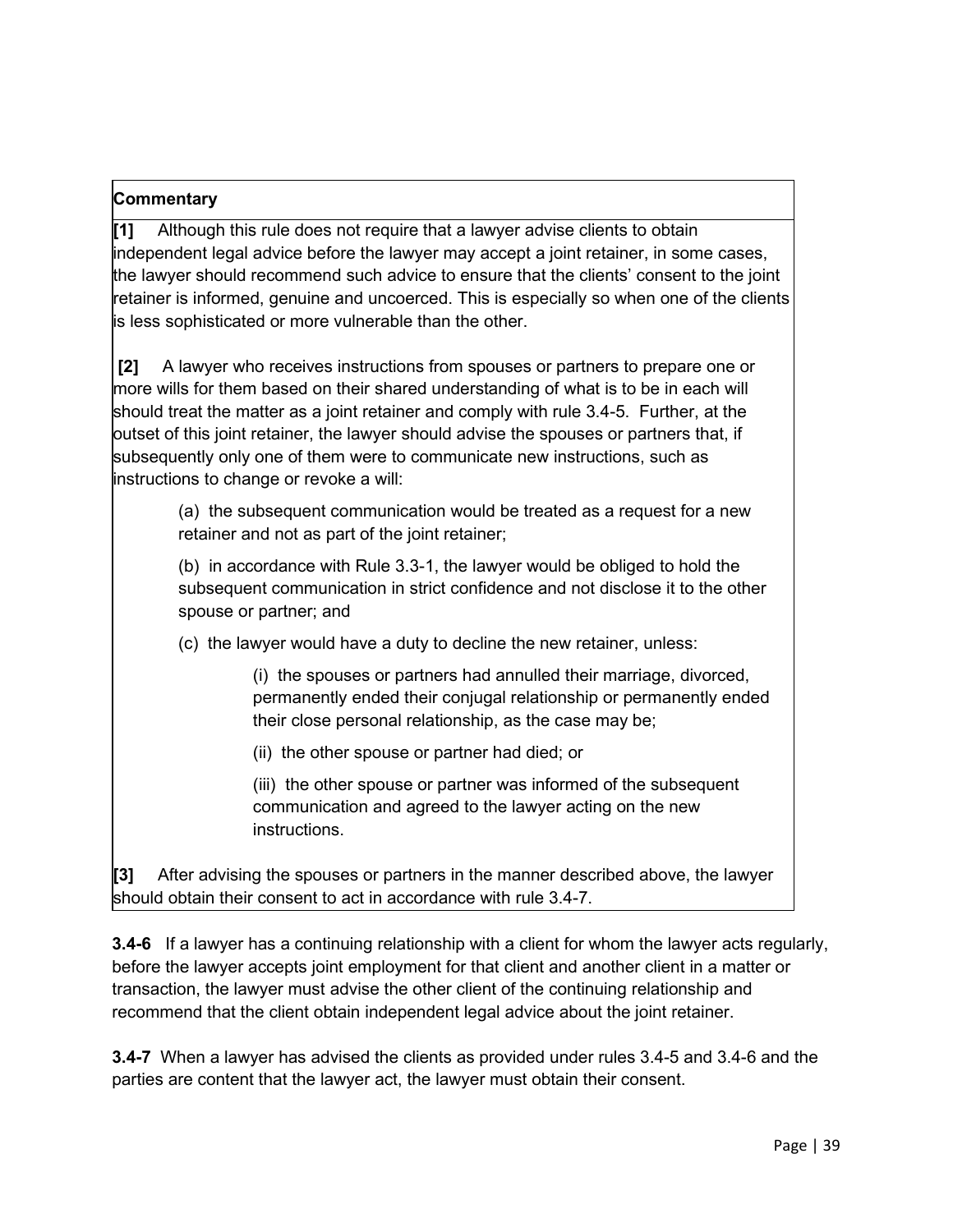**[1]** Consent in writing, or a record of the consent in a separate written communication to each client is required. Even if all the parties concerned consent, a lawyer should avoid acting for more than one client when it is likely that a contentious issue will arise between them or their interests, rights or obligations will diverge as the matter progresses.

**3.4-8** Except as provided by rule 3.4-9, if a contentious issue arises between clients who have consented to a joint retainer,

- (a) the lawyer must not advise them on the contentious issue and must:
	- i. refer the clients to other lawyers; or
	- ii. advise the clients of their option to settle the contentious issue by direct negotiation in which the lawyer does not participate, provided:
		- A. no legal advice is required; and
		- B. the clients are sophisticated.
- (b) if the contentious issue is not resolved, the lawyer must withdraw from the joint representation.

#### **Commentary**

**[1]** This rule does not prevent a lawyer from arbitrating or settling, or attempting to arbitrate or settle a dispute between two or more clients or former clients who are not under any legal disability and who wish to submit the dispute to the lawyer.

**[2]** If, after the clients have consented to a joint retainer, an issue contentious between them or some of them arises, the lawyer is not necessarily precluded from advising them on non-contentious matters.

**3.4-9** Subject to this rule, if clients consent to a joint retainer and also agree that if a contentious issue arises the lawyer may continue to advise one of them, the lawyer may advise that client about the contentious matter and must refer the other or others to another lawyer.

#### **Commentary**

**[1]** This rule does not relieve the lawyer of the obligation when the contentious issue arises to obtain the consent of the clients when there is or is likely to be a conflict of interest, or if the representation on the contentious issue requires the lawyer to act against one of the clients.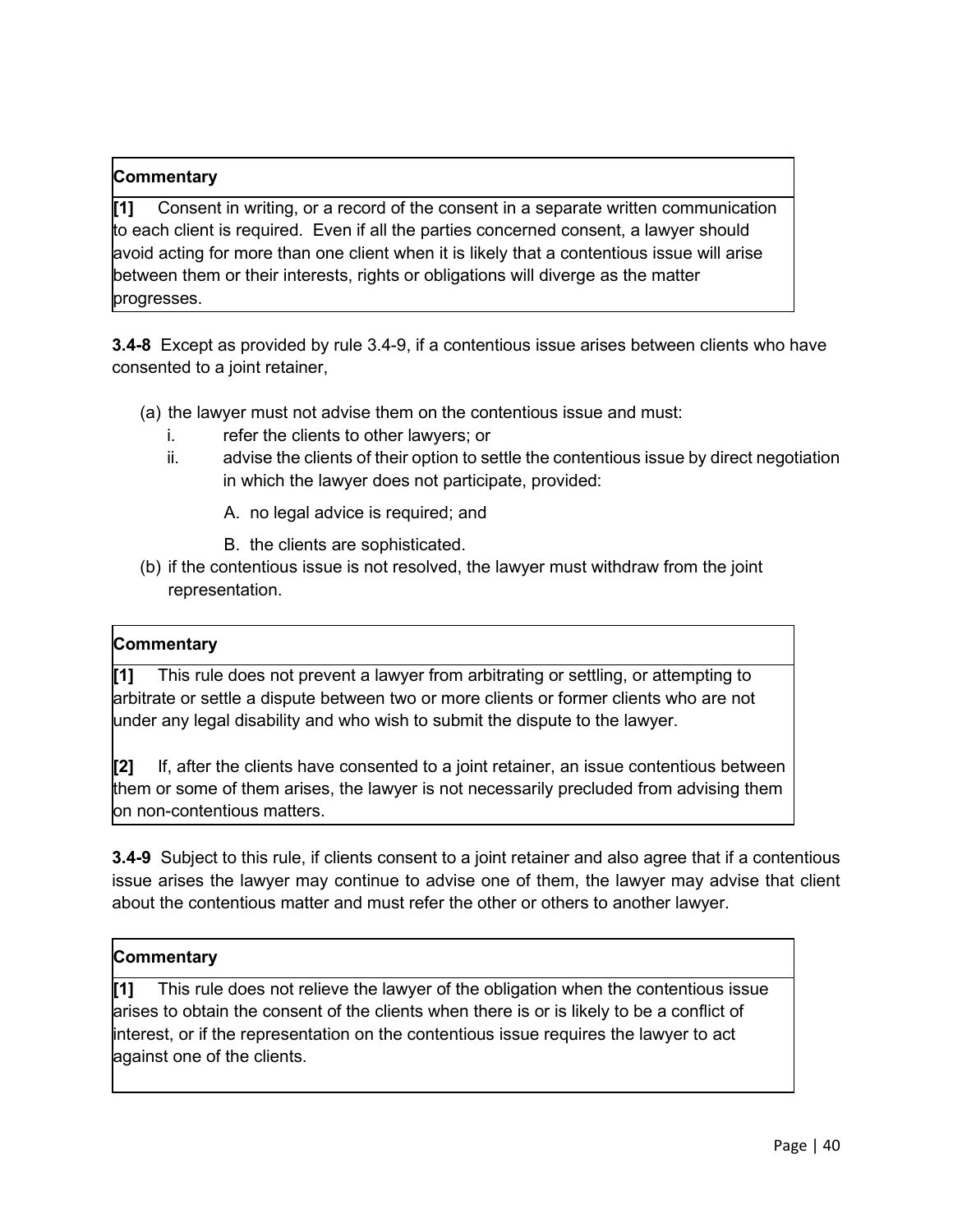**[2]** When entering into a joint retainer, the lawyer should stipulate that, if a contentious issue develops, the lawyer will be compelled to cease acting altogether unless, at the time the contentious issue develops, all parties consent to the lawyer's continuing to represent one of them. Consent given before the fact may be ineffective since the party granting the consent will not at that time be in possession of all relevant information.

## **Acting Against Former Clients**

**3.4-10** Unless the former client consents, a lawyer must not act against a former client in:

- (a) the same matter;
- (b) any related matter, or
- (c) any other matter if the lawyer has relevant confidential information arising from the representation of the former client that may prejudice that client.

## **Commentary**

**[1]** This rule prohibits a lawyer from attacking the legal work done during the retainer, or from undermining the client's position on a matter that was central to the retainer. It is not improper for a lawyer to act against a former client in a fresh and independent matter wholly unrelated to any work the lawyer has previously done for that client if previously obtained confidential information is irrelevant to that matter.

**3.4-11** When a lawyer has acted for a former client and obtained confidential information relevant to a new matter, another lawyer ("the other lawyer") in the lawyer's firm may act in the new matter against the former client if:

- (a) the former client consents to the other lawyer;
- (b) the law firm establishes that it is in the interests of justice that is act in the new matter having regard to all relevant circumstances, including:
- (i) the adequacy of assurances that no disclosure of the former client's confidential information to the other lawyer having carriage of the new matter has occurred;
- (ii) the adequacy and timing of the measures taken to ensure that no disclosure of the former client's confidential information to the other lawyer having carriage of the new matter will occur;
- (iii) the extent of prejudice to any party;
- (iv) the good faith of the parties;
- (v) the availability of suitable alternative counsel; and
- (vi) issues affecting the public interest.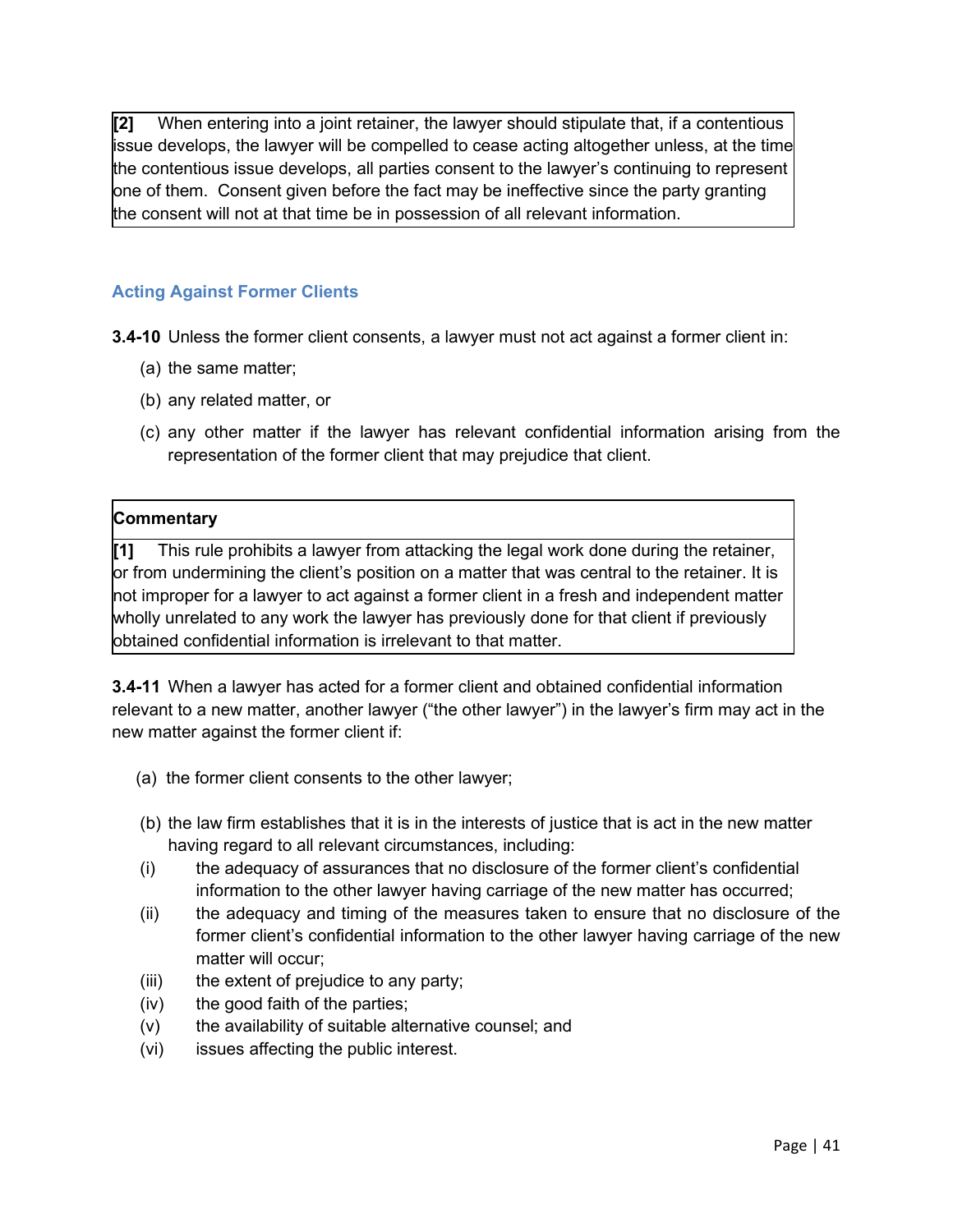**[1]** The guidelines at the end of the Commentary to rule 3.4-26 regarding lawyer transfers between firms provide valuable guidance for the protection of confidential information in the rare cases in which, having regard to all of the relevant circumstances, it is appropriate for another lawyer in the lawyer's firm to act against the former client.

## **Acting for Borrower and Lender**

**3.4-12** Subject to rule 3.4-14, a lawyer or two or more lawyers practising in partnership or association must not act for or otherwise represent both lender and borrower in a mortgage or loan transaction.

**3.4-13** In rules 3.4-14 to 3.4-16, **"lending client"** means a client that is a bank, trust company, insurance company, credit union or finance company that lends money in the ordinary course of its business.

**3.4-14** Provided there is compliance with this rule, and in particular rules 3.4-5 to 3.4-9, a lawyer may act for or otherwise represent both lender and borrower in a mortgage or loan transaction in any of the following situations:

- (a) the lender is a lending client;
- (b) the lender is selling real property to the borrower and the mortgage represents part of the purchase price;
- (c) the lawyer practises in a remote location where there are no other lawyers that either party could conveniently retain for the mortgage or loan transaction; or
- (d) the lender and borrower are not at "arm's length" as defined in the *Income Tax Act* (Canada).

**3.4-15** When a lawyer acts for both the borrower and the lender in a mortgage or loan transaction, the lawyer must disclose to the borrower and the lender, in writing, before the advance or release of the mortgage or loan funds, all material information that is relevant to the transaction.

#### **Commentary**

**[1]** What is material is to be determined objectively. Material information would be facts that would be perceived objectively as relevant by any reasonable lender or borrower. An example is a price escalation or "flip", where a property is re-transferred or re-sold on the same day or within a short time period for a significantly higher price. The duty to disclose arises even if the lender or the borrower does not ask for the specific information.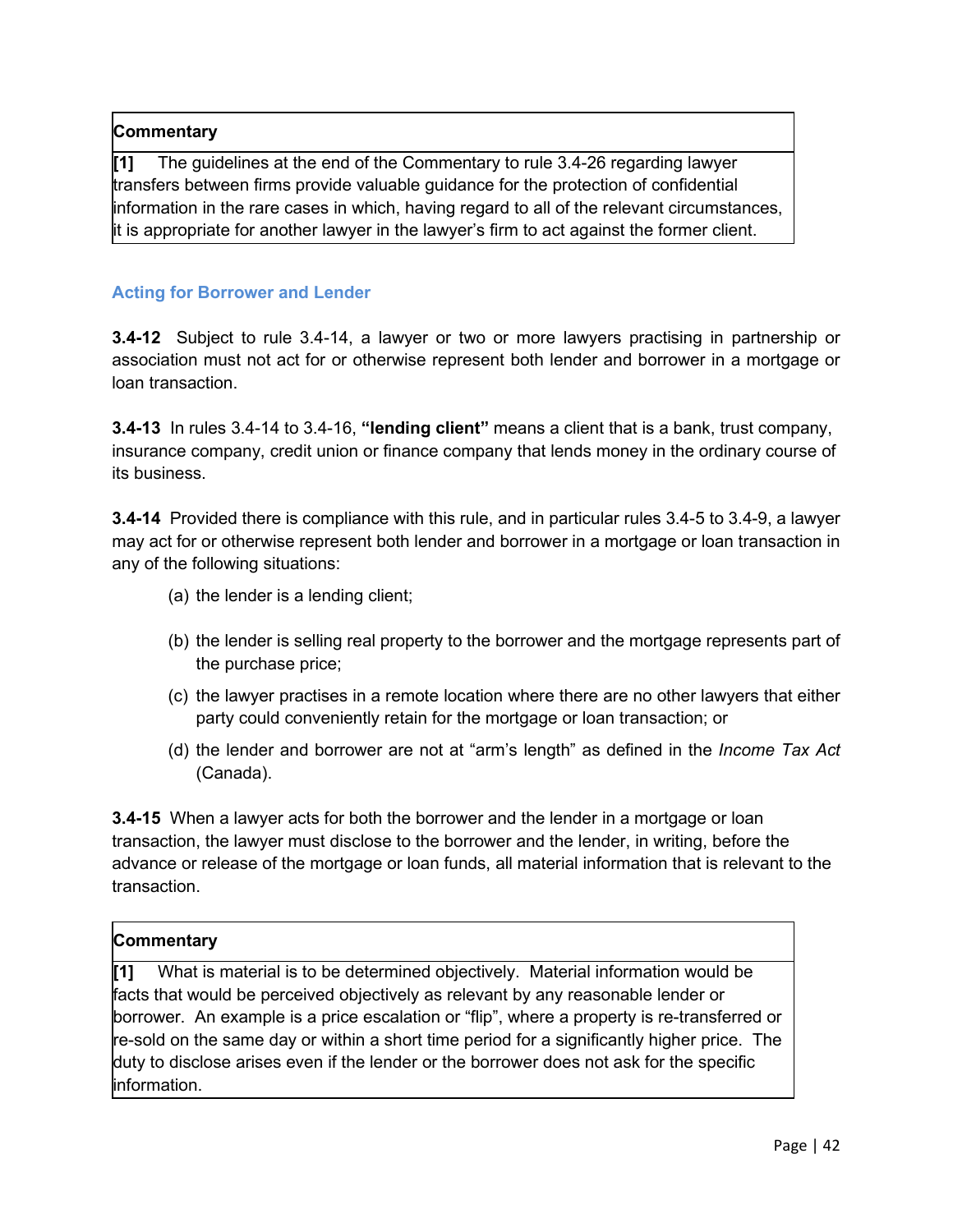**3.4-16** If a lawyer is jointly retained by a client and a lending client in respect of a mortgage or loan from the lending client to the other client, including any guarantee of that mortgage or loan, the lending client's consent is deemed to exist upon the lawyer's receipt of written instructions from the lending client to act and the lawyer is not required to:

- (a) provide the advice described in rule 3.4-5 to the lending client before accepting the retainer,
- (b) provide the advice described in rule 3.4-6, or
- (c) obtain the consent of the lending client as required by rule 3.4-7, including confirming the lending client's consent in writing, unless the lending client requires that its consent be reduced to writing.

## **Commentary**

**[1]** Rules 3.4-15 and 3.4-16 are intended to simplify the advice and consent process between a lawyer and institutional lender clients. Such clients are generally sophisticated. Their acknowledgement of the terms of and consent to the joint retainer is usually confirmed in the documentation of the transaction (e.g., mortgage loan instructions) and the consent is generally acknowledged by such clients when the lawyer is requested to act.

**[2]** Rule 3.4-16 applies to all loans when a lawyer is acting jointly for both the lending client and another client regardless of the purpose of the loan, including, without restriction, mortgage loans, business loans and personal loans. It also applies where there is a guarantee of such a loan.

#### **Conflicts from Transfer Between Law Firms**

#### **Application of Rule**

**3.4-17** In rules 3.4-17 to 3.4-23,

**"matter"** means a case, a transaction, or other client representation, but within such representation does not include offering general "know-how" and, in the case of a government lawyer, providing policy advice unless the advice relates to a particular client representation.

**3.4-18** Rules 3.4-17 to 3.4-23 apply when a lawyer transfers from one law firm ("former law firm") to another ("new law firm"), and either the transferring lawyer or the new law firm is aware at the time of the transfer or later discovers that: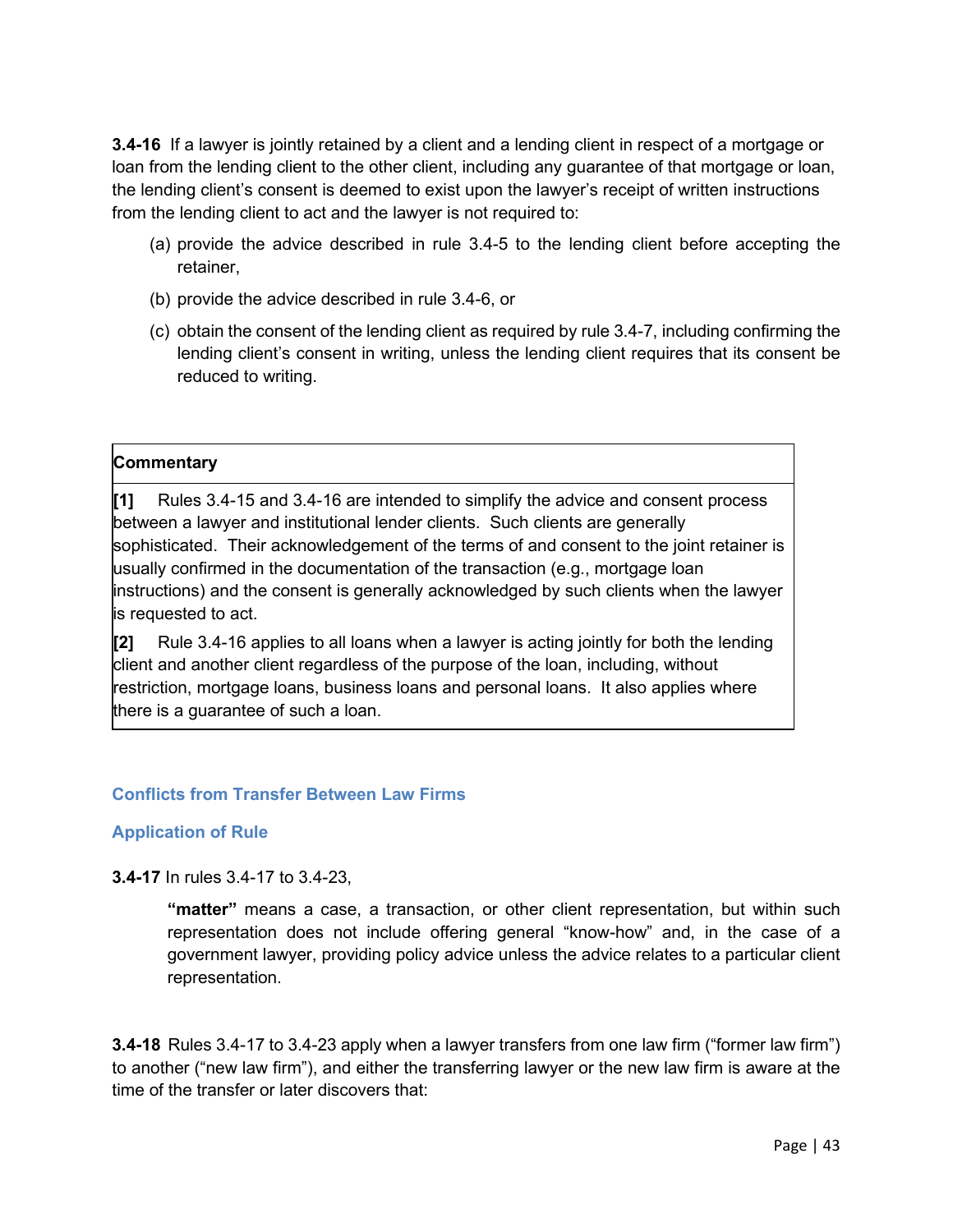- (a) It is reasonable to believe the transferring lawyer has confidential information relevant to the new law firm's matter for its client; or
- (b)
- (i) the new law firm represents a client in a matter that is the same as or related to a matter in which a former law firm represents or represented its client ("former client");
- (ii) the interests of those clients in that matter conflict; and
- (iii) the transferring lawyer actually possesses relevant information respecting that matter.

**[1]** The purpose of the rule is to deal with actual knowledge. Imputed knowledge does not give rise to disqualification. As stated by the Supreme Court of Canada in *Macdonald Estate v. Martin*, [1990] 3 SCR 1235, with respect to the partners or associates of a lawyer who has relevant confidential information, the concept of imputed knowledge is unrealistic in the era of the mega-firm. Notwithstanding the foregoing, the inference to be drawn is that lawyers working together in the same firm will share confidences on the matters on which they are working, such that actual knowledge may be presumed. That presumption can be rebutted by clear and convincing evidence that shows that all reasonable measures, as discussed in rule 3.4-20, have been taken to ensure that no disclosure will occur by the transferring lawyer to the member or members of the firm who are engaged against a former client.

**[2]** The duties imposed by this rule concerning confidential information should be distinguished from the general ethical duty to hold in strict confidence all information concerning the business and affairs of the client acquired in the course of the professional relationship, which duty applies without regard to the nature or source of the information or to the fact that others may share the knowledge.

**[3] Law firms with multiple offices** — This rule treats as one "law firm" such entities as the various legal services units of a government, a corporation with separate regional legal departments and an interjurisdictional law firm.

**3.4-19** Rules 3.4-20 to 3.4-22 do not apply to a lawyer employed by the federal, a provincial or a territorial government who, after transferring from one department, ministry or agency to another, continues to be employed by that government.

#### **Commentary**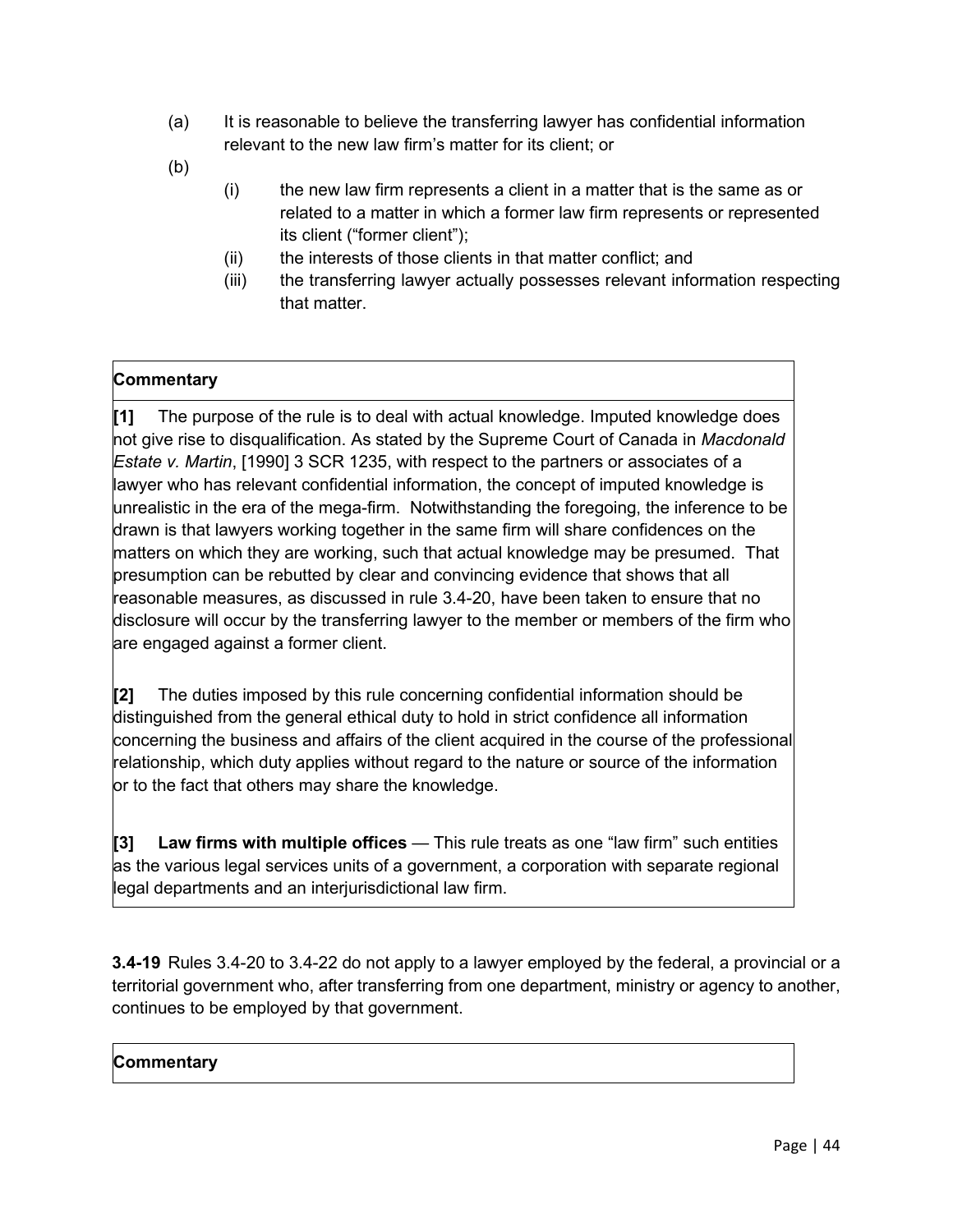**[ 1 ] Government employees and in-house counsel —** The definition of "law firm" includes one or more lawyers practising in a government, a Crown corporation, any other public body or a corporation. Thus, the rule applies to lawyers transferring to or from government service and into or out of an in-house counsel position, but does not extend to purely internal transfers in which, after transfer, the employer remains the same.

## **Law Firm Disqualification**

**3.4-20** If the transferring lawyer actually possesses confidential information relevant to a matter respecting the former client that may prejudice the former client if disclosed to a member of the new law firm, the new law firm must cease its representation of its client in that matter unless:

- (a) the former client consents to the new law firm's continued representation of its client; or
- (b) the new law firm has:
	- (i) taken reasonable measures to ensure that there will be no disclosure of the former client's confidential information by the transferring lawyer to any member of the new law firm; and
	- (ii) advised the lawyer's former client, if requested by the former client, of the measures taken.

## **Commentary**

**[1]** It is not possible to offer a set of "reasonable measures" that will be appropriate or adequate in every case. Instead, the new law firm that seeks to implement reasonable measures must exercise professional judgment in determining what steps must be taken "to ensure that no disclosure will occur to any member of the new law firm of the former client's confidential information." Such measures may include timely and properly constructed confidentiality screens.

**[2]** For example, the various legal services units of a government, a corporation with separate regional legal departments, an interjurisdictional law firm, or a legal aid program may be able to demonstrate that, because of its institutional structure, reporting relationships, function, nature of work, and geography, relatively fewer "measures" are necessary to ensure the non-disclosure of client confidences. If it can be shown that, because of factors such as the above, lawyers in separate units, offices or departments do not "work together" with other lawyers in other units, offices or departments, this will be taken into account in the determination of what screening measures are "reasonable."

**[3]** The guidelines that follow are intended as a checklist of relevant factors to be considered. Adoption of only some of the guidelines may be adequate in some cases, while adoption of all of them may not be sufficient in others.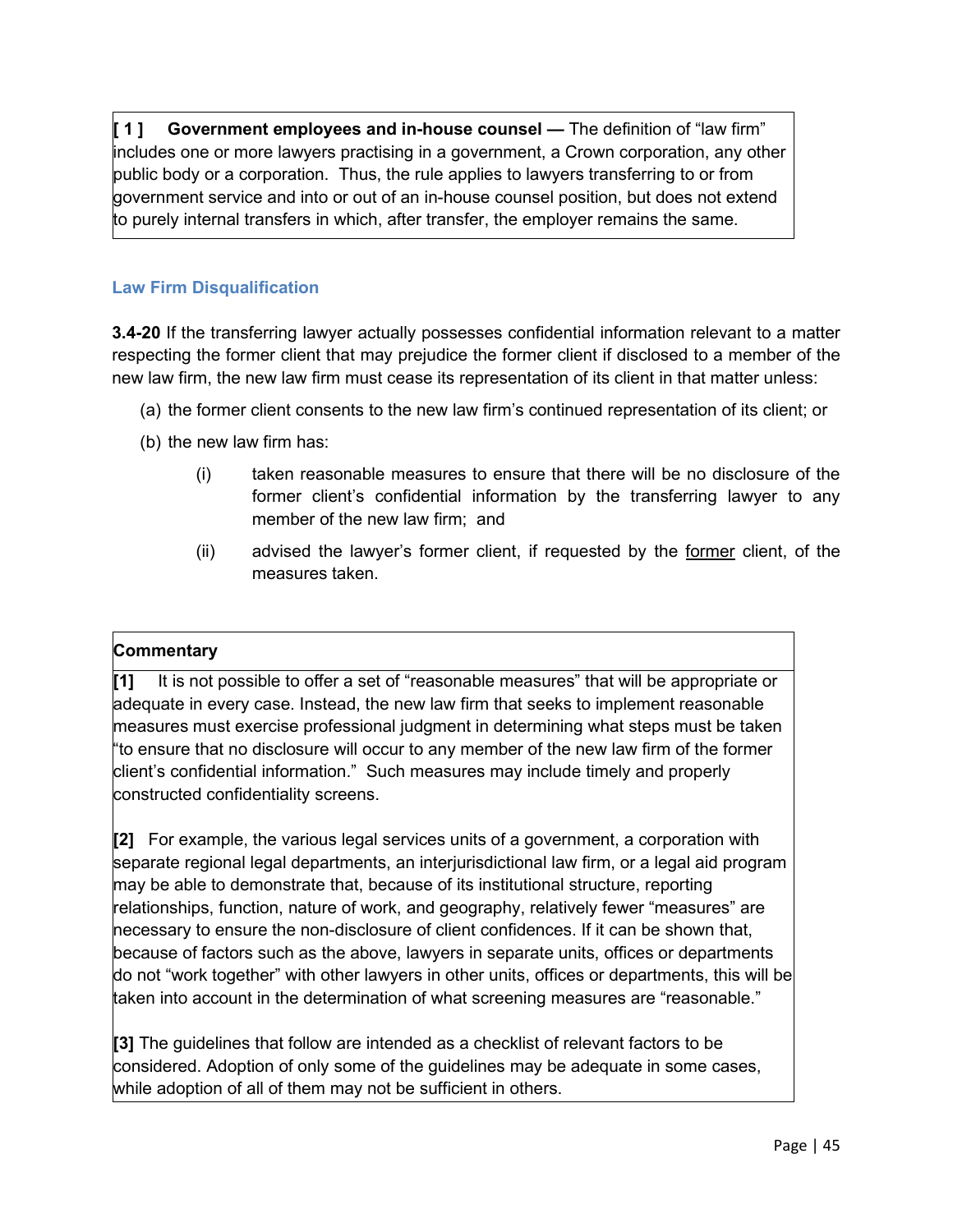## **Guidelines: How to Screen/Measures to be taken**

- 1. The screened lawyer should have no involvement in the new law firm's representation of its client in the matter.
- 2. The screened lawyer should not discuss the current matter or any information relating to the representation of the former client (the two may be identical) with anyone else in the new law firm.
- 3. No member of the new law firm should discuss the current matter or the previous representation with the screened lawyer.
- 4. The firm should take reasonable steps to preclude the screened lawyer from having access to any part of the file.
- 5. The new law firm should document the measures taken to screen the transferring lawyer, the time when these measures were put in place (the sooner the better), and should advise all affected lawyers and support staff of the measures taken.
- 6. These Guidelines apply with necessary modifications to situations in which nonlawyer staff leave one law firm to work for another and a determination is made, before hiring the individual, on whether any conflicts of interest will be created and whether the potential new hire actually possesses relevant confidential information.

## **How to Determine If a Conflict Exists Before Hiring a Potential Transferee**

**[4]** When a law firm ("new law firm") considers hiring a lawyer, or an articled law student ("transferring lawyer") from another law firm ("former law firm"), the transferring lawyer and the new law firm need to determine, before the transfer, whether any conflicts of interest will be created. Conflicts can arise with respect to clients of the law firm that the transferring lawyer is leaving and with respect to clients of a firm in which the transferring lawyer worked at some earlier time.

**[5]** After completing the interview process and before hiring the transferring lawyer, the new law firm should determine whether any conflicts exist. In determining whether the transferring lawyer actually possesses relevant confidential information, both the transferring lawyer and the new law firm must be very careful, during any interview of a potential transferring lawyer, or other recruitment process, to ensure that they do not disclose client confidences. See Rule 3.3-7 which provides that a lawyer may disclose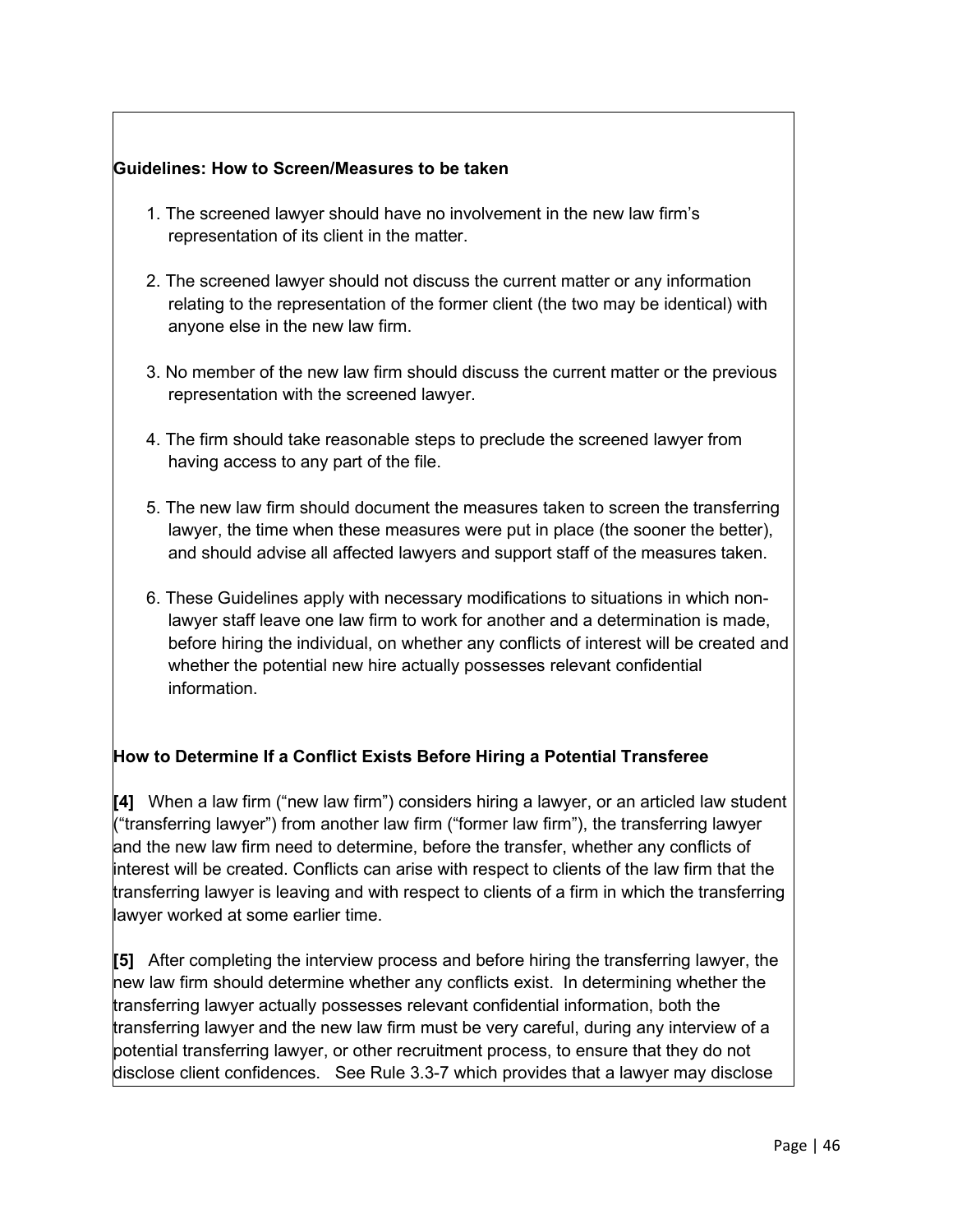confidential information to the extent the lawyer reasonably believes necessary to detect and resolve conflicts of interest where lawyers transfer between firms.

## **Transferring Lawyer Disqualification**

**3.4-21** Unless the former client consents, a transferring lawyer referred to in rule 3.4-20 must not:

- (a) participate in any manner in the new law firm's representation of its client in the matter; or
- (b) disclose any confidential information respecting the former client except as permitted by rule 3.3-7.

**3.4-22** Unless the former client consents, members of the new law firm must not discuss the new law firm's representation of its client or the former law firm's representation of the former client in that matter with a transferring lawyer referred to in rule 3.4-20 except as permitted by rule 3.3-7.

## **Lawyer Due-diligence for non-lawyer staff**

**3.4-23** A lawyer or a law firm must exercise due diligence in ensuring that each member and employee of the law firm, and each other person whose services the lawyer or the law firm has retained:

- (a) complies with rules 3.4-17 to 3.4-23; and
- (b) does not disclose confidential information:
	- (i) of clients of the firm; or
	- (ii) the clients of any other law firm in which the person has worked.

## **Commentary**

**[1]** This rule is intended to regulate lawyers and articled law students who transfer between law firms. It also imposes a general duty on lawyers and law firms to exercise due diligence in the supervision of non-lawyer staff to ensure that they comply with the rule and with the duty not to disclose confidences of clients of the lawyer's firm and confidences of clients of other law firms in which the person has worked.

**[2]** Certain non-lawyer staff in a law firm routinely have full access to and work extensively on client files. As such, they may possess confidential information about the client. If these staff move from one law firm to another and the new firm acts for a client opposed in interest to the client on whose files the staff worked, unless measures are taken to screen the staff, it is reasonable to conclude that confidential information may be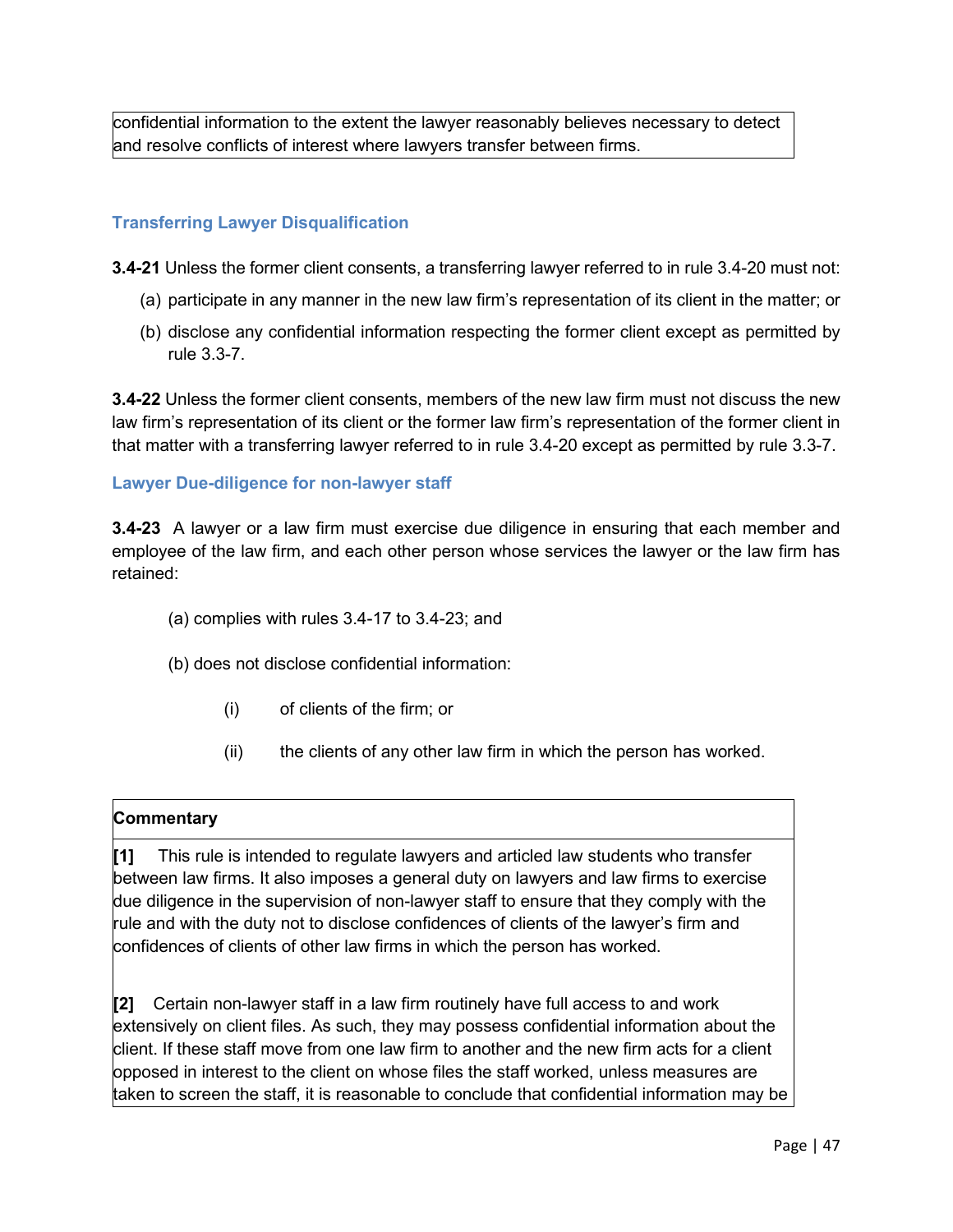shared. It is the responsibility of the lawyer/law firm to ensure that staff who may have confidential information that if disclosed, may prejudice the interests of the client of the former firm, have no involvement with and no access to information relating to the relevant client of the new firm.

**3.4-24** [deleted]

**3.4-25** [deleted]

**3.4-26** [deleted]

#### **Doing Business with a Client**

#### **Definitions**

**3.4-27** In rules 3.4-27 to 3.4-41,

"**independent legal advice"** means a retainer in which:

- (a) the retained lawyer, who may be a lawyer employed as in-house counsel for the client, has no conflicting interest with respect to the client's transaction,
- (b) the client's transaction involves doing business with
	- (i) another lawyer, or
	- (ii) a corporation or other entity in which the other lawyer has an interest other than a corporation or other entity whose securities are publicly traded,
- (c) the retained lawyer has advised the client that the client has the right to independent legal representation,
- (d) the client has expressly waived the right to independent legal representation and has elected to receive no legal representation or legal representation from another lawyer,
- (e) the retained lawyer has explained the legal aspects of the transaction to the client, who appeared to understand the advice given, and
- (f) the retained lawyer informed the client of the availability of qualified advisers in other fields who would be in a position to give an opinion to the client as to the desirability or otherwise of a proposed investment from a business point of view;

**"independent legal representation"** means a retainer in which

- (a) the retained lawyer, who may be a lawyer employed as in-house counsel for the client, has no conflicting interest with respect to the client's transaction, and
- (b) the retained lawyer will act as the client's lawyer in relation to the matter;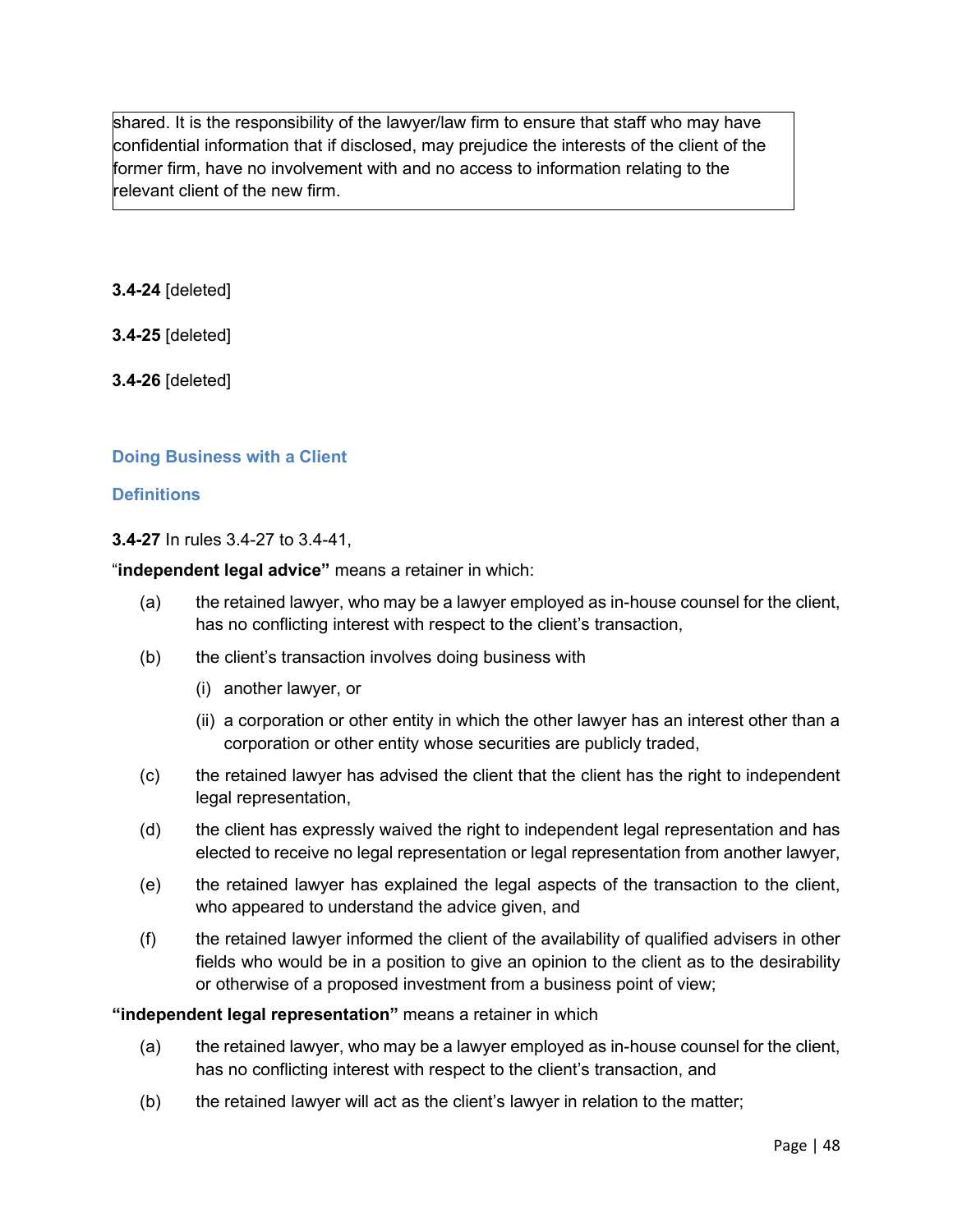**[1]** If a client elects to waive independent legal representation and to rely on independent legal advice only, the retained lawyer has a responsibility that should not be lightly assumed or perfunctorily discharged.

**"related persons"** means related persons as defined in the *Income Tax Act* (Canada).

**3.4-28** Subject to this rule, a lawyer must not enter into a transaction with a client unless the transaction is fair and reasonable to the client, the client consents to the transaction and the client has independent legal representation with respect to the transaction.

# **Commentary [1]** This provision applies to any transaction with a client, including: (a) lending or borrowing money; (b) buying or selling property; (c) accepting a gift, including a testamentary gift; (d) giving or acquiring ownership, security or other pecuniary interest in a company or other entity; (e) recommending an investment; and (f) entering into a common business venture.

**[2]** The relationship between lawyer and client is a fiduciary one, and no conflict between the lawyer's own interest and the lawyer's duty to the client can be permitted. The remuneration paid to a lawyer by a client for the legal work undertaken by the lawyer for the client does not give rise to a conflicting interest.

## **Investment by Client when Lawyer has an Interest**

**3.4-29** Subject to rule 3.4-30, if a client intends to enter into a transaction with his or her lawyer or with a corporation or other entity in which the lawyer has an interest other than a corporation or other entity whose securities are publicly traded, before accepting any retainer, the lawyer must

- (a) disclose and explain the nature of the conflicting interest to the client or, in the case of a potential conflict, how and why it might develop later;
- (b) recommend and require that the client receive independent legal advice; and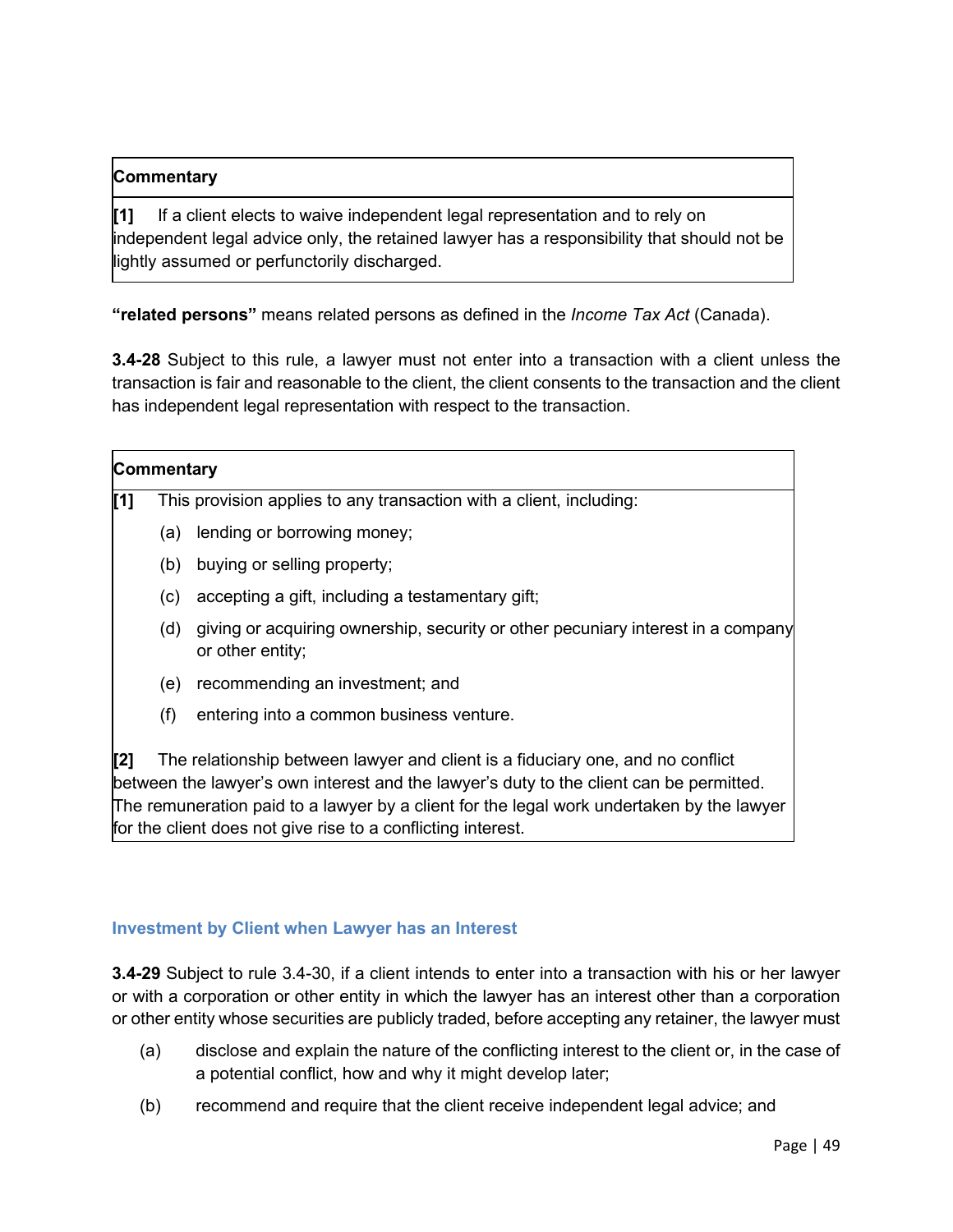(c) if the client requests the lawyer to act, obtain the client's consent.

## **Commentary**

**[1]** If the lawyer does not choose to disclose the conflicting interest or cannot do so without breaching confidence, the lawyer must decline the retainer.

**[2]** A lawyer should not uncritically accept a client's decision to have the lawyer act. It should be borne in mind that, if the lawyer accepts the retainer, the lawyer's first duty will be to the client. If the lawyer has any misgivings about being able to place the client's interests first, the retainer should be declined.

**[3]** Generally, in disciplinary proceedings under this rule, the burden will rest upon the lawyer to show good faith, that adequate disclosure was made in the matter, and that the client's consent was obtained.

**[4]** If the investment is by borrowing from the client, the transaction may fall within the requirements of rule 3.4-32.

**3.4-30** When a client intends to pay for legal services by transferring to a lawyer a share, participation or other interest in property or in an enterprise, other than a non-material interest in a publicly traded enterprise, the lawyer must recommend but need not require that the client receive independent legal advice before accepting a retainer.

#### **Borrowing from Clients**

**3.4-31** A lawyer must not borrow money from a client unless

- (a) the client is a lending institution, financial institution, insurance company, trust company or any similar corporation whose business includes lending money to members of the public, or
- (b) the client is a related person as defined by the *Income Tax Act* (Canada) and the lawyer is able to discharge the onus of proving that the client's interests were fully protected by the nature of the matter and by independent legal advice or independent legal representation.

#### **Commentary**

**[1]** Whether a person is considered a client within this rule when lending money to a lawyer on that person's own account or investing money in a security in which the lawyer has an interest is determined having regard to all circumstances. If the circumstances are such that the lender or investor might reasonably feel entitled to look to the lawyer for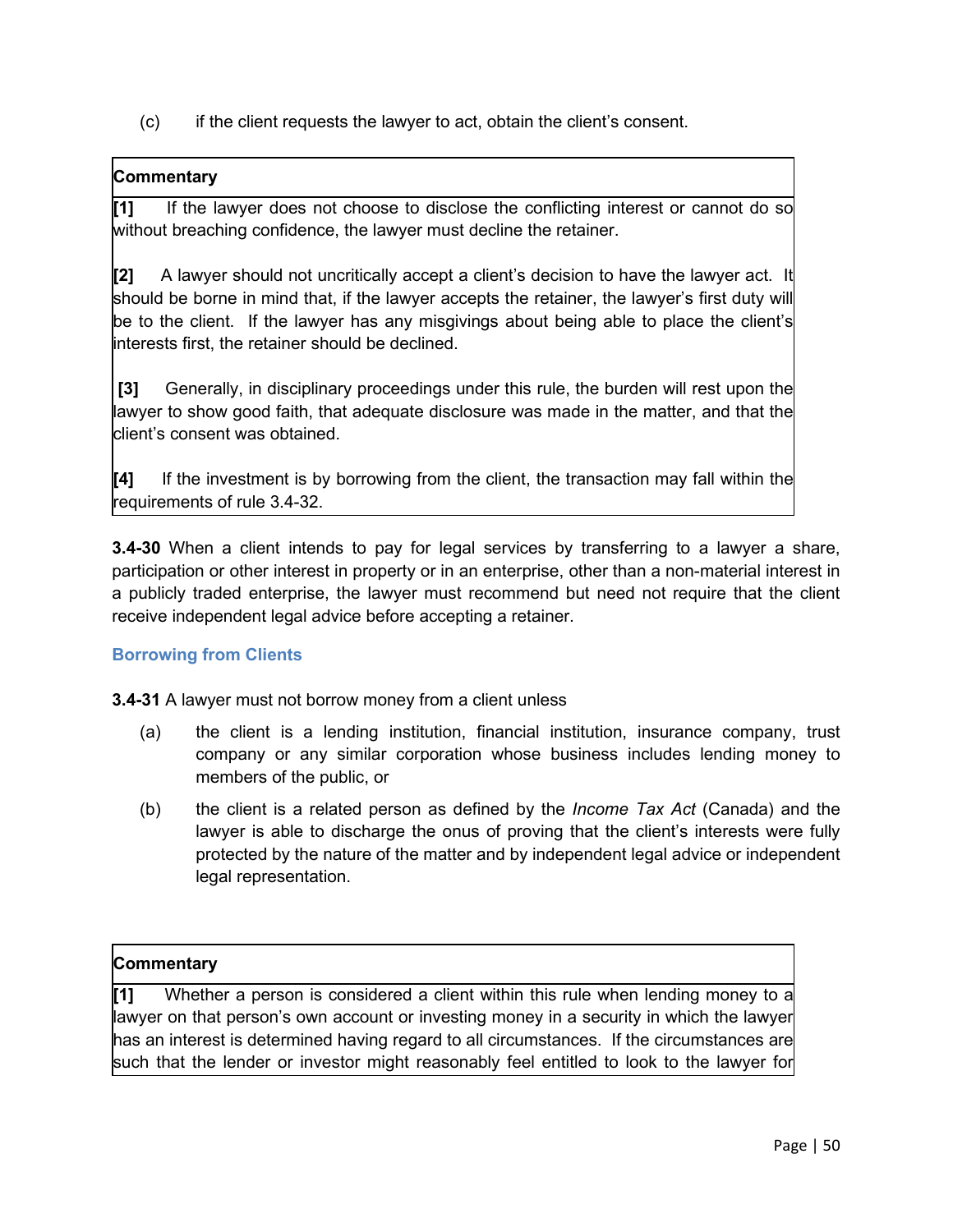guidance and advice about the loan or investment, the lawyer is bound by the same fiduciary obligation that attaches to a lawyer in dealings with a client.

## **Certificate of Independent Legal Advice**

**3.4-32** A lawyer retained to give independent legal advice relating to a transaction in which funds are to be advanced by the client to another lawyer must do the following before the client advances any funds:

- (a) provide the client with a written certificate that the client has received independent legal advice, and
- (b) obtain the client's signature on a copy of the certificate of independent legal advice and send the signed copy to the lawyer with whom the client proposes to transact business.

**3.4-33** Subject to rule 3.4-31, if a lawyer's spouse or a corporation, syndicate or partnership in which either or both of the lawyer and the lawyer's spouse has a direct or indirect substantial interest borrow money from a client, the lawyer must ensure that the client's interests are fully protected by the nature of the case and by independent legal representation.

#### **Debtor-Creditor Relationship to be Avoided**

**3.4-34** The lawyer should avoid entering into a debtor-creditor relationship with the client. It is undesirable that the lawyer lend money to the client except by way of advancing necessary expenses in a legal matter that the lawyer is handling for the client.

#### **Guarantees by a Lawyer**

**3.4-35** Except as provided by rule 3.4-36, a lawyer must not guarantee personally, or otherwise provide security for, any indebtedness in respect of which a client is a borrower or lender.

**3.4-36** A lawyer may give a personal guarantee in the following circumstances:

- (a) the lender is a lending institution, financial institution, insurance company, trust company or any similar corporation whose business includes lending money to members of the public, and the lender is directly or indirectly providing funds solely for the lawyer, the lawyer's spouse, parent or child;
- (b) the transaction is for the benefit of a non-profit or charitable institution, and the lawyer provides a guarantee as a member or supporter of such institution, either individually or together with other members or supporters of the institution; or
- (c) the lawyer has entered into a business venture with a client and a lender requires personal guarantees from all participants in the venture as a matter of course and: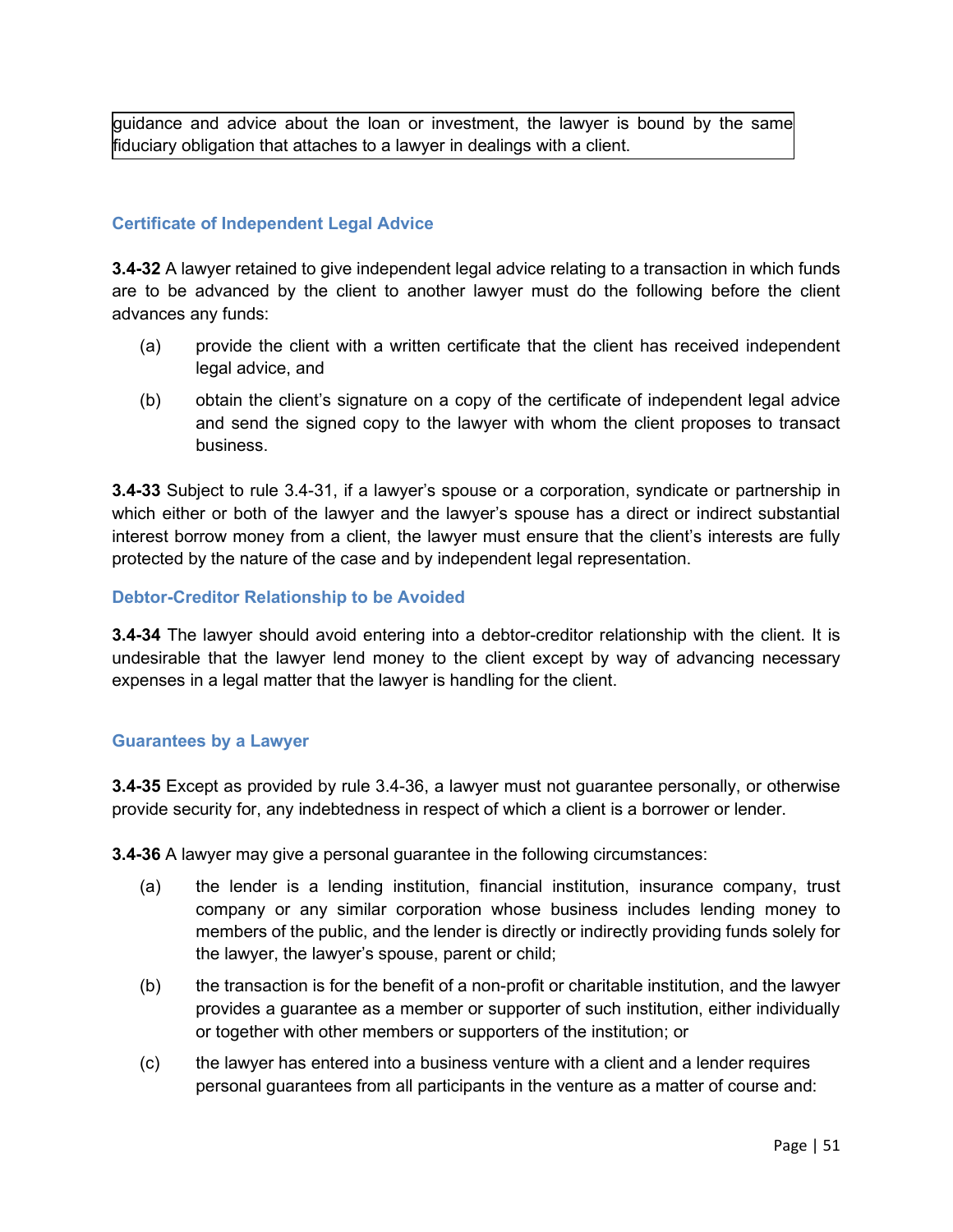- (i) the lawyer has complied with this section (Conflicts), in particular, rules 3.4-27 to 3.4-36 (Doing Business with a Client); and
- (ii) the lender and participants in the venture who are clients or former clients of the lawyer have independent legal representation.

## **Testamentary Instruments and Gifts**

**3.4-37** A lawyer must not include in a client's will a clause directing the executor to retain the lawyer's services in the administration of the client's estate.

**3.4-38** Unless the client is a family member of the lawyer or the lawyer's partner or associate, a lawyer must not prepare or cause to be prepared an instrument giving the lawyer or an associate a gift or benefit from the client, including a testamentary gift.

**3.4-39** A lawyer must not accept a gift that is more than nominal from a client unless the client has received independent legal advice.

#### **Judicial Interim Release**

**3.4-40** A lawyer must not act as a surety for, deposit money or other valuable security for or act in a supervisory capacity to an accused person for whom the lawyer acts.

**3.4-41** A lawyer may act as a surety for, deposit money or other valuable security for or act in a supervisory capacity to an accused who is in a family relationship with the lawyer when the accused is represented by the lawyer's partner or associate.

## 3.5 PRESERVATION OF CLIENTS' PROPERTY

#### **Preservation of Clients' Property**

**3.5-1** In this rule, **"property"** includes a client's money, securities as defined in [provincial legislation], original documents such as wills, title deeds, minute books, licences, certificates and the like, and all other papers such as client's correspondence, files, reports, invoices and other such documents, as well as personal property including precious and semi-precious metals, jewellery and the like.

#### **3.5-2** A lawyer must:

- (a) care for a client's property as a careful and prudent owner would when dealing with like property; and
- (b) observe all relevant rules and law about the preservation of a client's property entrusted to a lawyer.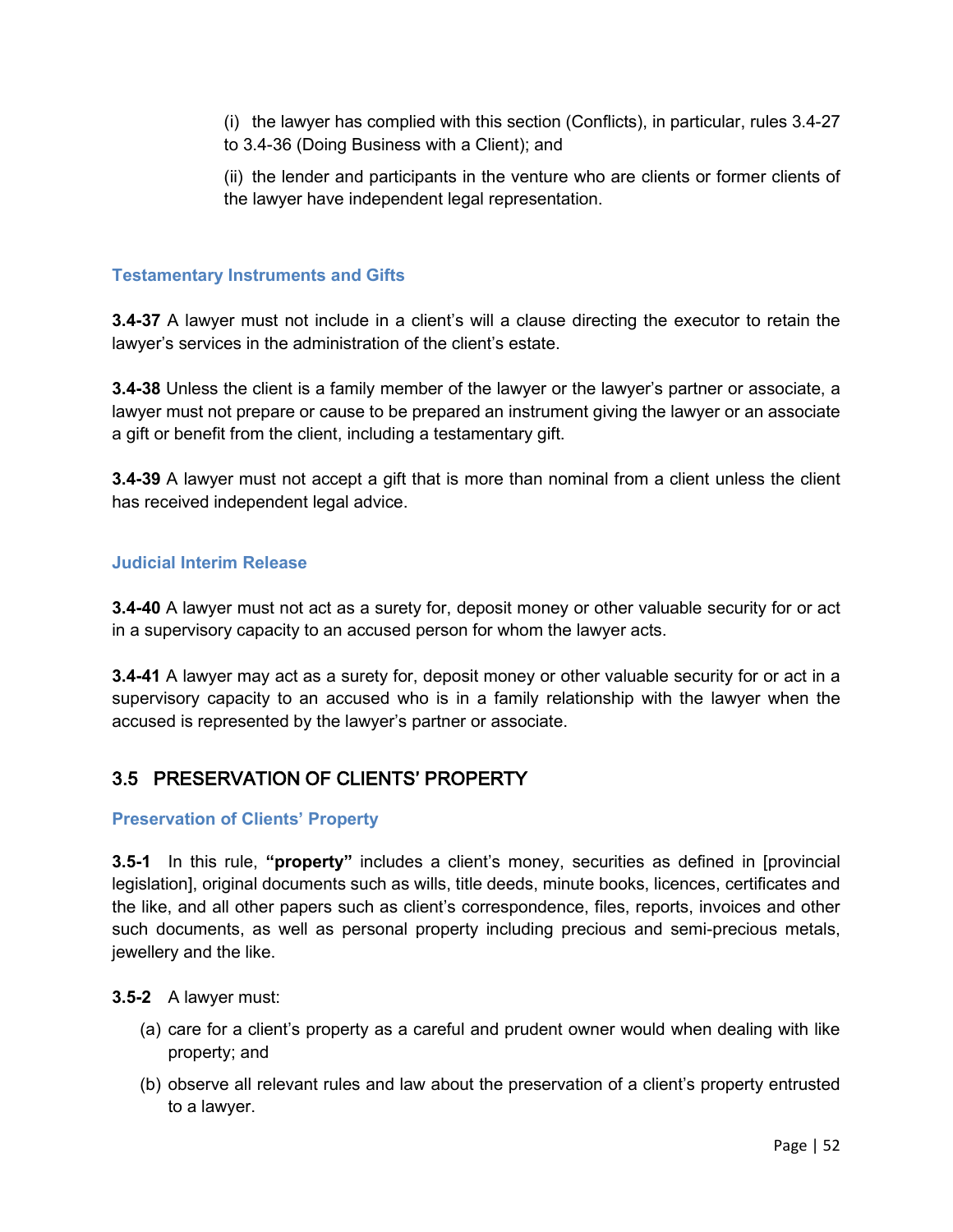**[1]** The duties concerning safekeeping, preserving, and accounting for clients' monies and other property are set out in the *Legal Profession Act* and Regulations and other applicable laws.

**[2]** These duties are closely related to those regarding confidential information. A lawyer is responsible for maintaining the safety and confidentiality of the files of the client in the possession of the lawyer and should take all reasonable steps to ensure the privacy and safekeeping of a client's confidential information. A lawyer should keep the client's papers and other property out of sight as well as out of reach of those not entitled to see them.

**[3]** Subject to any rights of lien, the lawyer should promptly return a client's property to the client on request or at the conclusion of the lawyer's retainer.

**[4]** If the lawyer withdraws from representing a client, the lawyer is required to comply with Rule 3.7-1 (Withdrawal from Representation).

## **Notification of Receipt of Property**

**3.5-3** A lawyer must promptly notify a client of the receipt of any money or other property of the client, unless satisfied that the client is aware that they have come into the lawyer's custody.

#### **Identifying Clients' Property**

**3.5-4** A lawyer must clearly label and identify clients' property and place it in safekeeping distinguishable from the lawyer's own property.

**3.5-5** A lawyer must maintain such records as necessary to identify clients' property that is in the lawyer's custody.

#### **Accounting and Delivery**

**3.5-6** A lawyer must account promptly for clients' property that is in the lawyer's custody and deliver it to the order of the client on request or, if appropriate, at the conclusion of the retainer.

**3.5-7** If a lawyer is unsure of the proper person to receive a client's property, the lawyer must apply to a tribunal of competent jurisdiction for direction.

#### **Commentary**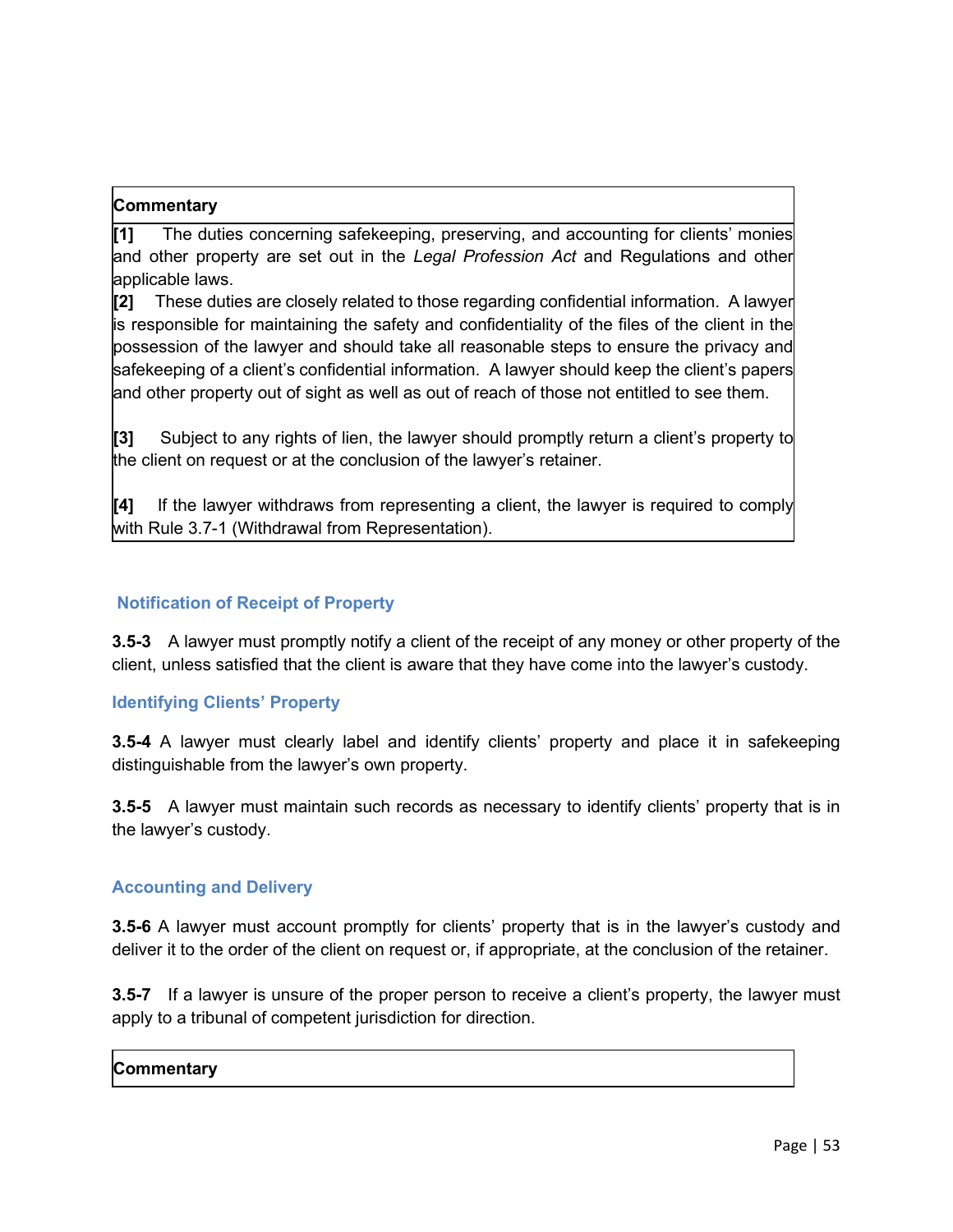**[1]** A lawyer should be alert to the duty to claim on behalf of a client any privilege in respect of property seized or attempted to be seized by an external authority or in respect of third party claims made against the property. In this regard, the lawyer should be familiar with the nature of the client's common law privilege and with such relevant constitutional and statutory provisions as those found in the *Income Tax Act* (Canada), the *Charter* and the *Criminal Code*.

**[2]** A lawyer is never required to take or keep possession of property relevant to a crime or offence. If a lawyer comes into possession of property relevant to a crime, either from a client or another person, the lawyer must act in keeping with the lawyer's duty of loyalty and confidentiality to the client and the lawyer's duty to the administration of justice, which requires, at a minimum, that the lawyer not violate the law, improperly impede a police investigation, or otherwise obstruct the course of justice. Generally, a lawyer in such circumstances should, as soon as reasonably possible:

- (a) turn over the property to the prosecution, either directly or anonymously;
- (b) deposit the property with the trial judge in the relevant proceeding;
- (c) deposit the property with the tribunal to facilitate access by the prosecution or defence for testing or examination; or
- (d) disclose the existence of the property to the prosecution and, if necessary, prepare to argue the issue of possession of the property.

**[3]** When a lawyer discloses or delivers to the Crown or law enforcement authorities property relevant to a crime or offence, the lawyer has a duty to protect the client's confidences, including the client's identity, and to preserve solicitor and client privilege. This may be accomplished by the lawyer retaining independent counsel, who is not informed of the identity of the client and who is instructed not to disclose the identity of the instructing lawyer, to disclose or deliver the property.

**[4]** If a lawyer delivers the property to the tribunal under paragraph (c), he or she should do so in accordance with the protocol established for such purposes, which permits the lawyer to deliver the property to the tribunal without formal application or investigation, ensures that the property is available to both the Crown and defence counsel for testing and examination upon motion to the tribunal, and ensures that the fact that property was received from the defence counsel will not be the subject of comment or argument at trial.

# 3.6 FEES AND DISBURSEMENTS

**Reasonable Fees and Disbursements**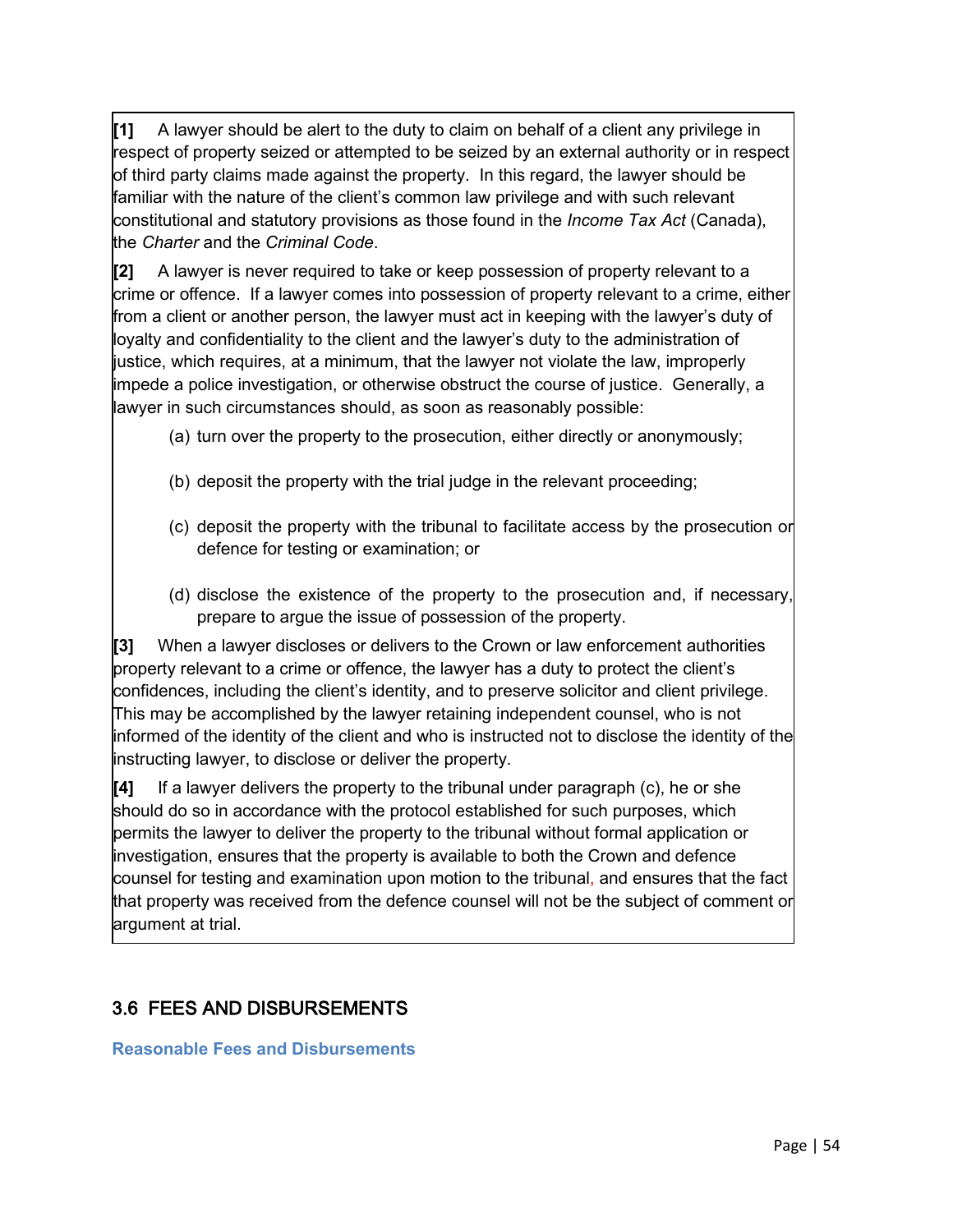**3.6-1** A lawyer must not charge or accept a fee or disbursement, including interest, unless it is fair and reasonable and has been disclosed in a timely fashion.

|             | Commentary                                                                                                                                                                                                                                                                                                                                                                                                                                                                                                                                                                                                                                                                                      |
|-------------|-------------------------------------------------------------------------------------------------------------------------------------------------------------------------------------------------------------------------------------------------------------------------------------------------------------------------------------------------------------------------------------------------------------------------------------------------------------------------------------------------------------------------------------------------------------------------------------------------------------------------------------------------------------------------------------------------|
| [1]         | What is a fair and reasonable fee depends on such factors as:                                                                                                                                                                                                                                                                                                                                                                                                                                                                                                                                                                                                                                   |
|             | (a) the time and effort required and spent;                                                                                                                                                                                                                                                                                                                                                                                                                                                                                                                                                                                                                                                     |
|             | (b) the difficulty of the matter and the importance of the matter to the client;                                                                                                                                                                                                                                                                                                                                                                                                                                                                                                                                                                                                                |
|             | (c) whether special skill or service has been required and provided;                                                                                                                                                                                                                                                                                                                                                                                                                                                                                                                                                                                                                            |
|             | (d) the results obtained;                                                                                                                                                                                                                                                                                                                                                                                                                                                                                                                                                                                                                                                                       |
|             | (e) fees authorized by statute or regulation;                                                                                                                                                                                                                                                                                                                                                                                                                                                                                                                                                                                                                                                   |
|             | (f) special circumstances, such as the postponement of payment, uncertainty of<br>reward, or urgency;                                                                                                                                                                                                                                                                                                                                                                                                                                                                                                                                                                                           |
|             | (g) the likelihood, if made known to the client, that acceptance of the retainer will<br>result in the lawyer's inability to accept other employment;                                                                                                                                                                                                                                                                                                                                                                                                                                                                                                                                           |
|             | (h) any relevant agreement between the lawyer and the client;                                                                                                                                                                                                                                                                                                                                                                                                                                                                                                                                                                                                                                   |
|             | (i) the experience and ability of the lawyer;                                                                                                                                                                                                                                                                                                                                                                                                                                                                                                                                                                                                                                                   |
|             | (j) any estimate or range of fees given by the lawyer; and                                                                                                                                                                                                                                                                                                                                                                                                                                                                                                                                                                                                                                      |
|             | (k) the client's prior consent to the fee.                                                                                                                                                                                                                                                                                                                                                                                                                                                                                                                                                                                                                                                      |
| [2]         | The fiduciary relationship between lawyer and client requires full disclosure in all<br>financial dealings between them and prohibits the acceptance by the lawyer of any hidden<br>fees. No fee, extra fees, reward, costs, commission, interest, rebate, agency or forwarding<br>allowance, or other compensation related to professional employment may be taken by the<br>lawyer from anyone other than the client without full disclosure to and the consent of the<br>client or, where the lawyer's fees are being paid by someone other than the client, such as<br>a legal aid agency, a borrower, or a personal representative, without the consent of such<br>agency or other person. |
| [3]<br>-4-- | A lawyer should provide to the client in writing, before or within a reasonable time<br>componente o representation es mundo information regenting foes                                                                                                                                                                                                                                                                                                                                                                                                                                                                                                                                         |

after commencing a representation, as much information regarding fees and disbursements, and interest, as is reasonable and practical in the circumstances, including the basis on which fees will be determined.

**[4]** A lawyer should be ready to explain the basis of the fees and disbursement charged to the client. This is particularly important concerning fee charges or disbursements that the client might not reasonably be expected to anticipate. When something unusual or unforeseen occurs that may substantially affect the amount of a fee or disbursement, the lawyer should give to the client an immediate explanation. A lawyer should confirm with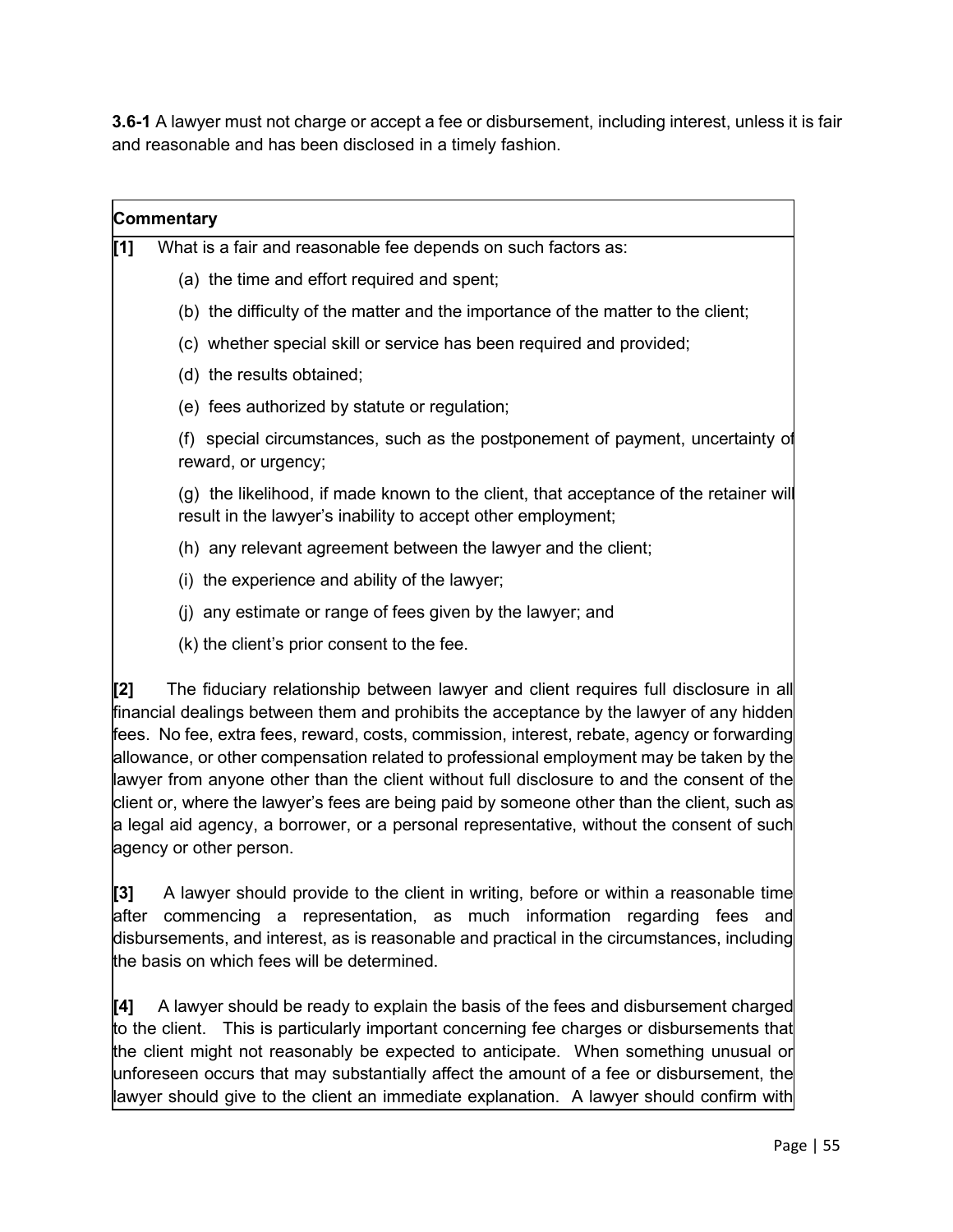the client in writing the substance of all fee discussions that occur as a matter progresses, and a lawyer may revise an initial estimate of fees and disbursements.

## **Contingent Fees and Contingent Fee Agreements**

**3.6-2** Subject to rule 3.6-1, a lawyer may enter into a written agreement in accordance with governing legislation that provides that the lawyer's fee is contingent, in whole or in part, on the outcome of the matter for which the lawyer's services are to be provided.

## **Commentary**

**[1]** In determining the appropriate percentage or other basis of a contingency fee, a lawyer and client should consider a number of factors, including the likelihood of success, the nature and complexity of the claim, the expense and risk of pursuing it, the amount of the expected recovery and who is to receive an award of costs. The lawyer and client may agree that, in addition to the fee payable under the agreement, any amount arising as a result of an award of costs or costs obtained as a part of a settlement is to be paid to the lawyer, which may require judicial approval under the governing legislation. In such circumstances, a smaller percentage of the award than would otherwise be agreed upon for the contingency fee, after considering all relevant factors, will generally be appropriate. The test is whether the fee, in all of the circumstances, is fair and reasonable.

**[2]** Although a lawyer is generally permitted to terminate the professional relationship with a client and withdraw services if there is justifiable cause as set out in rule 3.7-1, special circumstances apply when the retainer is pursuant to a contingency agreement. In such circumstances, the lawyer has impliedly undertaken the risk of not being paid in the event the suit is unsuccessful. Accordingly, a lawyer should not withdraw from representation for reasons other than those set out in rule 3.7-7 (Obligatory Withdrawal) unless the written contingency contract specifically states that the lawyer has a right to do so and sets out the circumstances under which this may occur.

## **Statement of Account**

**3.6-3** In a statement of an account delivered to a client, a lawyer must clearly detail the amounts charged as fees and disbursements.

#### **Commentary**

**[1]** The two main categories of charges on a statement of account are fees and disbursements. A lawyer may charge as disbursements only those amounts that have been paid or are required to be paid to a third party by the lawyer on a client's behalf. However, a subcategory entitled "Other Charges" may be included under the fees heading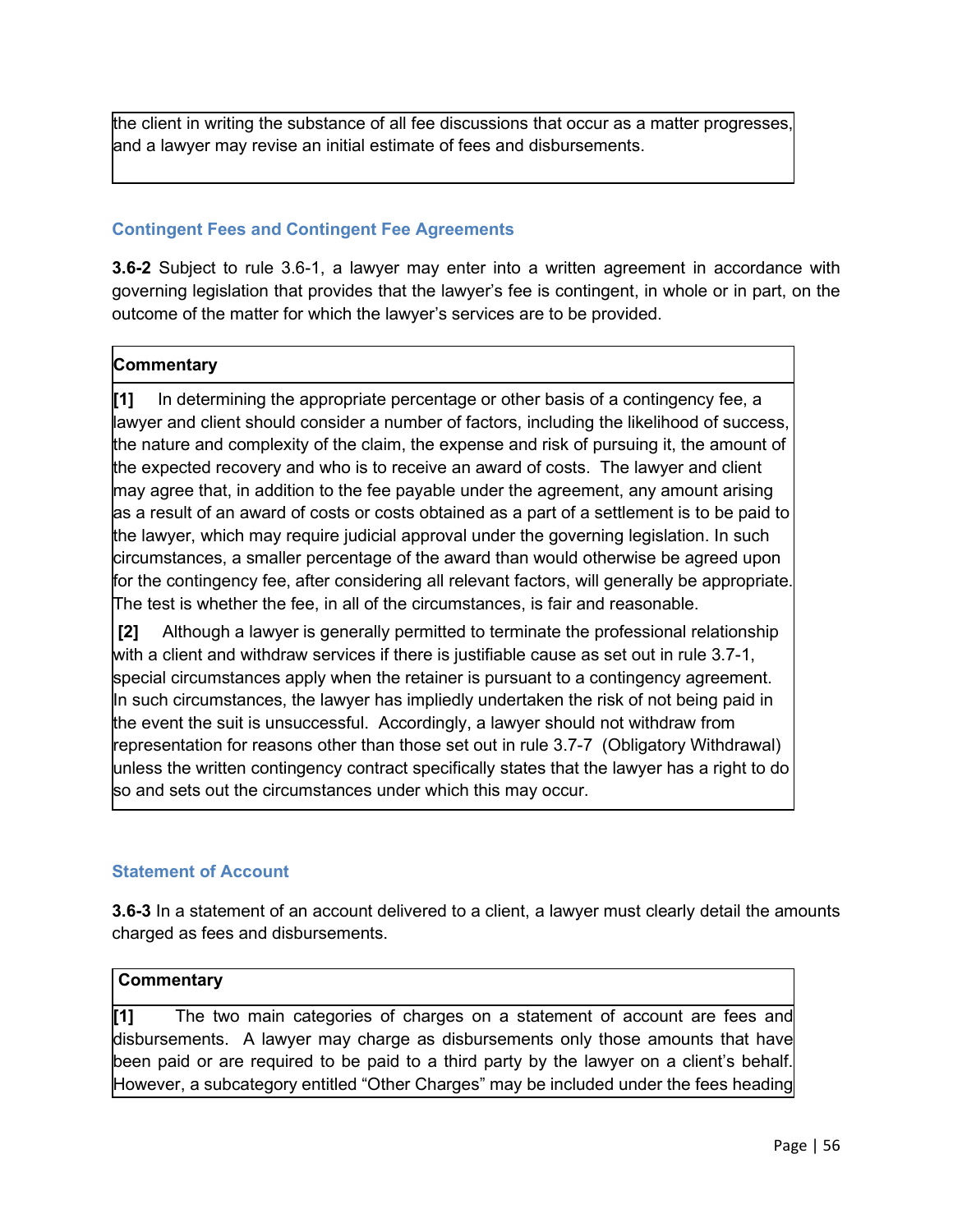if a lawyer wishes to separately itemize charges such as paralegal, word processing or computer costs that are not disbursements, provided that the client has agreed, in writing, to such costs.

**[2]** Party-and-party costs received by a lawyer are the property of the client and should therefore be accounted for to the client. While an agreement that the lawyer will be entitled to costs is not uncommon, it does not affect the lawyer's obligation to disclose the costs to the client.

## **Joint Retainer**

**3.6-4** If a lawyer acts for two or more clients in the same matter, the lawyer must divide the fees and disbursements equitably between them, unless there is an agreement by the clients otherwise.

## **Division of Fees and Referral Fees**

**3.6-5** If there is consent from the client, fees for a matter may be divided between lawyers who are not in the same firm, provided that the fees are divided in proportion to the work done and the responsibilities assumed.

**3.6-6** If a lawyer refers a matter to another lawyer because of the expertise and ability of the other lawyer to handle the matter, and the referral was not made because of a conflict of interest, the referring lawyer may accept, and the other lawyer may pay, a referral fee, provided that:

- (a) the fee is reasonable and does not increase the total amount of the fee charged to the client; and
- (b) the client is informed and consents.

#### **3.6-7** A lawyer must not:

(a) directly or indirectly share, split, or divide his or her fees with any person who is not a lawyer; or

(b) give any financial or other reward for the referral of clients or client matters to any person who is not a lawyer.

#### **Commentary**

**[1]** This rule prohibits lawyers from entering into arrangements to compensate or reward non-lawyers for the referral of clients. It does not prevent a lawyer from engaging in promotional activities involving reasonable expenditures on promotional items or activities that might result in the referral of clients generally by a non-lawyer.

**Exception for Interjurisdictional Law Firms**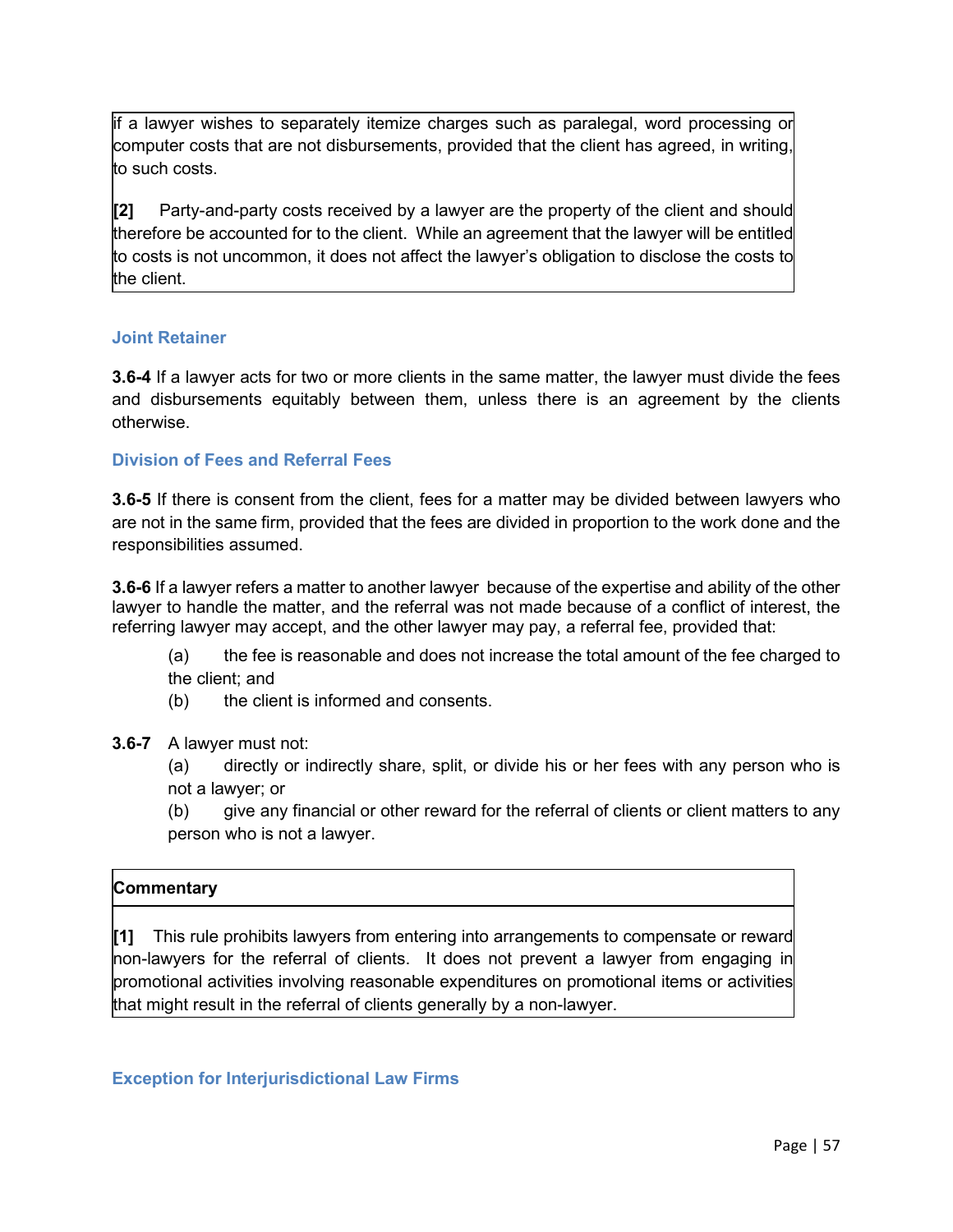**3.6-8** Sharing of fees, cash flows or profits by lawyers who are:

- (i) members of an interprovincial law firm; or
- (ii) members of a law partnership of Canadian and non-Canadian lawyers who otherwise comply with this rule

is not prohibited.

#### **Advanced Retainer**

**3.6-9** If a lawyer and client agree that the lawyer will act only if the lawyer's retainer is paid in advance, the lawyer must confirm that agreement in writing with the client and specify a payment date.

**3.6-10** [This section intentionally left out].

#### **Commentary**

 $\vert$ [1] [This section intentionally left out].

[2]Refusing to reimburse any portion of advance fees for work that has not been carried out when the contract of professional services with the client has terminated is a breach of the obligation to act with integrity.

#### **3.6-11** [This section intentionally left out].

**Prepaid Legal Services Plan**

**3.6-12** A lawyer who accepts a client referred by a prepaid legal services plan must advise the client in writing of:

- (a) the scope of work to be undertaken by the lawyer under the plan; and
- (b) the extent to which a fee or disbursement will be payable by the client to the lawyer.

## 3.7 WITHDRAWAL FROM REPRESENTATION

#### **Withdrawal from Representation**

**3.7-1** A lawyer must not withdraw from representation of a client except for good cause and on reasonable notice to the client.

#### **Commentary**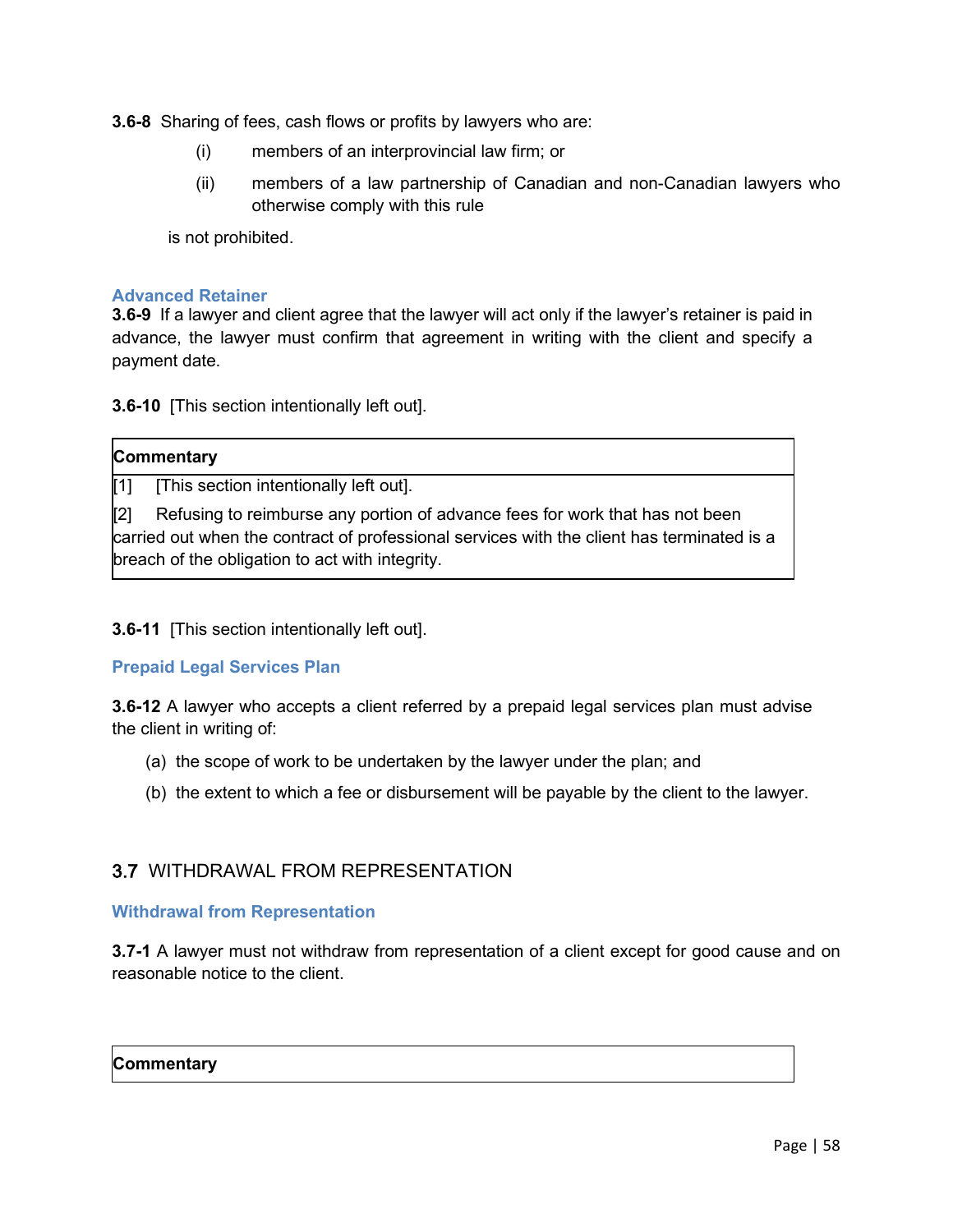**[1]** Although the client has the right to terminate the lawyer-client relationship at will, a lawyer does not enjoy the same freedom of action. Having undertaken the representation of a client, the lawyer should complete the task as ably as possible unless there is justifiable cause for terminating the relationship.

**[2]** An essential element of reasonable notice is notification to the client, unless the client cannot be located after reasonable efforts. No hard and fast rules can be laid down as to what constitutes reasonable notice before withdrawal and how quickly a lawyer may cease acting after notification will depend on all relevant circumstances. When the matter is covered by statutory provisions or rules of court, these will govern. In other situations, the governing principle is that the lawyer should protect the client's interests to the best of the lawyer's ability and should not desert the client at a critical stage of a matter or at a time when withdrawal would put the client in a position of disadvantage or peril.

**[3]** Every effort should be made to ensure that withdrawal occurs at an appropriate time in the proceedings in keeping with the lawyer's obligations. The tribunal, opposing parties and others directly affected should also be notified of the withdrawal.

[**4]** *[Deleted]*

## **Optional Withdrawal**

**3.7-2** If there has been a serious loss of confidence between the lawyer and the client, the lawyer may withdraw.

#### **Commentary**

**[1]** A lawyer may have a justifiable cause for withdrawal in circumstances indicating a loss of confidence, for example, if a lawyer is deceived by his client, the client refuses to accept and act upon the lawyer's advice on a significant point, a client is persistently unreasonable or uncooperative in a material respect, there is a material breakdown in communications, or the lawyer is facing difficulty in obtaining adequate instructions from the client. However, the lawyer should not use the threat of withdrawal as a device to force a hasty decision by the client on a difficult question.

#### **Non-payment of Fees**

**3.7-3** Subject to the rules about criminal proceedings (see Rules 3.7-4 to 3.7-6) and the discretion of the tribunal If, after reasonable notice, the client fails to provide a retainer or funds on account of disbursements or fees, a lawyer may withdraw unless serious prejudice to the client would result.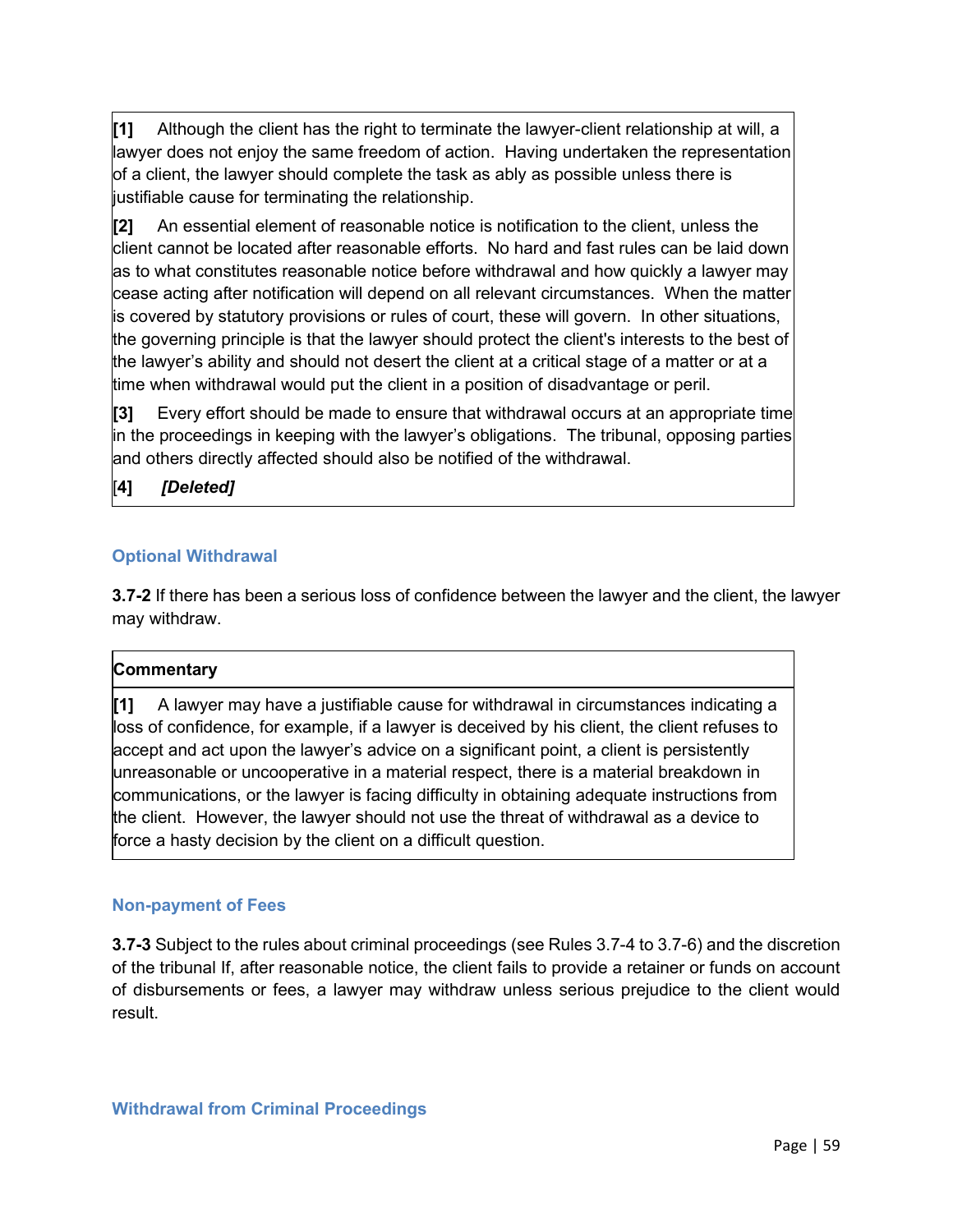**3.7-4** If a lawyer has agreed to act in a criminal case and the interval between a withdrawal and the trial of the case is sufficient to enable the client to obtain another lawyer and to allow such other lawyer adequate time for preparation, the lawyer who has agreed to act may withdraw because the client has not paid the agreed fee or for other adequate cause provided that the lawyer:

(a) notifies the client, preferably in writing, that the lawyer is withdrawing because the fees have not been paid or for other adequate cause;

(b) accounts to the client for any monies received on account of fees and disbursements;

(c) notifies Crown counsel in writing that the lawyer is no longer acting;

(d) in a case when the lawyer's name appears on the records of the tribunal as acting for the accused, notifies the clerk or registrar of the appropriate tribunal in writing that the lawyer is no longer acting; and

(e) complies with the applicable rules of the tribunal.

## **Commentary**

**[1]** A lawyer who has withdrawn because of conflict with the client should not indicate in the notice addressed to the tribunal or Crown counsel the cause of the conflict or make reference to any matter that would violate the privilege that exists between lawyer and client. The notice should merely state that the lawyer is no longer acting and has withdrawn.

**3.7-5** If a lawyer has agreed to act in a criminal case and the date set for trial is not such as to enable the client to obtain another lawyer or to enable another lawyer to prepare adequately for trial and an adjournment of the trial date cannot be obtained without adversely affecting the client's interests, the lawyer who agreed to act must not withdraw because of non-payment of fees.

**3.7-6** If a lawyer is justified in withdrawing from a criminal case for reasons other than nonpayment of fees and there is not a sufficient interval between a notice to the client of the lawyer's intention to withdraw and the date on which the case is to be tried to enable the client to obtain another lawyer and to enable such lawyer to prepare adequately for trial, the first lawyer, unless instructed otherwise by the client, should attempt to have the trial date adjourned and may withdraw from the case only with the permission of the tribunal before which the case is to be tried.

## **Commentary**

**[1]** If circumstances arise that, in the opinion of the lawyer, require an application to the tribunal for leave to withdraw, the lawyer should promptly inform Crown counsel and the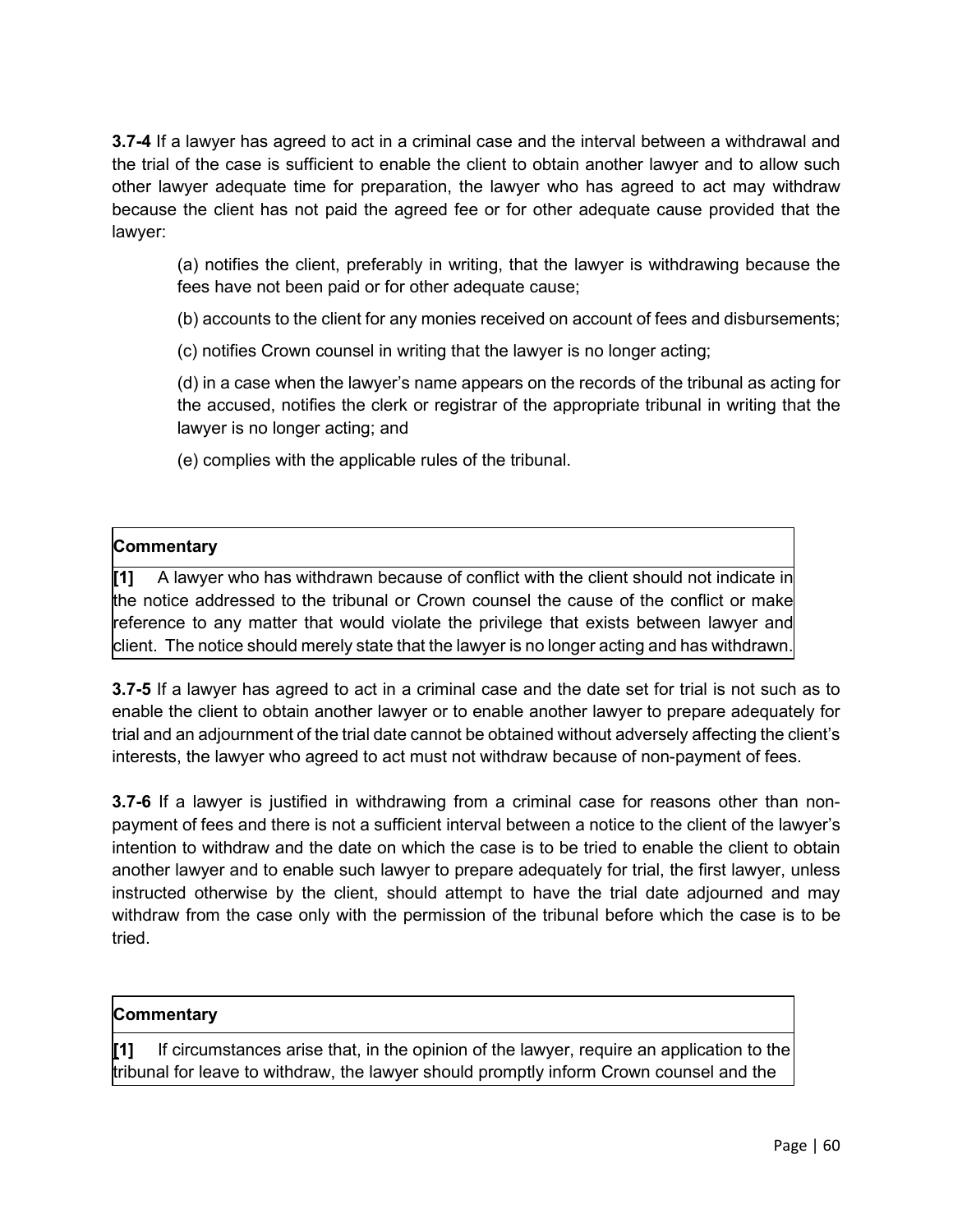tribunal of the intention to apply for leave in order to avoid or minimize any inconvenience to the tribunal and witnesses.

## **Mandatory Withdrawal**

**3.7-7** Subject to the rules about criminal proceedings (see Rules 3.7-4 to 3.7-6) and the discretion of the tribunal a lawyer must withdraw if:

- (a) discharged by a client;
- (b) a client persists in instructing the lawyer to act contrary to professional ethics; or
- (c) the lawyer is not competent to continue to handle a matter.

#### **Leaving a Law Firm**

**3.7-7A** When a lawyer leaves a law firm, the lawyer and the law firm must: (a) ensure that clients who have current matters for which the departing lawyer has conduct or substantial involvement are given reasonable notice that the lawyer is departing and are advised of their options for retaining counsel; and

(b) take reasonable steps to obtain the instructions of each affected client as to who they will retain.

#### **Commentary**

[1] When a lawyer leaves a firm to practise elsewhere, it may result in the termination of the lawyer-client relationship between that lawyer and a client.

[2] The client's interests are paramount. Clients must be free to decide whom to retain as counsel without undue influence or pressure by the lawyer or the firm. The client should be provided with sufficient information to make an informed decision about whether to continue with the departing lawyer, remain with the firm where that is possible, or retain new counsel. [3] The lawyer and the law firm should cooperate to ensure that the client receives the necessary information on the available options. While it is preferable to prepare a joint notification setting forth such information, factors to consider in determining who should provide it to the client include the extent of the lawyer's work for the client, the client's relationship with other lawyers in the law firm and access to client contact information. In the absence of agreement, both the departing lawyer and the law firm should provide the notification. [4] If a client contacts a law firm to request a departed lawyer's contact information, the law firm should provide the professional contact information where reasonably possible.

[5] Where a client chooses to remain with the departing lawyer, the instructions referred to in the rule should include written authorizations for the transfer of files and client property. In all cases,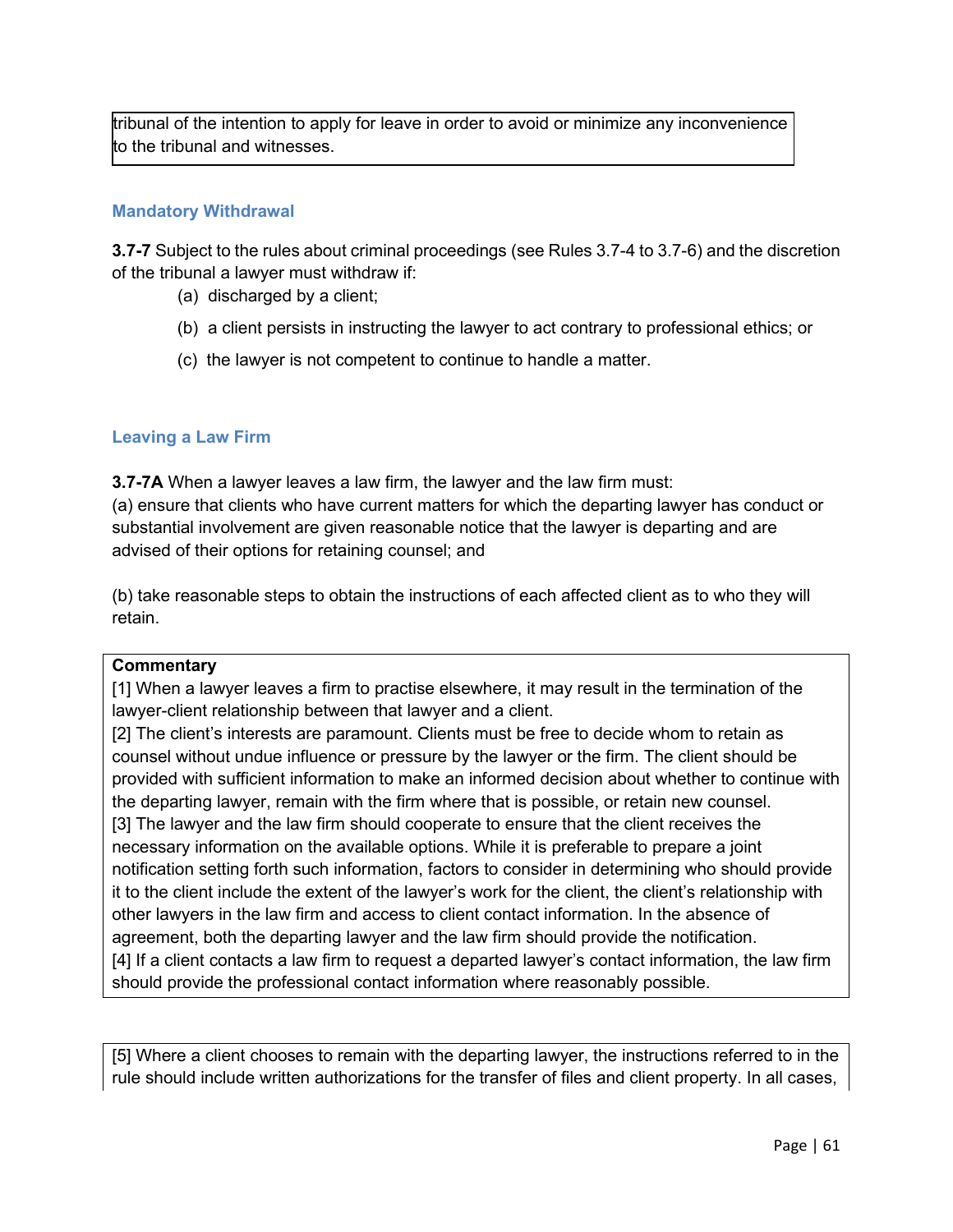the situation should be managed in a way that minimizes expense and avoids prejudice to the client.

[6] In advance of providing notice to clients of their intended departure the lawyer should provide such notice to the firm as is reasonable in the circumstances.

[7] When a client chooses to remain with the firm, the firm should consider whether it is reasonable in the circumstances to charge the client for time expended by another firm member to become familiar with the file.

[8] The principles outlined in this rule and commentary will apply to the dissolution of a law firm. When a law firm is dissolved the lawyer-client relationship may end with one or more of the lawyers involved in the retainer. The client should be notified of the dissolution and provided with sufficient information to decide who to retain as counsel. The lawyers who are no longer retained by the client should try to minimize expense and avoid prejudice to the client. [9] See also rules 3.7-8 to 3.7-10 and related commentary regarding enforcement of a solicitor's lien and the duties of former and successor counsel.

**3.7-7B** Rule 3.7-7A does not apply to a lawyer leaving (a) a government, a Crown corporation or any other public body or (b) a corporation or other organization for which the lawyer is employed as in house counsel

## **Manner of Withdrawal**

**3.7-8** When a lawyer withdraws, the lawyer must try to minimize expense and avoid prejudice to the client and must do all that can reasonably be done to facilitate the orderly transfer of the matter to the successor lawyer.

- **3.7-9** On discharge or withdrawal, a lawyer must:
	- (a) notify the client in writing, stating:
		- (i) the fact that the lawyer has withdrawn;
		- (ii) the reasons, if any, for the withdrawal; and
		- (iii) in the case of litigation, that the client should expect that the hearing or trial will proceed on the date scheduled and that the client should retain new counsel promptly;

(b) subject to the lawyer's right to a lien or any applicable trust conditions deliver to or to the order of the client all papers and property to which the client is entitled;

(c) [This section intentionally left out];

(d) account for all funds of the client then held or previously dealt with, including the refunding of any remuneration not earned during the representation;

(e) promptly render an account for outstanding fees and disbursements;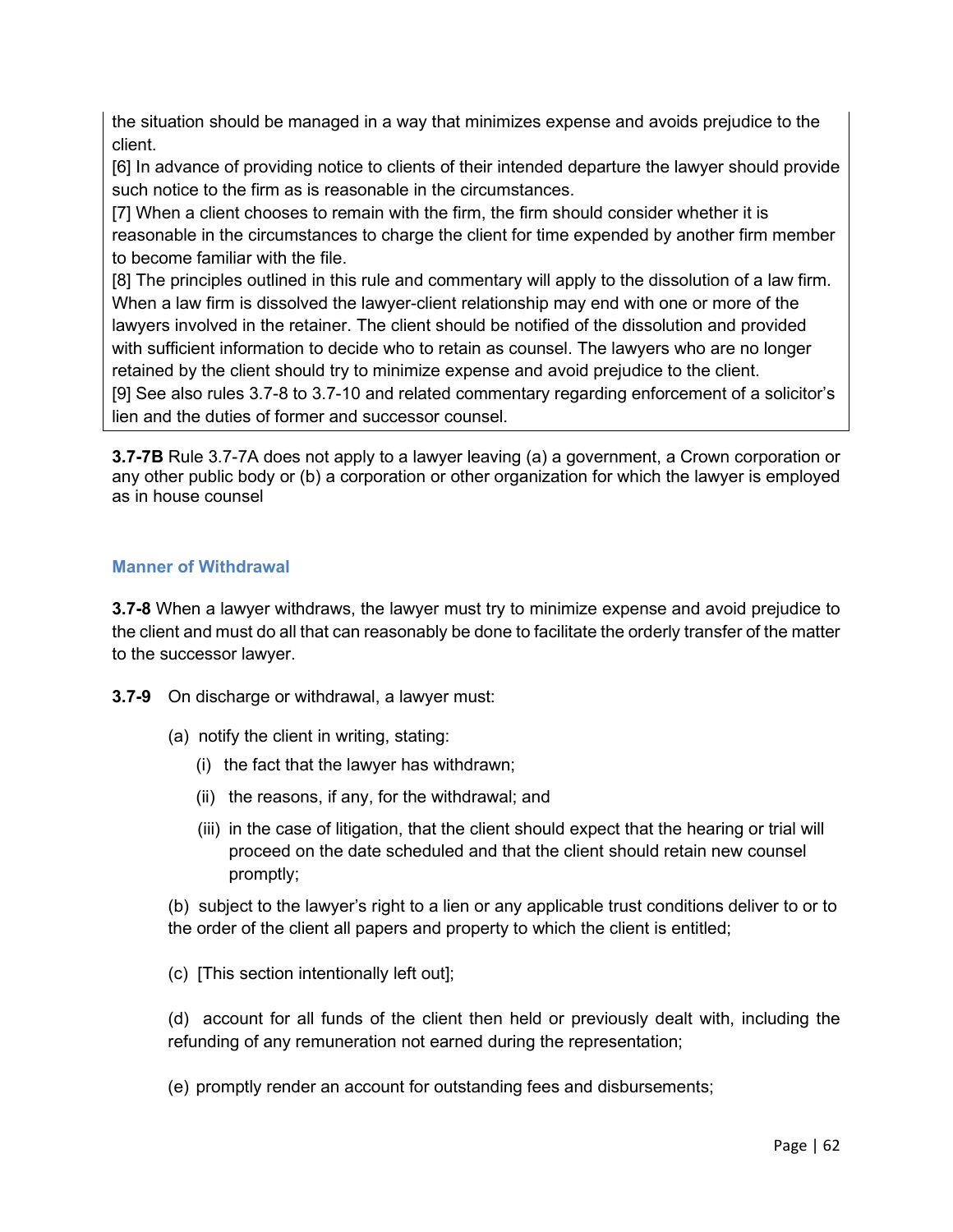(f) co-operate with the successor lawyer in the transfer of the file so as to minimize expense and avoid prejudice to the client; and

(g) comply with the applicable rules of the tribunal**.**

## **Commentary**

**[1]** If the lawyer who is discharged or withdraws is a member of a firm, the client should be notified that the lawyer and the firm are no longer acting for the client.

**[2]** If the question of a right of lien for unpaid fees and disbursements arises on the discharge or withdrawal of the lawyer, the lawyer should have due regard to the effect of its enforcement on the client's position. Generally speaking, a lawyer should not enforce a lien if to do so would prejudice materially a client's position in any uncompleted matter.

**[3]** The obligation to deliver papers and property is subject to a lawyer's right of lien. In the event of conflicting claims to such papers or property, the lawyer should make every effort to have the claimants settle the dispute.

**[4]** Co-operation with the successor lawyer will normally include providing any memoranda of fact and law that have been prepared by the lawyer in connection with the matter, but confidential information not clearly related to the matter should not be divulged without the written consent of the client.

**[5]** A lawyer acting for several clients in a case or matter who ceases to act for one or more of them should co-operate with the successor lawyer or lawyers to the extent required by the rules and should seek to avoid any unseemly rivalry, whether real or apparent.

#### **Duty of Successor Lawyer**

**3.7-10** Before agreeing to represent a client, a successor lawyer must be satisfied that the former lawyer, has withdrawn or has been discharged by the client.

#### **Commentary**

**[1]** It is quite proper for the successor lawyer to urge the client to settle or take reasonable steps towards settling or securing any outstanding account of the former lawyer, especially if the latter withdrew for good cause or was capriciously discharged. But, if a trial or hearing is in progress or imminent, or if the client would otherwise be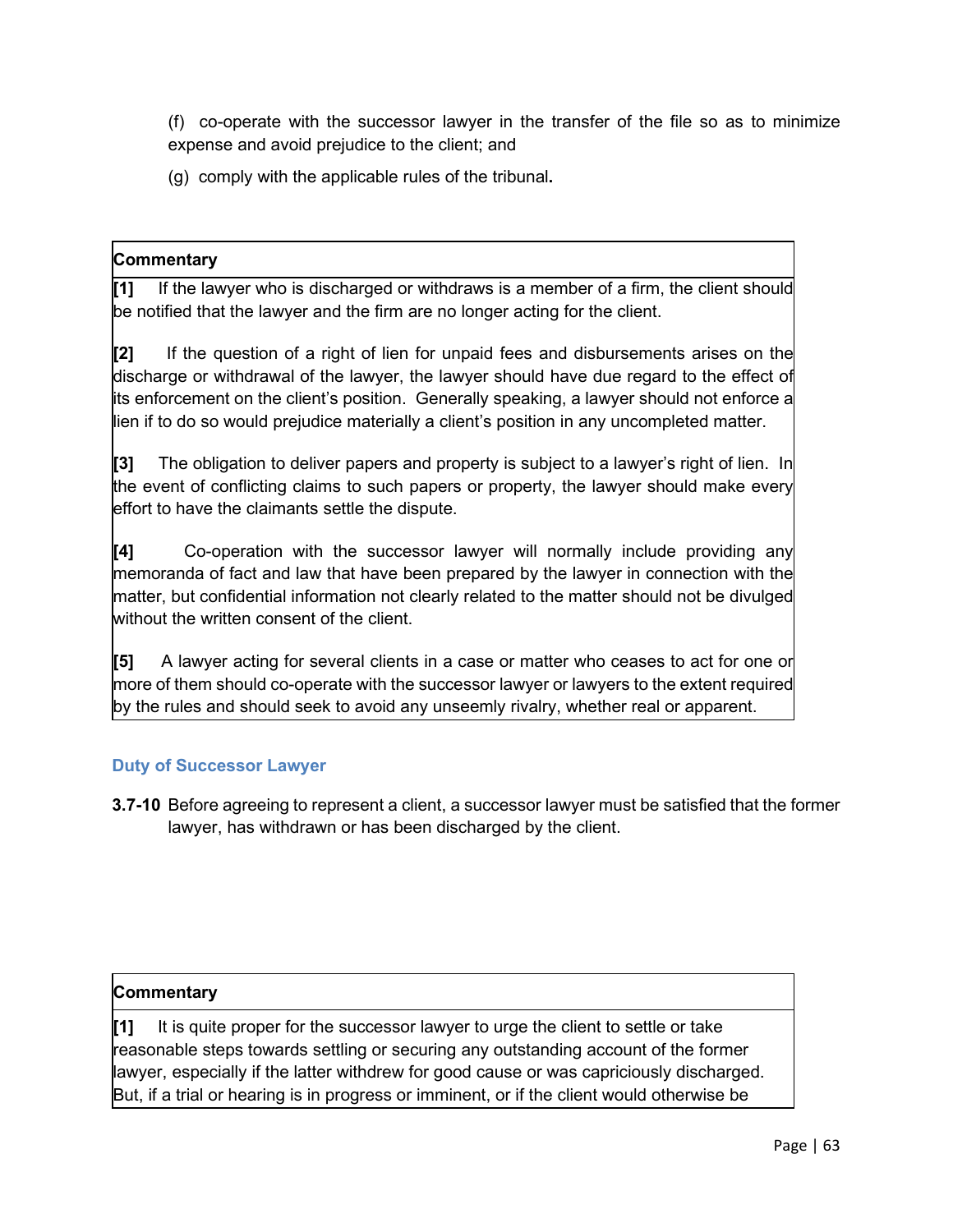prejudiced, the existence of an outstanding account should not be allowed to interfere with the successor lawyer acting for the client.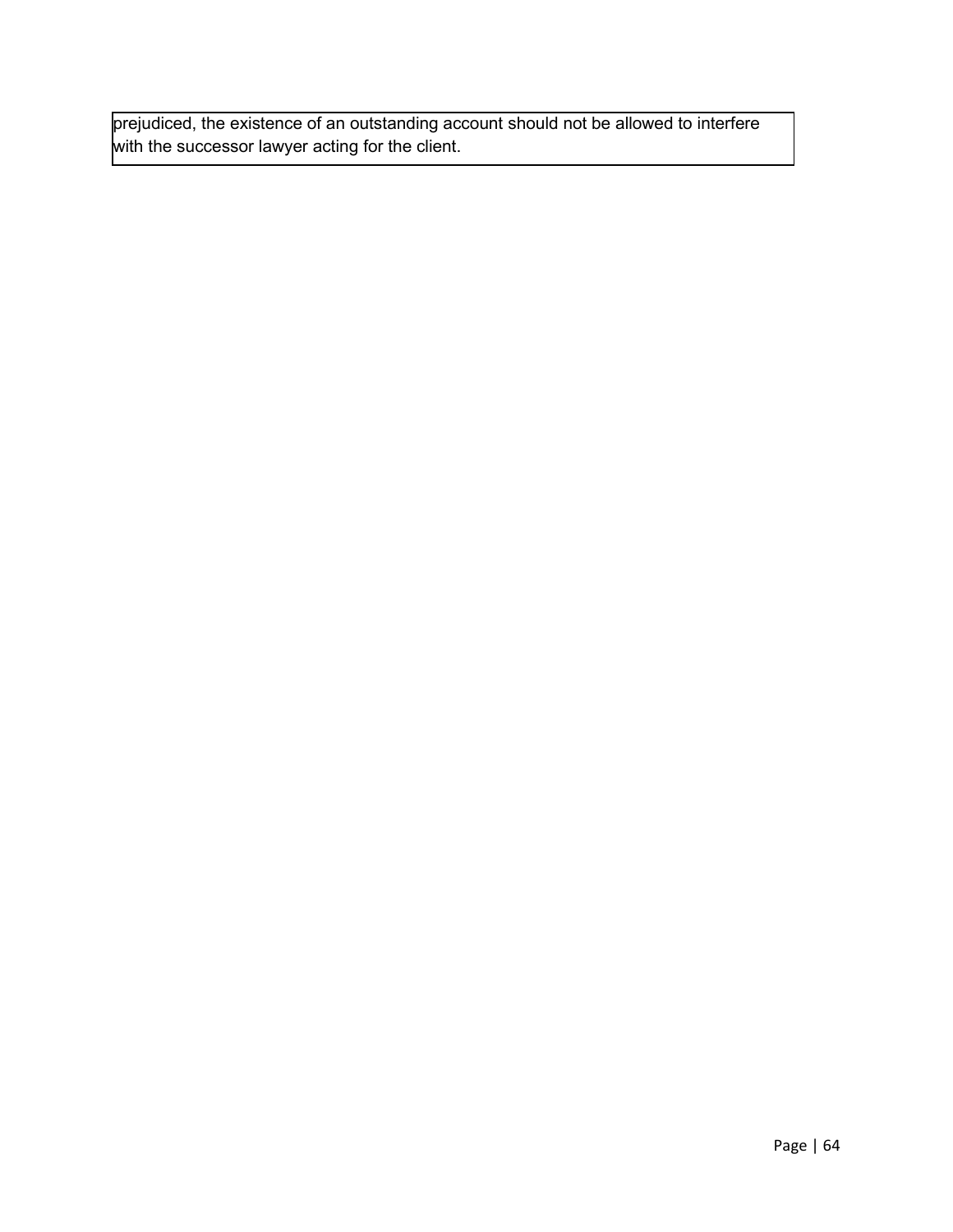# CHAPTER 4 – MARKETING OF LEGAL SERVICES

# 4.1 MAKING LEGAL SERVICES AVAILABLE

#### **Making Legal Services Available**

**4.1-1** A lawyer must make legal services available to the public efficiently and conveniently and, subject to rule 4.1-2, may offer legal services to a prospective client by any means.

## **Commentary**

**[1]** A lawyer may assist in making legal services available by participating in the Legal Aid Plan and lawyer referral services and by engaging in programs of public information, education or advice concerning legal matters.

**[2]** As a matter of access to justice, it is in keeping with the best traditions of the legal profession to provide services *pro bono* and to reduce or waive a fee when there is hardship or poverty or the client or prospective client would otherwise be deprived of adequate legal advice or representation. The Law Society encourages lawyers to provide public interest legal services and to support organizations that provide services to persons of limited means.

**[3]** A lawyer who knows or has reasonable grounds to believe that a client is entitled to Legal Aid should advise the client of the right to apply for Legal Aid, unless the circumstances indicate that the client has waived or does not need such assistance.

**[4] Right to Decline Representation** - A lawyer has a general right to decline a particular representation (except when assigned as counsel by a tribunal), but it is a right to be exercised prudently, particularly if the probable result would be to make it difficult for a person to obtain legal advice or representation. Generally, a lawyer should not exercise the right merely because a person seeking legal services or that person's cause is unpopular or notorious, or because powerful interests or allegations of misconduct or malfeasance are involved, or because of the lawyer's private opinion about the guilt of the accused. A lawyer declining representation should assist in obtaining the services of another lawyer qualified in the particular field and able to act. When a lawyer offers assistance to a client or prospective client in finding another lawyer, the assistance should be given willingly and, except where a referral fee is permitted by section 3.6-6, without charge.

# 4.2 ADVERTISING NATURE OF PRACTICE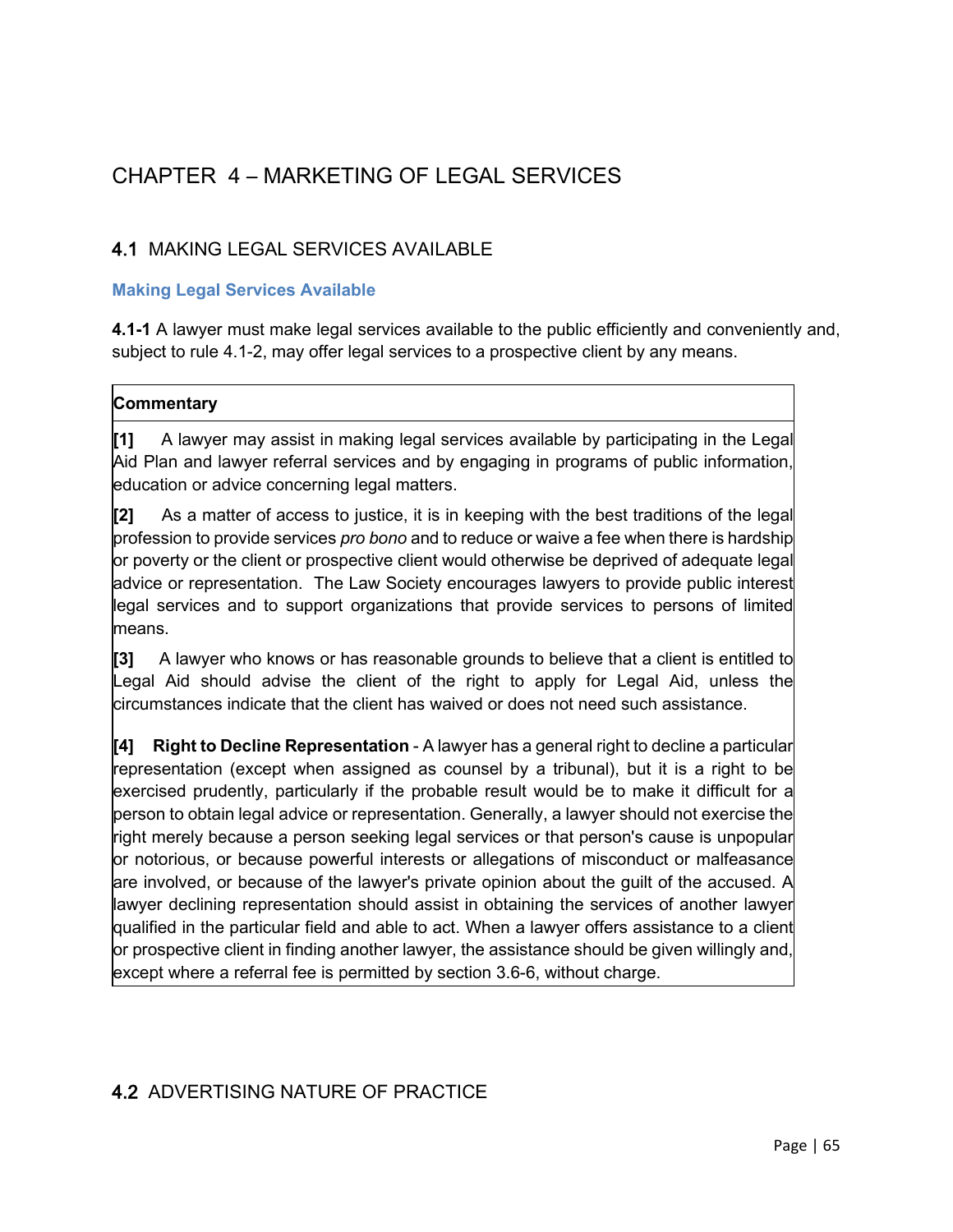4.2-1 The marketing of legal services by a practising lawyer or law firm shall not use the words "specialist", "specializing", "expert", "expertise", or synonyms thereof.

## **Commentary**

**[1]** Lawyers' advertisements may be designed to provide information to assist a potential client to choose a lawyer who has the appropriate skills and knowledge for the client's particular legal matter.

[**2]** [This section intentionally left out].

**[3]** If a firm practises in more than one jurisdiction, some of which certify or recognize specialization, an advertisement by such a firm that makes reference to the status of a firm member as a specialist or expert, in media circulated concurrently in Prince Edward Island and the certifying jurisdiction, does not offend this rule if the certifying authority or organization is identified.

**[4]** A lawyer may advertise areas of practice, including preferred areas of practice or a restriction to a certain area of law. An advertisement may also include a description of the lawyer's or law firm's proficiency or experience in an area of law. In all cases, the representations made must be accurate (that is, demonstrably true) and must not be misleading.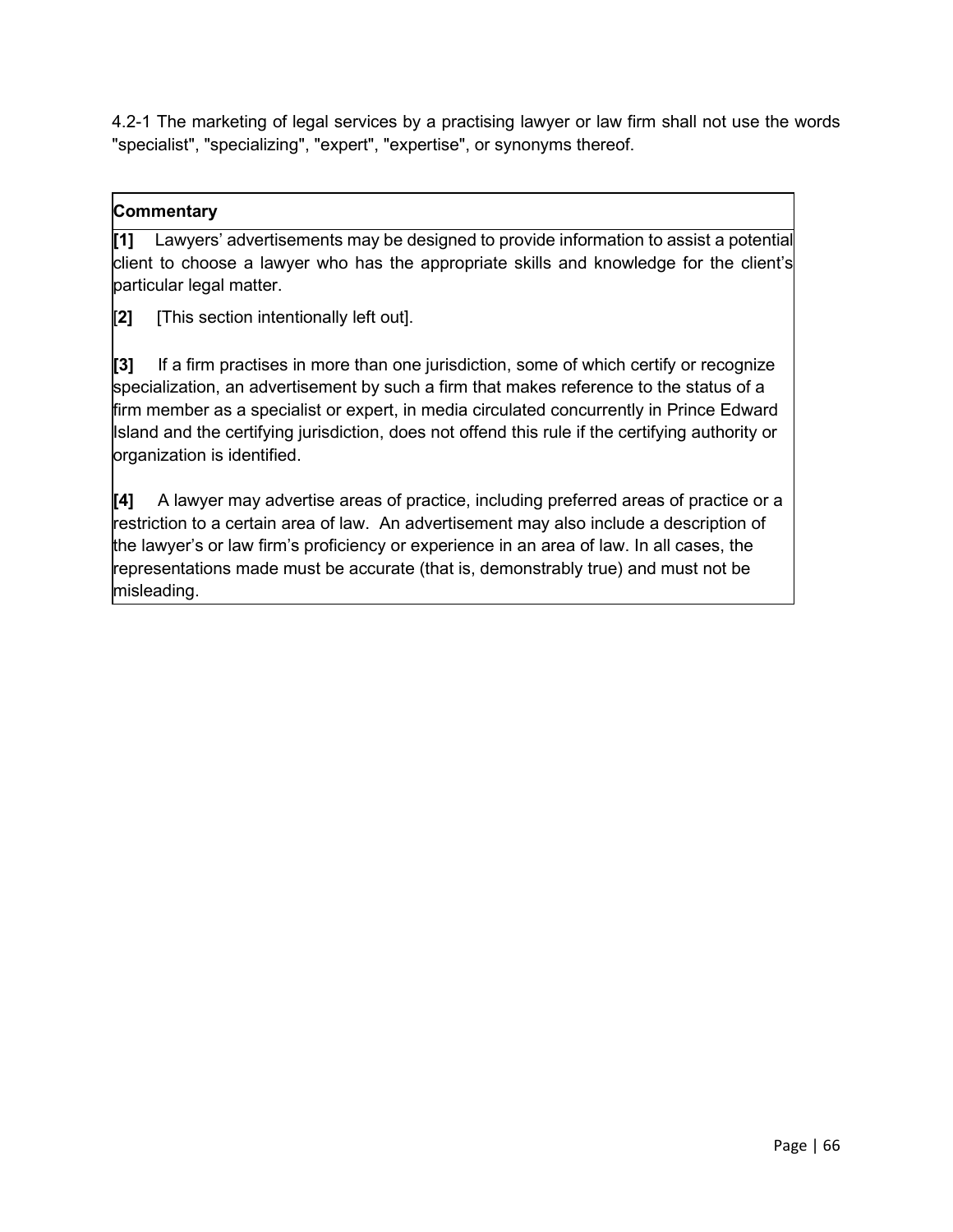# CHAPTER 5 - RELATIONSHIP TO THE ADMINISTRATION OF JUSTICE

# 5.1 THE LAWYER AS ADVOCATE

#### **Advocacy**

**5.1-1** When acting as an advocate, a lawyer must represent the client resolutely and honourably within the limits of the law, while treating the tribunal with candour, fairness, courtesy and respect.

#### **Commentary**

**[1] Role in Adversarial Proceedings** – In adversarial proceedings, the lawyer has a duty to the client to raise fearlessly every issue, advance every argument and ask every question, however distasteful, that the lawyer thinks will help the client's case and to endeavour to obtain for the client the benefit of every remedy and defence authorized by law. The lawyer must discharge this duty by fair, honourable and lawful means, and in a manner that is consistent with the lawyer's duty to treat the tribunal with candour, fairness, courtesy and respect and in a way that promotes the parties' right to a fair hearing in which justice can be done. Maintaining dignity, decorum and courtesy in the tribunal is not an empty formality because, unless order is maintained, rights cannot be protected.

**[2]** This rule applies to the lawyer as advocate, and therefore extends not only to court proceedings but also to appearances and proceedings before boards, administrative tribunals, arbitrators, mediators and others who resolve disputes, regardless of their function or the informality of their procedures.

**[3]** The lawyer's function as advocate is openly and necessarily partisan. Accordingly, the lawyer is not obliged (except as required by law or under these rules and subject to the duties of a prosecutor set out below) to assist an adversary or advance matters harmful to the client's case.

**[4]** In adversarial proceedings that will likely affect the health, welfare or security of a child, a lawyer should advise the client to take into account the best interests of the child, if this can be done without prejudicing the legitimate interests of the client.

**[5]** A lawyer should refrain from expressing the lawyer's personal opinions on the merits of a client's case to a tribunal.

**[6]** When opposing interests are not represented, for example, in without notice or uncontested matters or in other situations in which the full proof and argument inherent in the adversarial system cannot be achieved, the lawyer must take particular care to be accurate, candid and comprehensive in presenting the client's case so as to ensure that the tribunal is not misled.

**[7]** The lawyer should never waive or abandon the client's legal rights, such as an available defence under a statute of limitations, without the client's informed consent.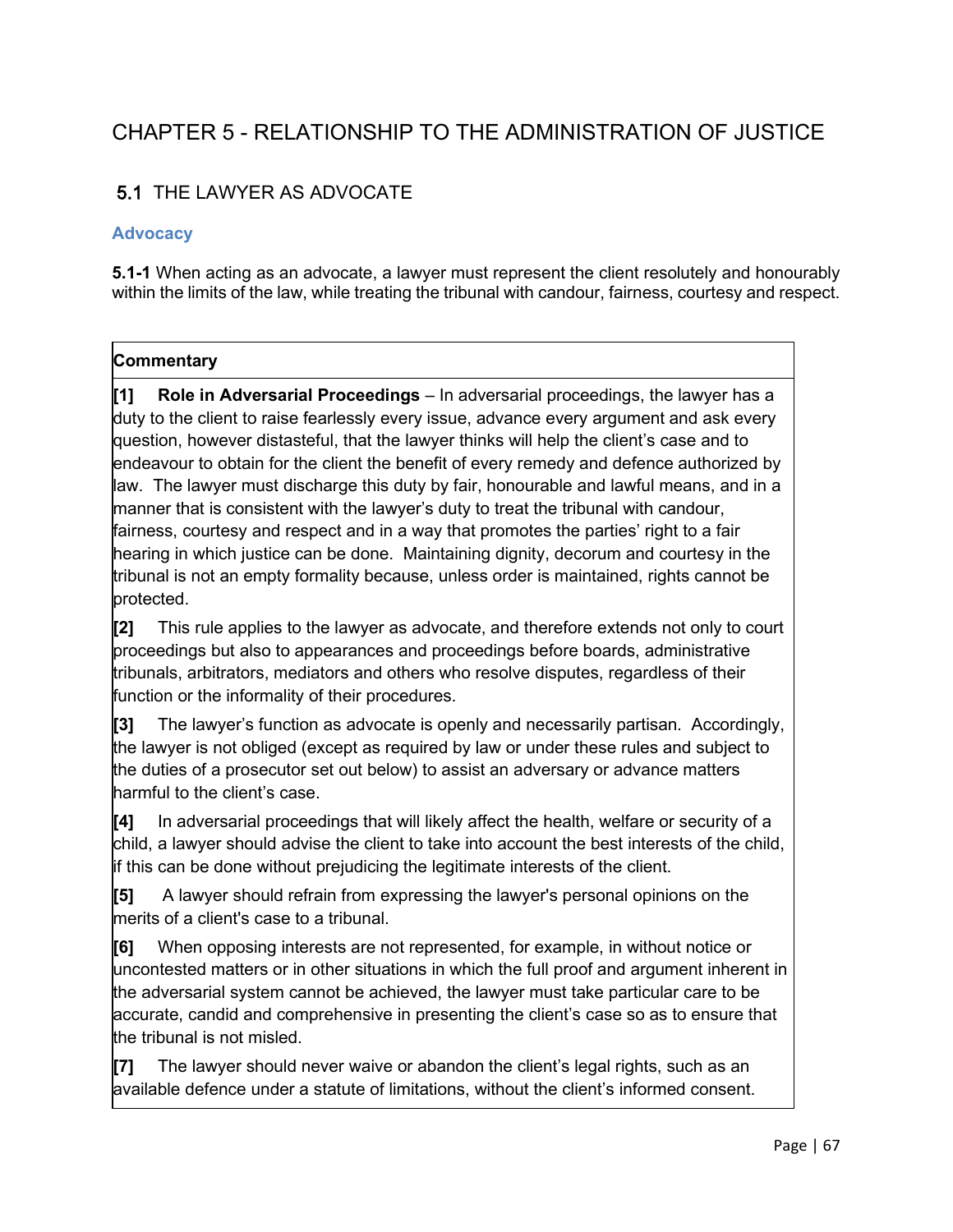**[8]** In civil proceedings, a lawyer should avoid and discourage the client from resorting to frivolous or vexatious objections, attempts to gain advantage from slips or oversights not going to the merits or tactics that will merely delay or harass the other side. Such practices can readily bring the administration of justice and the legal profession into disrepute.

**[9] Duty as Defence Counsel** – When defending an accused person, a lawyer's duty is to protect the client as far as possible from being convicted, except by a tribunal of competent jurisdiction and upon legal evidence sufficient to support a conviction for the offence with which the client is charged. Accordingly, and notwithstanding the lawyer's private opinion on credibility or the merits, a lawyer may properly rely on any evidence or defences, including so-called technicalities, not known to be false or fraudulent.

**[10]** Admissions made by the accused to a lawyer may impose strict limitations on the conduct of the defence, and the accused should be made aware of this. For example, if the accused clearly admits to the lawyer the factual and mental elements necessary to constitute the offence, the lawyer, if convinced that the admissions are true and voluntary, may properly take objection to the jurisdiction of the tribunal, the form of the indictment or the admissibility or sufficiency of the evidence, but must not suggest that some other person committed the offence or call any evidence that, by reason of the admissions, the lawyer believes to be false. Nor may the lawyer set up an affirmative case inconsistent with such admissions, for example, by calling evidence in support of an alibi intended to show that the accused could not have done or, in fact, has not done the act. Such admissions will also impose a limit on the extent to which the lawyer may attack the evidence for the prosecution. The lawyer is entitled to test the evidence given by each individual witness for the prosecution and argue that the evidence taken as a whole is insufficient to amount to proof that the accused is guilty of the offence charged, but the lawyer should go no further than that.

**5.1-2** When acting as an advocate, a lawyer must not:

- (a) abuse the process of the tribunal by instituting or prosecuting proceedings that, although legal in themselves, are clearly motivated by malice on the part of the client and are brought solely for the purpose of injuring the other party;
- (b) knowingly assist or permit a client to do anything that the lawyer considers to be dishonest or dishonourable;
- (c) appear before a judicial officer when the lawyer, the lawyer's associates or the client have business or personal relationships with the officer that give rise to or might reasonably appear to give rise to pressure, influence or inducement affecting the impartiality of the officer, unless all parties consent and it is in the interests of justice;
- (d) endeavour or allow anyone else to endeavour, directly or indirectly, to influence the decision or action of a tribunal or any of its officials in any case or matter by any means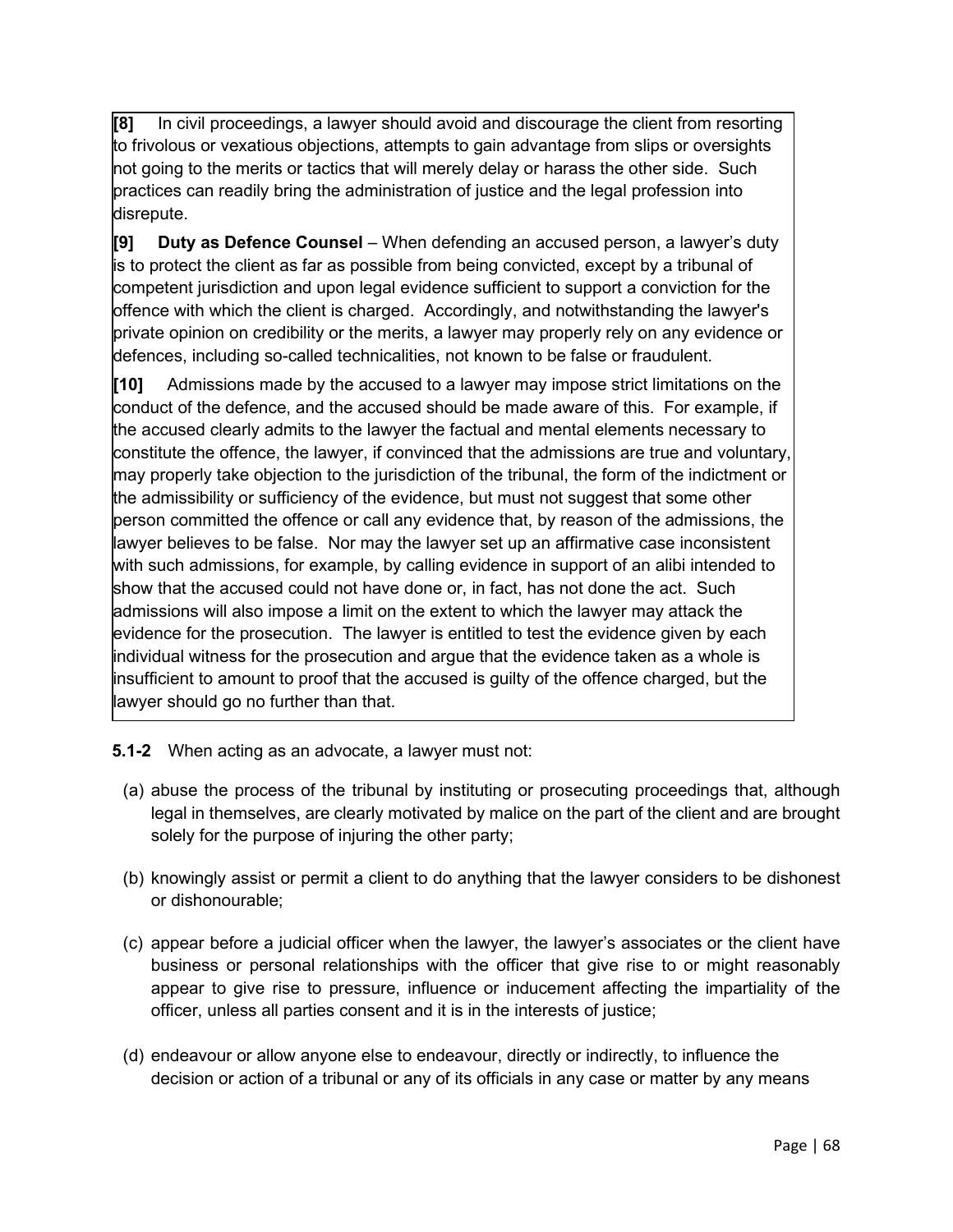other than open persuasion as an advocate;

- (e) knowingly attempt to deceive a tribunal or influence the course of justice by offering false evidence, misstating facts or law, presenting or relying upon a false or deceptive affidavit, suppressing what ought to be disclosed or otherwise assisting in any fraud, crime or unlawful conduct;
- (f) knowingly misstate the contents of a document, the testimony of a witness, the substance of an argument or the provisions of a statute or like authority;
- (g) knowingly assert as true a fact when its truth cannot reasonably be supported by the evidence or as a matter of which notice may be taken by the tribunal;
- (h) make suggestions to a witness recklessly or knowing them to be false;
- (i) deliberately refrain from informing a tribunal of any binding authority that the lawyer considers to be directly on point and that has not been mentioned by another party;
- (j) improperly dissuade a witness from giving evidence or advise a witness to be absent;
- (k) knowingly permit a witness or party to be presented in a false or misleading way or to impersonate another;
- (l) knowingly misrepresent the client's position in the litigation or the issues to be determined in the litigation;
- (m) needlessly abuse, hector or harass a witness;
- (n) [This section intentionally left out];
- (o) needlessly inconvenience a witness; or
- (p) appear before a tribunal while under the influence of alcohol or a drug.

#### **Commentary**

**[1]** In civil proceedings, a lawyer has a duty not to mislead the tribunal about the position of the client in the adversarial process. Thus, a lawyer representing a party to litigation who has made or is party to an agreement made before or during the trial by which a plaintiff is guaranteed recovery by one or more parties, notwithstanding the judgment of the tribunal, should immediately reveal the existence and particulars of the agreement to the tribunal and to all parties to the proceedings.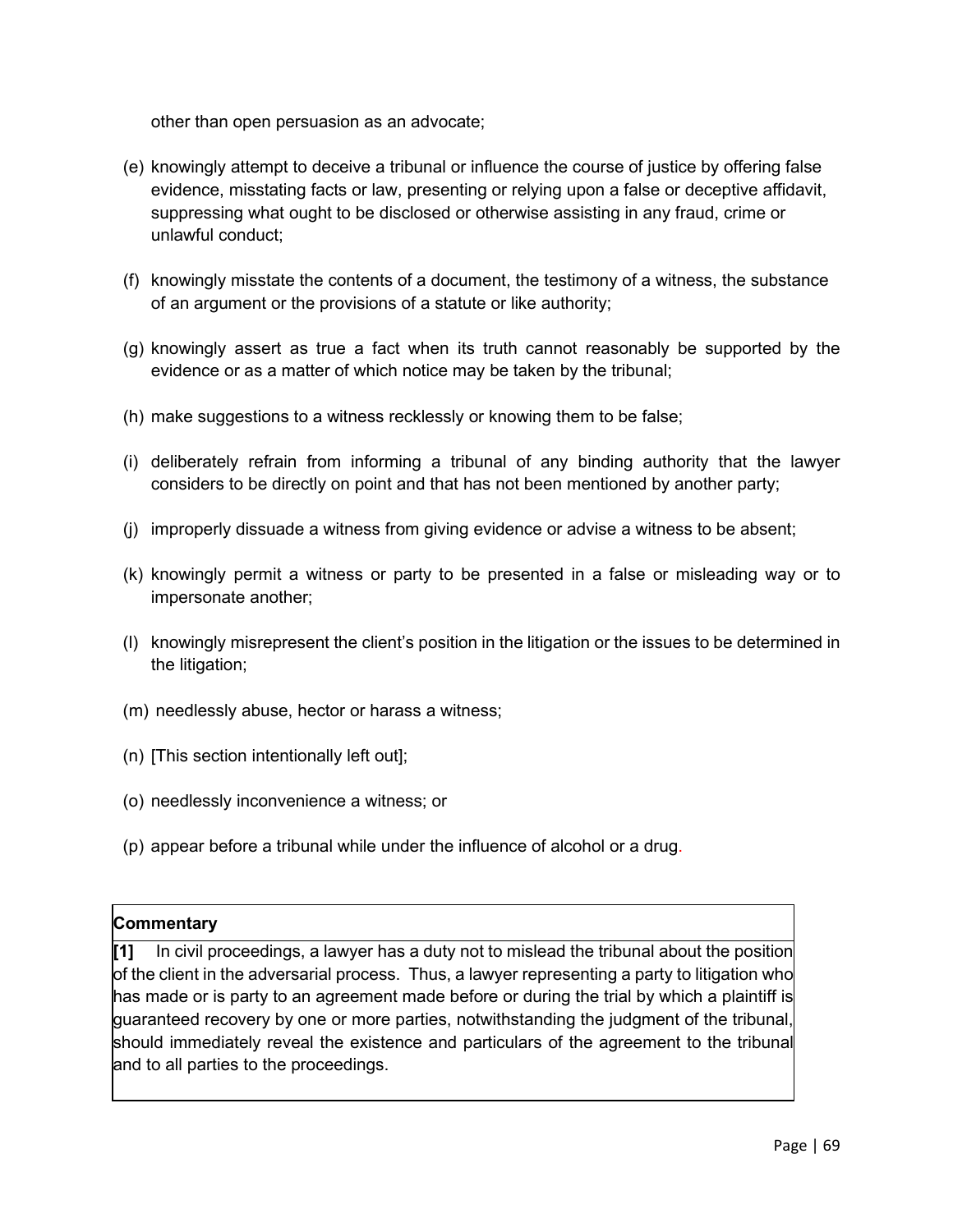**[2]** A lawyer representing an accused or potential accused may communicate with a complainant or potential complainant, for example, to obtain factual information, to arrange for restitution or an apology from the accused, or to defend or settle any civil claims between the accused and the complainant. However, when the complainant or potential complaint is vulnerable, the lawyer must take care not to take unfair or improper advantage of the circumstances. If the complainant or potential complainant is unrepresented, the lawyer should be governed by the rules about unrepresented persons and make it clear that the lawyer is acting exclusively in the interests of the accused or potential accused. When communicating with an unrepresented complainant or potential complainant, it is prudent to have a witness present.

**[3]** [This section intentionally left out].

**[4]** When examining a witness, a lawyer may pursue any hypothesis that is honestly advanced on the strength of reasonable inference, experience or intuition.

# **Incriminating Physical Evidence**

**5.1-2A** A lawyer must not counsel or participate in the concealment, destruction or alteration of incriminating physical evidence or otherwise act so as to obstruct or attempt to obstruct the course of justice.

## **Commentary**

**[1]** In this rule, "evidence" does not depend upon admissibility before a tribunal or upon the existence of criminal charges. It includes documents, electronic information, objects or substances relevant to a crime, criminal investigation or a criminal prosecution. It does not include documents or communications that are privileged or that the lawyer reasonably believes are otherwise available to the authorities.

**[2]** This rule does not apply where a lawyer is in possession of evidence tending to establish the innocence of a client, such as evidence relevant to an alibi. However, a lawyer must exercise prudent judgment in determining whether such evidence is wholly exculpatory, and therefore falls outside of the application of this rule. For example, if the evidence is both incriminating and exculpatory, improperly dealing with it may result in a breach of the rule and also expose a lawyer to criminal charges.

**[3]** A lawyer is never required to take or keep possession of incriminating physical evidence or to disclose its mere existence. It is often safest for the solicitor not to take possession of incriminating physical evidence. If possible, a lawyer should advise the client of the lawyer's ethical duty to turn over incriminating physical evidence to the prosecution or the tribunal before the lawyer accepts possession of the potentially incriminating physical evidence. Possession of illegal things could constitute an offense.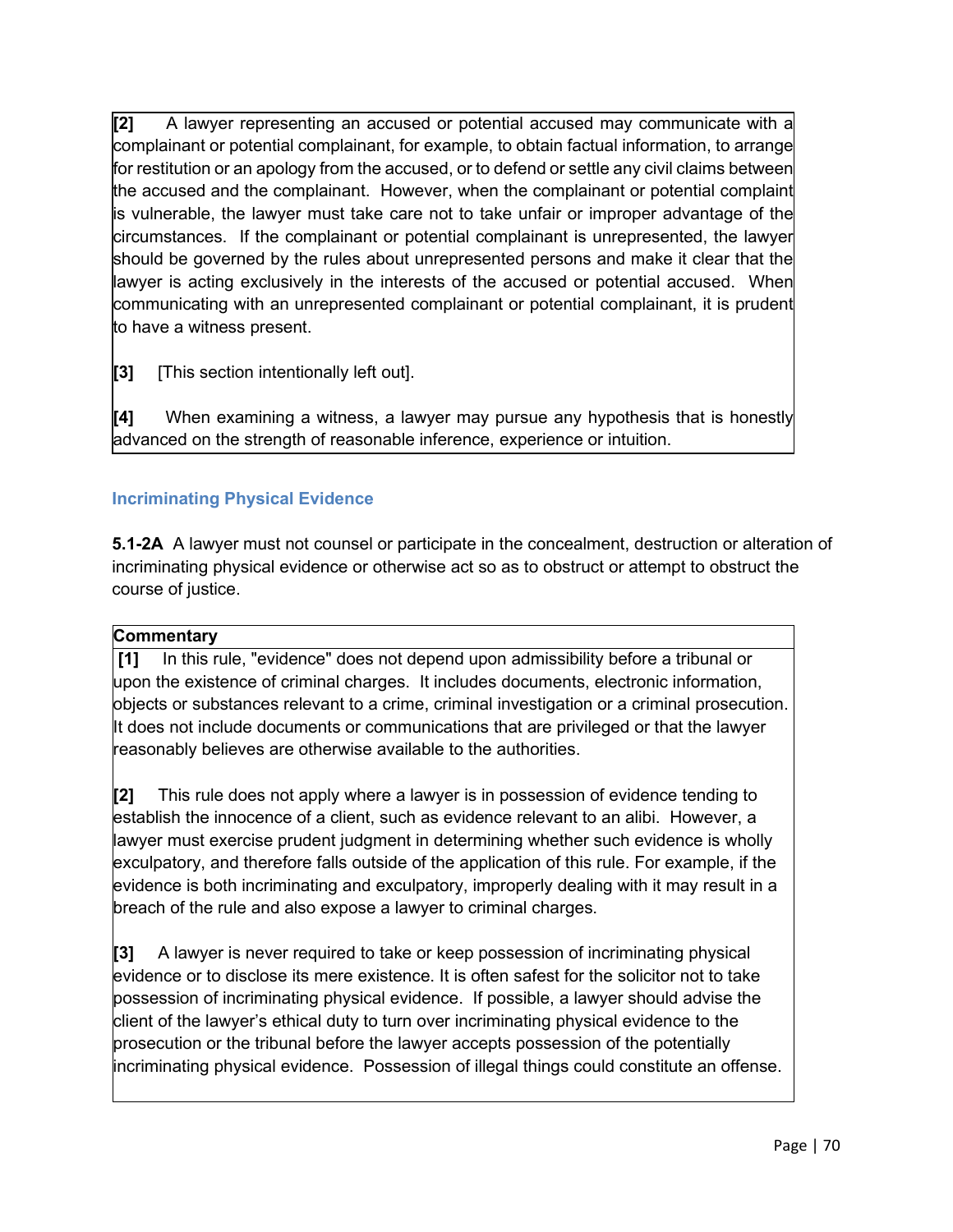**[3.1]** A lawyer in possession of incriminating physical evidence should carefully consider his or her options. These options include, as soon as reasonably possible:

- (a) delivering the evidence to law enforcement authorities or the prosecution, either directly or anonymously;
- (b) delivering the evidence to the tribunal in the relevant proceeding, which may also include seeking the direction of the tribunal to facilitate access by the prosecution or defence for testing or examination; or
- (c) disclosing the existence of the evidence to the prosecution and, if necessary, preparing to argue before a tribunal the appropriate uses, disposition or admissibility of it.

**[4]** A lawyer should balance the duty of loyalty and confidentiality owed to the client with the duties owed to the administration of justice. When a lawyer discloses or delivers incriminating physical evidence to law enforcement authorities or the prosecution, the lawyer has a duty to protect client confidentiality, including the client's identity, and to preserve solicitor-client privilege. This may be accomplished by the lawyer retaining independent counsel, who is not informed of the identity of the client and who is instructed not to disclose the identity of the instructing lawyer, to disclose or deliver the evidence. A lawyer cannot merely continue to keep possession of the incriminating physical evidence.

**[5]** A lawyer has no obligation to assist the authorities in gathering physical evidence of crime. A lawyer cannot participate in or advise the illegal hindrance of an investigation or a prosecution. A lawyer who becomes aware of the existence of incriminating physical evidence or declines to take possession of it must not counsel or participate in its concealment, destruction or alteration.

**[6]** A lawyer may determine that non-destructive testing, examination or copying of documentary or electronic information is needed. A lawyer should ensure that there is no concealment, destruction or any alteration of the evidence and should exercise caution in this area. For example, opening or copying an electronic document may alter it. A lawyer who has decided to copy, test or examine evidence before delivery or disclosure should do so without delay.

## **Duty as Prosecutor**

**5.1-3** When acting as a prosecutor, a lawyer must act for the public and the administration of justice resolutely and honourably within the limits of the law while treating the tribunal with candour, fairness, courtesy and respect.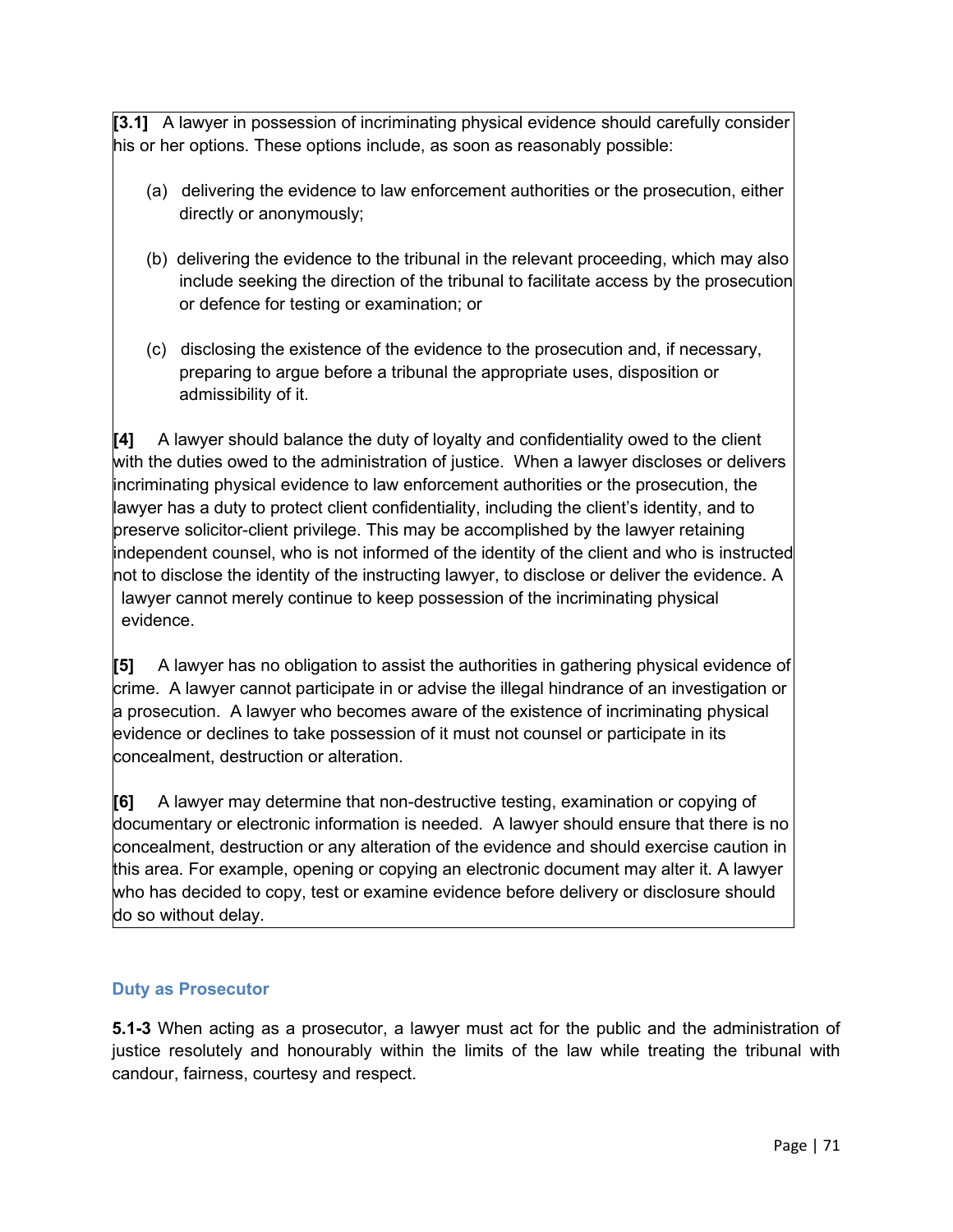**[1]** When engaged as a prosecutor, the lawyer's primary duty is not to seek to convict but to see that justice is done through a fair trial on the merits. The prosecutor exercises a public function involving much discretion and power and must act fairly and dispassionately. The prosecutor should not do anything that might prevent the accused from being represented by counsel or communicating with counsel and, to the extent required by law and accepted practice, should make timely disclosure to defence counsel or directly to an unrepresented accused of all relevant and known facts and witnesses, whether tending to show guilt or innocence.

#### **Discovery Obligations**

**5.1-3.1** Where the rules of a tribunal require the parties to produce documents or attend on examinations for discovery, a lawyer, when acting as an advocate

(a) shall explain to their client

(i) the necessity of making full disclosure, as required by the applicable rules, of all documents relating to any matter in issue, and

(ii) the duty to answer to the best of their knowledge, information, and belief, any proper question relating to any issue in the action or made discoverable by the rules of the tribunal;

(b) shall assist the client in fulfilling their obligations to make full disclosure; and

(c) shall not make frivolous requests for the production of documents or make frivolous demands for information at the examination for discovery.

#### **Disclosure of Error or Omission**

**5.1-4** A lawyer who has unknowingly done or failed to do something that, if done or omitted knowingly, would have been in breach of this rule and who discovers it, must, subject to section 3.3 (Confidentiality), disclose the error or omission and do all that can reasonably be done in the circumstances to rectify it.

#### **Commentary**

**[1]** If a client desires that a course be taken that would involve a breach of this rule, the lawyer must refuse and do everything reasonably possible to prevent it. If that cannot be done, the lawyer should, subject to rule 3.7-1 (Withdrawal from Representation), withdraw or seek leave to do so.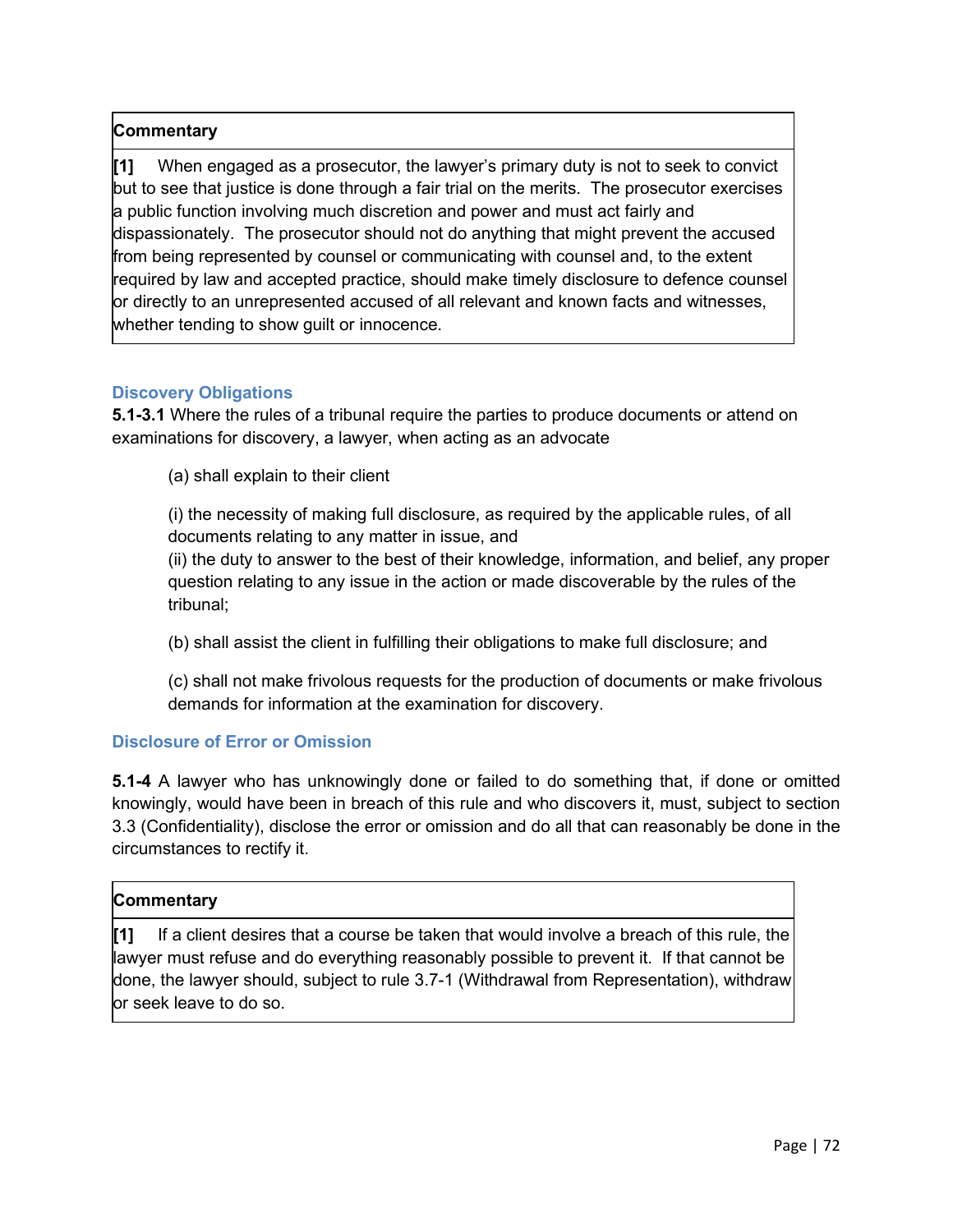# **Courtesy**

**5.1-5** A lawyer must be courteous and civil and act in good faith to the tribunal and all persons with whom the lawyer has dealings.

# **Commentary**

**[1]** Legal contempt of court and the professional obligation outlined here are not identical, and a consistent pattern of rude, provocative or disruptive conduct by a lawyer, even though unpunished as contempt, may constitute professional misconduct.

# **Undertakings**

**5.1-6** A lawyer must strictly and scrupulously fulfill any undertakings given and honour any trust conditions accepted in the course of litigation.

# **Commentary**

**[1]** Unless clearly qualified, the lawyer's undertaking is a personal responsibility. A lawyer should also be guided by the provisions of rule 7.2-11 (Undertakings and Trust Conditions).

# **Agreement on Guilty Plea**

**5.1-7** Before a charge is laid or at any time after a charge is laid, a lawyer for an accused or potential accused may discuss with the prosecutor the possible disposition of the case, unless the client instructs otherwise.

**5.1-8** A lawyer for an accused or potential accused may enter into an agreement with the prosecutor about a guilty plea if, following investigation,

- (a) the lawyer advises his or her client about the prospects for an acquittal or finding of guilt;
- (b) the lawyer advises the client of the implications and possible consequences of a guilty plea and particularly of the sentencing authority and discretion of the tribunal, including the fact that the tribunal is not bound by any agreement about a guilty plea;
- (c) the client voluntarily is prepared to admit the necessary factual and mental elements of the offence charged; and
- (d) the client voluntarily instructs the lawyer to enter into an agreement as to a guilty plea.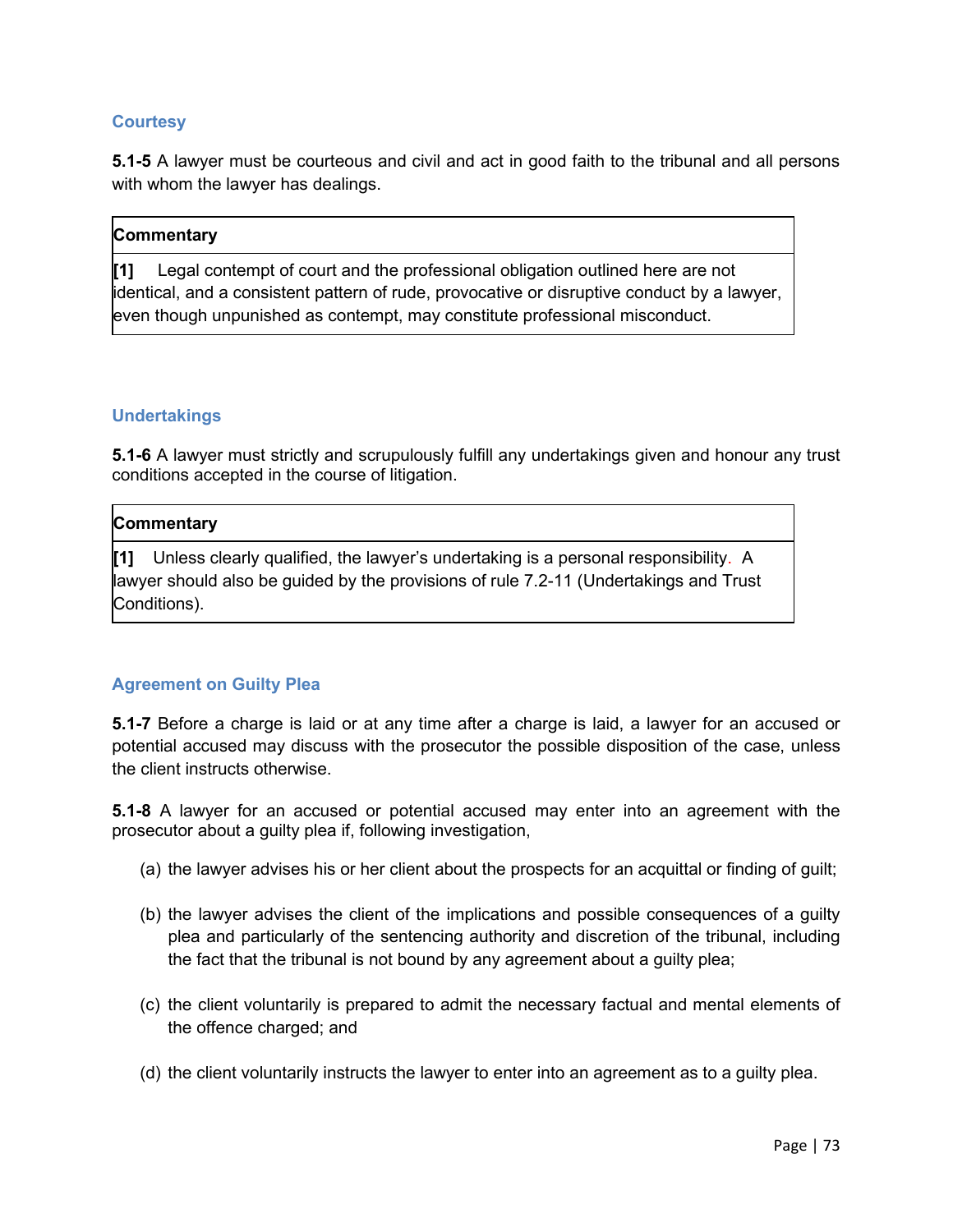# **Commentary**

**[1]** The public interest in the proper administration of justice should not be sacrificed in the interest of expediency.

# 5.2 THE LAWYER AS WITNESS

# **Submission of Evidence**

**5.2-1** A lawyer who appears as advocate must not testify or submit his or her own affidavit evidence before the tribunal unless permitted to do so by law, the tribunal, the rules of court or the rules of procedure of the tribunal, or unless the matter is purely formal or uncontroverted.

# **Commentary**

**[1]** A lawyer should not express personal opinions or beliefs or assert as a fact anything that is properly subject to legal proof, cross-examination or challenge. The lawyer should not, in effect, appear as an unsworn witness or put the lawyer's own credibility in issue. The lawyer who is a necessary witness should testify and entrust the conduct of the case to another lawyer. There are no restrictions on the advocate's right to cross-examine another lawyer, however, and the lawyer who does appear as a witness should not expect or receive special treatment because of professional status.

# **Appeals**

**5.2-2** A lawyer who is a witness in proceedings must not appear as advocate in any appeal from the decision in those proceedings, unless the matter about which he or she testified is purely formal or uncontroverted.

# 5.3 INTERVIEWING WITNESSES

**Interviewing Witnesses**

# **5.3** *[deleted]*

# **5.4 COMMUNICATING WITH WITNESSES**

**5.4-1** A lawyer may seek information from any potential witness, provided that:

(a) before doing so, the lawyer discloses the lawyer's interest in the matter;

(b) the lawyer does not encourage the witness to suppress evidence or to refrain from providing information to other parties in the matter; and

(c) the lawyer observes Rules 7.2-6 to 7.2-8 on communicating with represented parties.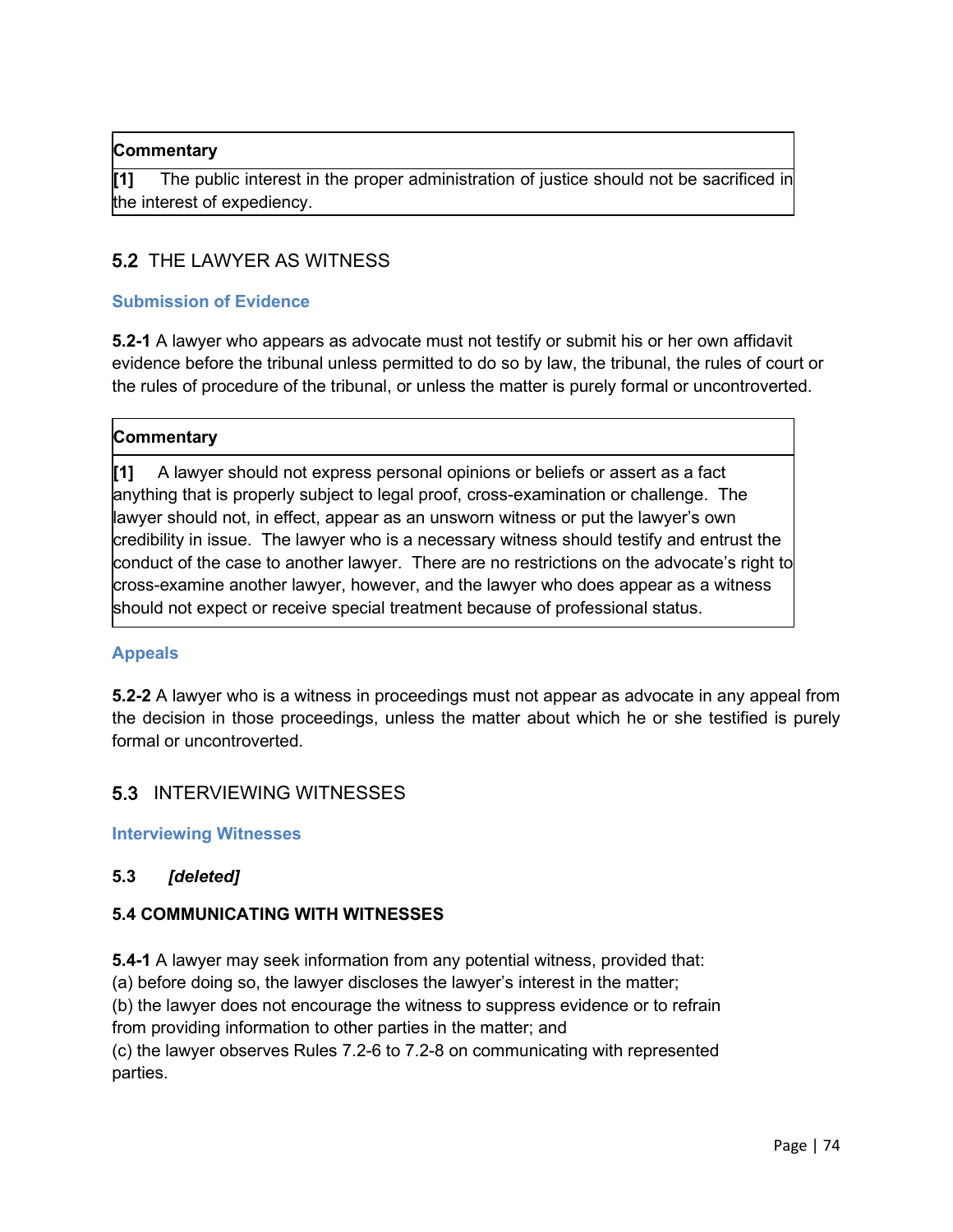# **Commentary**

**[1]** There is generally no property in a witness. To achieve the truth-seeking goal of the justice system, any person having information relevant to a proceeding should be free to impart it voluntarily and in the absence of improper influence. The lawyer should not advise a potential witness to refrain from speaking to other parties except as provided in this rule.

# **Expert witnesses**

**[2]** Special considerations may apply when communicating with expert witnesses. Depending on the area of practice and the jurisdiction, there may be legal or procedural limitations on the permissible scope of a lawyer's contact with an expert witness, including the application of litigation or solicitor-client privilege. This may include notifying an opposing party's counsel prior to communicating with that party's expert witness.

# **Conduct during Witness Preparation and Testimony**

**5.4-2** A lawyer must not influence a witness or potential witness to give evidence that is false, misleading or evasive.

**5.4-3** A lawyer involved in a proceeding must not obstruct an examination or cross-examination in any manner.

# **Commentary**

# **General Principles**

**[1]** The ethical duty against improperly influencing a witness or a potential witness applies at all stages of a proceeding, including while preparing a witness to give evidence or to make a statement, and during testimony under oath or affirmation. The role of an advocate is to assist the witness in bringing forth the evidence in a manner that ensures fair and accurate comprehension by the tribunal and opposing parties. **[2]** A lawyer may prepare a witness, for discovery and for appearances before tribunals, by discussing courtroom and questioning procedures and the issues in the case, reviewing facts, refreshing memory, and by discussing admissions, choice of words and demeanour. It is, however, improper to direct or encourage a witness to misstate or misrepresent the facts or to give evidence that is intentionally evasive or vague**.**

# **Communicating with Witnesses Under Oath or Affirmation**

**[3]** During any witness testimony under oath or affirmation, a lawyer should not engage in conduct designed to improperly influence the witness' evidence. **[4]** The ability of a lawyer to communicate with a witness at a specific stage of a proceeding will be influenced by the practice, procedures or directions of the relevant tribunal, and may be modified by agreement of counsel with the approval of the tribunal. Lawyers should become familiar with the rules and practices of the relevant tribunal governing communication with witnesses during examination-in-chief and cross-examination, and prior to or during re-examination.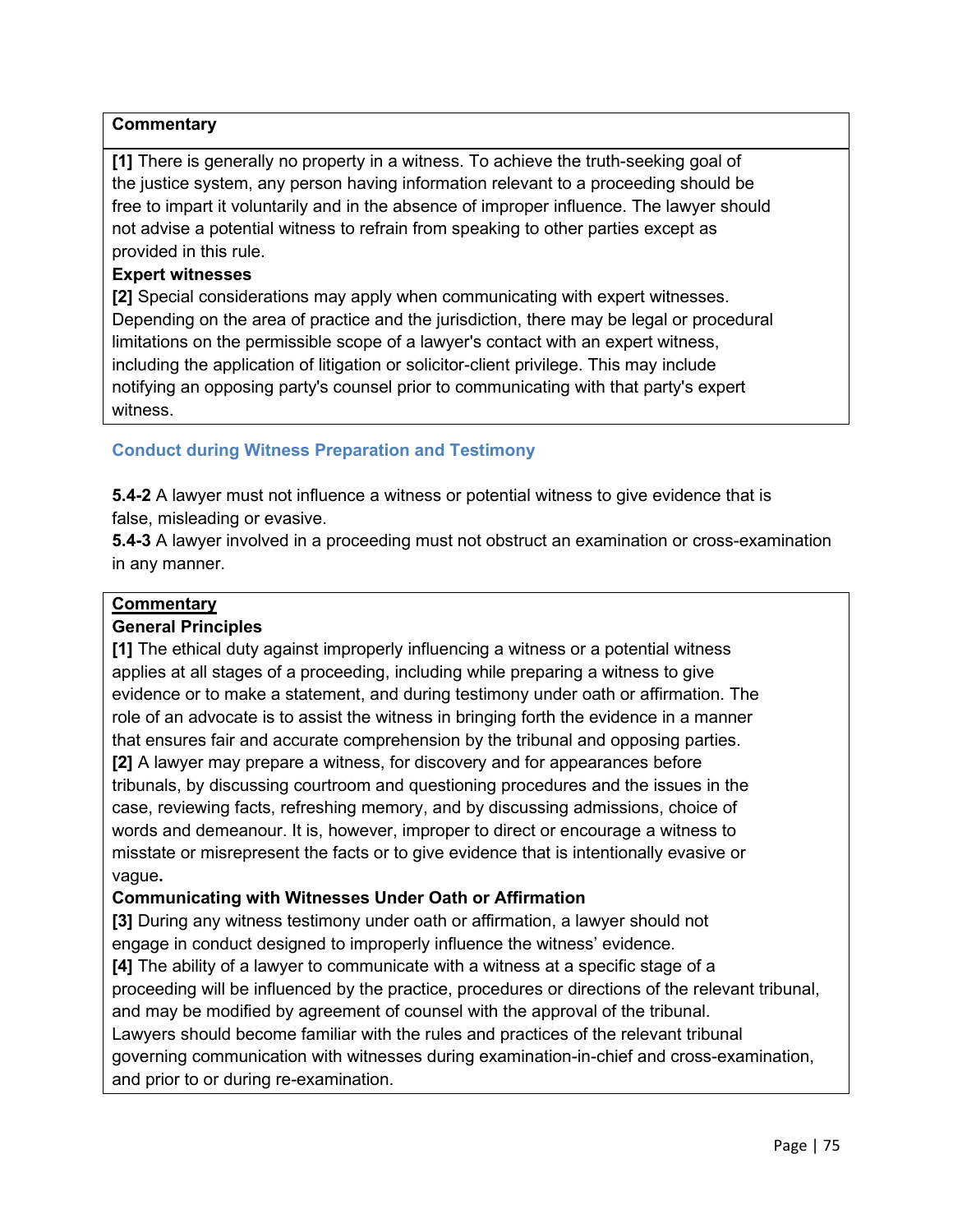**[5]** A lawyer may communicate with a witness during examination-in-chief. However, there may be local exceptions to this practice.

**[6]** It is generally accepted that a lawyer is not permitted to communicate with the witness during cross-examination except with leave of the tribunal or with the agreement of counsel. The opportunity to conduct a full-ranging and uninterrupted cross-examination is fundamental to the adversarial system. It is counterbalanced by an opposing advocate's ability to ensure clarity of testimony through initial briefing, direct

examination and re-examination of that lawyer's witnesses. There is therefore no justification for obstruction of cross-examination by unreasonable interruptions, repeated objections to proper questions, attempts to have the witness change or tailor evidence, or other similar conduct while the examination is ongoing.

**[7]** A lawyer should seek approval from the tribunal before speaking with a witness after cross-examination and before re-examination.

# **Discoveries and Other Examinations**

**[8]** Rule 5.4 also applies to examinations under oath or affirmation that are not before a tribunal including examinations for discovery, examinations on affidavits and examinations in aid of execution. Lawyers should scrupulously avoid any attempts to influence witness testimony, particularly as the tribunal is unable to directly monitor compliance. This rule is not intended to prevent discussions or consultations that are necessary to fulfil undertakings given during such examinations.

# 5.5 RELATIONS WITH JURORS

# **Communications before Trial**

**5.5-1** When acting as an advocate before the trial of a case, a lawyer must not communicate with or cause another to communicate with anyone that the lawyer knows to be a member of the jury panel for that trial.

# **Commentary**

**[1]** A lawyer may investigate a prospective juror to ascertain any basis for challenge, provided that the lawyer does not directly or indirectly communicate with the prospective juror or with any member of the prospective juror's family. But a lawyer should not conduct or cause another, by financial support or otherwise, to conduct a vexatious or harassing investigation of either a member of the jury panel or a juror.

# **Disclosure of Information**

**5.5-2** Unless the judge and opposing counsel have previously been made aware of the information, a lawyer acting as an advocate must disclose to them any information of which the lawyer is aware that a juror or prospective juror: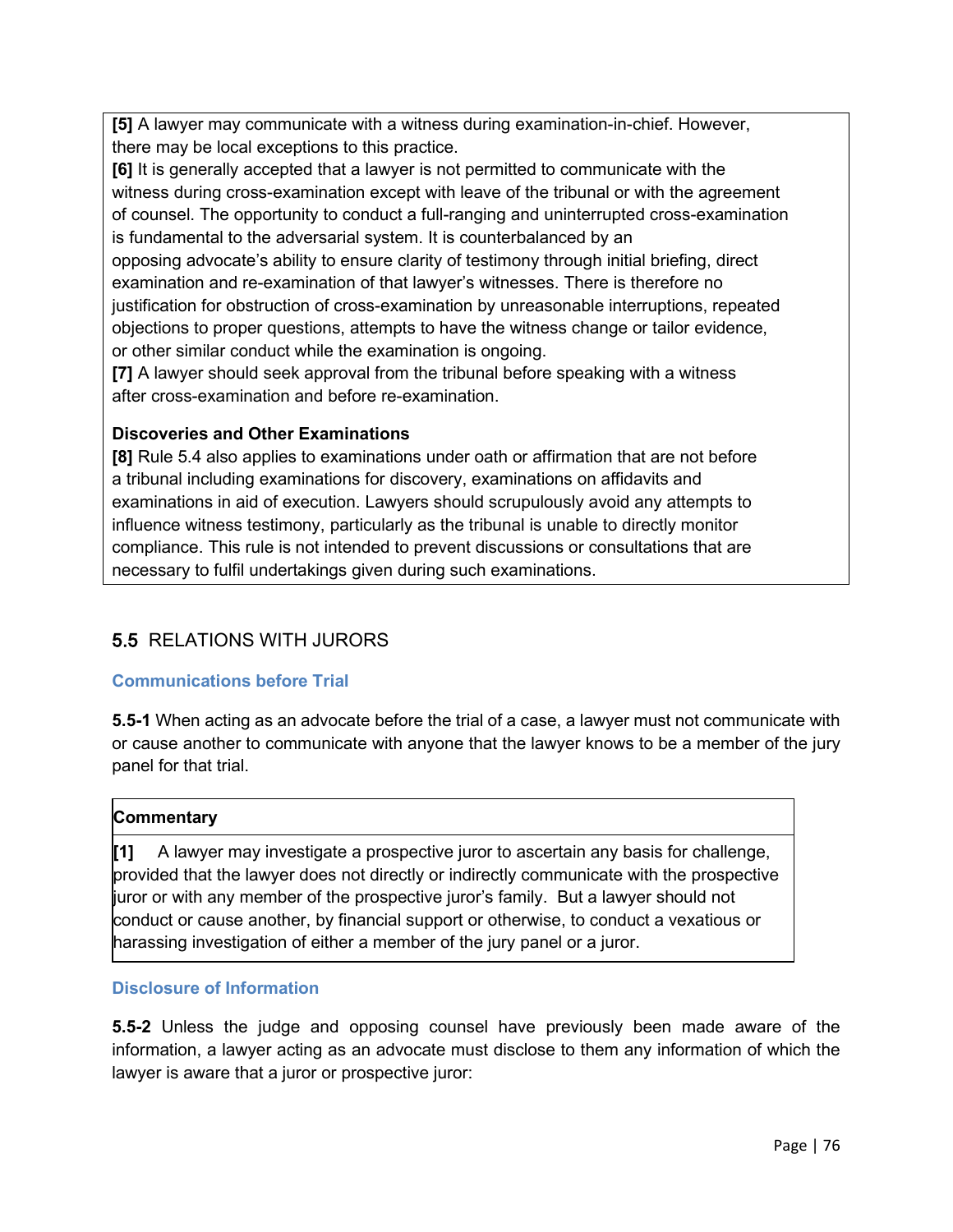- (a) has or may have an interest, direct or indirect, in the outcome of the case;
- (b) is acquainted with or connected in any manner with the presiding judge, any counsel or any litigant; or
- (c) is acquainted with or connected in any manner with any person who has appeared or who is expected to appear as a witness.

**5.5-3** A lawyer must promptly disclose to the tribunal any information that the lawyer reasonably believes discloses improper conduct by a member of a jury panel or by a juror.

# **Communication During Trial**

**5.5-4** Except as permitted by law, a lawyer acting as an advocate must not communicate with or cause another to communicate with any member of the jury during a trial of a case.

**5.5-5** A lawyer who is not connected with a case before the tribunal must not communicate with or cause another to communicate with any member of the jury about the case.

**5.5-6** A lawyer must not have any discussion after trial with a member of the jury about its deliberations.

# **Commentary**

**[1]** The restrictions on communications with a juror or potential juror should also apply to communications with or investigations of members of his or her family.

# 5.6 THE LAWYER AND THE ADMINISTRATION OF JUSTICE

# **Encouraging Respect for the Administration of Justice**

**5.6-1** A lawyer must encourage public respect for and try to improve the administration of justice.

# **Commentary**

**[1]** The obligation outlined in the rule is not restricted to the lawyer's professional activities but is a general responsibility resulting from the lawyer's position in the community. A lawyer's responsibilities are greater than those of a private citizen. A lawyer should take care not to weaken or destroy public confidence in legal institutions or authorities by irresponsible allegations. The lawyer in public life should be particularly careful in this regard because the mere fact of being a lawyer will lend weight and credibility to public statements. Yet, for the same reason, a lawyer should not hesitate to speak out against an injustice.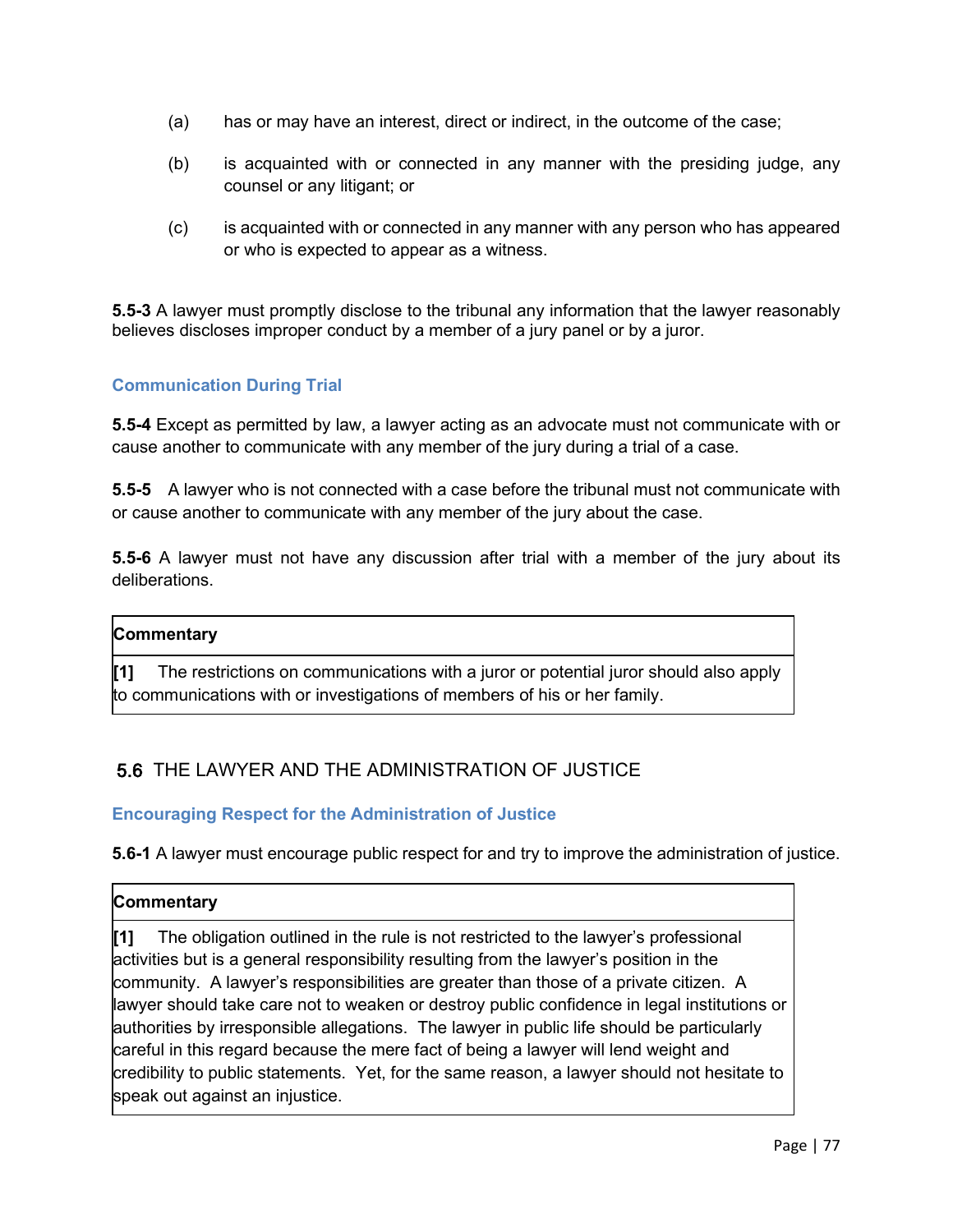**[2]** Admission to and continuance in the practice of law implies, on the part of a lawyer, a basic commitment to the concept of equal justice for all within an open, ordered and impartial system. However, judicial institutions will not function effectively unless they command the respect of the public, and, because of changes in human affairs and imperfections in human institutions, constant efforts must be made to improve the administration of justice and thereby, to maintain public respect for it.

**[3] Criticizing Tribunals** - Proceedings and decisions of tribunals are properly subject to scrutiny and criticism by all members of the public, including lawyers, but judges and members of tribunals are often prohibited by law or custom from defending themselves. Their inability to do so imposes special responsibilities upon lawyers. First, a lawyer should avoid criticism that is petty, intemperate or unsupported by a bona fide belief in its real merit, since, in the eyes of the public, professional knowledge lends weight to the lawyer's judgments or criticism. Second, if a lawyer has been involved in the proceedings, there is the risk that any criticism may be, or may appear to be, partisan rather than objective. Third, when a tribunal is the object of unjust criticism, a lawyer, as a participant in the administration of justice, is uniquely able to, and should, support the tribunal, both because its members cannot defend themselves and because, in doing so, the lawyer contributes to greater public understanding of, and therefore respect for, the legal system.

**[4]** A lawyer, by training, opportunity and experience, is in a position to observe the workings and discover the strengths and weaknesses of laws, legal institutions and public authorities. A lawyer should, therefore, lead in seeking improvements in the legal system, but any criticisms and proposals should be bona fide and reasoned.

# **Seeking Legislative or Administrative Changes**

**5.6-2** A lawyer who seeks legislative or administrative changes must disclose the interest being advanced, whether the lawyer's interest, the client's interest or the public interest.

# **Commentary**

**[1]** The lawyer may advocate legislative or administrative changes on behalf of a client although not personally agreeing with them, but the lawyer who purports to act in the public interest should espouse only those changes that the lawyer conscientiously believes to be in the public interest.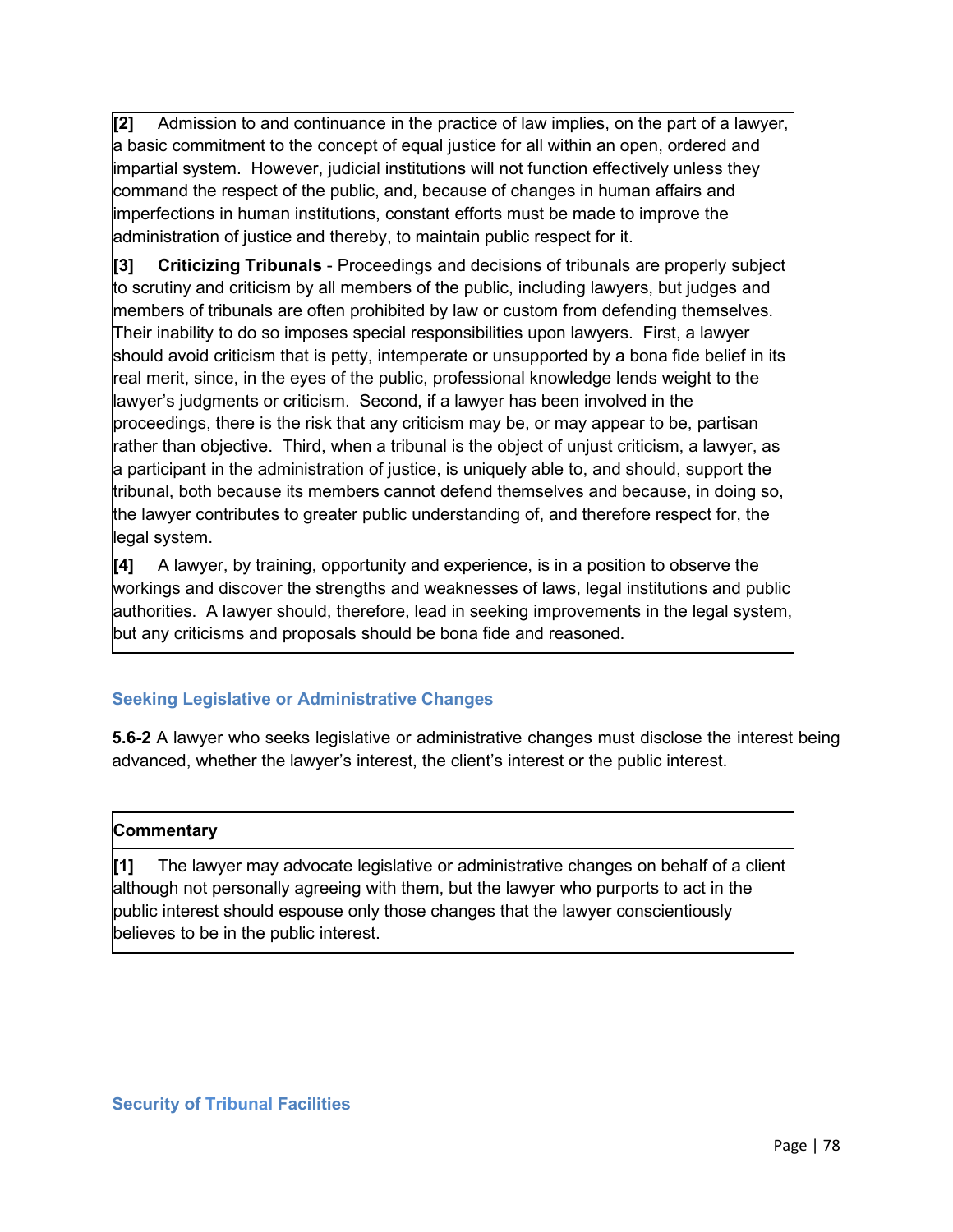**5.6-3** A lawyer who has reasonable grounds for believing that a dangerous situation is likely to develop at a tribunal facility must inform the persons having responsibility for security at the facility and give particulars.

# **Commentary**

**[1]** If possible, the lawyer should suggest solutions to the anticipated problem such as:

- (a) further security, or
- (b) reserving judgment.

**[2]** If possible, the lawyer should also notify other lawyers who are known to be involved in proceedings at the tribunal facility where the dangerous situation is likely to develop. Beyond providing a warning of danger, this notice is desirable because it may allow them to suggest security measures that do not interfere with an accused's or a party's right to a fair trial.

**[3]** If client information is involved in those situations, the lawyer should be guided by the provisions of section 3.3 (Confidentiality).

# 5.7 LAWYERS AND MEDIATORS

# **Role of Mediator**

**5.7-1** A lawyer who acts as a mediator must, at the outset of the mediation, ensure that the parties to it understand fully that:

- (a) the lawyer is not acting as a lawyer for either party but, as mediator, is acting to assist the parties to resolve the matters in issue; and
- (b) although communications pertaining to and arising out of the mediation process may be covered by some other common law privilege, they will not be covered by solicitor-client privilege.

# **Commentary**

**[1]** In acting as a mediator, generally a lawyer should not give legal advice, as opposed to legal information, to the parties during the mediation process. This does not preclude the mediator from giving direction on the consequences if the mediation fails.

**[2]** Generally, neither the lawyer-mediator nor a partner or associate of the lawyermediator should render legal representation or give legal advice to either party to the mediation, bearing in mind the provisions of section 3.4 (Conflicts) and its commentaries and the common law authorities.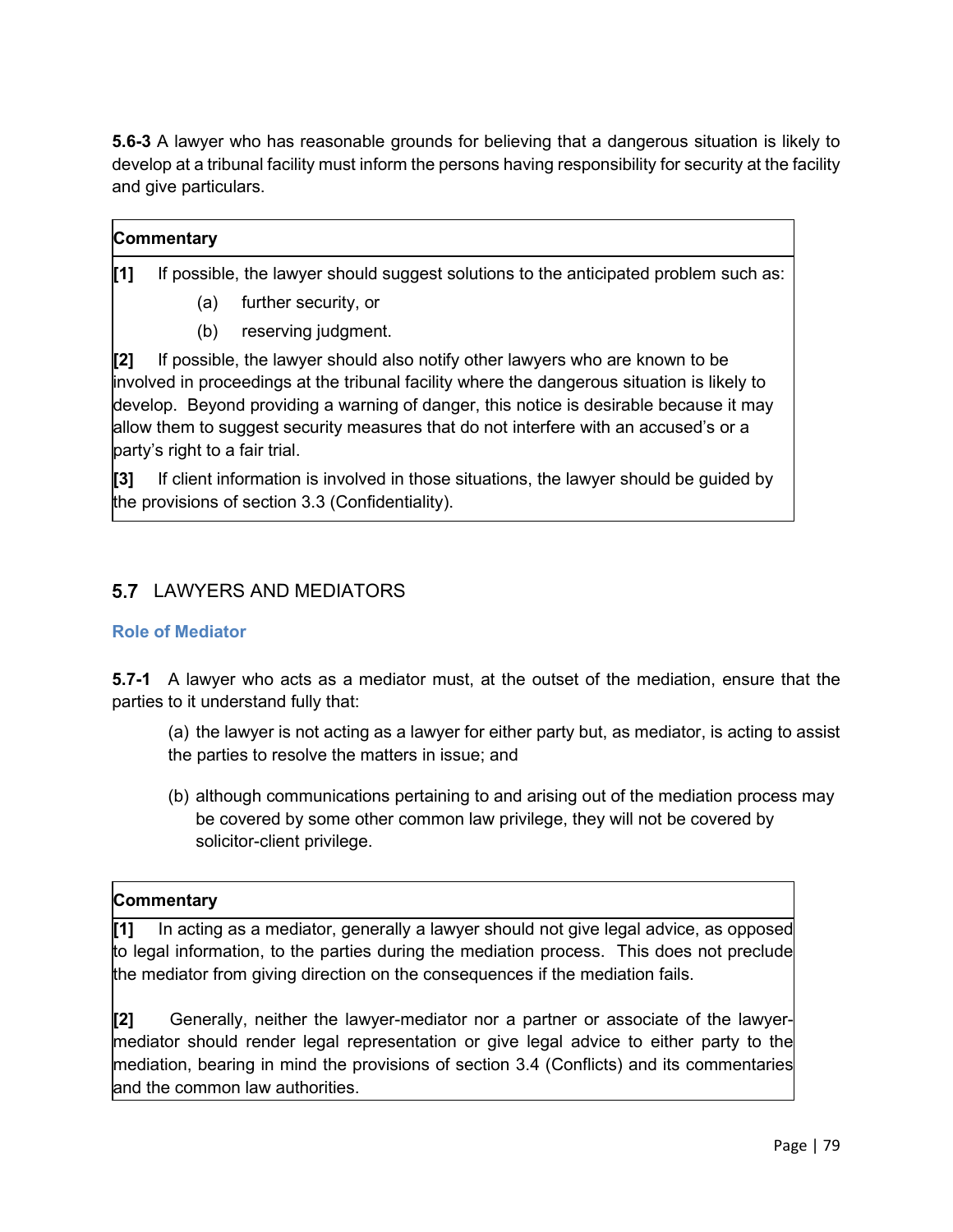**[3]** If the parties have not already done so, a lawyer-mediator generally should suggest that they seek the advice of separate counsel before and during the mediation process, and encourage them to do so.

**[4]** If, in the mediation process, the lawyer-mediator prepares a draft contract for the consideration of the parties, the lawyer-mediator should expressly advise and encourage them to seek separate independent legal representation concerning the draft contract.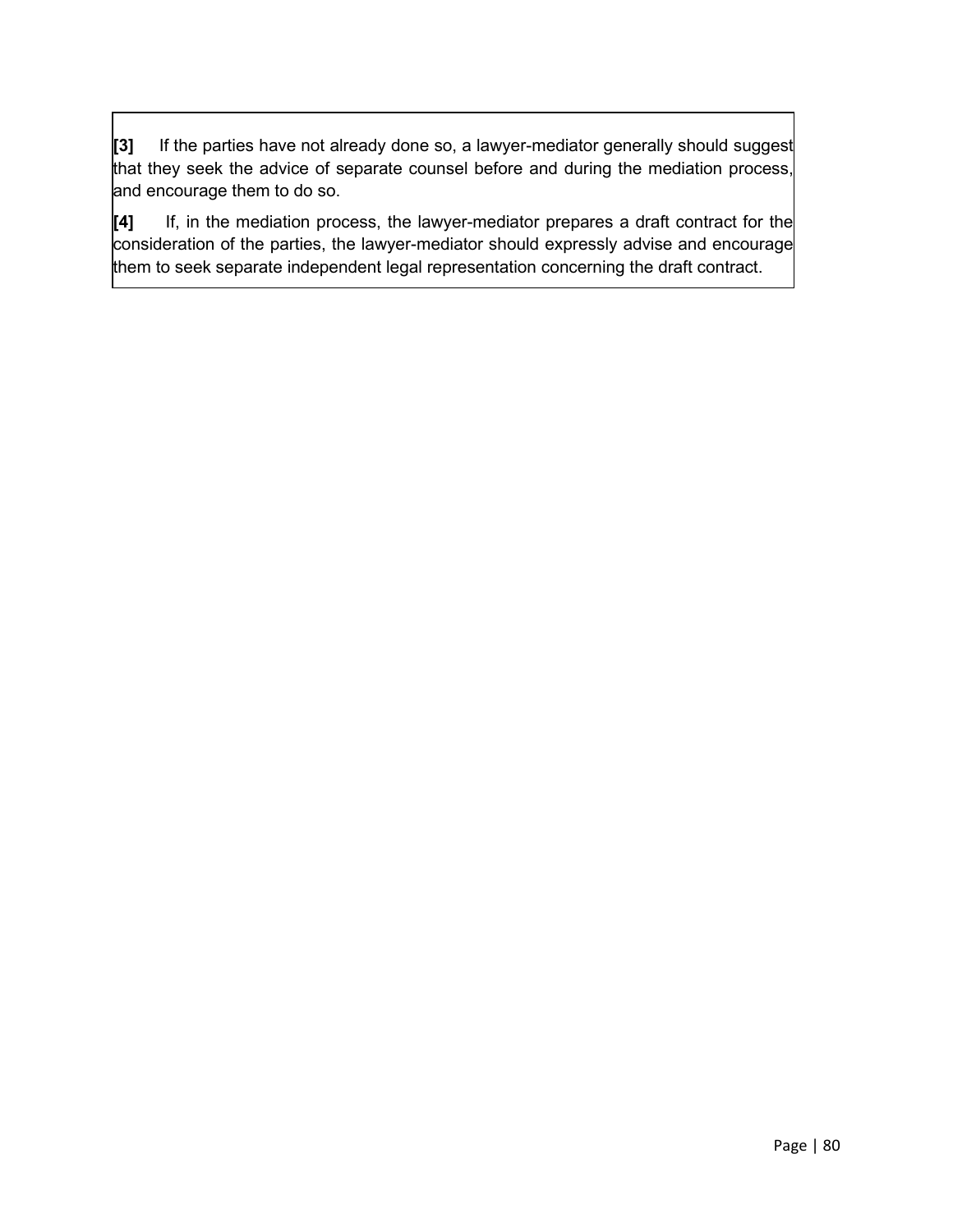# CHAPTER 6 - RELATIONSHIP TO STUDENTS, EMPLOYEES, AND **OTHERS**

# 6.1 SUPERVISION

# **Direct Supervision Required**

**6.1-1** A lawyer has complete professional responsibility for all business entrusted to him or her and must directly supervise staff and assistants to whom the lawyer delegates particular tasks and functions.

# **Commentary**

**[1]** A lawyer may permit a non-lawyer to act only under the supervision of a lawyer. The extent of supervision will depend on the type of legal matter, including the degree of standardization and repetitiveness of the matter, and the experience of the non-lawyer generally and with regard to the matter in question. The burden rests on the lawyer to educate a non-lawyer concerning the duties that the lawyer assigns to the non-lawyer and then to supervise the manner in which such duties are carried out. A lawyer should review the non-lawyer's work at sufficiently frequent intervals to enable the lawyer to ensure its proper and timely completion.

**[2]** A lawyer who practises alone or operates a branch or part-time office should ensure that

- (a) all matters requiring a lawyer's professional skill and judgment are dealt with by a lawyer qualified to do the work; and
- (b) no unauthorized persons give legal advice, whether in the lawyer's name or otherwise.

**[3]** If a non-lawyer has received specialized training or education and is competent to do independent work under the general supervision of a lawyer, a lawyer may delegate work to the non-lawyer.

**[4]** A lawyer in private practice may permit a non-lawyer to perform tasks delegated and supervised by a lawyer, so long as the lawyer maintains a direct relationship with the client. A lawyer in a community legal clinic funded by a provincial legal aid plan may do so, so long as the lawyer maintains direct supervision of the client's case in accordance with the supervision requirements of the legal aid plan and assumes full professional responsibility for the work.

**[5]** Subject to the provisions of any statute, rule or tribunal practice in that regard, the question of what the lawyer may delegate to a non-lawyer generally turns on the distinction between any special knowledge of the non-lawyer and the professional and legal judgment of the lawyer, which, in the public interest, must be exercised by the lawyer whenever it is required.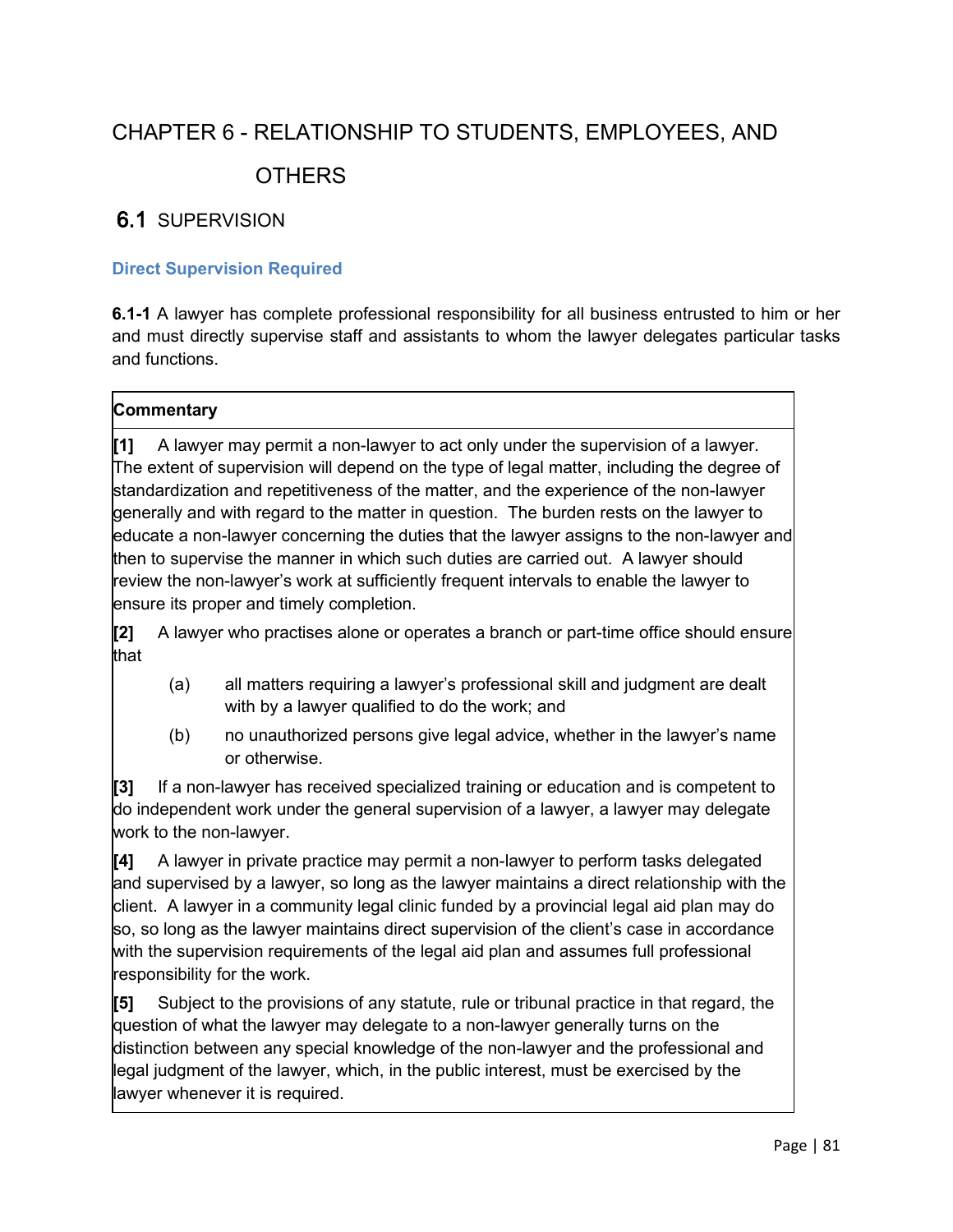# **Application**

**6.1-2** In this rule, a non-lawyer does not include a student-at-law.

# **Delegation**

**6.1-3** A lawyer must not permit a non-lawyer to:

- (a) accept cases on behalf of the lawyer, except that a non-lawyer may receive instructions from established clients if the supervising lawyer approves before any work commences;
- (b) give legal advice;
- (c) give or accept undertakings or accept trust conditions, except at the direction of and under the supervision of a lawyer responsible for the legal matter, providing that, in any communications, the fact that the person giving or accepting the undertaking or accepting the trust condition is a non-lawyer is disclosed, the capacity of the person is indicated and the lawyer who is responsible for the legal matter is identified;
- (d) act finally without reference to the lawyer in matters involving professional legal judgment;
- (e) be held out as a lawyer;
- (f) appear at a tribunal or actively participate in formal legal proceedings on behalf of a client except as set forth above or except in a supporting role to the lawyer appearing in such proceedings;
- (g) be named in association with the lawyer in any pleading, written argument or other like document submitted to a tribunal;
- (h) be remunerated on a sliding scale related to the earnings of the lawyer, unless the nonlawyer is an employee of the lawyer;
- (i) conduct negotiations with third parties, other than routine negotiations if the client consents and the results of the negotiation are approved by the supervising lawyer before action is taken;
- (j) take instructions from clients, unless the supervising lawyer has directed the client to the non-lawyer for that purpose and the instructions are relayed to the lawyer as soon as reasonably possible;
- (k) sign correspondence containing a legal opinion;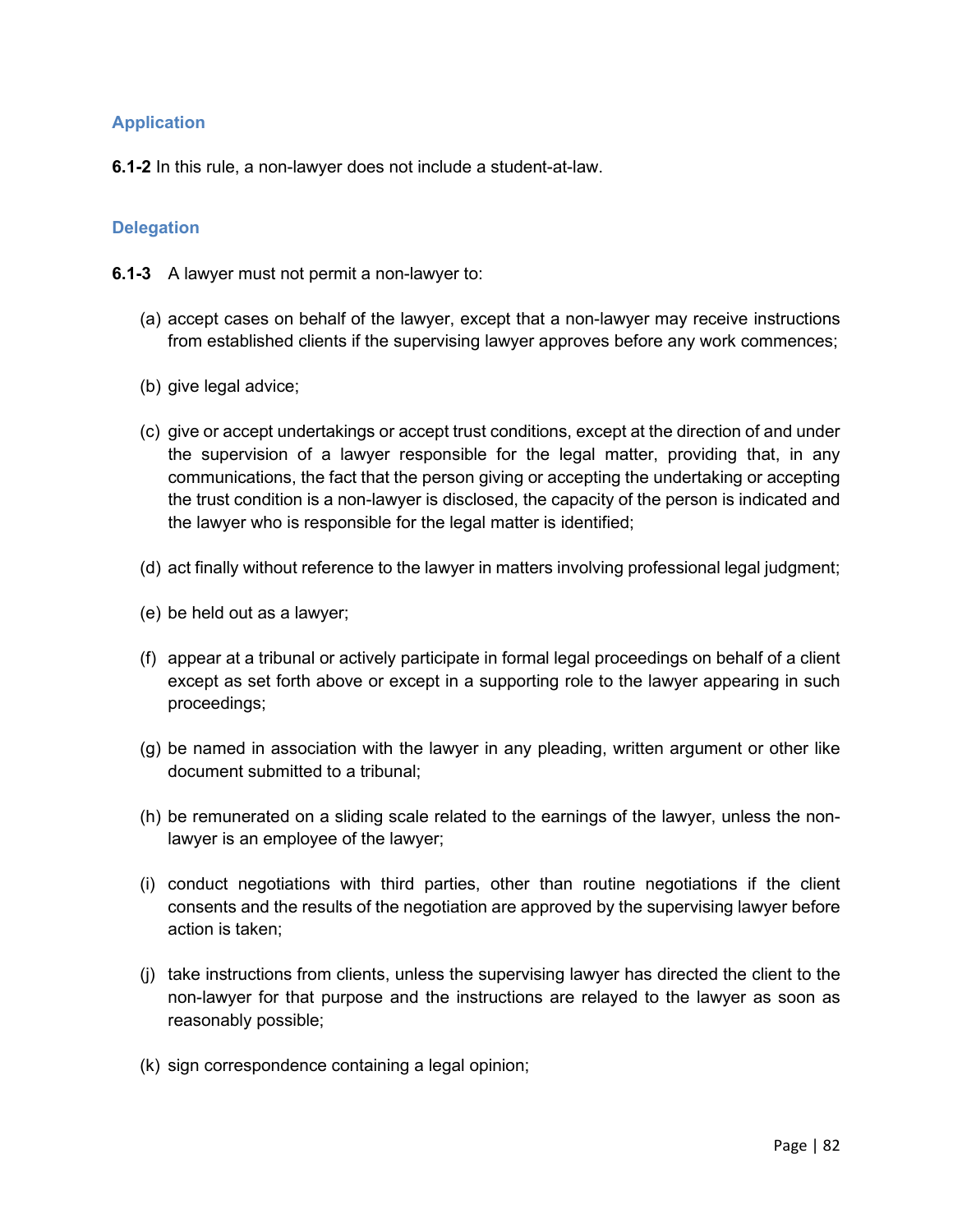- (l) sign correspondence, unless
	- (i) it is of a routine administrative nature,
	- (ii) the non-lawyer has been specifically directed to sign the correspondence by a supervising lawyer,
	- (iii) the fact the person is a non-lawyer is disclosed, and
	- (iv) the capacity in which the person signs the correspondence is indicated;
- (m)forward to a client or third party any documents, other than routine, standard form documents, except with the lawyer's knowledge and direction*;*
- (n) perform any of the duties that only lawyers may perform or do things that lawyers themselves may not do; or
- (o) issue statements of account.

#### **Commentary**

**[1]** A lawyer is responsible for any undertaking given or accepted and any trust condition accepted by a non-lawyer acting under his or her supervision.

**[2]** A lawyer should ensure that the non-lawyer is identified as such when communicating orally or in writing with clients, lawyers or public officials or with the public generally, whether within or outside the offices of the law firm of employment.

**[3]** In real estate transactions using a system for the electronic submission or registration of documents, a lawyer who approves the electronic registration of documents by a non-lawyer is responsible for the content of any document that contains the electronic signature of the non-lawyer.

# **Suspended or Disbarred Lawyers**

**6.1-4** Without the express approval of the lawyer's governing body, a lawyer must not retain, occupy office space with, use the services of, partner or associate with or employ in any capacity having to do with the practice of law any person who, in any jurisdiction, has been disbarred and struck off the Rolls, suspended, undertaken not to practise or who has been involved in disciplinary action and been permitted to resign and has not been reinstated or readmitted.

**6.1-5** A lawyer who has personalized encrypted electronic access to any system for the electronic submission or registration of documents must not

- (a) permit others, including a non-lawyer employee, to use such access; or
- (b) disclose his or her password or access phrase or number to others.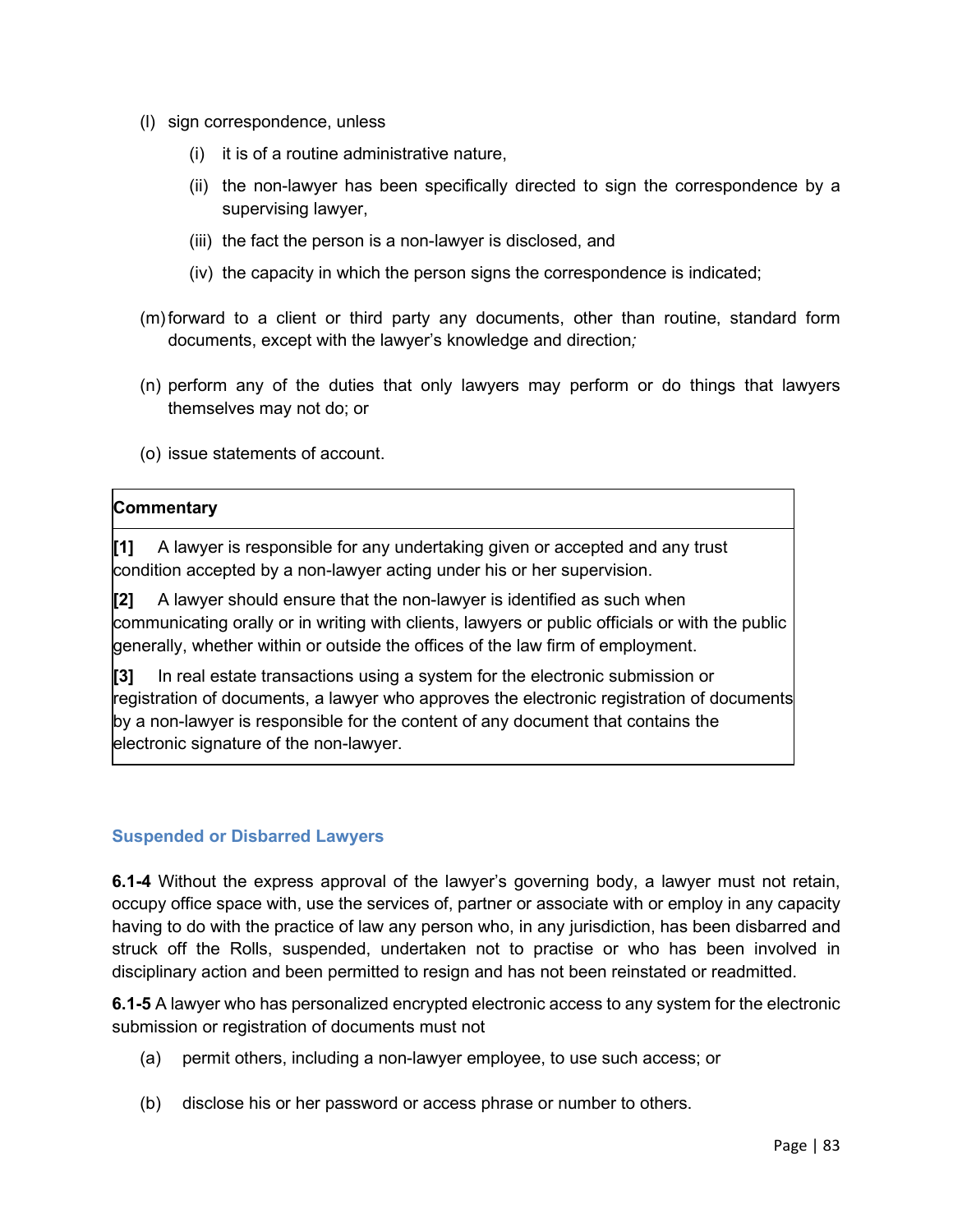**6.1-6** When a non-lawyer employed by a lawyer has a personalized encrypted electronic access to any system for the electronic submission or registration of documents, the lawyer must ensure that the non-lawyer does not

- (a) permit others to use such access; or
- (b) disclose his or her password or access phrase or number to others.

# **Commentary**

**[1]** The implementation of systems for the electronic registration of documents imposes special responsibilities on lawyers and others using the system. The integrity and security of the system is achieved, in part, by its maintaining a record of those using the system for any transactions. Statements professing compliance with law without registration of supporting documents may be made only by lawyers in good standing. It is, therefore, important that lawyers should maintain and ensure the security and the exclusively personal use of the personalized access code, diskettes, etc., used to access the system and the personalized access pass phrase or number.

**[2]** In a real estate practice, when it is permissible for a lawyer to delegate responsibilities to a non-lawyer who has such access, the lawyer should ensure that the non-lawyer maintains and understands the importance of maintaining the security of the system.

# 6.2 STUDENTS

# **Recruitment and Engagement Procedures**

**6.2-1** A lawyer must observe any procedures of the Society about the recruitment and engagement of articling or other students.

# **Duties of Principal**

**6.2-2** A lawyer acting as a principal to a student must provide the student with meaningful training and exposure to and involvement in work that will provide the student with knowledge and experience of the practical aspects of the law, together with an appreciation of the traditions and ethics of the profession.

#### **Commentary**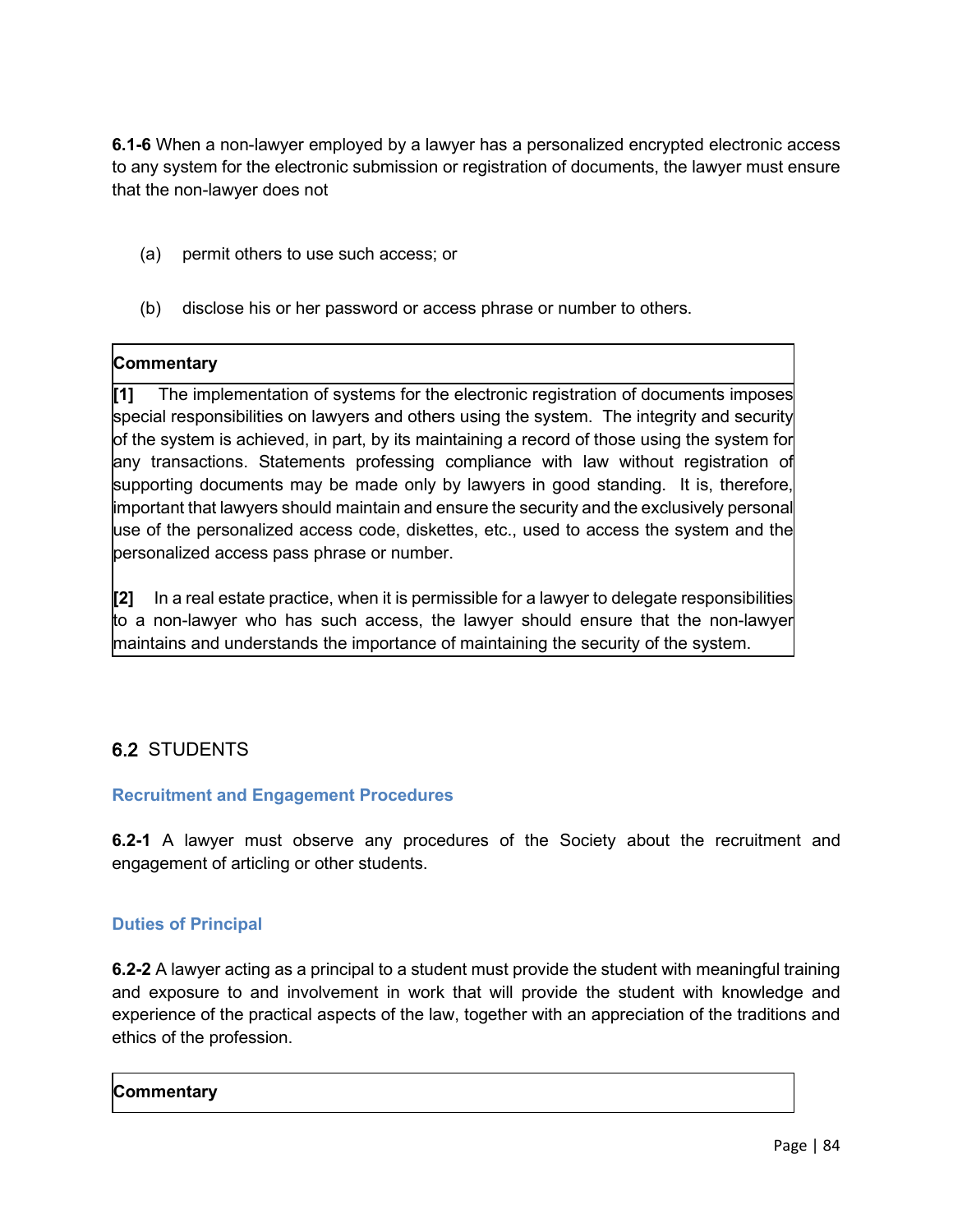**[1]** A principal or supervising lawyer is responsible for the actions of students acting under his or her direction.

# **Duties of Articling Student**

**6.2-3** An articling student must act in good faith in fulfilling and discharging all the commitments and obligations arising from the articling experience.

# 6.3 HARASSMENT AND DISCRIMINATION

**6.3-1** A term used in this rule that is defined in human rights legislation has the same meaning as in the legislation.

**6.3-2** A lawyer must not sexually harass any person.

#### **Commentary**

**[1]** Sexual harassment under this rule includes any conduct, comment, gesture or contact of a sexual nature that is likely to cause offence, embarrassment or humiliation to the recipient; or that might, on reasonable grounds, be perceived by the recipient as placing a condition of a sexual nature on the relationship between the recipient and the lawyer.

#### **6.3-3** A lawyer must not engage in any other form of harassment of any person.

| <b>Commentary</b> |                                                                                                                                                   |
|-------------------|---------------------------------------------------------------------------------------------------------------------------------------------------|
| [1]               | Examples of conduct that may constitute harassment under this rule include:<br>(a) assignment of work, etc. that could be considered humiliating; |
|                   | (b) displaying or distributing derogatory or demeaning pictures, posters, calendars,<br>cartoons, drawings or jokes;                              |

(c) unwelcome invitations or requests, particularly based on intimidation;

- (d) verbal abuse or threats;
- (e) inappropriate or offensive gestures;
- (f) physical assault;
- (g) name calling;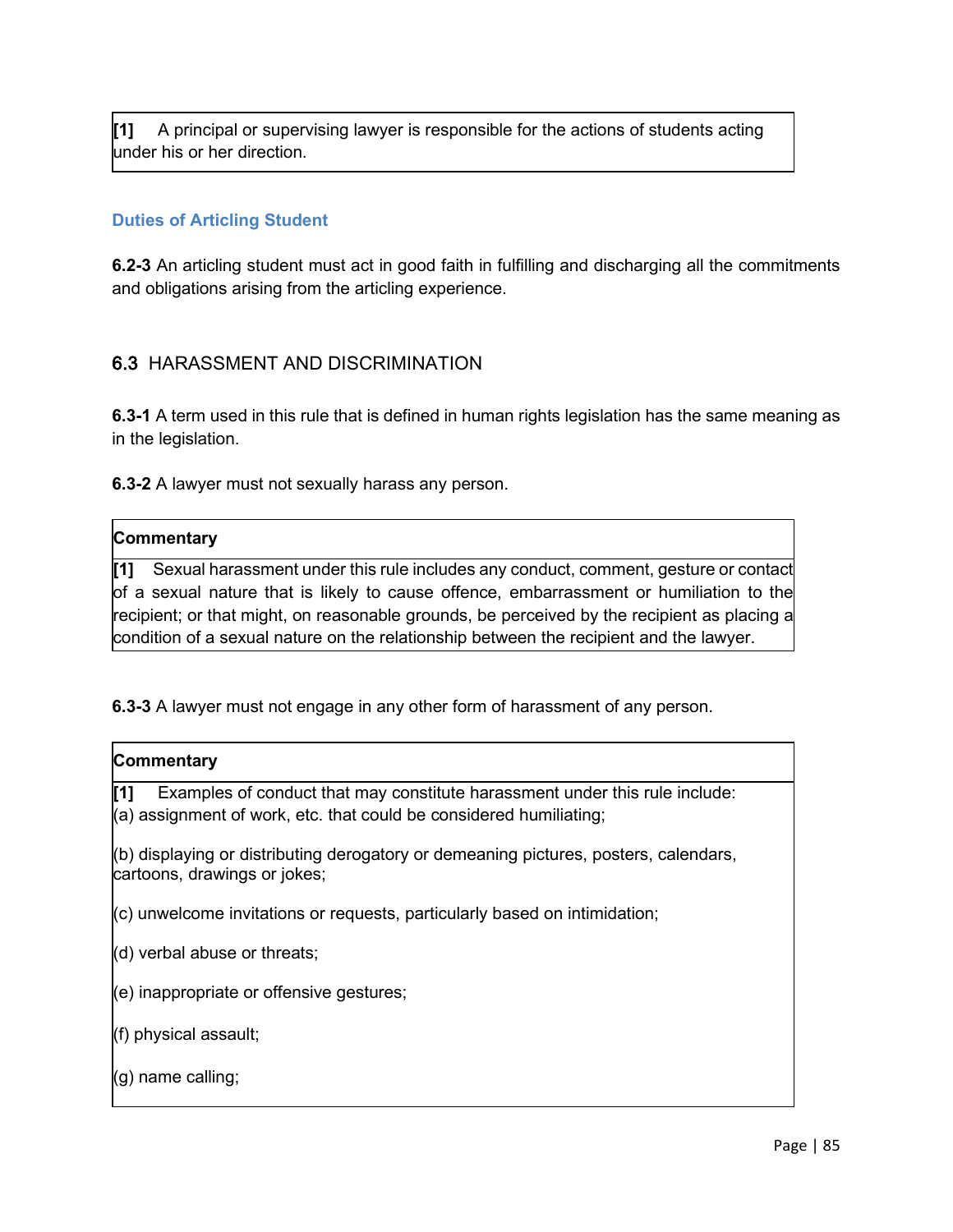(h) condescension undermining self-respect; or

(i) harassment as defined in the *Criminal Code of Canada*.

**6.3-4** A lawyer must not discriminate against any person.

**6.3-5** A lawyer must not condone sexual harassment, harassment or discrimination committed by the lawyer's partner or by an employee or associate or agent who is subject to the lawyer's direction or control.

**6.3-6** Retaliation, threats or reprisals by a lawyer in relation to a complaint or a proceeding related to sexual harassment, harassment or discrimination are prohibited.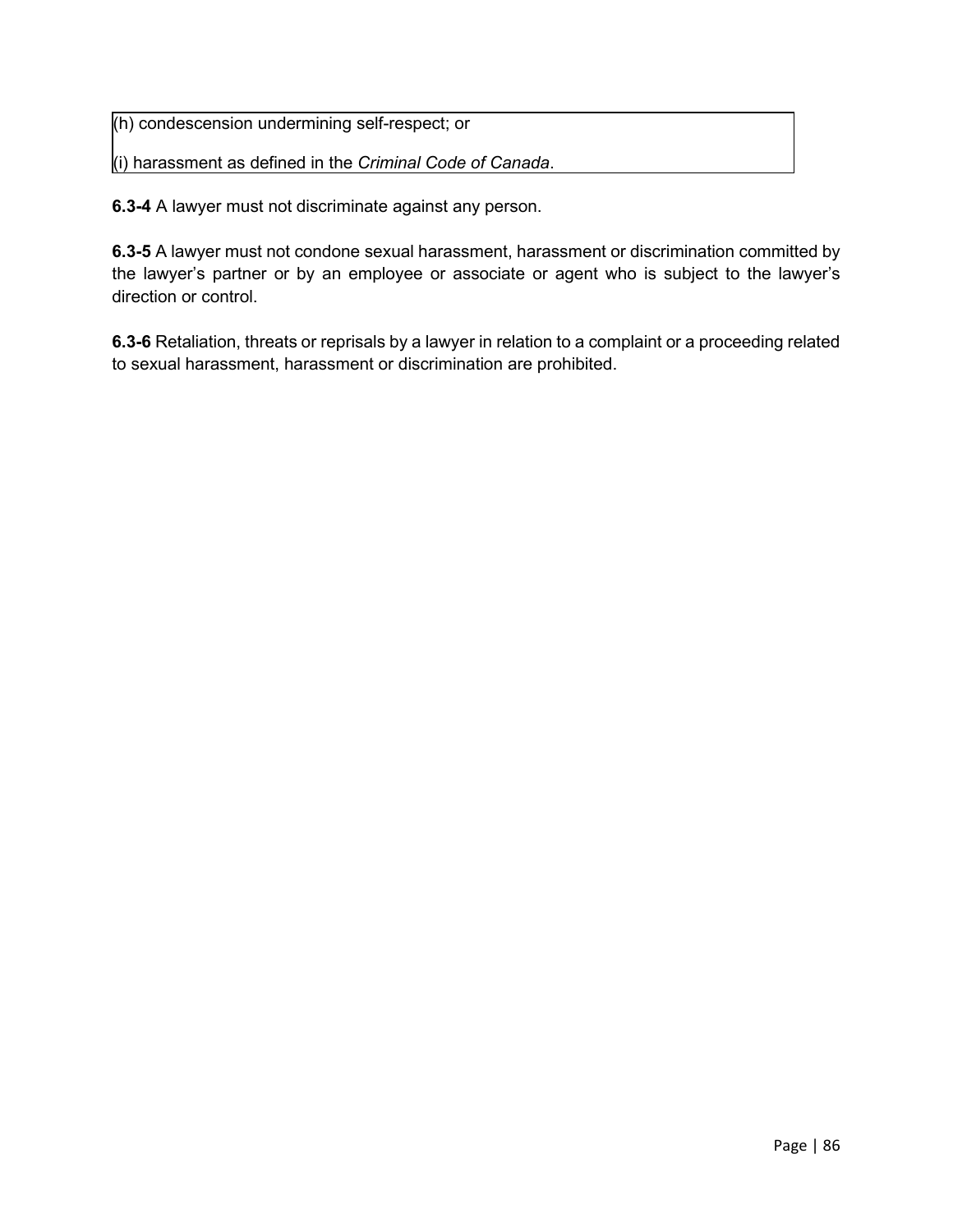# CHAPTER 7 - RELATIONSHIP TO THE SOCIETY AND OTHER LAWYERS

# 7.1 RESPONSIBILITY TO THE SOCIETY AND THE PROFESSION GENERALLY

# **Communications from the Society**

**7.1-1** A lawyer must reply promptly and completely to any communication from the Society.

# **Meeting Financial Obligations**

**7.1-2** A lawyer must promptly meet financial obligations in relation to his or her practice, including payment of the deductible under a professional liability insurance policy, when called upon to do so.

# **Commentary**

**[1]** In order to maintain the honour of the Bar, lawyers have a professional duty (quite apart from any legal liability) to meet financial obligations incurred, assumed or undertaken on behalf of clients, unless, before incurring such an obligation, the lawyer clearly indicates in writing that the obligation is not to be a personal one.

**[2]** When a lawyer retains a consultant, expert or other professional, the lawyer should clarify the terms of the retainer in writing, including specifying the fees, the nature of the services to be provided and the person responsible for payment. If the lawyer is not responsible for the payment of the fees, the lawyer should help in making satisfactory arrangements for payment if it is reasonably possible to do so.

**[3]** If there is a change of lawyer, the lawyer who originally retained a consultant, expert or other professional should advise him or her about the change and provide the name, address, telephone number, fax number and email address of the new lawyer.

# **Duty to Report Misconduct**

7.1-3 Unless to do so would be unlawful or would involve a breach of solicitor-client privilege, a lawyer must report to the Society:

- (a) the misappropriation or misapplication of trust monies;
- (b) the abandonment of a law practice;
- (c) participation in criminal activity related to a lawyer's practice;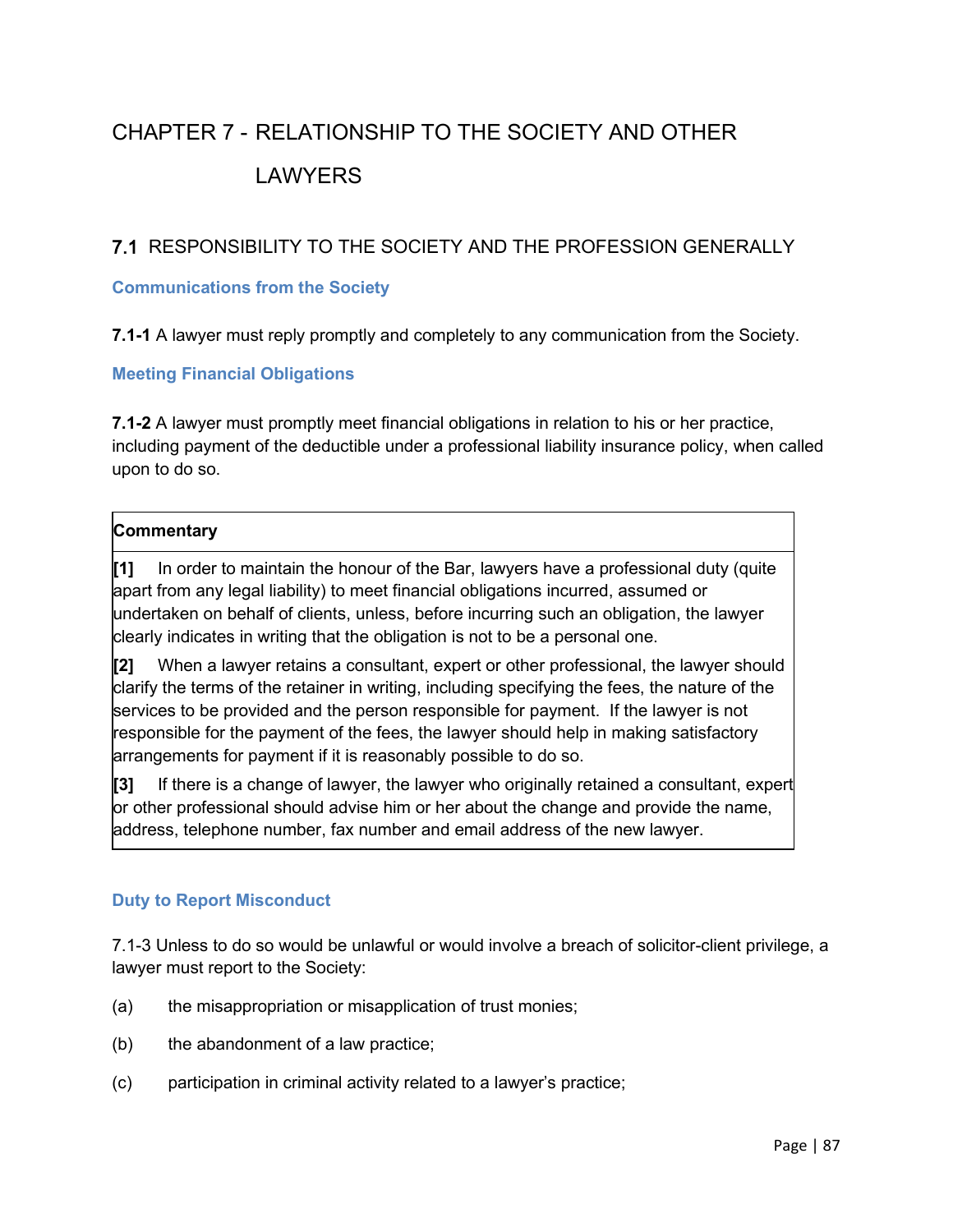(d) conduct that raises a substantial question as to another lawyer's honesty, trustworthiness, or competency as a lawyer;

(e) conduct that raises a substantial question about the lawyer's capacity to provide professional services; and

(f) any situation in which a lawyer's clients are likely to be materially prejudiced.

# **Commentary**

[1] Unless a lawyer who departs from proper professional conduct or competence is checked at an early stage, loss or damage to clients or others may ensue. Evidence of minor breaches may, on investigation, disclose a more serious situation or may indicate the commencement of a course of conduct that may lead to serious breaches in the future. It is, therefore, proper (unless it is privileged or otherwise unlawful) for a lawyer to report to the Society any instance involving a breach of these rules. If a lawyer is in any doubt whether a report should be made, the lawyer should consider seeking the advice of the Society directly or indirectly (e.g., through another lawyer). In all cases, the report must be made without malice or ulterior motive.

[2] Nothing in this rule is meant to interfere with the lawyer-client relationship.

[3] Instances of conduct described in this rule can arise from a variety of stressors, physical, mental or emotional conditions or addictions. Lawyers who face such challenges should be encouraged by other lawyers to seek assistance as early as possible. The Society supports professional support groups in their commitment to the provision of confidential counselling. Therefore, lawyers acting in the capacity of counsellors for professional support groups will not be called by the Society or by any investigation committee to testify at any conduct, capacity or competence hearing without the consent of the lawyer from whom the information was received. Notwithstanding the confidentiality of such a relationship, a lawyer counselling another lawyer has an ethical obligation to report to the Society upon learning that the lawyer being assisted is engaging in or may in the future engage in serious misconduct or in criminal activity related to the lawyer's practice. The Society cannot countenance such conduct regardless of a lawyer's attempts at rehabilitation.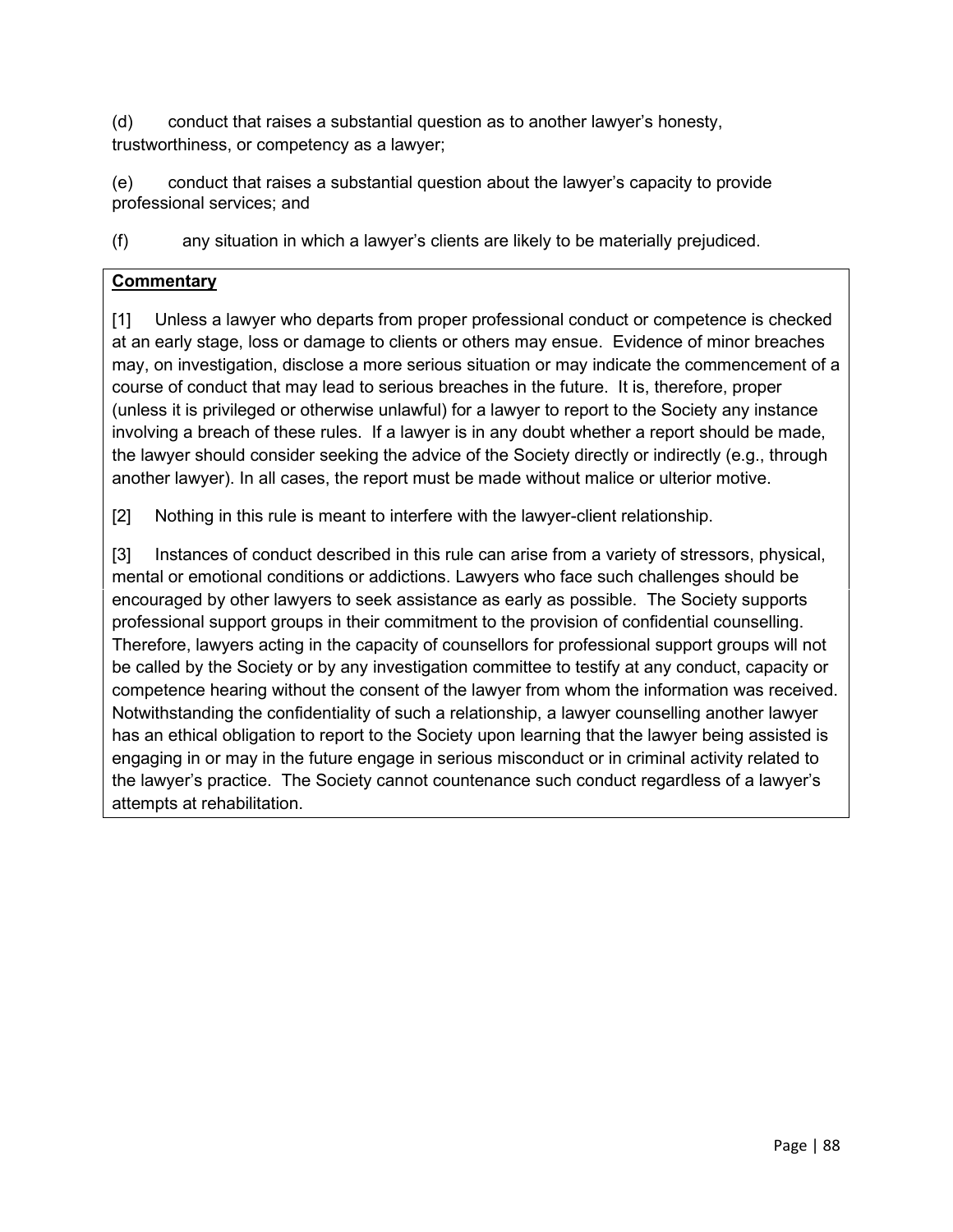# **Encouraging Client to Report Misconduct**

**7.1-4** A lawyer must encourage a client who has a claim or complaint against another lawyer that falls within Rule 7.1-3 hereof to report the facts to the Society as soon as reasonably practicable.

# 7.2 RESPONSIBILITY TO LAWYERS AND OTHERS

# **Courtesy and Good Faith**

**7.2-1** A lawyer must be courteous and civil and act in good faith with all persons with whom the lawyer has dealings in the course of his or her practice.

# **Commentary**

**[1]** The public interest demands that matters entrusted to a lawyer be dealt with effectively and expeditiously, and fair and courteous dealing on the part of each lawyer engaged in a matter will contribute materially to this end. The lawyer who behaves otherwise does a disservice to the client, and neglect of the rule will impair the ability of lawyers to perform their functions properly.

**[2]** Any ill feeling that may exist or be engendered between clients, particularly during litigation, should never be allowed to influence lawyers in their conduct and demeanour toward each other or the parties. The presence of personal animosity between lawyers involved in a matter may cause their judgment to be clouded by emotional factors and hinder the proper resolution of the matter. Personal remarks or personally abusive tactics interfere with the orderly administration of justice and have no place in our legal system.

**[3]** A lawyer should avoid ill-considered or uninformed criticism of the competence, conduct, advice or charges of other lawyers, but should be prepared, when requested, to advise and represent a client in a complaint involving another lawyer.

**[4]** A lawyer should agree to reasonable requests concerning trial dates, adjournments, the waiver of procedural formalities and similar matters that do not prejudice the rights of the client.

**7.2-2** A lawyer must avoid sharp practice and must not take advantage of or act without fair warning upon slips, irregularities or mistakes on the part of other lawyers not going to the merits or involving the sacrifice of a client's rights.

**7.2-3** A lawyer must not use any device to record a conversation between the lawyer and a client or another lawyer, even if lawful, without first informing the other person of the intention to do so.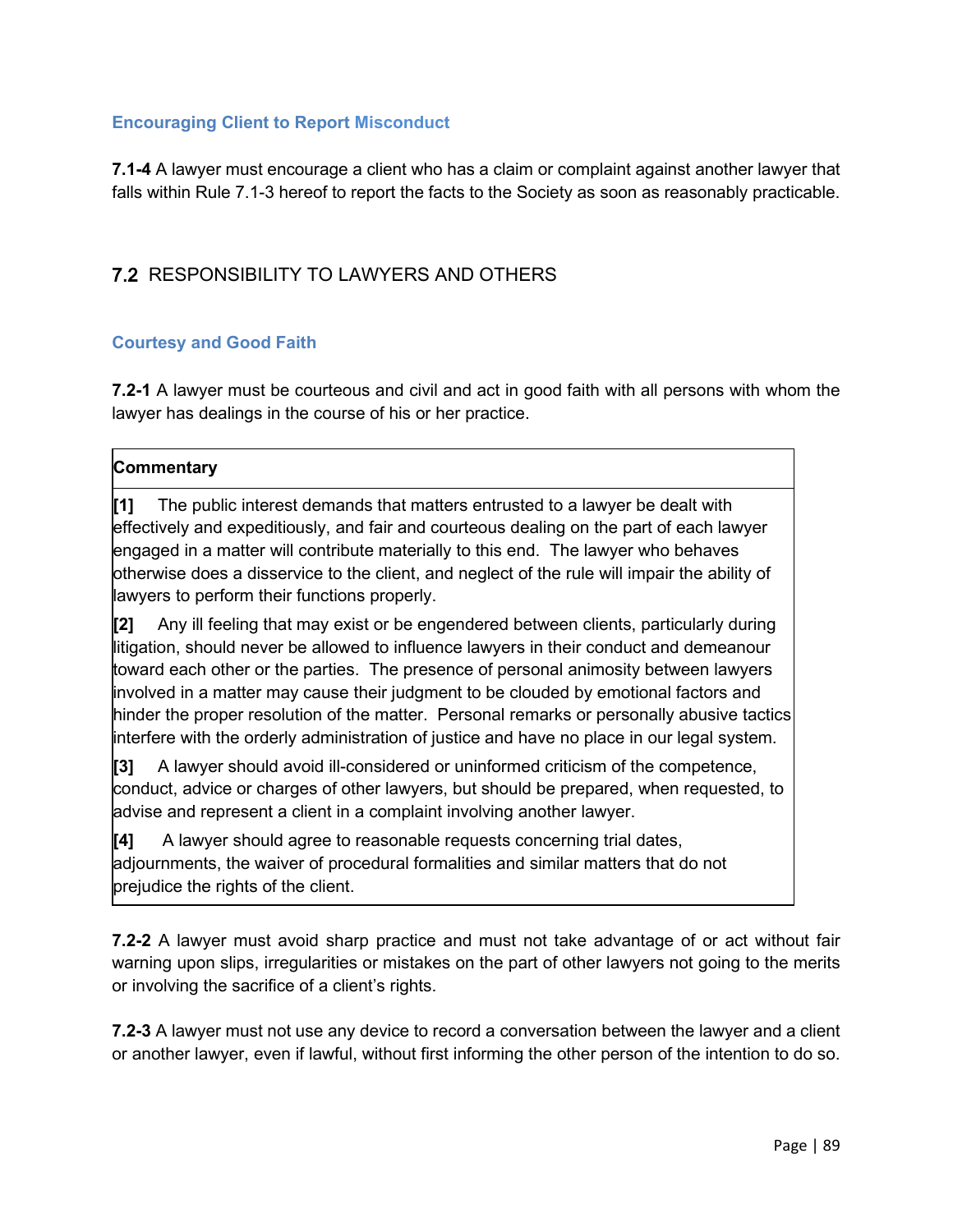# **Communications**

**7.2-4** A lawyer must not, in the course of a professional practice, send correspondence or otherwise communicate to a client, another lawyer or any other person in a manner that is abusive, offensive, or otherwise inconsistent with the proper tone of a professional communication from a lawyer.

**7.2-5** A lawyer must answer with reasonable promptness all professional letters and communications from other lawyers that require an answer, and a lawyer must be punctual in fulfilling all commitments.

**7.2-6** Subject to rules 7.2-6A and 7.2-7, if a person is represented by a lawyer in respect of a matter, another lawyer must not, except through or with the consent of the person's lawyer:

- (a) approach, communicate or deal with the person on the matter; or
- (b) attempt to negotiate or compromise the matter directly with the person.

**7.2-6A** Where a person is represented by a lawyer under a limited scope retainer on a matter, another lawyer may, without the consent of the lawyer providing the limited scope legal services, approach, communicate or deal with the person directly on the matter unless the lawyer has been given written notice of the nature of the legal services being provided under the limited scope retainer and the approach, communication or dealing falls within the scope of that retainer. (See Commentary to Rule 3.2-1A)

#### **Commentary**

**[1]** Where notice as described in rule 7.2-6.1 has been provided to a lawyer for an opposing party, the opposing lawyer is required to communicate with the person's lawyer, but only to the extent of the limited representation as identified by the lawyer. The opposing lawyer may communicate with the person on matters outside of the limited scope retainer.

**7.2-7** A lawyer who is not otherwise interested in a matter may give a second opinion to a person who is represented by a lawyer with respect to that matter.

# **Commentary**

**[1]** Rule 7.2-6 applies to communications with any person, whether or not a party to a formal adjudicative proceeding, contract or negotiation, who is represented by a lawyer concerning the matter to which the communication relates. A lawyer may communicate with a represented person concerning matters outside the representation. This rule does not prevent parties to a matter from communicating directly with each other.

**[2]** The prohibition on communications with a represented person applies only where the lawyer knows that the person is represented in the matter to be discussed. This means that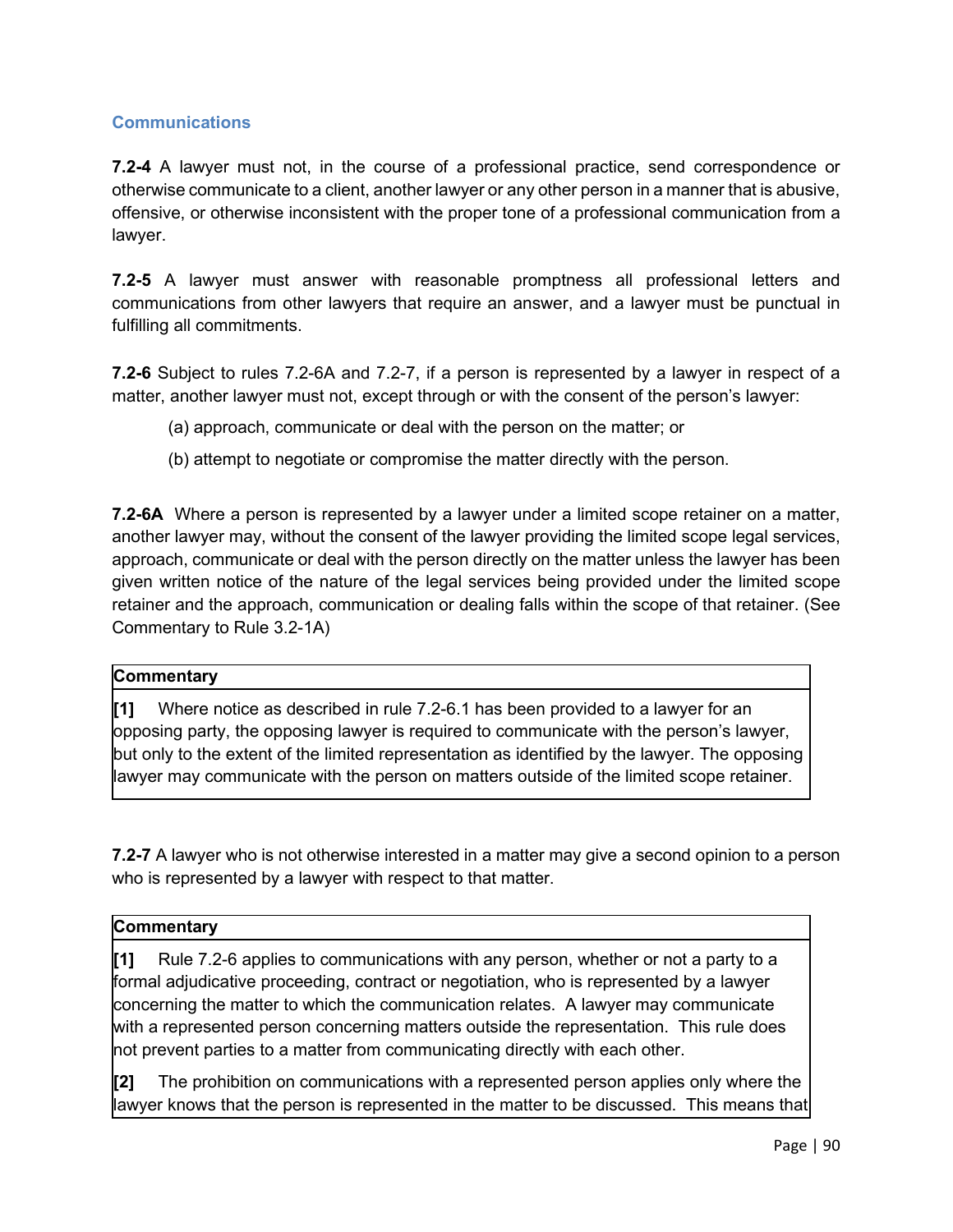the lawyer has actual knowledge of the fact of the representation, but actual knowledge may be inferred from the circumstances. This inference may arise when there is substantial reason to believe that the person with whom communication is sought is represented in the matter to be discussed. Thus, a lawyer cannot evade the requirement of obtaining the consent of the other lawyer by closing his or her eyes to the obvious.

**[3]** Rule 7.2-7 deals with circumstances in which a client may wish to obtain a second opinion from another lawyer. While a lawyer should not hesitate to provide a second opinion, the obligation to be competent and to render competent services requires that the opinion be based on sufficient information. In the case of a second opinion, such information may include facts that can be obtained only through consultation with the first lawyer involved. The lawyer should advise the client accordingly and, if necessary, consult the first lawyer unless the client instructs otherwise.

**7.2-8** A lawyer retained to act on a matter involving a corporate or other organization represented by a lawyer must not approach an officer or employee of the organization:

- (a) who has the authority to bind the organization;
- (b) who supervises, directs or regularly consults with the organization's lawyer; or
- (c) whose own interests are directly at stake in the representation,

in respect of that matter, unless the lawyer representing the organization consents or the contact is otherwise authorized or required by law.

# **Commentary**

**[1]** This rule applies to corporations and other organizations. "Other organizations" include partnerships, limited partnerships, associations, unions, unincorporated groups, government departments and agencies, tribunals, regulatory bodies and sole proprietorships. This rule prohibits a lawyer representing another person or entity from communicating about the matter in question with persons likely involved in the decisionmaking process for a corporation or other organization. If an agent or employee of the organization is represented in the matter by a lawyer, the consent of that lawyer to the communication will be sufficient for purposes of this rule. A lawyer may communicate with employees or agents concerning matters outside the representation.

**[2]** A lawyer representing a corporation or other organization may also be retained to represent employees of the corporation or organization. In such circumstances, the lawyer must comply with the requirements of section 3.4 (Conflicts), and particularly rules 3.4-5 to 3.4-9. A lawyer must not represent that he or she acts for an employee of a client, unless the requirements of section 3.4 have been complied with, and must not be retained by an employee solely for the purpose of sheltering factual information from another party.

**7.2-9** When a lawyer deals on a client's behalf with an unrepresented person, the lawyer must: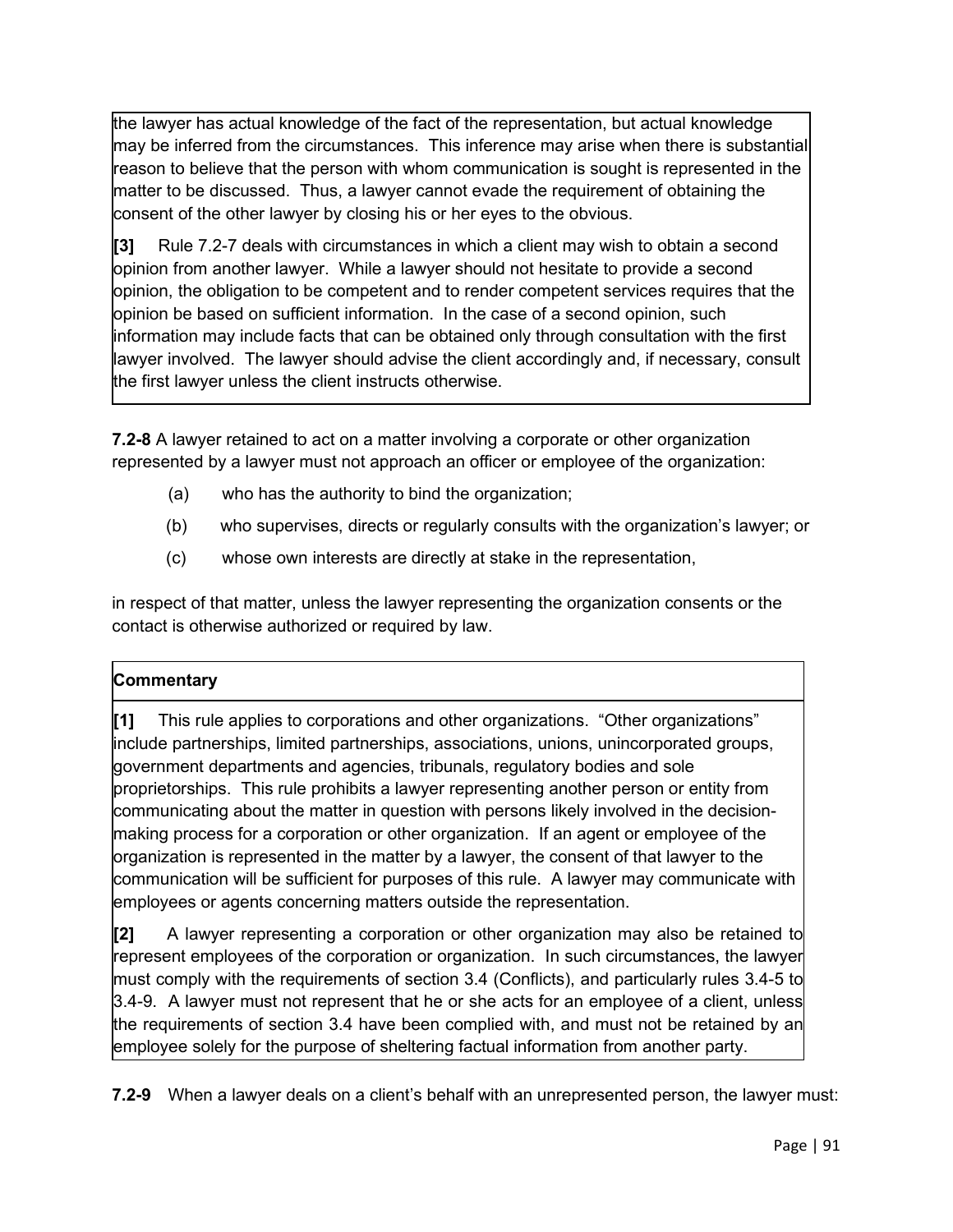- (a) urge the unrepresented person to obtain independent legal representation;
- (b) take care to see that the unrepresented person is not proceeding under the impression that his or her interests will be protected by the lawyer; and
- (c) make it clear to the unrepresented person that the lawyer is acting exclusively in the interests of the client.

# **Inadvertent Communications**

**7.2-10** A lawyer who receives a document relating to the representation of the lawyer's client and knows or reasonably should know that the document was inadvertently sent must promptly notify the sender

# **Commentary**

**[1]** Lawyers sometimes receive documents that were mistakenly sent or produced by opposing parties or their lawyers. If a lawyer knows or reasonably should know that such a document was sent inadvertently, then this rule requires the lawyer to notify the sender promptly in order to permit that person to take protective measures. Whether the lawyer is required to take additional steps, such as returning the original document, is a matter of law beyond the scope of these rules, as is the question of whether the privileged status of a document has been lost. Similarly, this rule does not address the legal duties of a lawyer who receives a document that the lawyer knows or reasonably should know may have been wrongfully obtained by the sending person. For purposes of this rule, "document" includes email or other electronic modes of transmission subject to being read or put into readable form.

**[2]** Some lawyers may choose to return a document unread, for example, when the lawyer learns before receiving the document that it was inadvertently sent to the wrong address. Unless a lawyer is required by applicable law to do so, the decision to voluntarily return such a document is a matter of professional judgment ordinarily reserved to the lawyer.

# **Undertakings and Trust Conditions**

**7.2-11** A lawyer must not give an undertaking that cannot be fulfilled and must fulfill every undertaking given and honour every trust condition once accepted.

#### **Commentary**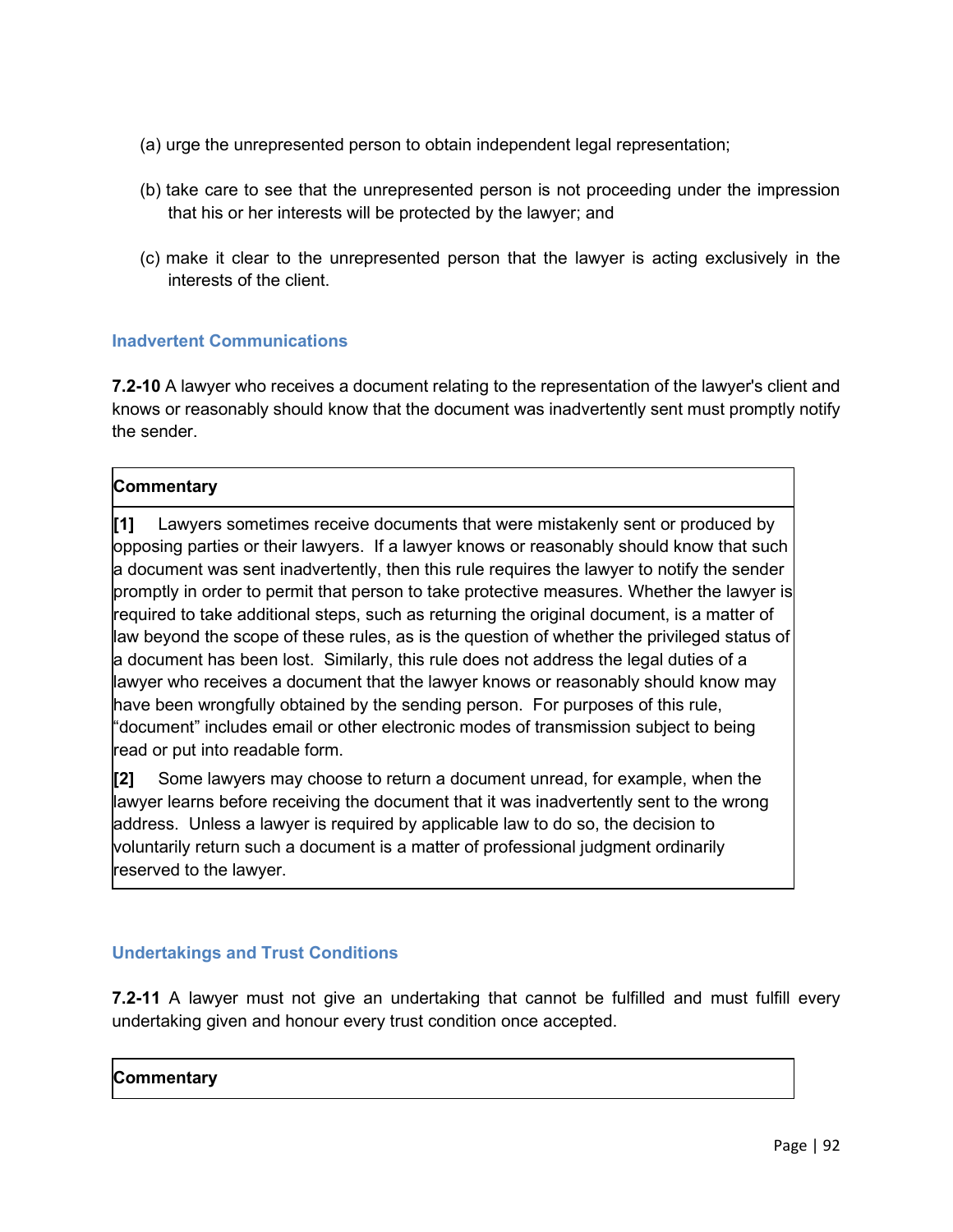**[1]** Undertakings should be written or confirmed in writing and should, to the greatest extent possible, be clear in their terms. If a lawyer giving an undertaking does not intend to accept personal responsibility, this should be stated clearly in the undertaking itself. In the absence of such a statement, the person to whom the undertaking is given is entitled to expect that the lawyer giving it will honour it personally. The use of such words as "on behalf of my client" or "on behalf of the vendor" does not relieve the lawyer giving the undertaking of personal responsibility.

**[2]** Trust conditions should be clear and explicit and should state the time within which the conditions must be met. Trust conditions should be imposed in writing and communicated to the other party at the time the property is delivered. Trust conditions should be accepted in writing and, once accepted, constitute an obligation on the accepting lawyer that the lawyer must honour personally. The lawyer who delivers property without any trust condition cannot retroactively impose trust conditions on the use of that property by the other party.

**[3]** The lawyer should not impose or accept trust conditions that are unreasonable, nor accept trust conditions that cannot be fulfilled personally. When a lawyer accepts property subject to trust conditions, the lawyer must fully comply with such conditions, even if the conditions subsequently appear unreasonable. It is improper for a lawyer to ignore or breach a trust condition he or she has accepted on the basis that the condition is not in accordance with the contractual obligations of the clients. It is also improper to unilaterally impose cross conditions respecting one's compliance with the original trust conditions.

**[4]** If a lawyer is unable or unwilling to honour a trust condition imposed by someone else, the subject of the trust condition should be immediately returned to the person imposing the trust condition, unless its terms can be forthwith amended in writing on a mutually agreeable basis.

**[5]** Trust conditions can be varied with the consent of the person imposing them. Any variation should be confirmed in writing. Clients or others are not entitled to require a variation of trust conditions without the consent of the lawyer who has imposed the conditions and the lawyer who has accepted them.

**[6]** Any trust condition that is accepted is binding upon a lawyer, whether imposed by another lawyer or by a lay person. A lawyer may seek to impose trust conditions upon a non-lawyer, whether an individual or a corporation or other organization, but great caution should be exercised in so doing since such conditions would be enforceable only through a tribunal as a matter of contract law and not by reason of the ethical obligations that exist between lawyers.

**[7]** A lawyer should treat money or property that, on a reasonable construction, is subject to trust conditions or an undertaking in accordance with these rules.

# 7.3 OUTSIDE INTERESTS AND THE PRACTICE OF LAW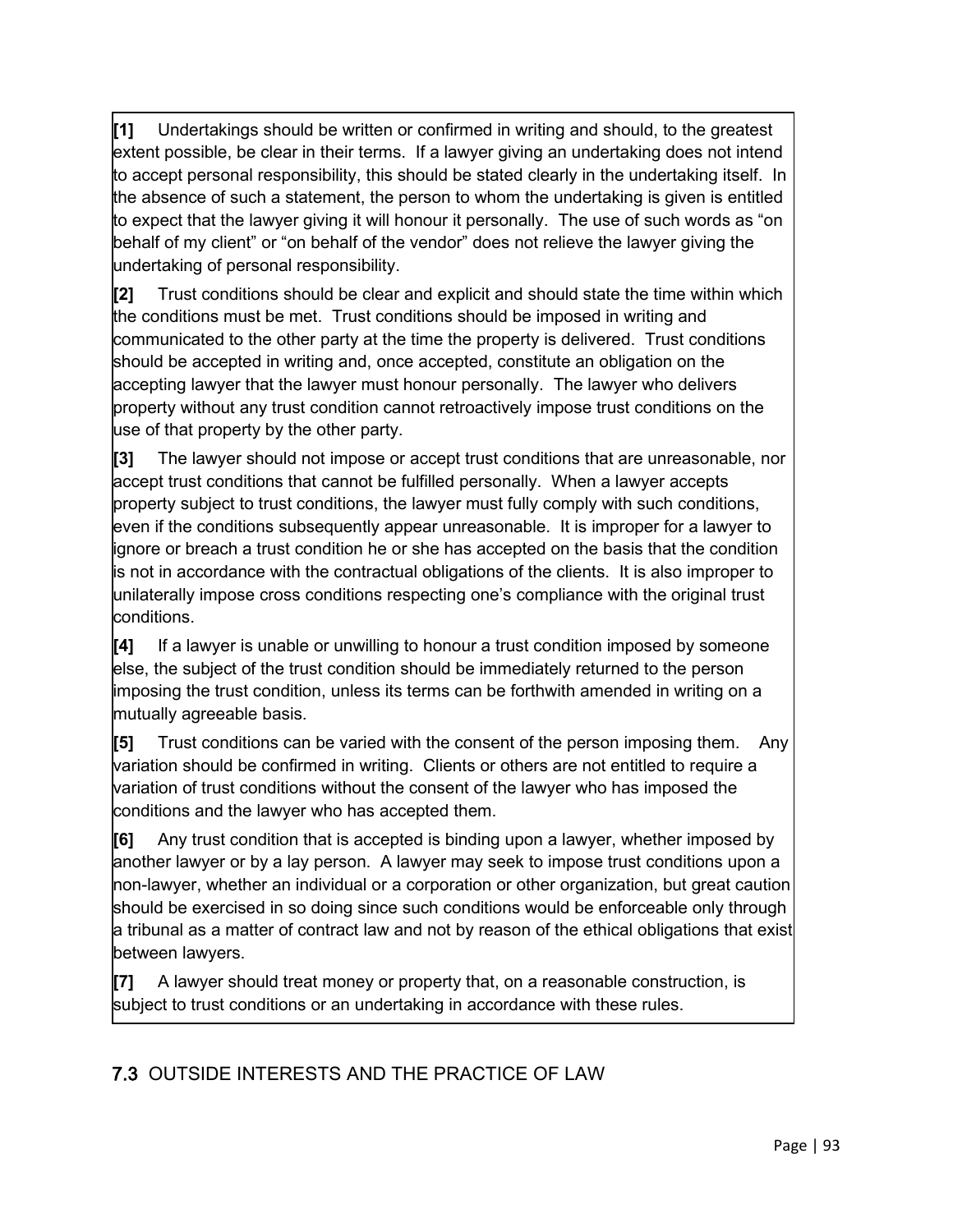# **Maintaining Professional Integrity and Judgment**

**7.3-1** A lawyer who engages in another profession, business or occupation concurrently with the practice of law must not allow such outside interest to jeopardize the lawyer's professional integrity, independence or competence.

# **Commentary**

**[1]** A lawyer must not carry on, manage or be involved in any outside interest in such a way that makes it difficult to distinguish in which capacity the lawyer is acting in a particular transaction, or that would give rise to a conflict of interest or duty to a client.

**[2]** When acting or dealing in respect of a transaction involving an outside interest, the lawyer should be mindful of potential conflicts and the applicable standards referred to in the conflicts rule and disclose any personal interest.

**7.3-2** A lawyer must not allow involvement in an outside interest to impair the exercise of the lawyer's independent judgment on behalf of a client.

# **Commentary**

**[1]** The term "outside interest" covers the widest possible range of activities and includes activities that may overlap or be connected with the practice of law such as engaging in the mortgage business, acting as a director of a client corporation or writing on legal subjects, as well as activities not so connected, such as a career in business, politics, broadcasting or the performing arts. In each case, the question of whether and to what extent the lawyer may be permitted to engage in the outside interest will be subject to any applicable law or rule of the Society.

**[2]** When the outside interest is not related to the legal services being performed for clients, ethical considerations will usually not arise unless the lawyer's conduct might bring the lawyer or the profession into disrepute or impair the lawyer's competence, such as if the outside interest might occupy so much time that clients' interests would suffer because of inattention or lack of preparation.

# 7.4 THE LAWYER IN PUBLIC OFFICE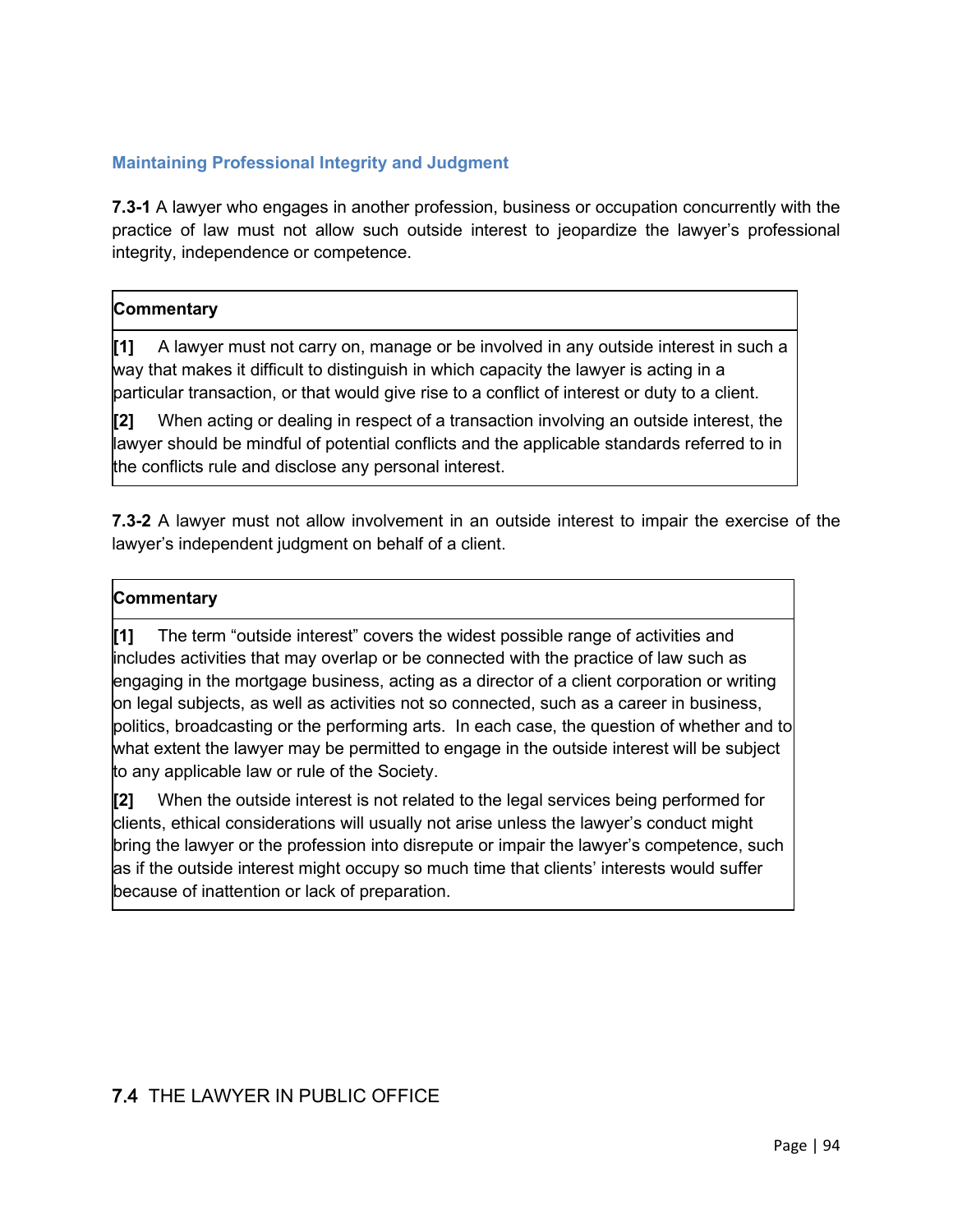# **Standard of Conduct**

**7.4** A lawyer who holds public office must, in the discharge of official duties, adhere to standards of conduct as high as those required of a lawyer engaged in the practice of law.

# **Commentary**

**[1]** The rule applies to a lawyer who is elected or appointed to a legislative or administrative office at any level of government, regardless of whether the lawyer attained the office because of professional qualifications. Because such a lawyer is in the public eye, the legal profession can more readily be brought into disrepute by a failure to observe its ethical standards. Conduct in office that reflects adversely upon the lawyer's integrity or professional competence may be the subject of disciplinary action.

**[2]** [This section intentionally left out];

**[3]** Lawyers holding public office are also subject to the provisions of section 3.4 (Conflicts) when they apply.

# 7.5 PUBLIC APPEARANCES AND PUBLIC STATEMENTS

# **Communication with the Public**

**7.5-1** Provided that there is no infringement of the lawyer's obligations to the client, the profession, the tribunals, or the administration of justice, a lawyer may communicate information to the media and may make public appearances and statements.

# **Commentary**

**[1]** Lawyers in their public appearances and public statements should conduct themselves in the same manner as they do with their clients, their fellow practitioners and the tribunals. Dealings with the media are simply an extension of the lawyer's conduct in a professional capacity. The mere fact that a lawyer's appearance is outside of a tribunal or the lawyer's office does not excuse conduct that would otherwise be considered improper.

**[2]** A lawyer's duty to the client demands that, before making a public statement concerning the client's affairs, the lawyer must first be satisfied that any communication is in the best interests of the client and within the scope of the retainer.

**[3]** Public communications about a client's affairs should not be used for the purpose of publicizing the lawyer and should be free from any suggestion that a lawyer's real purpose is self-promotion or self-aggrandizement.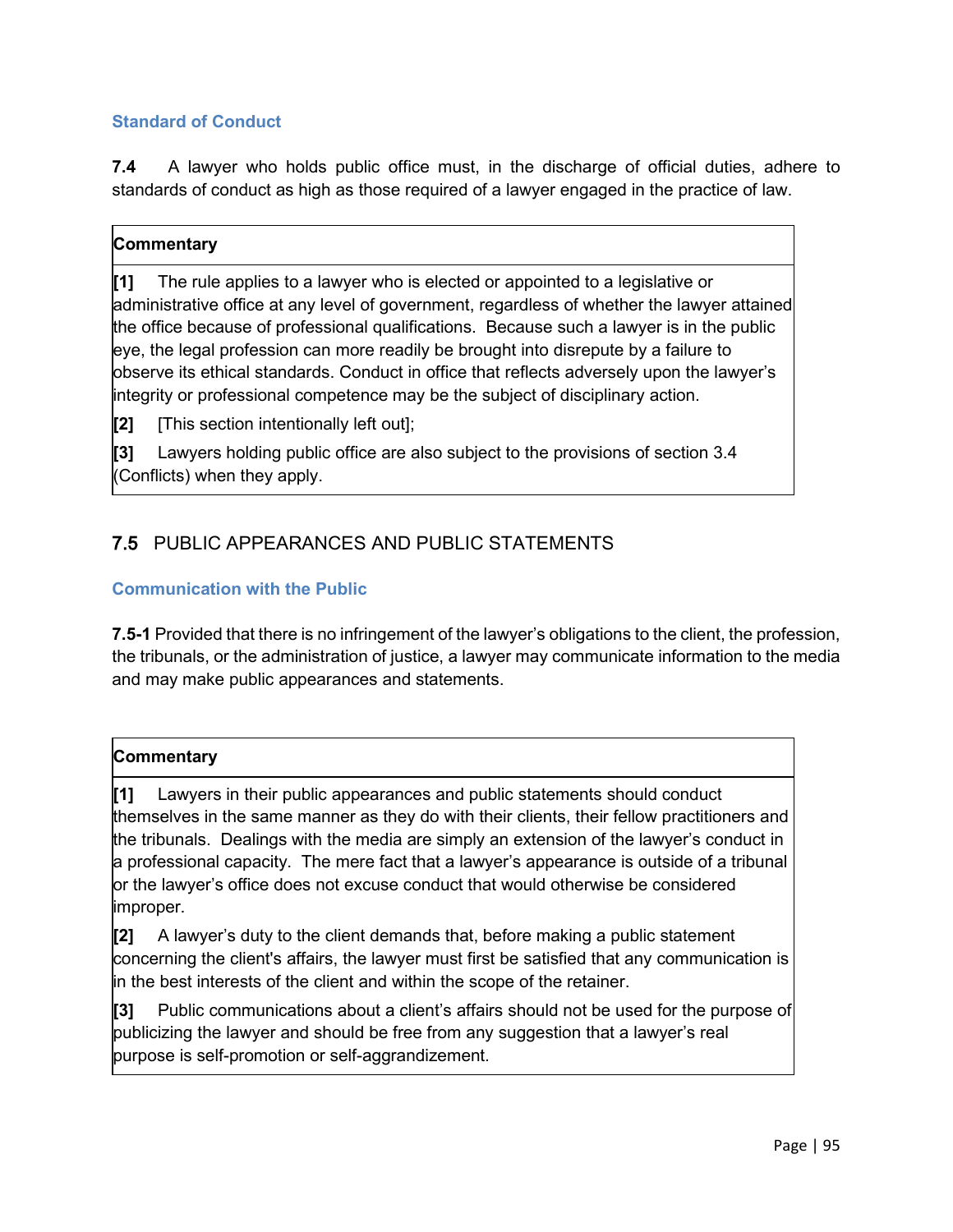**[4]** Given the variety of cases that can arise in the legal system, particularly in civil, criminal and administrative proceedings, it is impossible to set down guidelines that would anticipate every possible circumstance. Circumstances arise in which the lawyer should have no contact with the media, but there are other cases in which the lawyer should contact the media to properly serve the client.

**[5]** Lawyers are often involved in non-legal activities involving contact with the media to publicize such matters as fund-raising, expansion of hospitals or universities, programs of public institutions or political organizations. They sometimes act as spokespersons for organizations that, in turn, represent particular racial, religious or other special interest groups. This is a well-established and completely proper role for lawyers to play in view of the obvious contribution that it makes to the community. See Regulation 91 to the *Legal Profession Act.*

**[6]** Lawyers are often called upon to comment publicly on the effectiveness of existing statutory or legal remedies or the effect of particular legislation or decided cases, or to offer an opinion about cases that have been instituted or are about to be instituted. This, too, is an important role the lawyer can play to assist the public in understanding legal issues.

**[7]** Lawyers should be aware that, when they make a public appearance or give a statement, they ordinarily have no control over any editing that may follow or the context in which the appearance or statement may be used or under what headline it may appear.

# **Interference with Right to Fair Trial or Hearing**

**7.5-2** A lawyer must not communicate information to the media or make public statements about a matter before a tribunal if the lawyer knows or ought to know that the information or statement will have a substantial likelihood of materially prejudicing a party's right to a fair trial or hearing.

# **Commentary**

**[1]** Fair trials and hearings are fundamental to a free and democratic society. It is important that the public, including the media, be informed about cases before the tribunals. The administration of justice benefits from public scrutiny. It is also important that a person's, and particularly an accused person's, right to a fair trial or hearing not be impaired by inappropriate public statements made before the case has concluded.

# 7**.**6 PREVENTING UNAUTHORIZED PRACTICE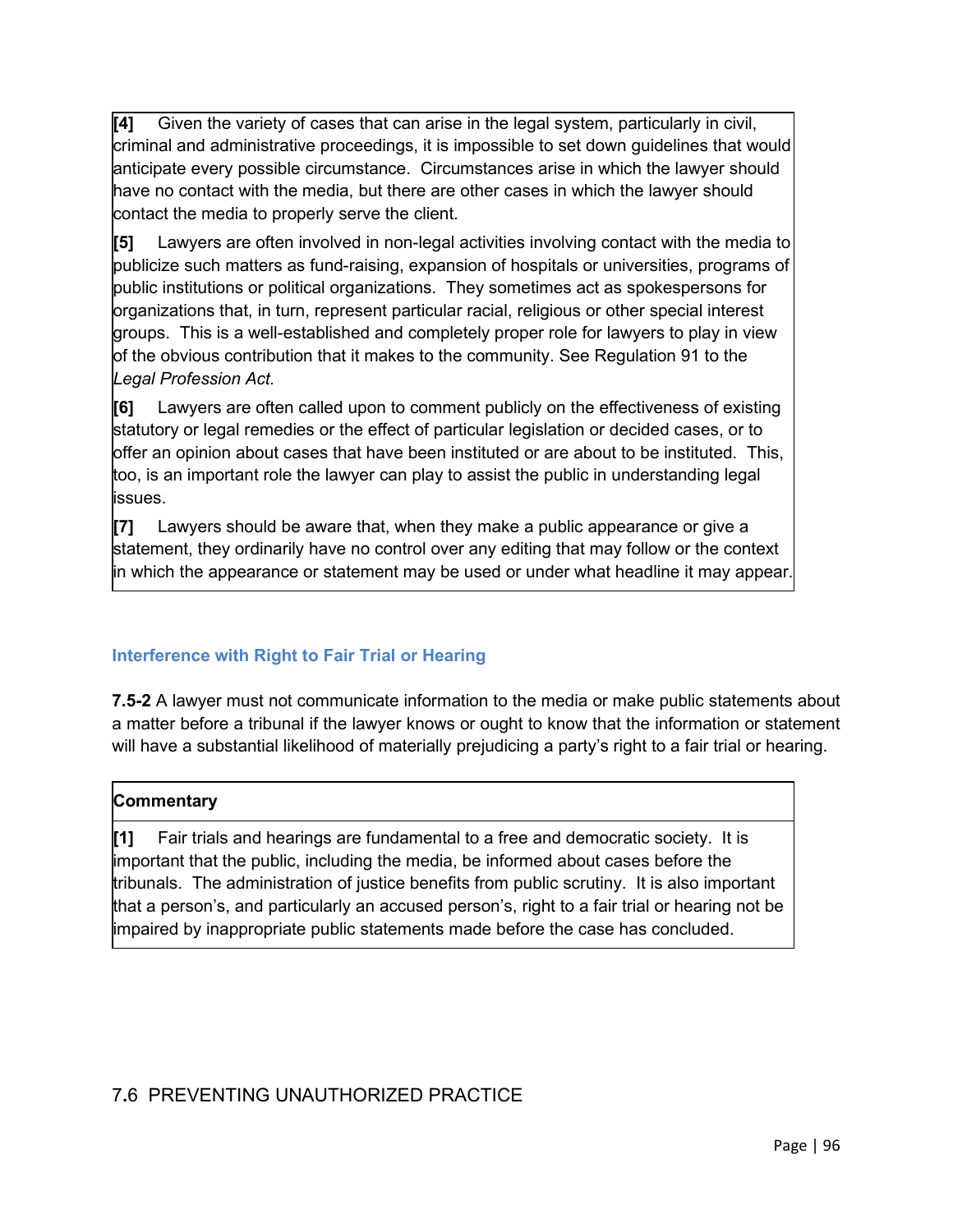# **Preventing Unauthorized Practice**

**7.6** A lawyer must assist in preventing the unauthorized practice of law.

# **Commentary**

**[1]** Statutory provisions against the practice of law by unauthorized persons are for the protection of the public. Unauthorized persons may have technical or personal ability, but they are immune from control, from regulation and, in the case of misconduct, from discipline by the Society. Moreover, the client of a lawyer who is authorized to practise has the protection and benefit of the lawyer-client privilege, the lawyer's duty of confidentiality, the professional standard of care that the law requires of lawyers, and the authority that the tribunals exercise over them. Other safeguards include mandatory professional liability insurance, the assessment of lawyers' bills, regulation of the handling of trust monies and the maintenance of compensation funds.

# 7.7 RETIRED JUDGES RETURNING TO PRACTICE

**7.7** A judge who returns to practice after retiring, resigning or being removed from the bench must not**,** for a period of three years, unless the governing body approves on the basis of exceptional circumstances, appear as a lawyer before the tribunal of which the former judge was a member or before any tribunal of inferior jurisdiction to that tribunal or before any administrative board over which that tribunal exercised an appellate or judicial review jurisdiction in any province in which the judge exercised judicial functions.

# 7.8 ERRORS AND OMISSIONS

# **Informing Client of Errors or Omissions**

7.8-1 When, in connection with a matter for which a lawyer is responsible, a lawyer discovers an error or omission that is or may be damaging to the client and that cannot be rectified readily, the lawyer must:

(a) promptly inform the client of the error or omission without admitting legal liability;

(b) recommend that the client obtain independent legal advice concerning the matter, including any rights the client may have arising from the error or omission; and

(c) advise the client of the possibility that, in the circumstances, the lawyer may no longer be able to act for the client.

# **Commentary**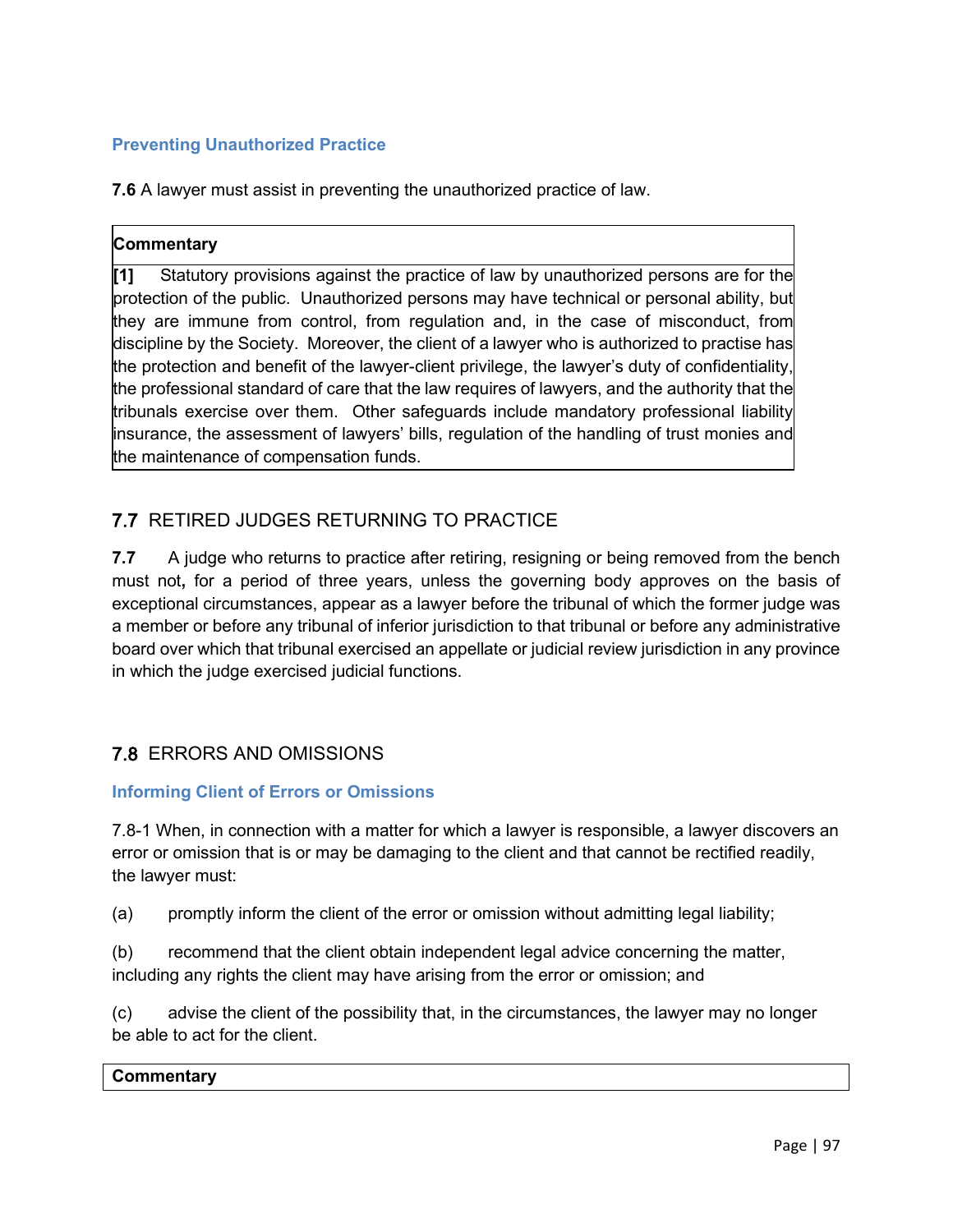**[1]** In addition to the obligations imposed by Rule 7.8-1, the lawyer has the contractual obligation to report to the lawyer's insurer**.** Rule 7.8-1 does not relieve a lawyer from the duty to report to the insurer or other indemnitor even if the lawyer attempts to rectify.

# **Notice of Claim**

7.8-2 A lawyer must give prompt notice of any circumstance that may give rise to a claim to an insurer or other indemnitor so that the client's protection from that source will not be prejudiced.

#### **Commentary**

**[1]** Under the lawyer's compulsory professional liability insurance policy, a lawyer is contractually required to give written notice to the insurer immediately after the lawyer becomes aware of any actual or alleged error or any circumstances that could give rise to a claim. The duty to report is also an ethical duty which is imposed on the lawyer to protect clients. The duty to report arises whether or not the lawyer considers the claim to have merit.

[**2**] The introduction of compulsory insurance has imposed additional obligations upon a lawyer, but these obligations must not impair the relationship and duties of the lawyer to the client. A lawyer has an ethical obligation to comply with the provisions of the policy of insurance. The insurer's rights must be preserved, and the lawyer, in informing the client of an error or omission, should be careful not to prejudice any rights of indemnity that either of them may have under an insurance, client protection or indemnity plan, or otherwise.

# **Co-operation**

**7.8-3** When a claim of professional negligence is made against a lawyer, he or she must assist and co-operate with the insurer or other indemnitor to the extent necessary to enable the claim to be dealt with promptly.

# **Responding to Client's Claim**

**7.8-4** If a lawyer is not indemnified for a client's errors and omissions claim, or should the indemnity not fully cover the claim, the lawyer must expeditiously deal with the claim, or the unindemnified portion, and must not take unfair advantage that would defeat or impair the client's claim.

**7.8-5** If liability is clear and the insurer or other indemnitor is prepared to pay its portion of the claim, a lawyer has a duty to pay the balance (See also Rule 7.1-2).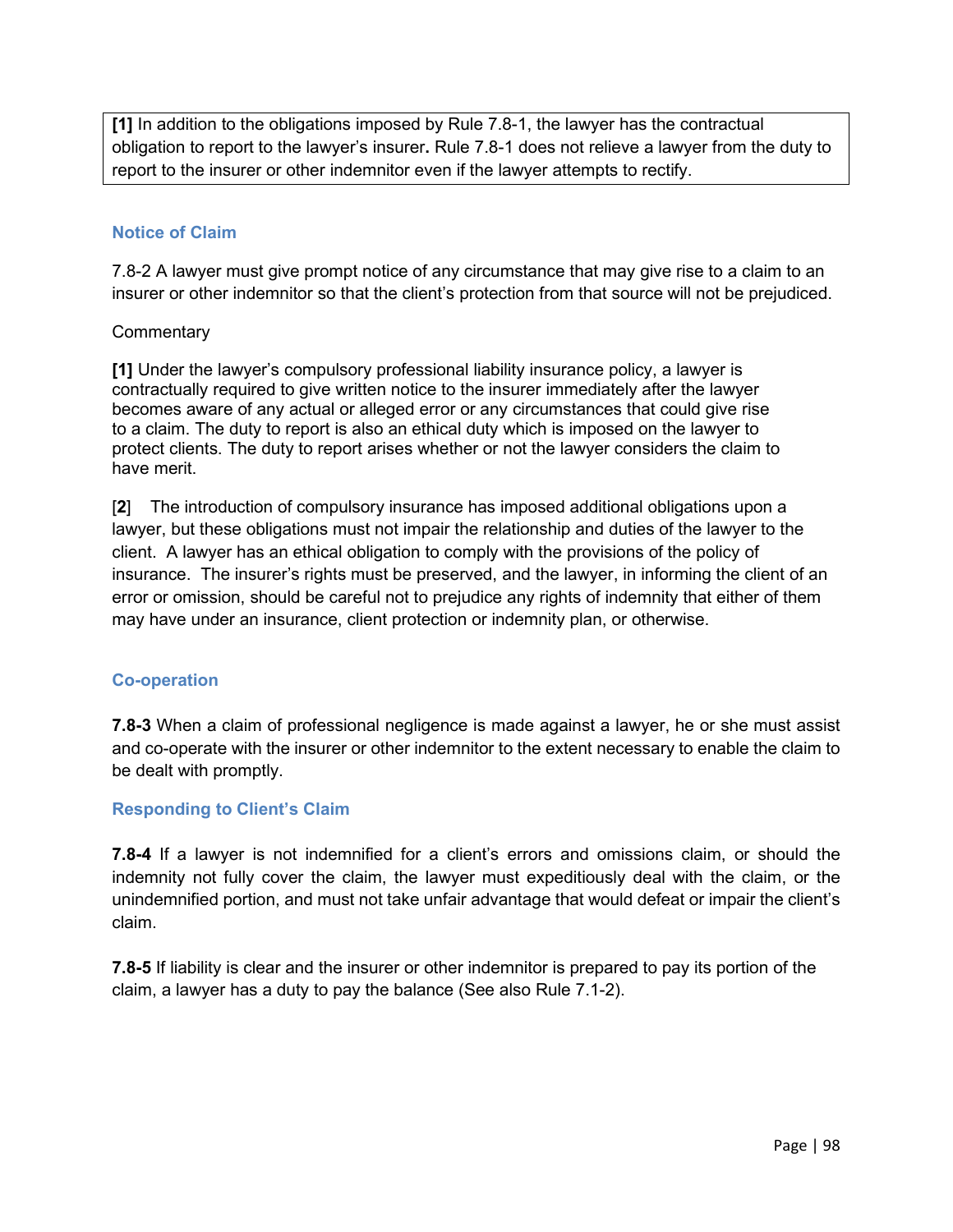# **APPENDIX A – AFFIDAVITS & DECLARATIONS**

#### **Affidavits and Solemn Declarations**

A lawyer must not swear an affidavit or take a solemn declaration unless the deponent:

- (a) is physically present before the lawyer,
- (b) acknowledges that he or she is the deponent,
- (c) understands or appears to understand the statement contained in the document,
- (d) in the case of an affidavit, swears, declares or affirms that the contents of the document are true,
- (e) in the case of a solemn declaration, orally states that the deponent makes the solemn declaration conscientiously believing it to be true and knowing that it is of the same legal force and effect as if made under oath, and
- (f) signs the document, or if permitted by statute, swears that the signature on the document is that of the deponent.

#### **Commentary**

The improper use of a designation as a commissioner for oaths, notary public, or commissioner for deeds can result in a violation of s. 138 of the *Criminal Code*.

#### **Interjurisdictional Practice**

A P.E.I. lawyer, as a commissioner for taking affidavits for P.E.I., has authority to administer oaths and take affidavits, declarations and affirmations within P.E.I. for use in any P.E.I."Court" and any others required by P.E.I. statute (i.e. a court, person, tribunal having the authority by law or by the consent of the parties to receive affidavits affirmations). *Affidavits Act*, s.1, 2(4), s.3 and *Interpretation Act*, s.24(7), s.26(c), s.26, l.1).

A P.E.I. lawyer, as a notary public, may administer oaths and take affidavits, declarations and affirmations only within P.E.I.

A notary public may carry on the same duties as those of a commissioner of oaths and may attest to the execution of documents, and certify documents as true copies. When certifying a document as a true copy, the notary should have the original in hand, make a photocopy, and must ensure it is a true copy. A commissioner for deeds may administer oaths to witnesses providing the execution of documents, and take the personal acknowledgement of witnesses to documents (*Registry Act*, s.20).

Notwithstanding Law Society mobility provisions across Canada, a P.E.I. lawyer may not be permitted to swear an affidavit in another province or territory for use in that jurisdiction unless other legislation permits.

P.E.I. lawyers should contact the law society of the other province or territory if they need to check whether they are entitled to swear an affidavit in that jurisdiction.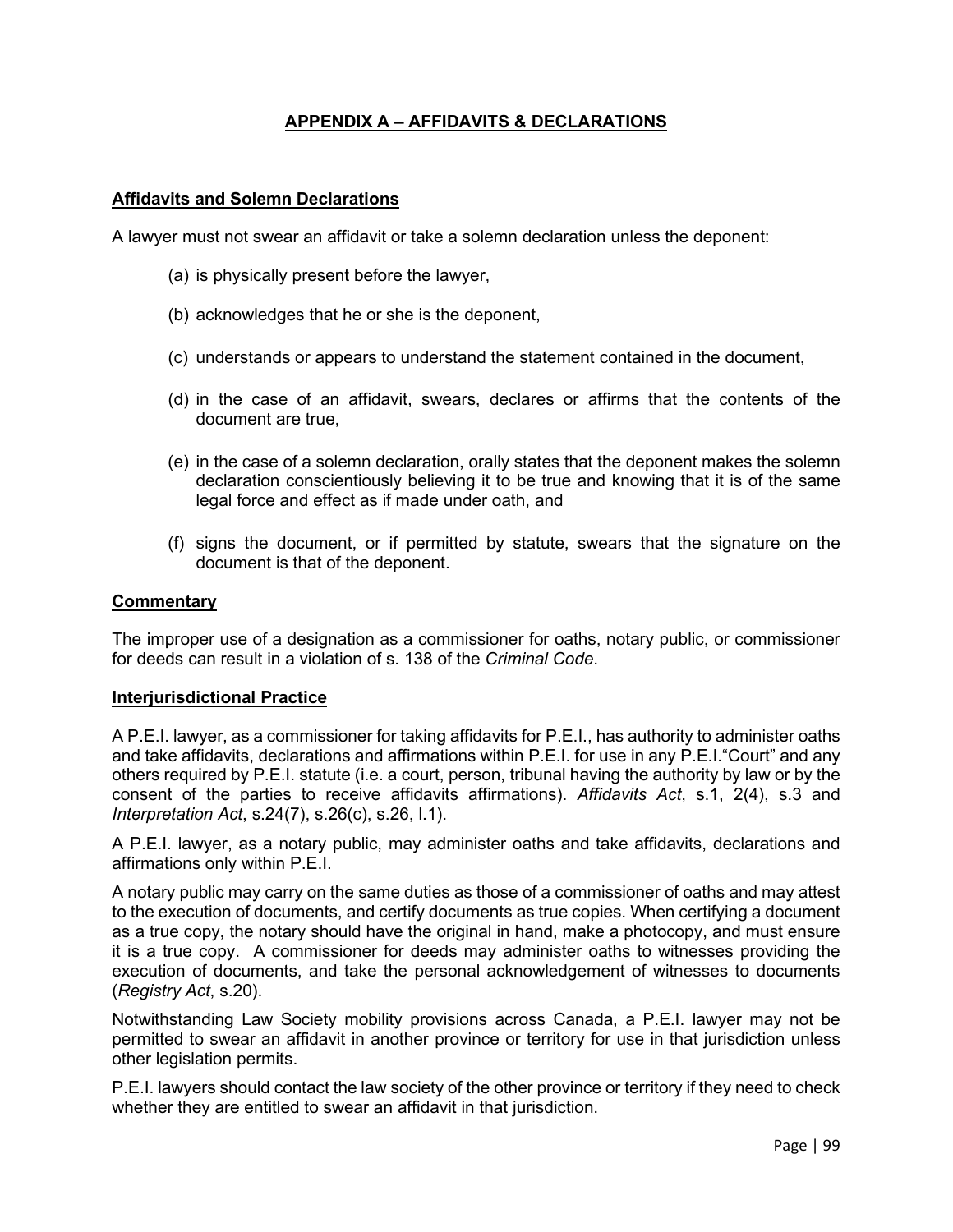Lawyers from other jurisdictions visiting P.E.I. may swear affidavits for use in P.E.I. Courts: [See *Affidavits Act*, s.4(1)(f)].

# **Deponent present before Commissioner**

See *R. v. Schultz*, [1922] 2 WWR 582 (Sask. CA) in which the accused filled in and signed a declaration and left it on the desk of a commissioner for taking oaths, later meeting the commissioner outside and asking him to complete it. The court held that it was not a solemn declaration within the meaning of the *Canada Evidence Act*, stating that: "The mere fact that it was signed by the accused does not make it a solemn declaration. The written statement by the commissioner that it was 'declared before him' is not true. The essential requirement of the *Act* is not the signature of the declarant but his solemn declaration made before the commissioner." (p. 584) Likewise, it has been held in the U.S. that the taking of an affidavit over the telephone is grounds for a charge of negligence and professional misconduct: *Bar Association of New York City v. Napolis* (1915), 155 N.Y. Sup. 416 (N.Y. Sup. Ct. App. Div.). The conduct of a lawyer who affixed his name to the jurat of the signed B.C. affidavit without ever having seen the deponent constituted professional misconduct: Law Society Discipline Case Digest 83/14.

# **Identification**

The commissioner should be satisfied that the deponent is who the deponent represents himself or herself to be. Where the commissioner does not know the deponent personally, identification should be inspected and/or appropriate introductions should be obtained.

#### **Appearing to understand**

To be satisfied of this, the commissioner may read the document aloud to the deponent, have the deponent read it aloud or accept the deponent's statement that its contents are understood: *R. v. Whynot* (1954), 110 CCC 35 at 42 (NSCA).

It is also important that the deponent understands the significance of the oath or: declaration he or she is proposing to take. See *King v. Phillips* (1908), 14 CCC 239 (B.C. Co. Ct.); *R. v. Nichols*, [1975] 5 WWR 600 (Alta SC): and *Owen v. Yorke*. (6 December, 1984), Vancouver A843177 (BCSC).

If it appears that a deponent is unable to read the document, the commissioner must certify in the jurat that the document was read in his or her presence and the commissioner was satisfied that the deponent understood it. If it appears that the deponent does not understand English, the lawyer should arrange for a competent interpreter to interpret the document .

# **Affirmation**

In cases where a deponent does not want to swear an affidavit, it may be prudent to create the affidavit by solemn declaration rather than by solemn affirmation.

# **Swear or Affirm that the Contents are True**

This can be accomplished by the commissioner asking the deponent: "Do you swear that the contents of this affidavit are true, so help you God?" or, if the affidavit is being affirmed, "Do you solemnly affirm [or words with the same effect] that the evidence given by you is the truth, the whole truth and nothing but the truth?," to which the deponent must answer in the affirmative.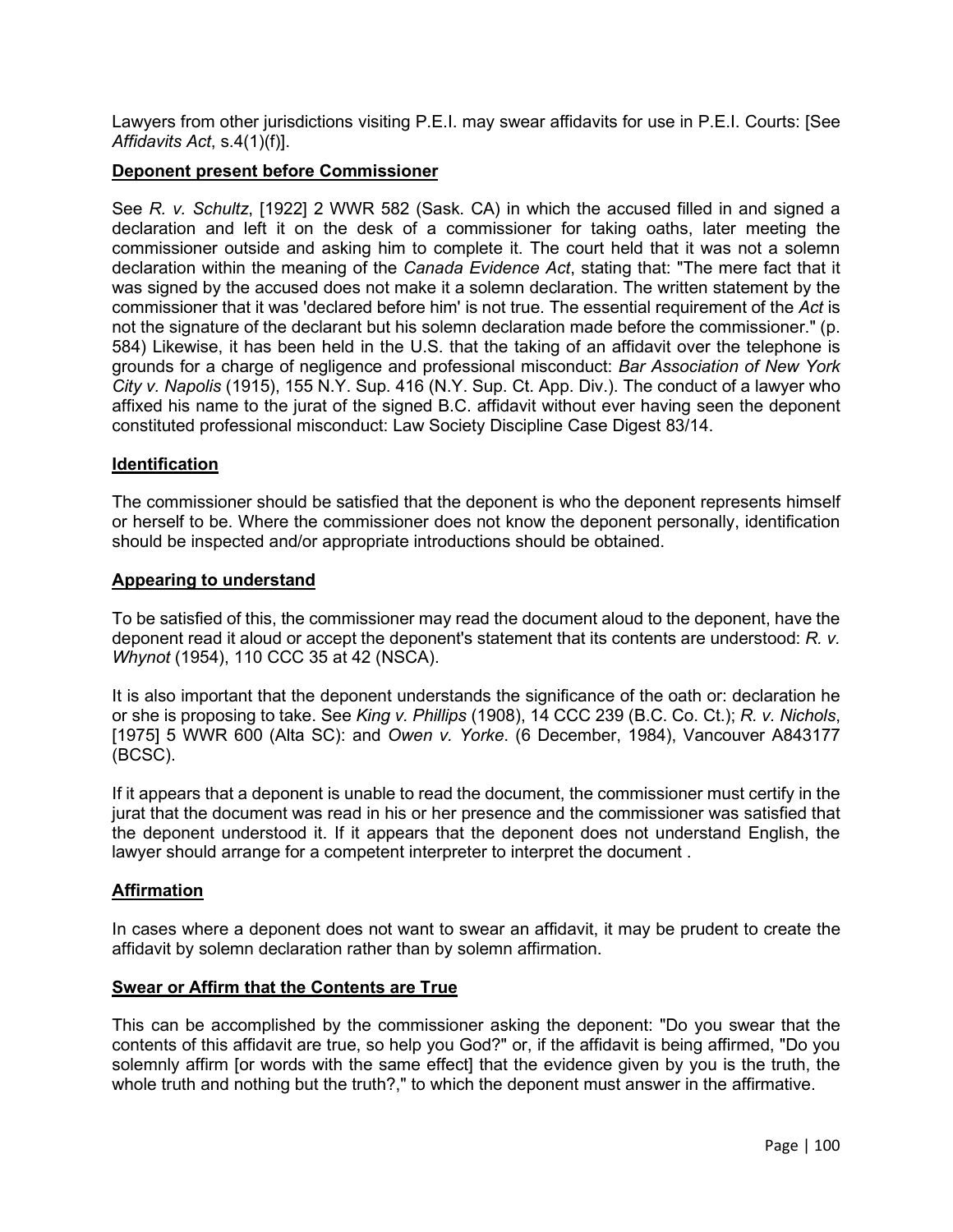Section 26(c) P.E.I. of the *Interpretation Act*, defines an affidavit as follows:

"affidavit" includes an affirmation, a statutory declaration, or a solemn declaration made under the *Evidence Act*, RSPEI 1988, Cap E-11 or under the *Canada Evidence Act*, RSC 1985, Chap C-5;

If an affidavit is altered after it has been sworn, it cannot be used unless it is resworn. Reswearing can be done by the commissioner initialling the alterations, taking the oath again from the deponent and then signing the altered affidavit. A second jurat should be added, commencing with the word "resworn."

Generally, an affidavit is sworn and filed in a proceeding that is already commenced. An affidavit may also be sworn before the proceeding is commenced: *Rules of Court*, Rule 51(12). However, an affidavit may not be postdated: *Re: Stanley Foo*, hearing report pending, May, 1997.

Swearing to exhibits to affidavits that are not in existence can amount to professional misconduct: *Re: Stanley Foo*.

#### **Solemn Declaration**

A solemn declaration should be made in the words of the statute: *King v. Phillips, supra; R. v. Whynot, supra*.

The proper form for a solemn declaration is set out in section 41 of the *Canada Evidence Act*, RSC 1985, c. C-5:

#### Solemn declaration

41. Any judge, notary public, justice of the peace, provincial court judge, recorder, mayor or commissioner authorized to take affidavits to be used either in the provincial or federal courts, or any other functionary authorized by law to administer an oath in any matter, may receive the solemn declaration of any person voluntarily making the declaration before him, in the following form, in attestation of the execution of any writing, deed or instrument, or of the truth of any fact, or of any account rendered in writing:

I, ................., solemnly declare that (state the fact or facts declared to), and I make this solemn declaration conscientiously believing it to be true, and knowing that it is of the same force and effect as if made under oath.

Declared before me ....................... at ................... this ......... day of ...............,20......

#### **Execution**